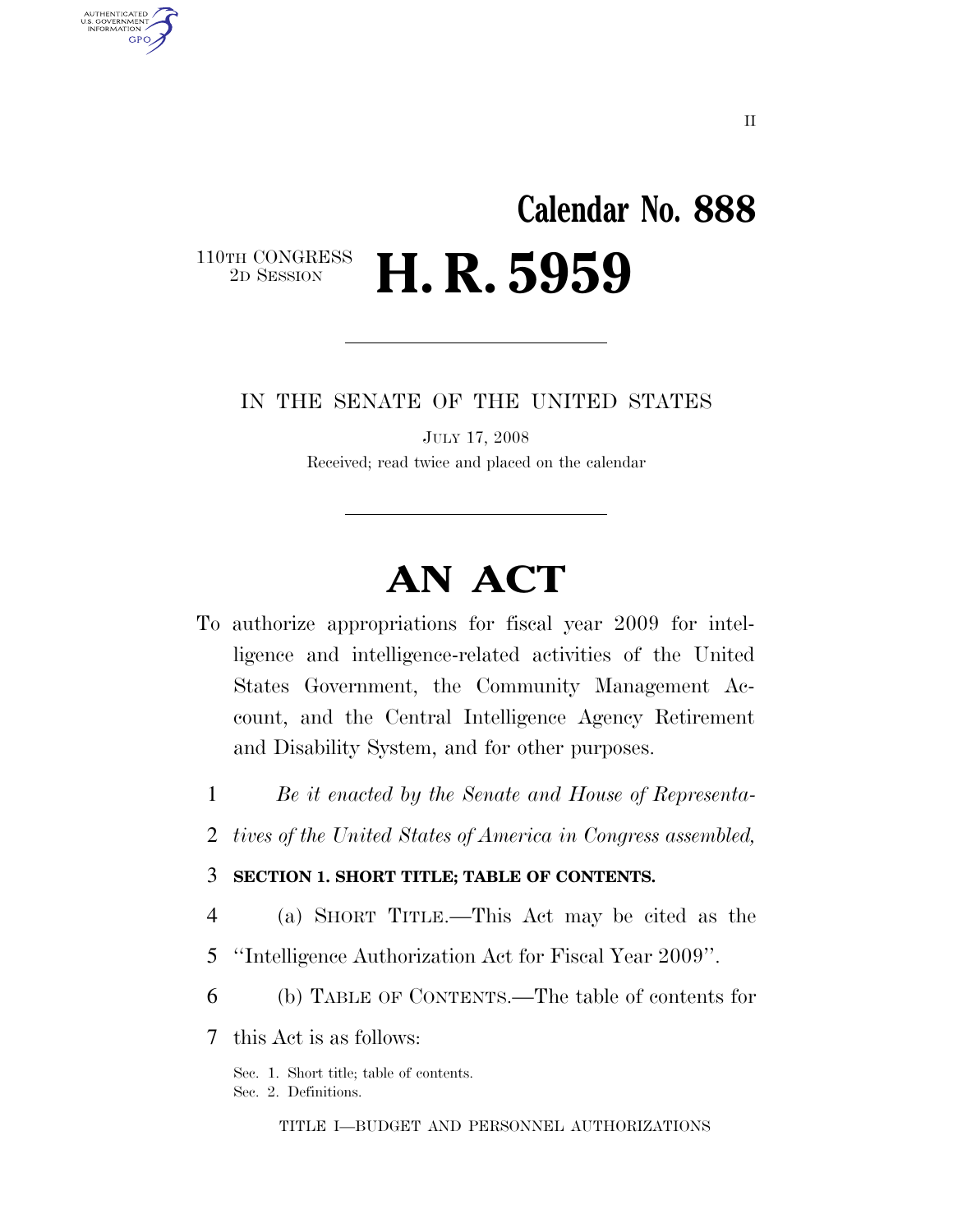- Sec. 101. Authorization of appropriations.
- Sec. 102. Classified Schedule of Authorizations.
- Sec. 103. Personnel ceiling adjustments.
- Sec. 104. Intelligence Community Management Account.
- Sec. 105. Limitation on the use of covert action funds.
- Sec. 106. Prohibition on use of funds to implement "5 and out" program of the Federal Bureau of Investigation.

#### TITLE II—CENTRAL INTELLIGENCE AGENCY RETIREMENT AND DISABILITY SYSTEM

- Sec. 201. Authorization of appropriations.
- Sec. 202. Technical modification to mandatory retirement provision of the Central Intelligence Agency Retirement Act.

#### TITLE III—GENERAL INTELLIGENCE COMMUNITY MATTERS

#### Subtitle A—Personnel Matters

- Sec. 301. Increase in employee compensation and benefits authorized by law.
- Sec. 302. Enhanced flexibility in nonreimbursable details to elements of the intelligence community.
- Sec. 303. Multi-level security clearances.
- Sec. 304. Delegation of authority for travel on common carriers for intelligence collection personnel.
- Sec. 305. Annual personnel level assessments for the intelligence community.
- Sec. 306. Comprehensive report on intelligence community contractors.
- Sec. 307. Report on proposed pay for performance intelligence community personnel management system.
- Sec. 308. Report on plans to increase diversity within the intelligence community.
- Sec. 309. Report on security clearance determinations.
- Sec. 310. Sense of Congress regarding the need for a robust workforce.

#### Subtitle B—Other Matters

- Sec. 311. Restriction on conduct of intelligence activities.
- Sec. 312. Clarification of definition of intelligence community under the National Security Act of 1947.
- Sec. 313. Modification of availability of funds for different intelligence activities.
- Sec. 314. Protection of certain national security information.
- Sec. 315. Extension of authority to delete information about receipt and disposition of foreign gifts and decorations.
- Sec. 316. Report on compliance with the Detainee Treatment Act of 2005 and related provisions of the Military Commissions Act of 2006.
- Sec. 317. Incorporation of reporting requirements.
- Sec. 318. Repeal of certain reporting requirements.
- Sec. 319. Enhancement of critical skills training program.
- Sec. 320. Comprehensive national cybersecurity initiative advisory panel.
- Sec. 321. Exception to alternative fuel procurement requirement.

#### TITLE IV—MATTERS RELATING TO ELEMENTS OF THE INTELLIGENCE COMMUNITY

Subtitle A—Office of the Director of National Intelligence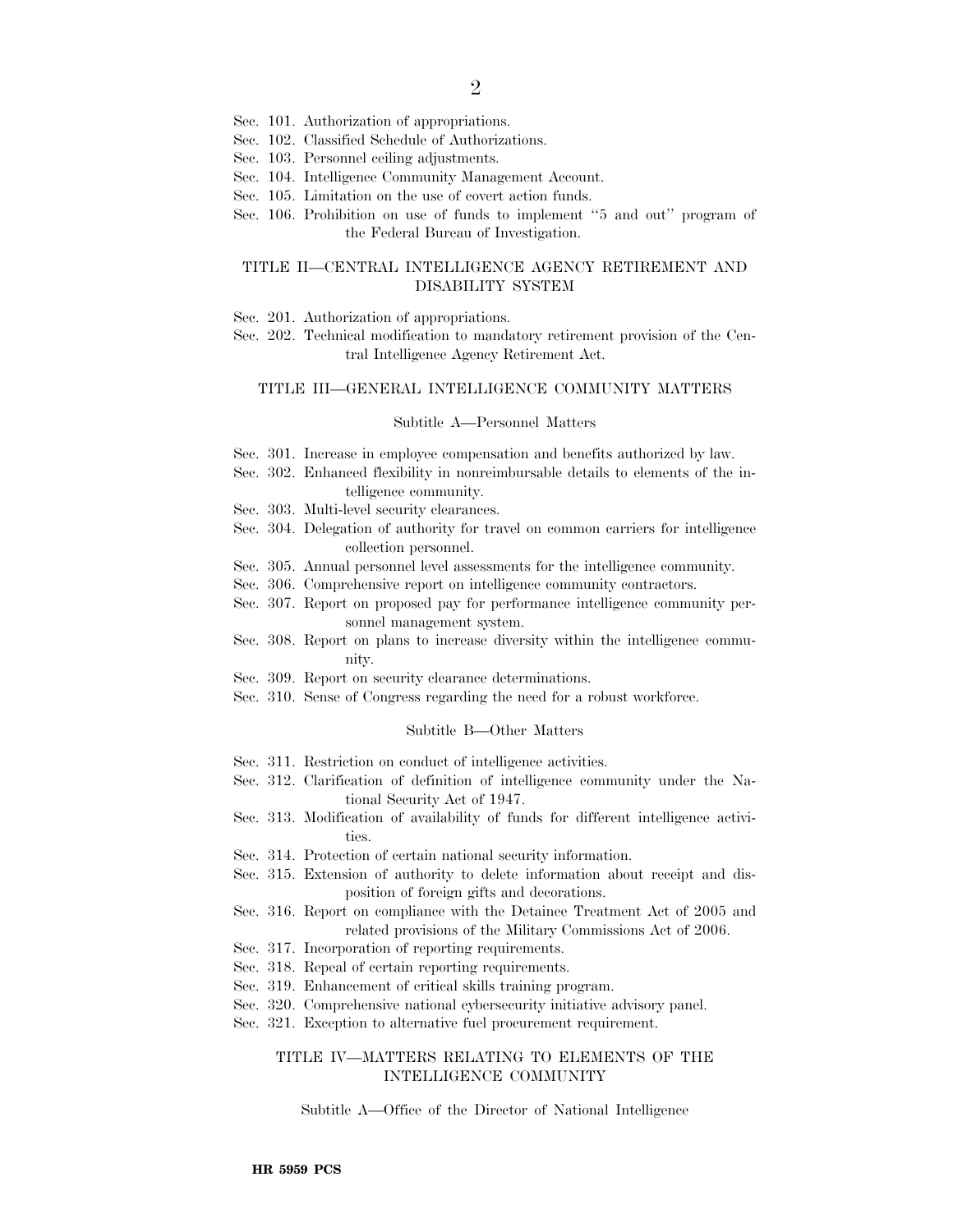- Sec. 401. Clarification of limitation on colocation of the Office of the Director of National Intelligence.
- Sec. 402. Membership of the Director of National Intelligence on the Transportation Security Oversight Board.
- Sec. 403. Additional duties of the Director of Science and Technology.
- Sec. 404. Leadership and location of certain offices and officials.
- Sec. 405. Plan to implement recommendations of the data center energy efficiency reports.
- Sec. 406. Semiannual reports on nuclear programs of Iran, Syria, and North Korea.
- Sec. 407. Title of Chief Information Officer of the Intelligence Community.
- Sec. 408. Inspector General of the Intelligence Community.
- Sec. 409. Annual report on foreign language proficiency in the intelligence community.
- Sec. 410. Repeal of certain authorities relating to the Office of the National Counterintelligence Executive.
- Sec. 411. National intelligence estimate on weapons of mass destruction in Syria.
- Sec. 412. Report on intelligence resources dedicated to Iraq and Afghanistan.
- Sec. 413. Ombudsman for intelligence community security clearances.
- Sec. 414. Security clearance reciprocity.
- Sec. 415. Report on international traffic in arms regulations.
- Sec. 416. Report on nuclear trafficking.
- Sec. 417. Study on revoking pensions of persons who commit unauthorized disclosures of classified information.
- Sec. 418. Memorandum to holders of National Intelligence Estimate on Iran.
- Sec. 419. National Intelligence Estimate on production and sale of narcotics in support of international terrorism.

Subtitle B—Central Intelligence Agency

- Sec. 421. Review of covert action programs by Inspector General of the Central Intelligence Agency.
- Sec. 422. Inapplicability to Director of the Central Intelligence Agency of requirement for annual report on progress in auditable financial statements.
- Sec. 423. Technical amendments relating to titles of certain Central Intelligence Agency positions.
- Sec. 424. Clarifying amendments relating to section 105 of the Intelligence Authorization Act for Fiscal Year 2004.
- Sec. 425. Prohibition on the use of private contractors for interrogations involving persons in the custody or control of the Central Intelligence Agency.
- Sec. 426. Report on activities of the Central Intelligence Agency in Argentina.

Subtitle C—Defense Intelligence Components

Sec. 431. Integration of the Counterintelligence Field Activity into the Defense Intelligence Agency.

#### Subtitle D—Other Elements

- Sec. 441. Clarification of inclusion of Coast Guard and Drug Enforcement Administration as elements of the intelligence community.
- Sec. 442. Report on transformation of the intelligence capabilities of the Federal Bureau of Investigation.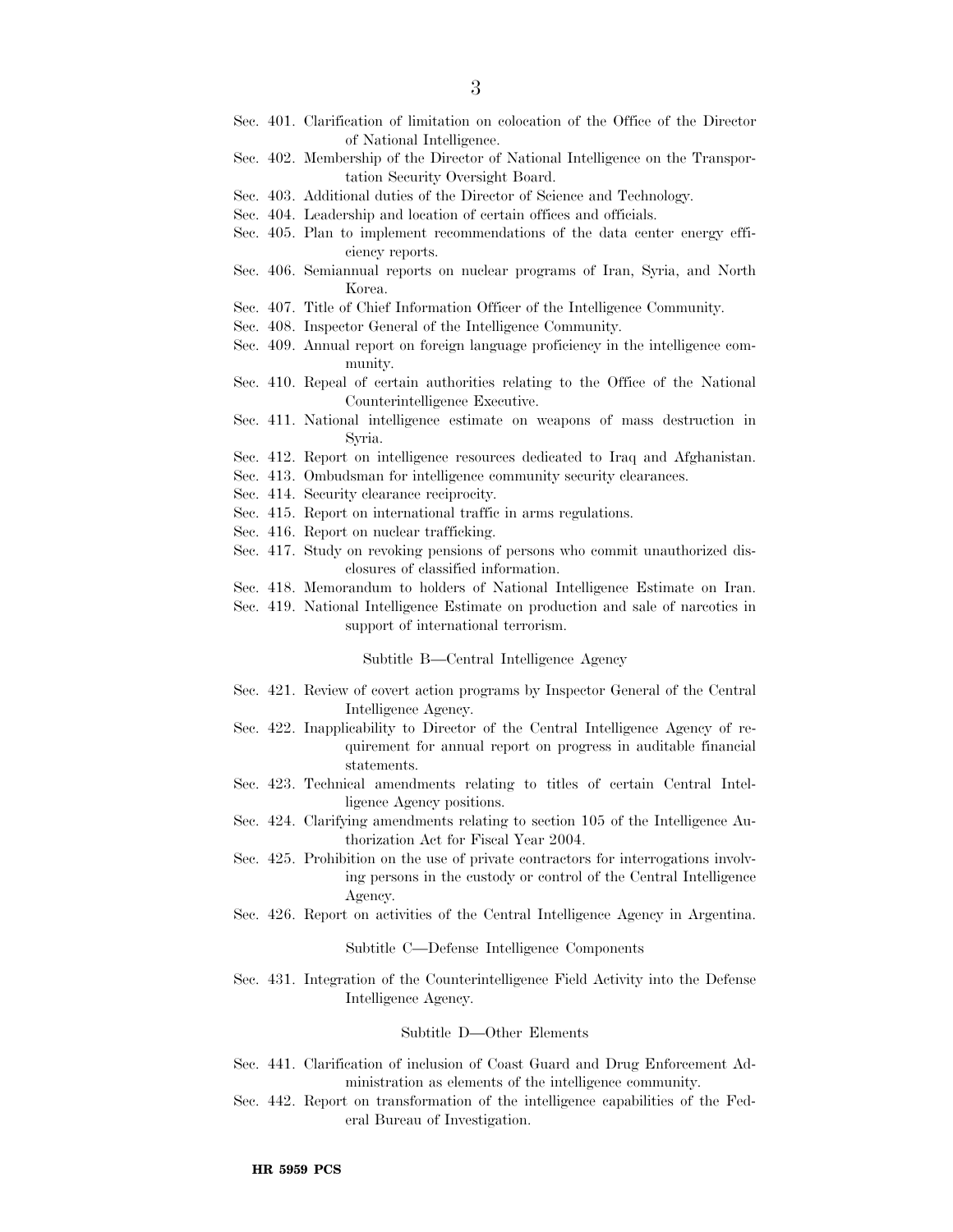#### TITLE V—OTHER MATTERS

#### Subtitle A—General Intelligence Matters

- Sec. 501. Extension of National Commission for the Review of the Research and Development Programs of the United States Intelligence Community.
- Sec. 502. Amendments to the National Security Act of 1947.
- Sec. 503. Report on financial intelligence on terrorist assets.
- Sec. 504. Notice of intelligence regarding North Korea and China.
- Sec. 505. Sense of Congress regarding use of intelligence resources.
- Sec. 506. Sense of Congress regarding Colombian paramilitary organizations.
- Sec. 507. Jihadists.

#### Subtitle B—Technical Amendments

- Sec. 511. Technical amendment to the Central Intelligence Agency Act of 1949.
- Sec. 512. Technical amendments relating to the multiyear National Intelligence Program.
- Sec. 513. Technical clarification of certain references to Joint Military Intelligence Program and Tactical Intelligence and Related Activities.
- Sec. 514. Technical amendments to the National Security Act of 1947.
- Sec. 515. Technical amendments to the Intelligence Reform and Terrorism Prevention Act of 2004.
- Sec. 516. Technical amendments to the Executive Schedule.
- Sec. 517. Technical amendments relating to the National Geospatial-Intelligence Agency.

#### 1 **SEC. 2. DEFINITIONS.**

#### 2 In this Act:

 (1) CONGRESSIONAL INTELLIGENCE COMMIT- TEES.—The term ''congressional intelligence com- mittees'' means— (A) the Select Committee on Intelligence of the Senate; and (B) the Permanent Select Committee on Intelligence of the House of Representatives. (2) INTELLIGENCE COMMUNITY.—The term ''intelligence community'' has the meaning given that term in section 3(4) of the National Security 13 Act of 1947 (50 U.S.C. 401a(4)).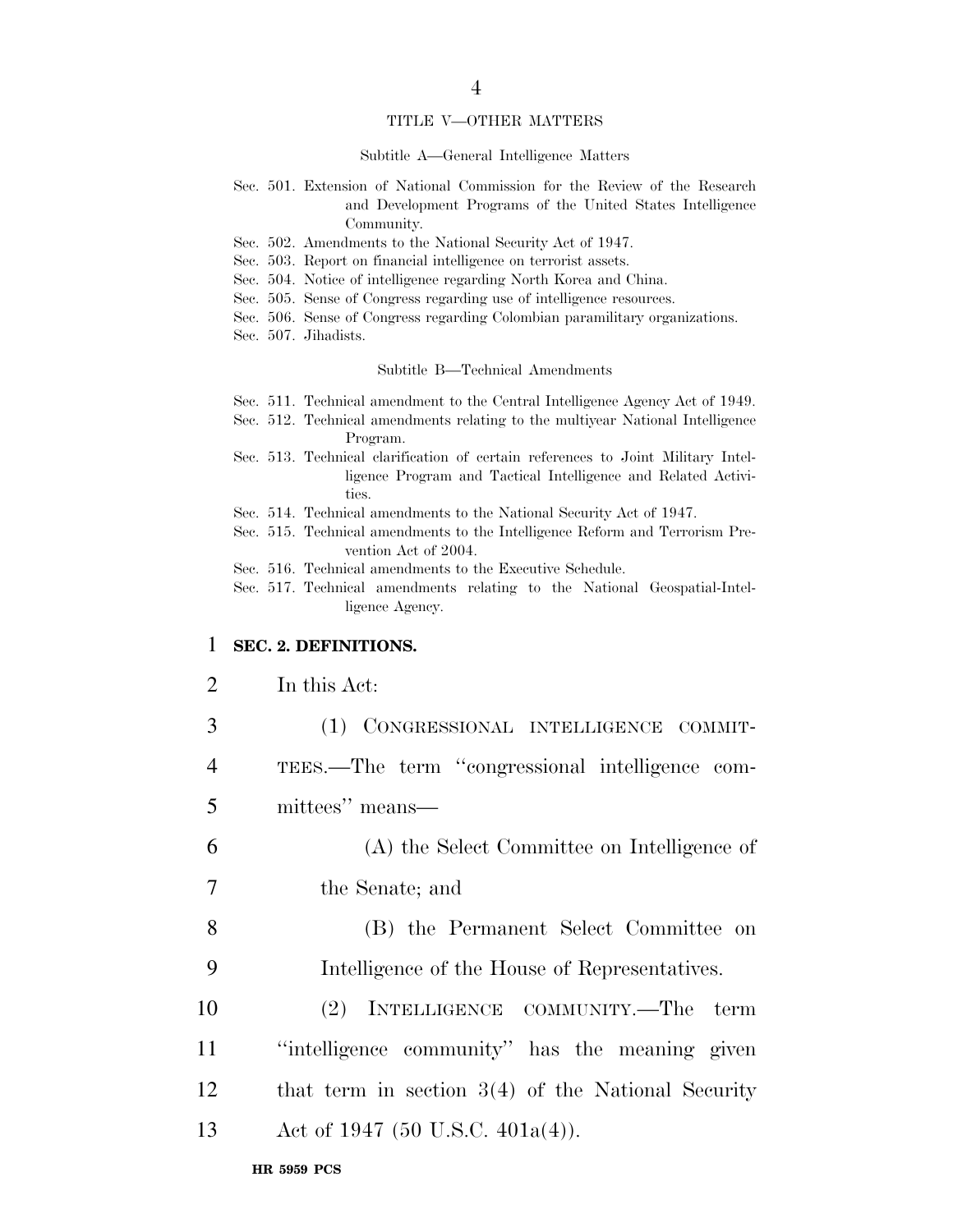## **SEC. 101. AUTHORIZATION OF APPROPRIATIONS.**

 Funds are hereby authorized to be appropriated for fiscal year 2009 for the conduct of the intelligence and intelligence-related activities of the following elements of the United States Government:

- (1) The Office of the Director of National Intel-ligence.
- (2) The Central Intelligence Agency.
- (3) The Department of Defense.
- (4) The Defense Intelligence Agency.
- (5) The National Security Agency.
- (6) The Department of the Army, the Depart-
- ment of the Navy, and the Department of the Air Force.
- (7) The Coast Guard.
- (8) The Department of State.
- (9) The Department of the Treasury.
- 20 (10) The Department of Energy.
- 21 (11) The Department of Justice.
- (12) The Federal Bureau of Investigation.
- 23 (13) The Drug Enforcement Administration.
- (14) The National Reconnaissance Office.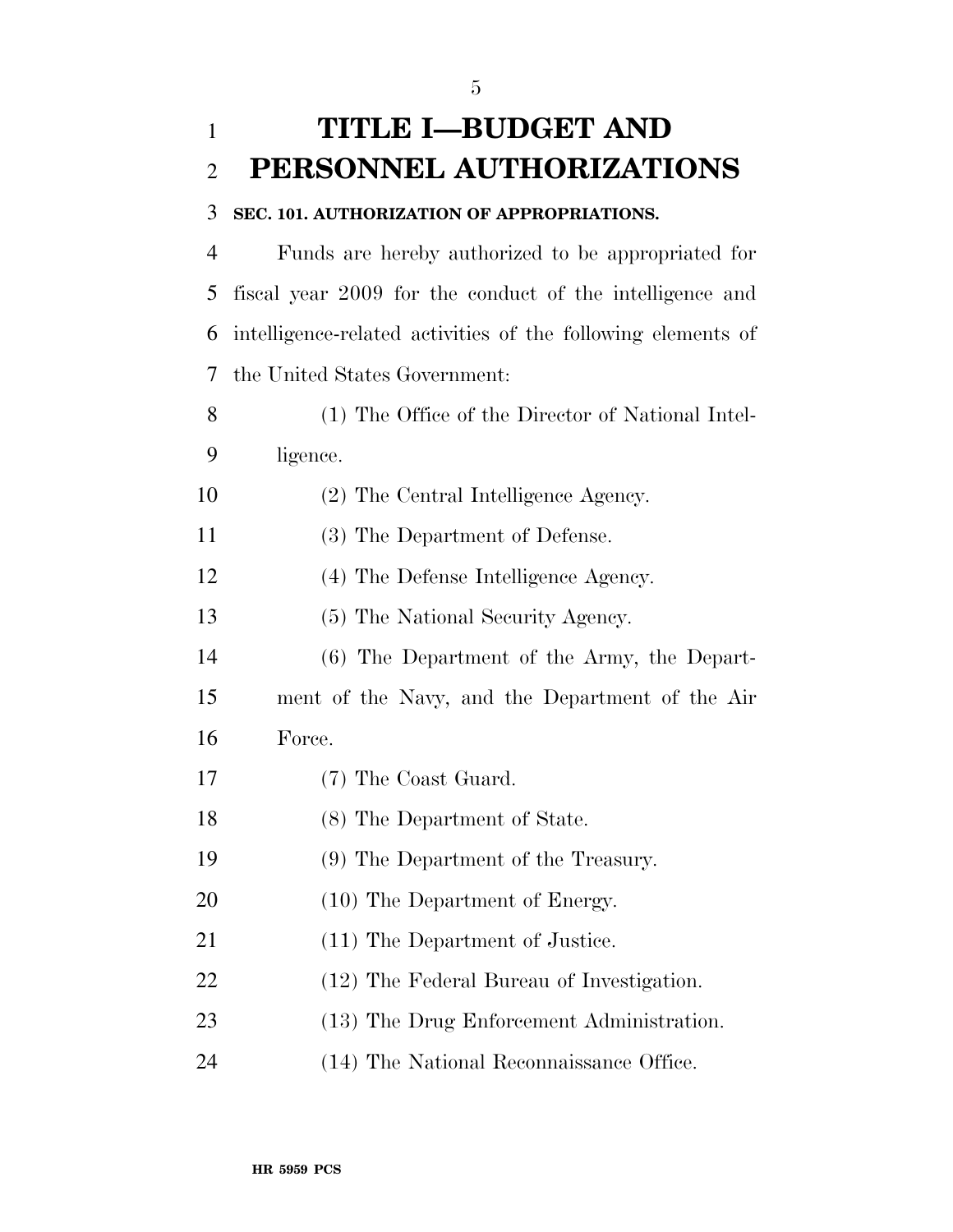(15) The National Geospatial-Intelligence Agen-cy.

(16) The Department of Homeland Security.

### **SEC. 102. CLASSIFIED SCHEDULE OF AUTHORIZATIONS.**

 (a) SPECIFICATIONS OF AMOUNTS AND PERSONNEL LEVELS.—The amounts authorized to be appropriated under section 101 and, subject to section 103, the author- ized personnel ceilings as of September 30, 2009, for the conduct of the intelligence activities of the elements listed in paragraphs (1) through (16) of section 101, are those specified in the classified Schedule of Authorizations pre- pared to accompany the conference report on the bill H.R. 5959 of the One Hundred Tenth Congress.

 (b) AVAILABILITY OF CLASSIFIED SCHEDULE OF AU- THORIZATIONS.—The classified Schedule of Authoriza- tions referred to in subsection (a) shall be made available to the Committee on Appropriations of the Senate, the Committee on Appropriations of the House of Representa- tives, and to the President. The President shall provide for suitable distribution of the Schedule, or of appropriate portions of the Schedule, within the executive branch.

(c) EARMARKS.—

 (1) IN GENERAL.—Nothing in the classified Schedule of Authorizations, the joint explanatory statement to accompany the conference report on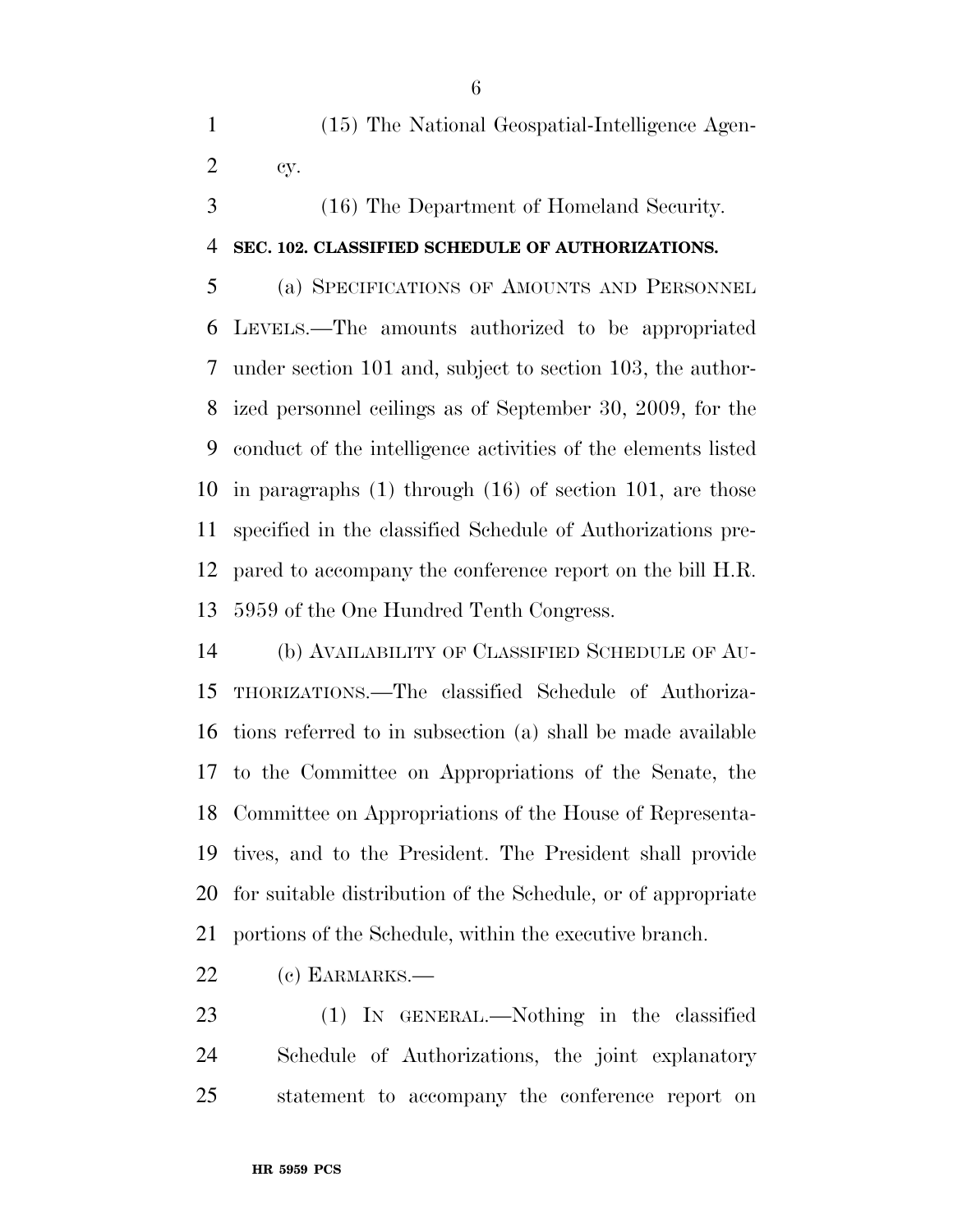the bill H.R. 5959 of the One Hundred Tenth Con- gress, or the classified annex to this Act, shall be construed to authorize or require the expenditure of funds for an earmarked purpose.

 (2) EARMARKED PURPOSE DEFINED.—In this subsection, the term ''earmarked purpose'' means a provision or report language included primarily at the request of a Member, Delegate, Resident Com- missioner of the House of Representatives or a Sen- ator providing, authorizing, or recommending a spe- cific amount of discretionary budget authority, credit authority, or other spending authority for a contract, loan, loan guarantee, grant, loan authority, or other expenditure with or to an entity, or targeted to a specific State, locality, or Congressional district, other than through a statutory or administrative for-mula-driven or competitive award process.

### **SEC. 103. PERSONNEL CEILING ADJUSTMENTS.**

 (a) AUTHORITY FOR INCREASES.—With the approval of the Director of the Office of Management and Budget, the Director of National Intelligence may authorize em- ployment of civilian personnel in excess of the number au- thorized for fiscal year 2009 by the classified Schedule of Authorizations referred to in section 102(a) if the Director of National Intelligence determines that such action is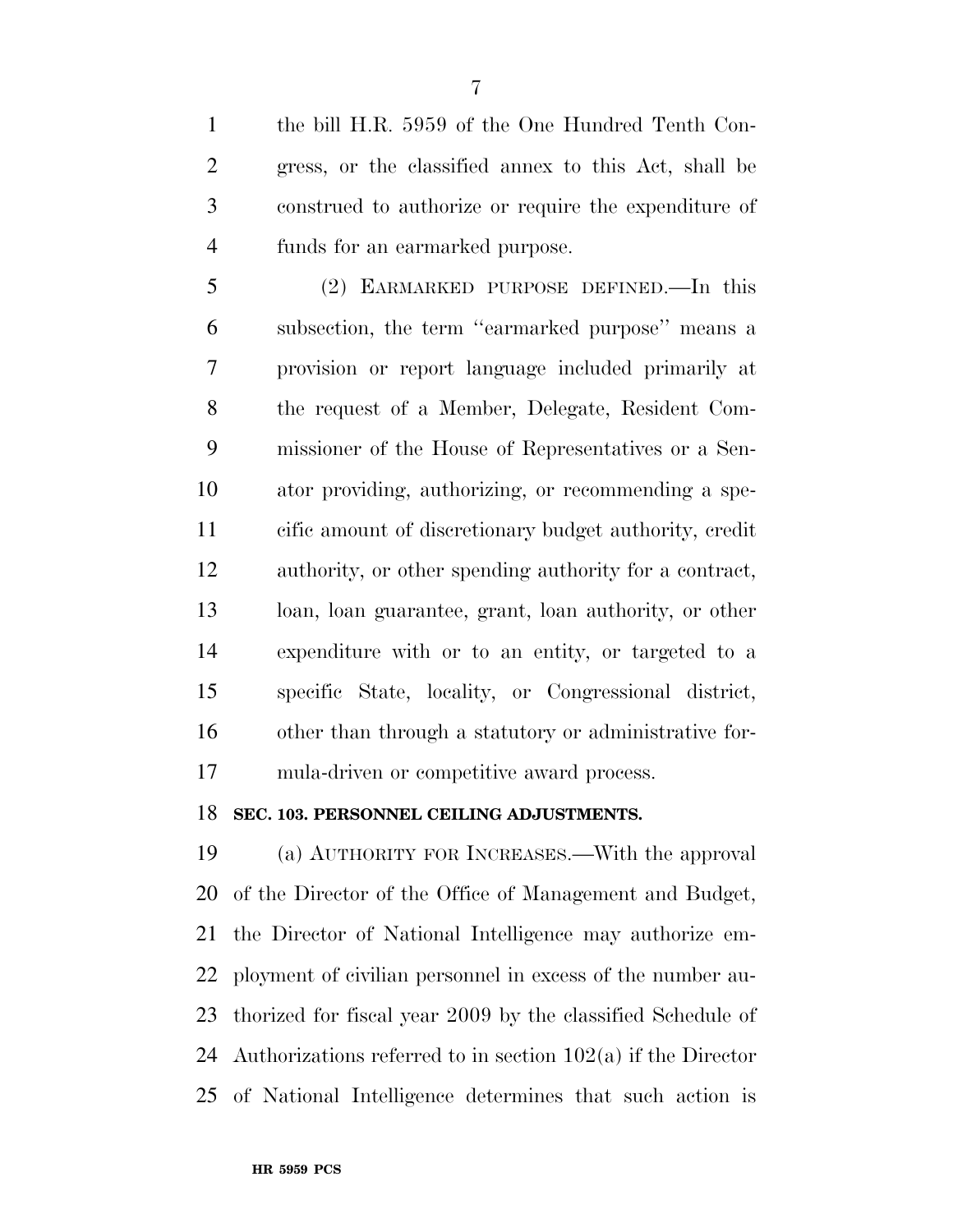necessary to the performance of important intelligence functions, except that the number of personnel employed in excess of the number authorized under such section may not, for any element of the intelligence community, exceed 3 percent of the number of civilian personnel authorized under such Schedule for such element.

 (b) NOTICE TO CONGRESSIONAL INTELLIGENCE COMMITTEES.—The Director of National Intelligence shall notify the congressional intelligence committees in writing at least 15 days prior to each exercise of an au-thority described in subsection (a).

### **SEC. 104. INTELLIGENCE COMMUNITY MANAGEMENT AC-COUNT.**

 (a) AUTHORIZATION OF APPROPRIATIONS.—There is authorized to be appropriated for the Intelligence Commu- nity Management Account of the Director of National In- telligence for fiscal year 2009 the sum of \$648,842,000. Within such amount, funds identified in the classified Schedule of Authorizations referred to in section 102(a) for advanced research and development shall remain avail-able until September 30, 2010.

 (b) AUTHORIZED PERSONNEL LEVELS.—The ele- ments within the Intelligence Community Management Account of the Director of National Intelligence are au-thorized 772 full-time or full-time equivalent personnel as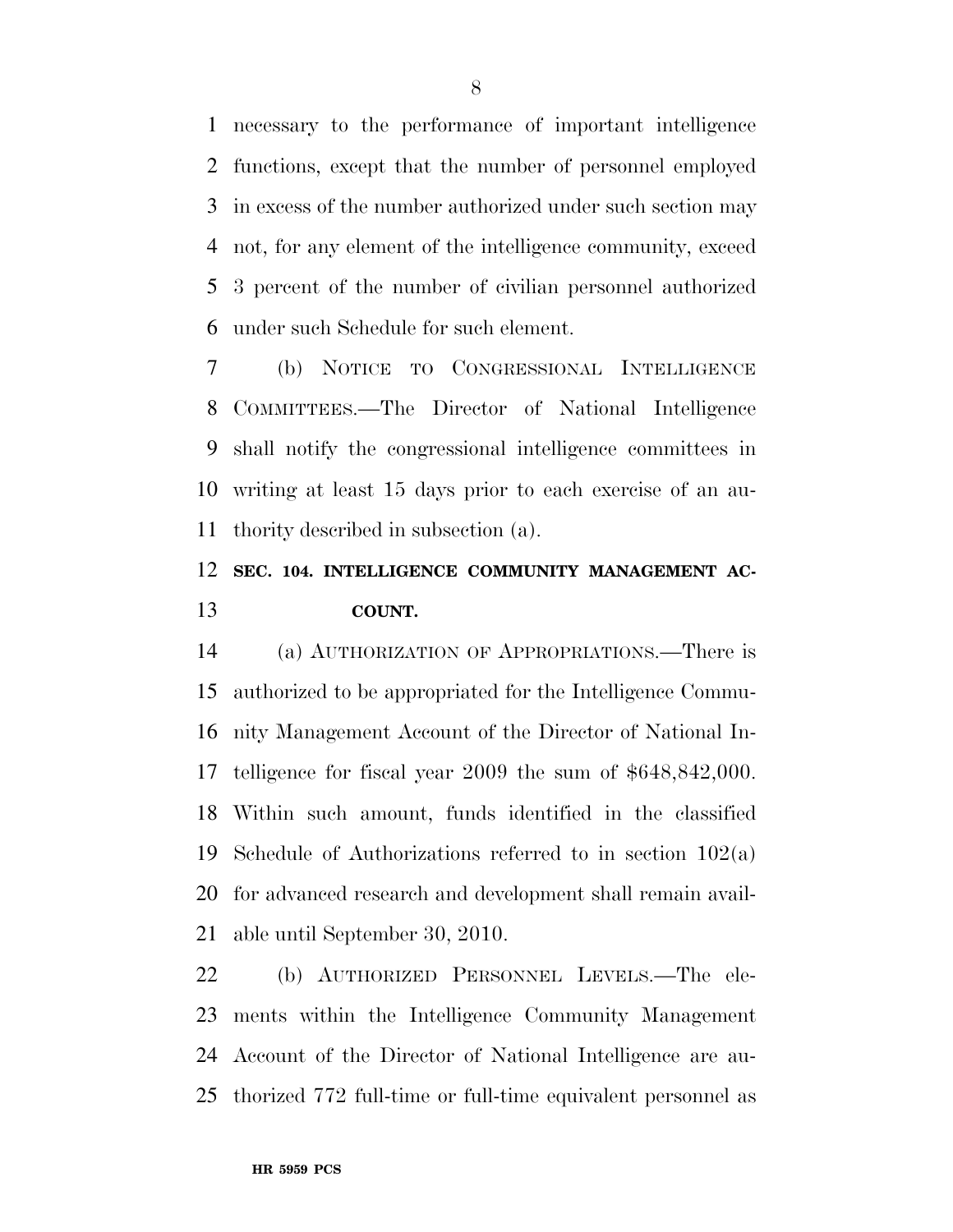of September 30, 2009. Personnel serving in such ele- ments may be permanent employees of the Office of the Director of National Intelligence or personnel detailed from other elements of the United States Government.

 (c) CONSTRUCTION OF AUTHORITIES.—The authori- ties available to the Director of National Intelligence under section 103 are also available to the Director for the adjustment of personnel levels within the Intelligence Community Management Account.

10 (d) CLASSIFIED AUTHORIZATIONS.—

 (1) AUTHORIZATION OF APPROPRIATIONS.—In addition to amounts authorized to be appropriated for the Intelligence Community Management Ac- count by subsection (a), there are authorized to be appropriated for the Community Management Ac- count for fiscal year 2009 such additional amounts as are specified in the classified Schedule of Author- izations referred to in section 102(a). Such addi- tional amounts for advanced research and develop- ment shall remain available until September 30, 2010.

22 (2) AUTHORIZATION OF PERSONNEL.—In addi- tion to the personnel authorized by subsection (b) for elements of the Intelligence Community Manage-ment Account as of September 30, 2009, there are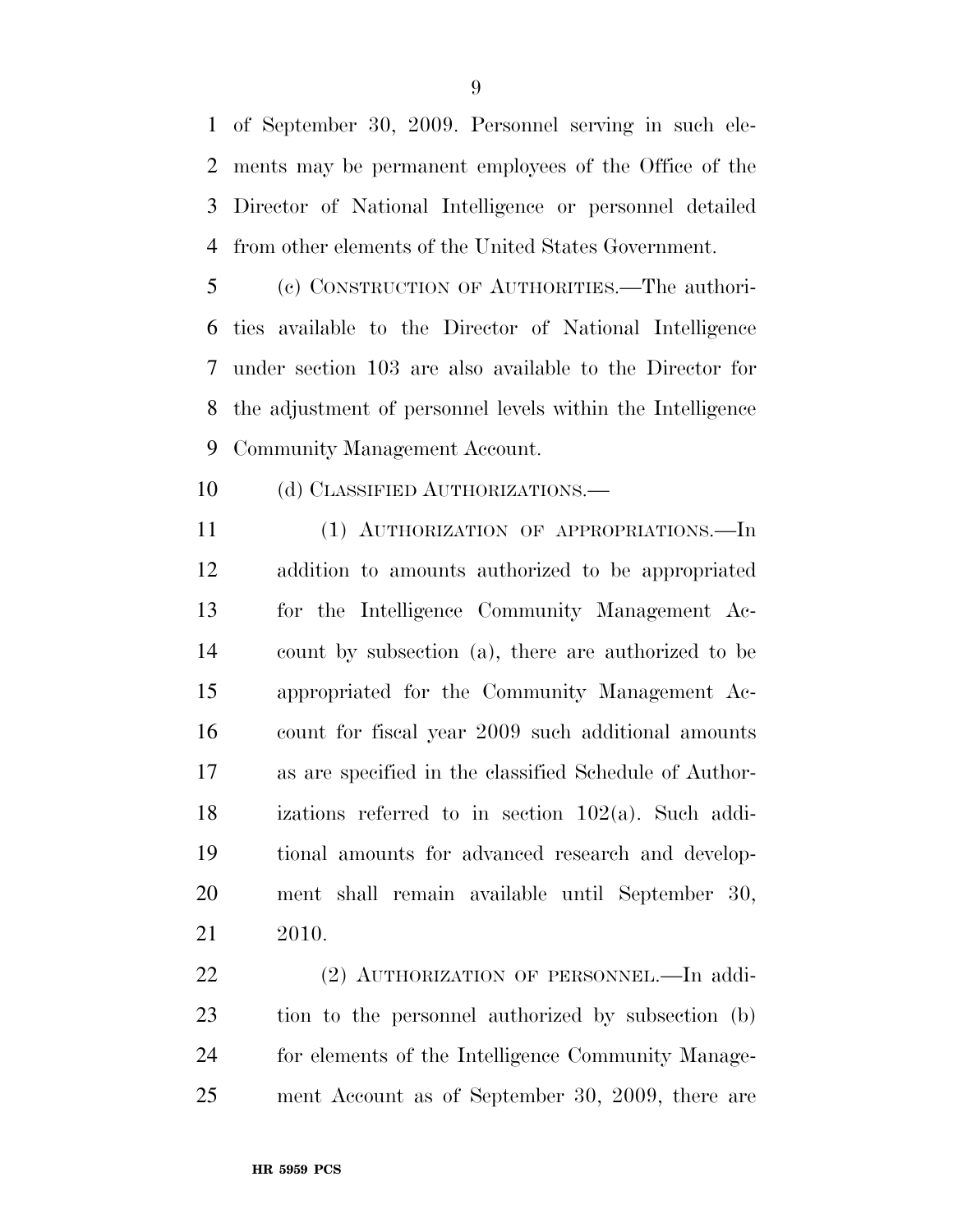authorized such additional personnel for the Com- munity Management Account as of that date as are specified in the classified Schedule of Authorizations 4 referred to in section  $102(a)$ .

 **SEC. 105. LIMITATION ON THE USE OF COVERT ACTION FUNDS.** 

 (a) IN GENERAL.—Not more than 25 percent of the funds authorized to be appropriated by this Act for the National Intelligence Program for covert actions may be obligated or expended until the date on which each mem- ber of the congressional intelligence committees has been fully and currently briefed on all authorizations for covert actions in effect on April 24, 2008.

 (b) COVERT ACTION DEFINED.—In this section, the term ''covert action'' has the meaning given the term in section 503(g) of the National Security Act of 1947 (50 U.S.C. 413b(e)).

 **SEC. 106. PROHIBITION ON USE OF FUNDS TO IMPLEMENT ''5 AND OUT" PROGRAM OF THE FEDERAL BU-REAU OF INVESTIGATION.** 

 None of the funds authorized to be appropriated in this Act may be used to implement the program of the Federal Bureau of Investigation requiring the mandatory reassignment of a supervisor of the Bureau after such su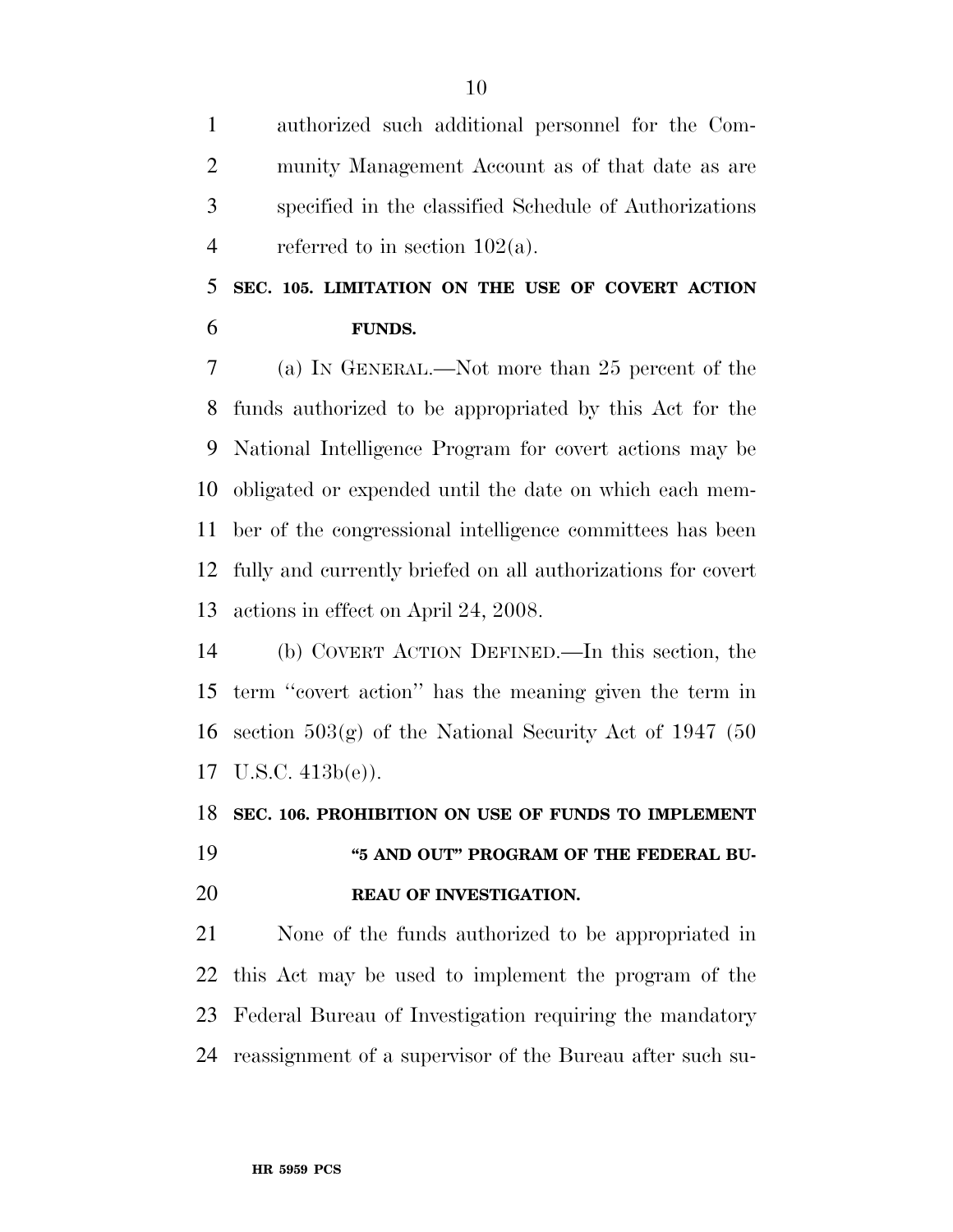pervisor serves in a management position for 5 years (commonly known as the ''5 and out'' program).

# **TITLE II—CENTRAL INTEL- LIGENCE AGENCY RETIRE- MENT AND DISABILITY SYS-TEM**

### **SEC. 201. AUTHORIZATION OF APPROPRIATIONS.**

 There is authorized to be appropriated for the Cen- tral Intelligence Agency Retirement and Disability Fund for fiscal year 2009 the sum of \$279,200,000.

# **SEC. 202. TECHNICAL MODIFICATION TO MANDATORY RE-TIREMENT PROVISION OF THE CENTRAL IN-**

### **TELLIGENCE AGENCY RETIREMENT ACT.**

 Subparagraph (A) of section 235(b)(1) of the Central Intelligence Agency Retirement Act (50 U.S.C.  $16\quad 2055(b)(1)$  is amended by striking "receiving compensa- tion under the Senior Intelligence Service pay schedule at the rate'' and inserting ''who is at the Senior Intelligence Service rank''.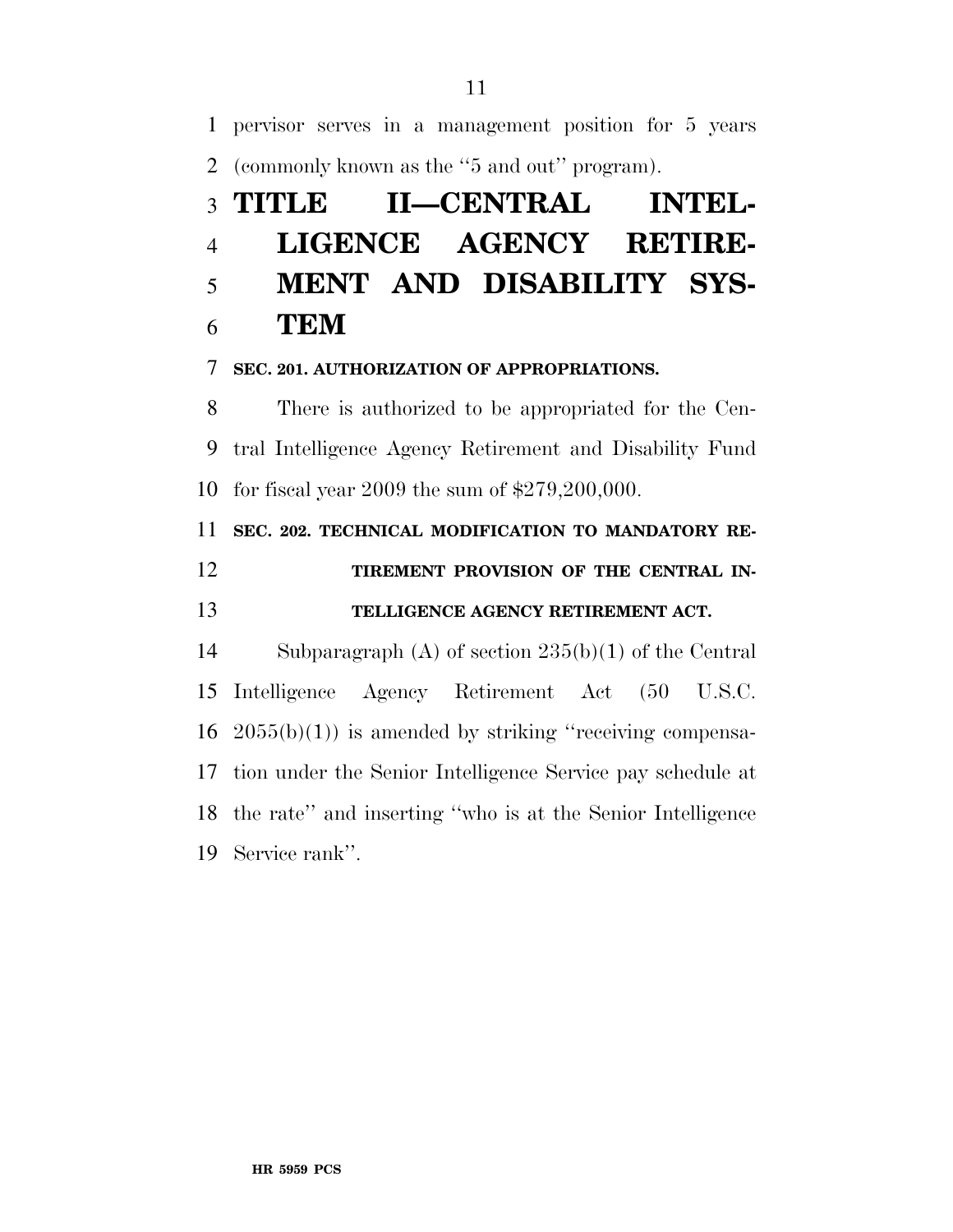# **TITLE III—GENERAL INTEL- LIGENCE COMMUNITY MAT-TERS**

## **Subtitle A—Personnel Matters**

**SEC. 301. INCREASE IN EMPLOYEE COMPENSATION AND** 

### **BENEFITS AUTHORIZED BY LAW.**

 Appropriations authorized by this Act for salary, pay, retirement, and other benefits for Federal employees may be increased by such additional or supplemental amounts as may be necessary for increases in such compensation or benefits authorized by law.

### **SEC. 302. ENHANCED FLEXIBILITY IN NONREIMBURSABLE**

## **DETAILS TO ELEMENTS OF THE INTEL-LIGENCE COMMUNITY.**

 Except as provided in section 113 of the National Se- curity Act of 1947 (50 U.S.C. 404h) and section 17 904 $(g)(2)$  of the Counterintelligence Enhancement Act of 2002 (title IX of Public Law 107–306; 50 U.S.C.  $402c(g)(2)$  and notwithstanding any other provision of law, in any fiscal year after fiscal year 2008 an officer or employee of the United States or member of the Armed Forces may be detailed to the staff of an element of the intelligence community funded through the Community Management Account from another element of the United States Government on a reimbursable or nonreimbursable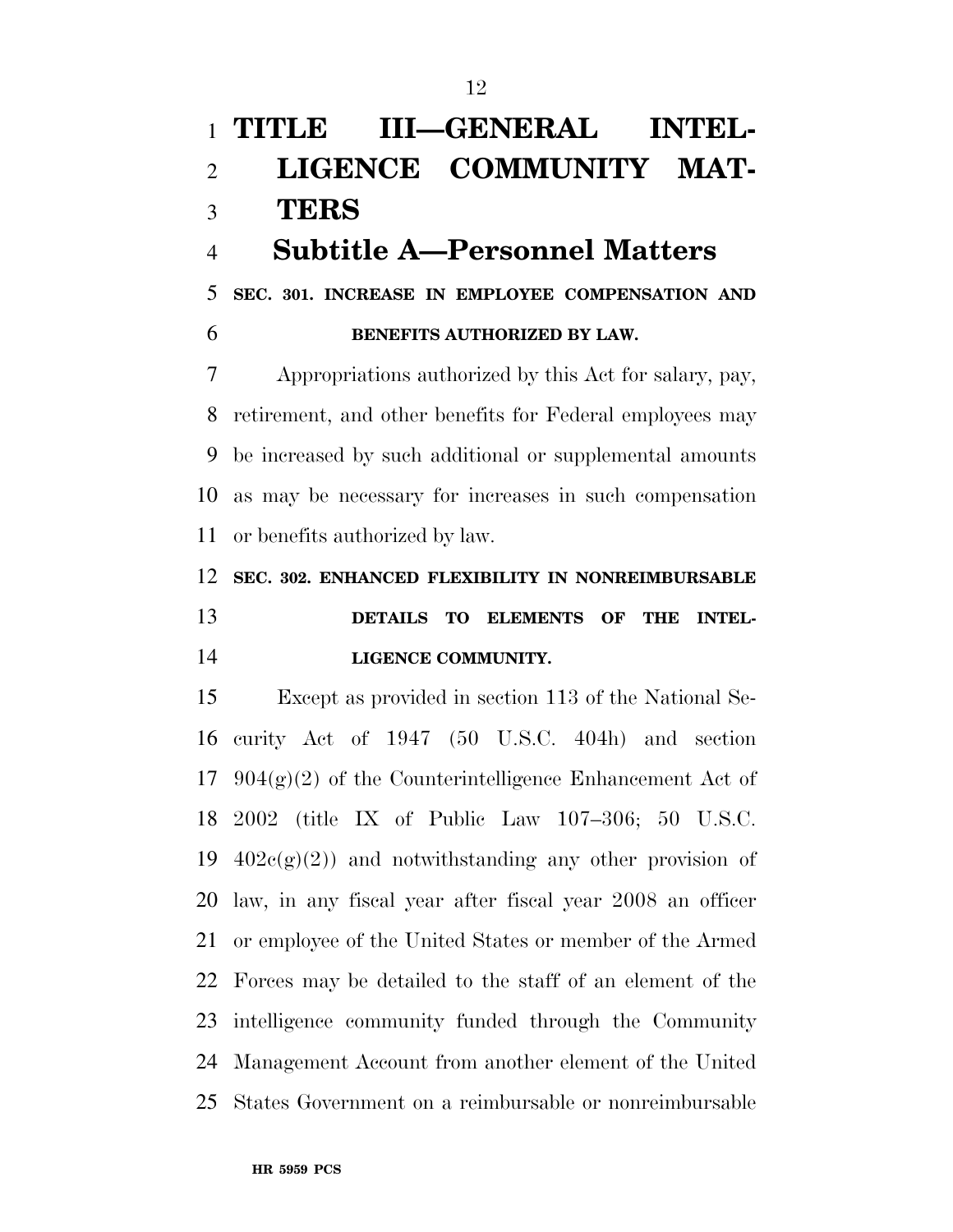basis, as jointly agreed to by the Director of National In- telligence and the head of the detailing element (or the designees of such officials), for a period not to exceed 2 years.

### **SEC. 303. MULTI-LEVEL SECURITY CLEARANCES.**

 (a) IN GENERAL.—Section 102A of the National Se- curity Act of 1947 (50 U.S.C. 403–1) is amended by add-ing at the end the following new subsection:

9 "(s) MULTI-LEVEL SECURITY CLEARANCES.—The Director of National Intelligence shall be responsible for ensuring that the elements of the intelligence community adopt a multi-level security clearance approach in order to enable the intelligence community to make more effec- tive and efficient use of persons proficient in foreign lan- guages or with cultural, linguistic, or other subject matter expertise that is critical to national security.''.

 (b) IMPLEMENTATION.—The Director of National In- telligence shall issue guidelines to the intelligence commu- nity on the implementation of subsection (s) of section 102A of the National Security Act of 1947, as added by subsection (a), not later than 90 days after the date of the enactment of this Act.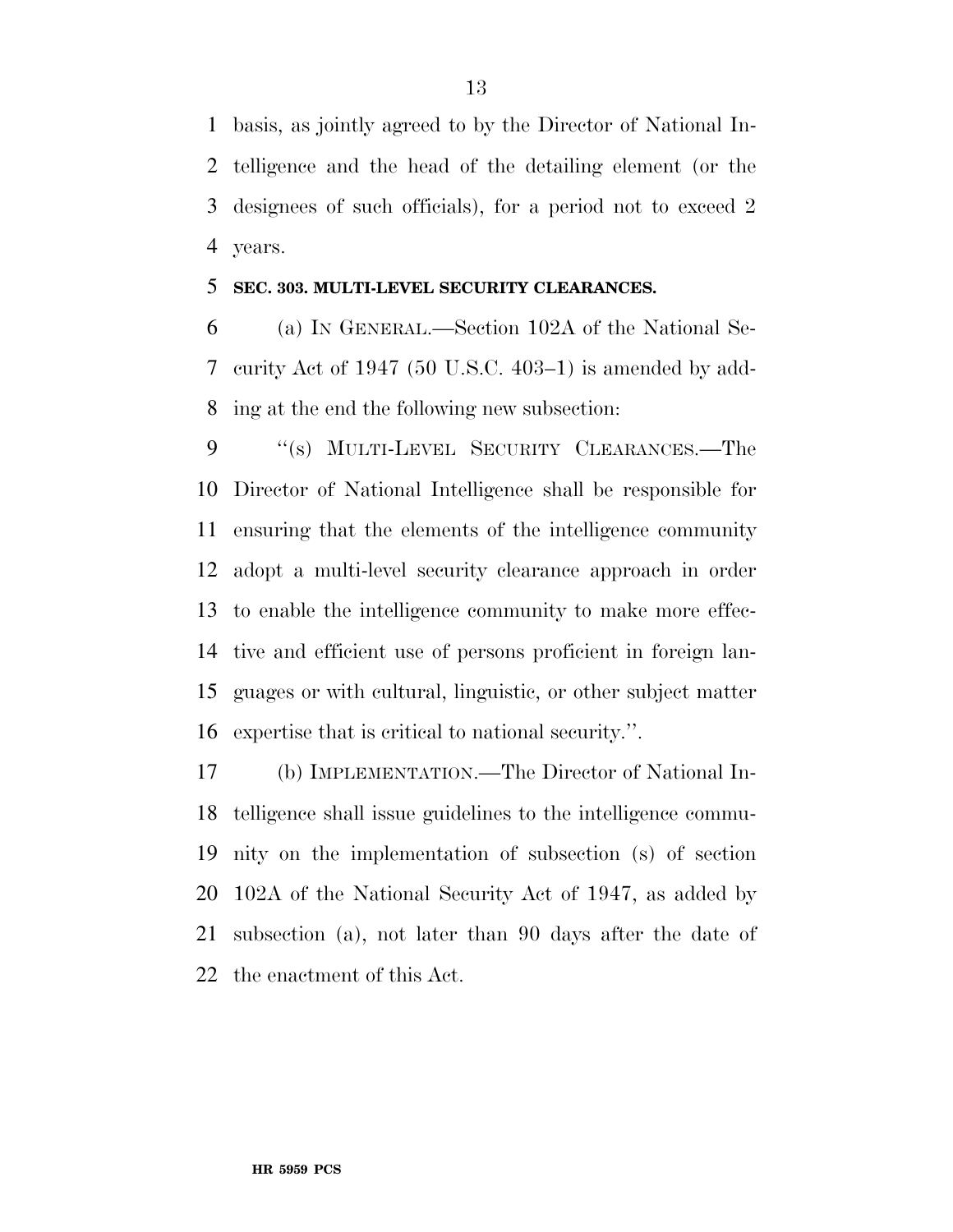## **SEC. 304. DELEGATION OF AUTHORITY FOR TRAVEL ON COMMON CARRIERS FOR INTELLIGENCE COLLECTION PERSONNEL.**

 (a) DELEGATION OF AUTHORITY.—Section 116(b) of the National Security Act of 1947 (50 U.S.C. 404k(b)) is amended—

7 (1) by inserting  $"(1)"$  before "The Director";

 (2) in paragraph (1), as designated by para- graph (1) of this subsection, by striking ''may only delegate'' and all that follows and inserting ''may delegate the authority in subsection (a) to the head of any other element of the intelligence commu-nity.''; and

 (3) by adding at the end the following new paragraph:

 ''(2) The head of an element of the intelligence com- munity to whom the authority in subsection (a) is dele- gated pursuant to paragraph (1) may further delegate such authority to such senior officials of such element as are specified in guidelines prescribed by the Director of National Intelligence for purposes of this paragraph.''.

 (b) SUBMISSION OF GUIDELINES TO CONGRESS.— Not later than 6 months after the date of the enactment of this Act, the Director of National Intelligence shall pre- scribe and submit to the congressional intelligence com-mittees the guidelines referred to in paragraph (2) of sec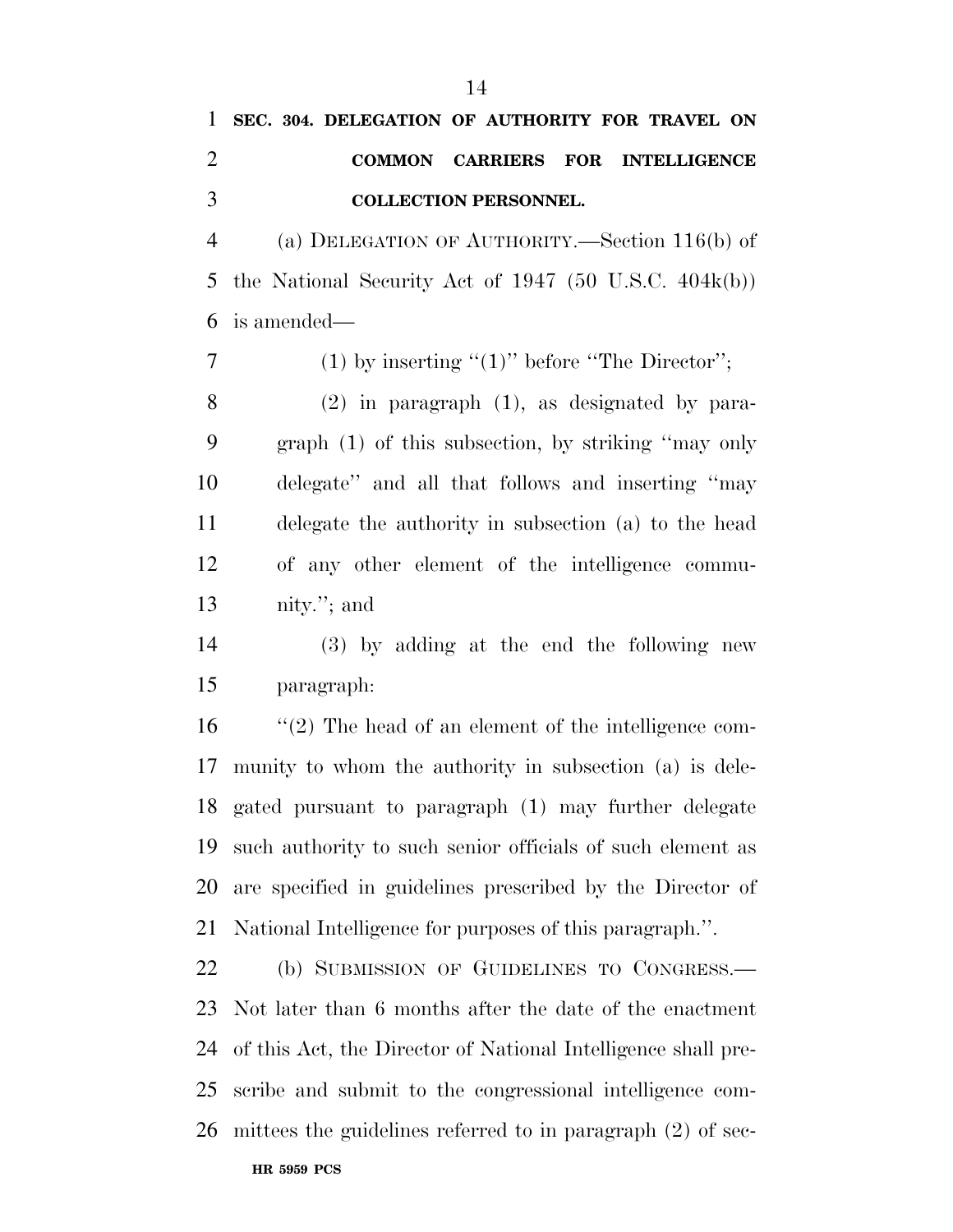tion 116(b) of the National Security Act of 1947, as added by subsection (a).

## **SEC. 305. ANNUAL PERSONNEL LEVEL ASSESSMENTS FOR THE INTELLIGENCE COMMUNITY.**

 (a) IN GENERAL.—Title V of the National Security Act of 1947 (50 U.S.C. 413 et seq.) is amended by insert-ing after section 506A the following new section:

 ''ANNUAL PERSONNEL LEVEL ASSESSMENT FOR THE INTELLIGENCE COMMUNITY

 ''SEC. 506B. (a) REQUIREMENT TO PROVIDE.—The Director of National Intelligence shall, in consultation with the head of the element of the intelligence community concerned, prepare an annual personnel level assessment for such element of the intelligence community that as- sesses the personnel levels for each such element for the fiscal year following the fiscal year in which the assess-ment is submitted.

18 "(b) SCHEDULE.—Each assessment required by sub- section (a) shall be submitted to the congressional intel- ligence committees each year along with the budget sub- mitted by the President under section 1105 of title 31, United States Code.

23 " (c) CONTENTS.—Each assessment required by sub- section (a) submitted during a fiscal year shall contain, at a minimum, the following information for the element of the intelligence community concerned: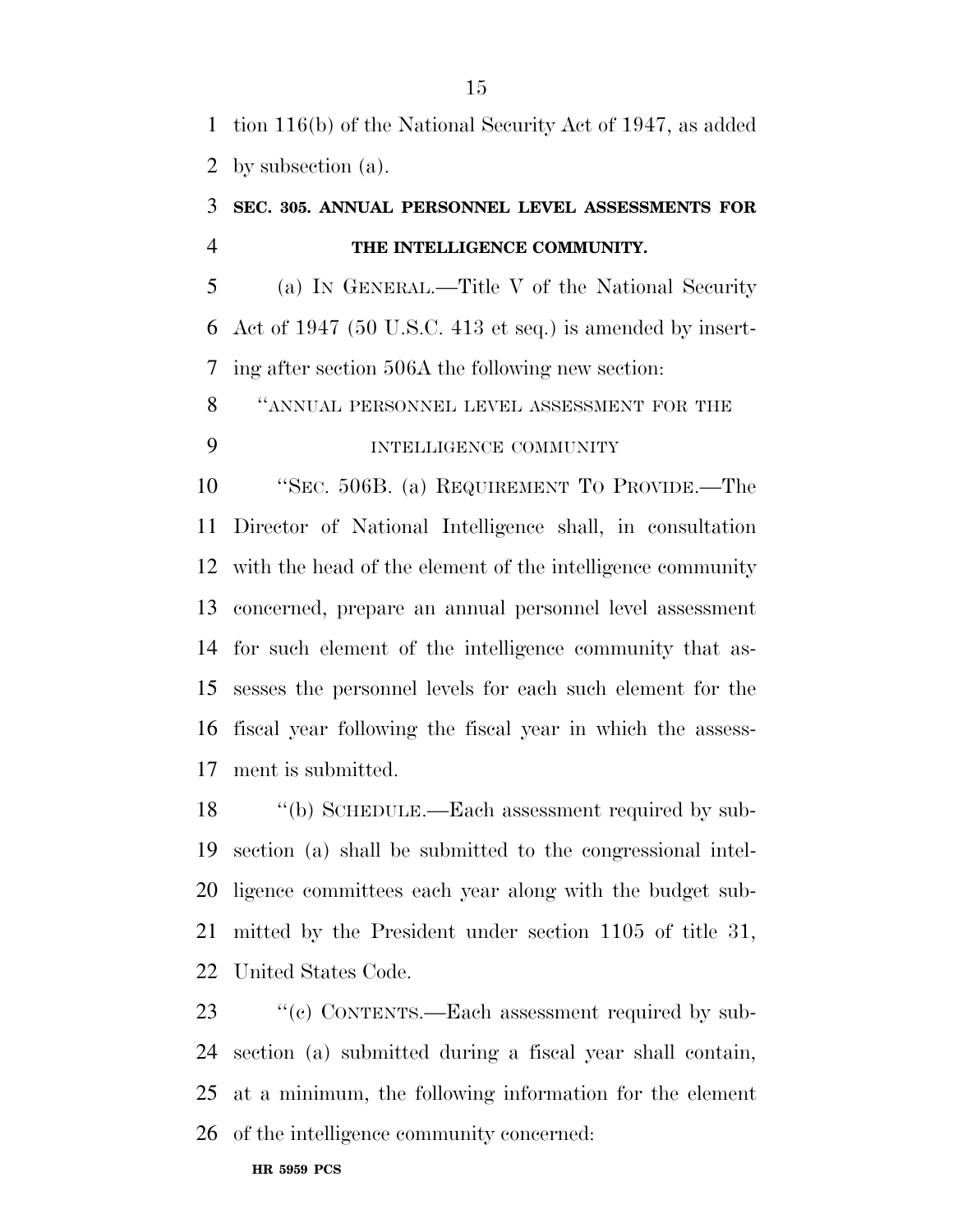| $\mathbf{1}$   | $``(1)$ The budget submission for personnel costs       |
|----------------|---------------------------------------------------------|
| $\overline{2}$ | for the upcoming fiscal year.                           |
| 3              | $\lq(2)$ The dollar and percentage increase or de-      |
| $\overline{4}$ | crease of such costs as compared to the personnel       |
| 5              | costs of the current fiscal year.                       |
| 6              | $\lq(3)$ The dollar and percentage increase or de-      |
| 7              | crease of such costs as compared to the personnel       |
| 8              | costs during the prior 5 fiscal years.                  |
| 9              | "(4) The number of personnel positions re-              |
| 10             | quested for the upcoming fiscal year.                   |
| 11             | $\lq(5)$ The numerical and percentage increase or       |
| 12             | decrease of such number as compared to the number       |
| 13             | of personnel positions of the current fiscal year.      |
| 14             | $\lq\lq(6)$ The numerical and percentage increase or    |
| 15             | decrease of such number as compared to the number       |
| 16             | of personnel positions during the prior 5 fiscal years. |
| 17             | $\lq(7)$ The best estimate of the number and costs      |
| 18             | of contractors to be funded by the element for the      |
| 19             | upcoming fiscal year.                                   |
| 20             | $\cdot$ (8) The numerical and percentage increase or    |
| 21             | decrease of such costs of contractors as compared to    |
| 22             | the best estimate of the costs of contractors of the    |
| 23             | current fiscal year.                                    |
| 24             | $\lq(9)$ The numerical and percentage increase or       |
| 25             | decrease of such costs of contractors as compared to    |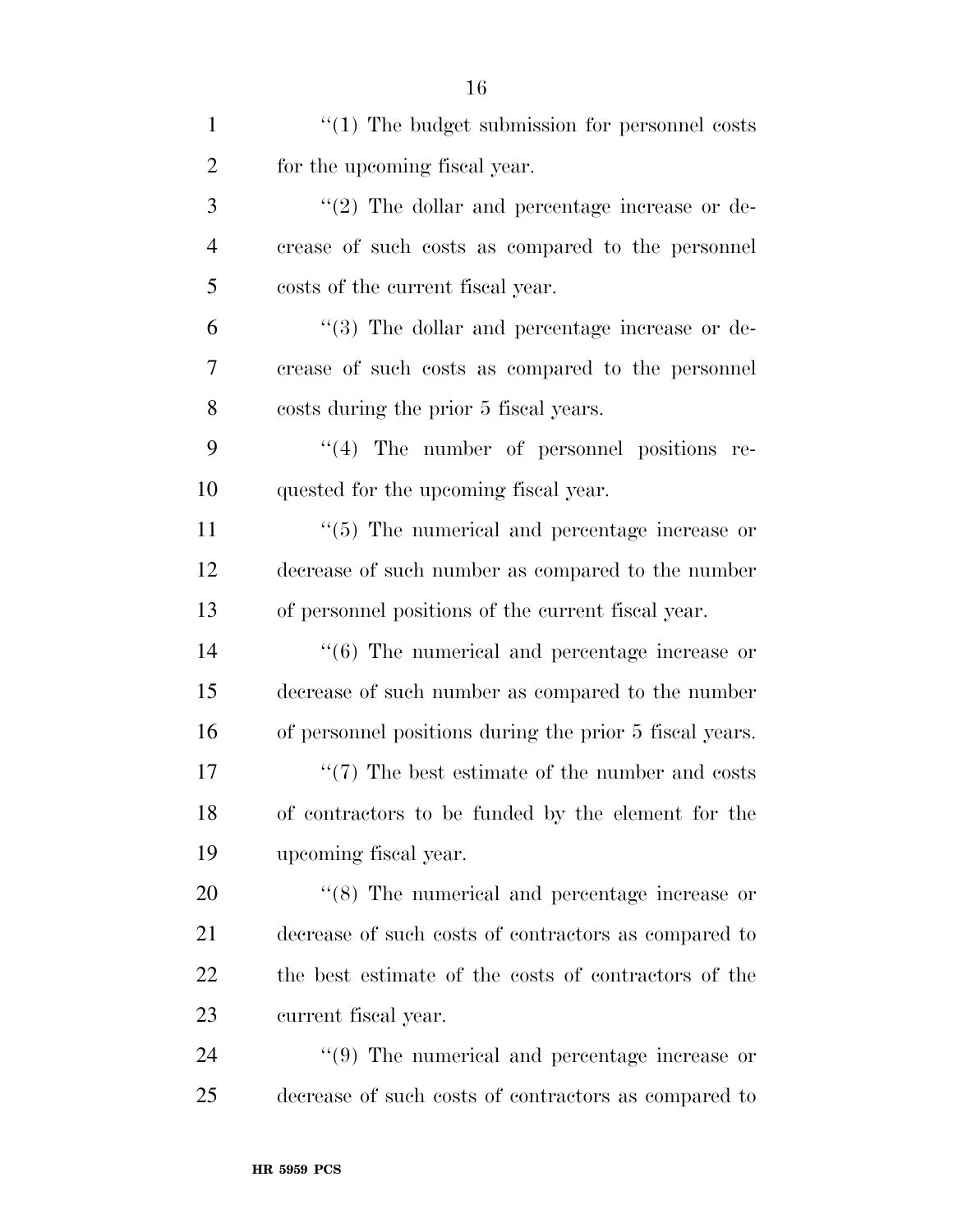| $\mathbf{1}$   | the cost of contractors, and the number of contrac-      |
|----------------|----------------------------------------------------------|
| $\overline{2}$ | tors, during the prior 5 fiscal years.                   |
| 3              | $\lq(10)$ A written justification for the requested      |
| $\overline{4}$ | personnel and contractor levels.                         |
| 5              | $\lq(11)$ The number of intelligence collectors and      |
| 6              | analysts employed or contracted by each element of       |
| 7              | the intelligence community.                              |
| 8              | $\cdot$ (12) A list of all contractors that have been    |
| 9              | the subject of an investigation completed by the In-     |
| 10             | spector General of any element of the intelligence       |
| 11             | community during the preceding fiscal year, or are       |
| 12             | or have been the subject of an investigation by such     |
| 13             | an Inspector General during the current fiscal year.     |
| 14             | $\cdot$ (13) A statement by the Director of National     |
| 15             | Intelligence that, based on current and projected        |
| 16             | funding, the element concerned will have sufficient—     |
| 17             | $\lq\lq$ internal infrastructure to support the          |
| 18             | requested personnel and contractor levels;               |
| 19             | $\lq\lq (B)$ training resources to support the re-       |
| 20             | quested personnel levels; and                            |
| 21             | $\lq\lq$ funding to support the administrative           |
| 22             | and operational activities of the requested per-         |
| 23             | sonnel levels.".                                         |
| 24             | (b) CLERICAL AMENDMENT.—The table of contents            |
| 25             | in the first section of that Act is amended by inserting |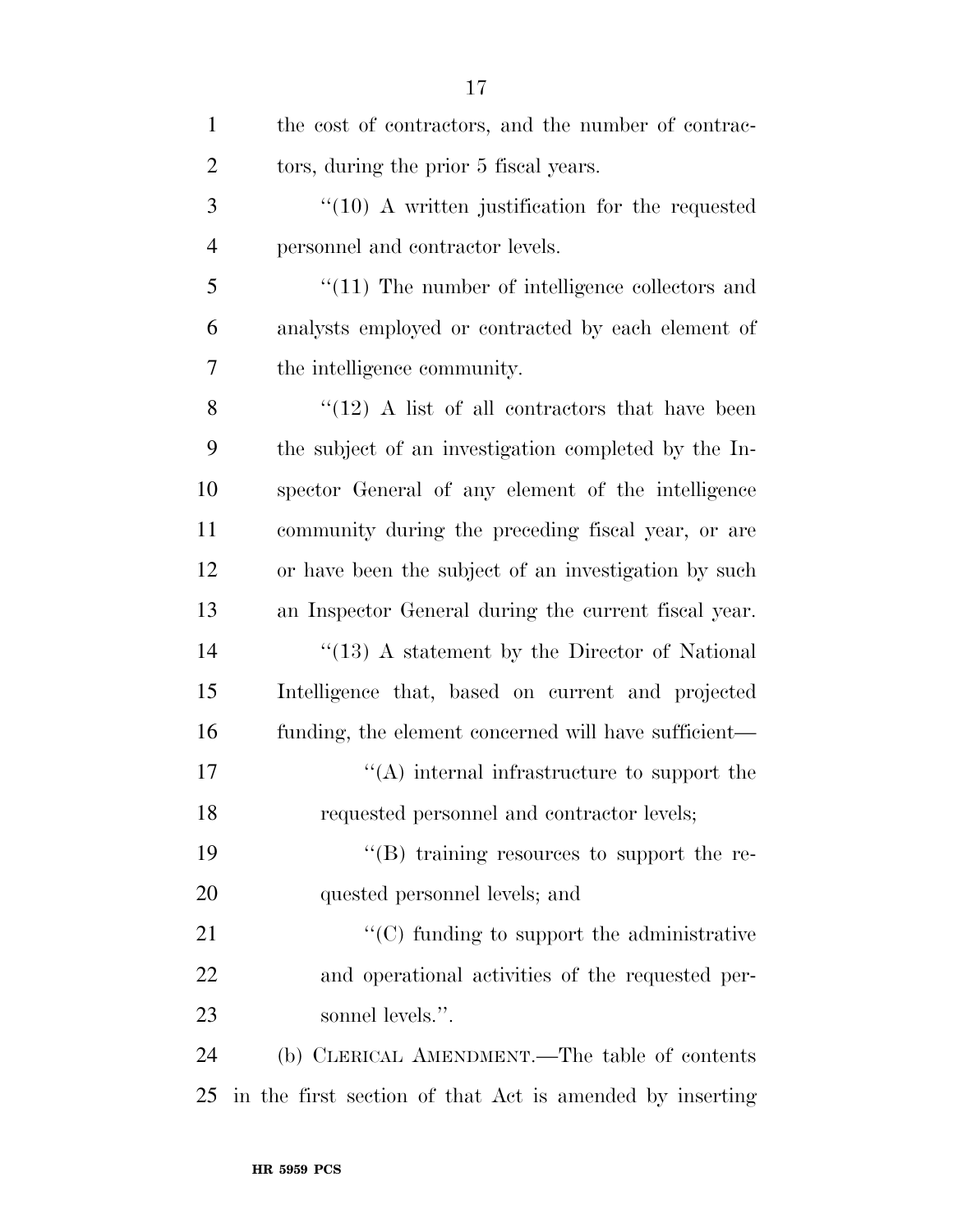after the item relating to section 506A the following new

item:

''Sec. 506B. Annual personnel level assessment for the intelligence community.''.

## **SEC. 306. COMPREHENSIVE REPORT ON INTELLIGENCE COMMUNITY CONTRACTORS.**

 (a) REQUIREMENT FOR REPORT.—Not later than November 1, 2008, the Director of National Intelligence shall submit to the congressional intelligence committees a report describing the use of personal services contracts across the intelligence community, the impact of such con- tractors on the intelligence community workforce, plans for conversion of contractor employment into government employment, and the accountability mechanisms that gov-ern the performance of such contractors.

- (b) CONTENT.—
- (1) IN GENERAL.—The report submitted under subsection (a) shall include—

 (A) a description of any relevant regula- tions or guidance issued by the Director of Na- tional Intelligence or the head of an element of the intelligence community relating to minimum standards required regarding the hiring, train- ing, security clearance, and assignment of con-tract personnel and how those standards may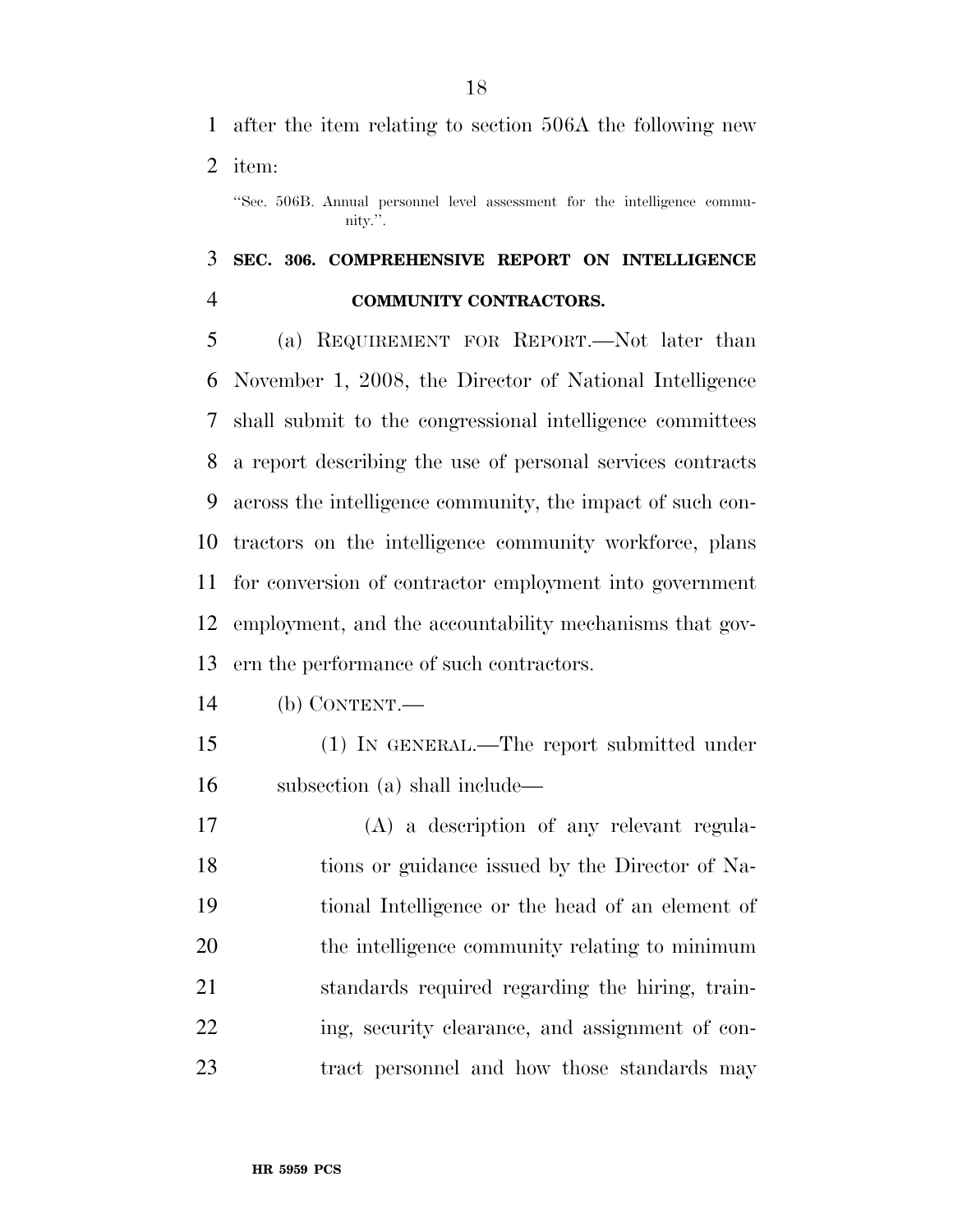| $\mathbf{1}$   | differ from those for government employees per-   |
|----------------|---------------------------------------------------|
| $\overline{2}$ | forming substantially similar functions;          |
| 3              | (B) an identification of contracts where the      |
| $\overline{4}$ | contractor is performing a substantially similar  |
| 5              | functions to a government employee;               |
| 6              | (C) an assessment of costs incurred or sav-       |
| 7              | ings achieved by awarding contracts for the per-  |
| 8              | formance of such functions referred to in sub-    |
| 9              | paragraph (B) instead of using full-time em-      |
| 10             | ployees of the elements of the intelligence com-  |
| 11             | munity to perform such functions;                 |
| 12             | (D) an assessment of the appropriateness          |
| 13             | of using contractors to perform the activities    |
| 14             | described in paragraph $(2)$ ;                    |
| 15             | $(E)$ an estimate of the number of con-           |
| 16             | tracts, and the number of personnel working       |
| 17             | under such contracts, related to the perform-     |
| 18             | ance of activities described in paragraph $(2)$ ; |
| 19             | $(F)$ a comparison of the compensation of         |
| 20             | contract employees and government employees       |
| 21             | performing substantially similar functions;       |
| 22             | (G) an analysis of the attrition of govern-       |
| 23             | ment personnel for contractor positions that      |
| 24             | provide substantially similar functions;          |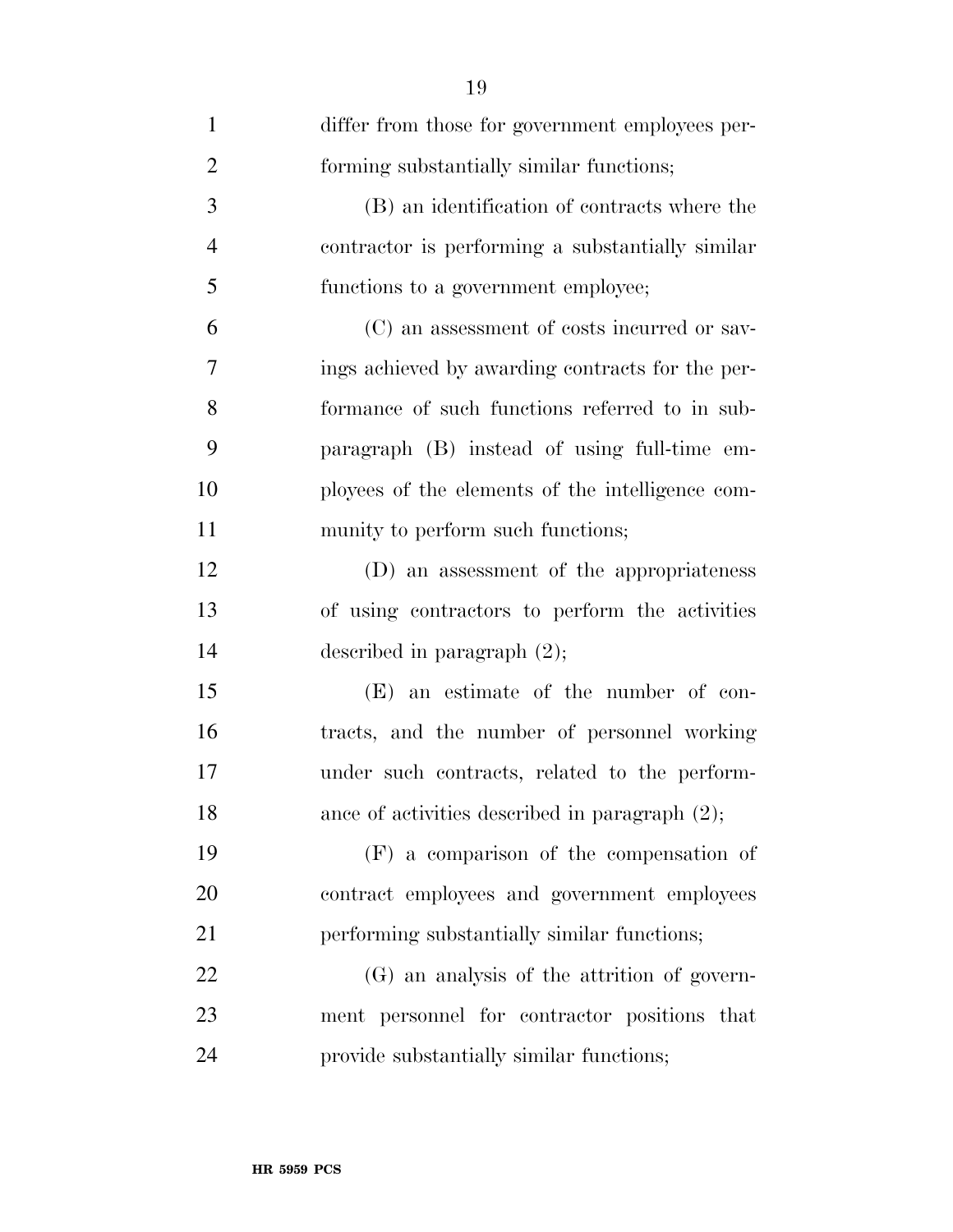| $\mathbf{1}$   | (H) a description of positions that will be       |
|----------------|---------------------------------------------------|
| $\overline{2}$ | converted from contractor employment to gov-      |
| 3              | ernment employment;                               |
| $\overline{4}$ | (I) an analysis of the oversight and ac-          |
| 5              | countability mechanisms applicable to personal    |
| 6              | services contracts awarded for intelligence ac-   |
| 7              | tivities by each element of the intelligence com- |
| 8              | munity during fiscal years 2006 and 2007;         |
| 9              | (J) an analysis of procedures in use in the       |
| 10             | intelligence community for conducting oversight   |
| 11             | of contractors to ensure identification and pros- |
| 12             | ecution of criminal violations, financial waste,  |
| 13             | fraud, or other abuses committed by contractors   |
| 14             | or contract personnel; and                        |
| 15             | (K) an identification of best practices for       |
| 16             | oversight and accountability mechanisms appli-    |
| 17             | cable to personal services contracts.             |
| 18             | (2) ACTIVITIES.—Activities described in this      |
| 19             | paragraph are the following:                      |
| 20             | (A) Intelligence collection.                      |
| 21             | (B) Intelligence analysis.                        |
| 22             | (C) Covert actions, including rendition, de-      |
| 23             | tention, and interrogation activities.            |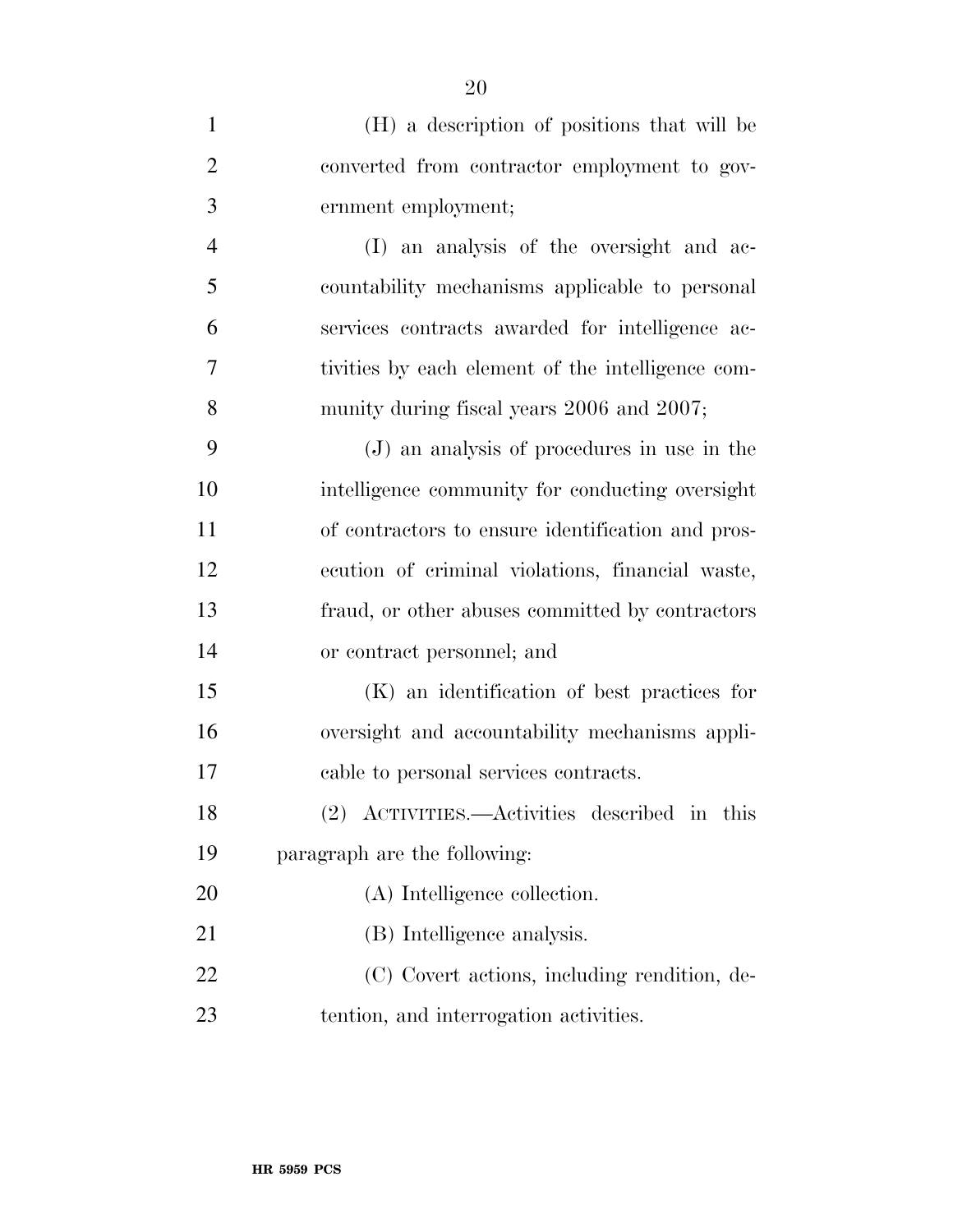## **SEC. 307. REPORT ON PROPOSED PAY FOR PERFORMANCE INTELLIGENCE COMMUNITY PERSONNEL MANAGEMENT SYSTEM.**

 (a) PROHIBITION ON PAY FOR PERFORMANCE UNTIL REPORT.—The Director of National Intelligence and the head of an element of the intelligence community may not implement a plan that provides compensation to personnel of that element of the intelligence community based on performance until the date that is 45 days after the date on which the Director of National Intelligence submits a report for that element under subsection (b).

 (b) REPORT.—The Director of National Intelligence shall submit to Congress a report on performance-based compensation for each element of the intelligence commu-nity, including, with respect to each such element—

 (1) a description of a proposed employee advi- sory group to advise management on the implemen- tation and management of a pay for performance system in that element, including the scope of re- sponsibility of the group and the plan for the ele- ment for ensuring diversity in the selection of mem-bers of the advisory group;

 (2) a certification that all managers who will participate in setting performance standards and pay pool administration have been trained on the im-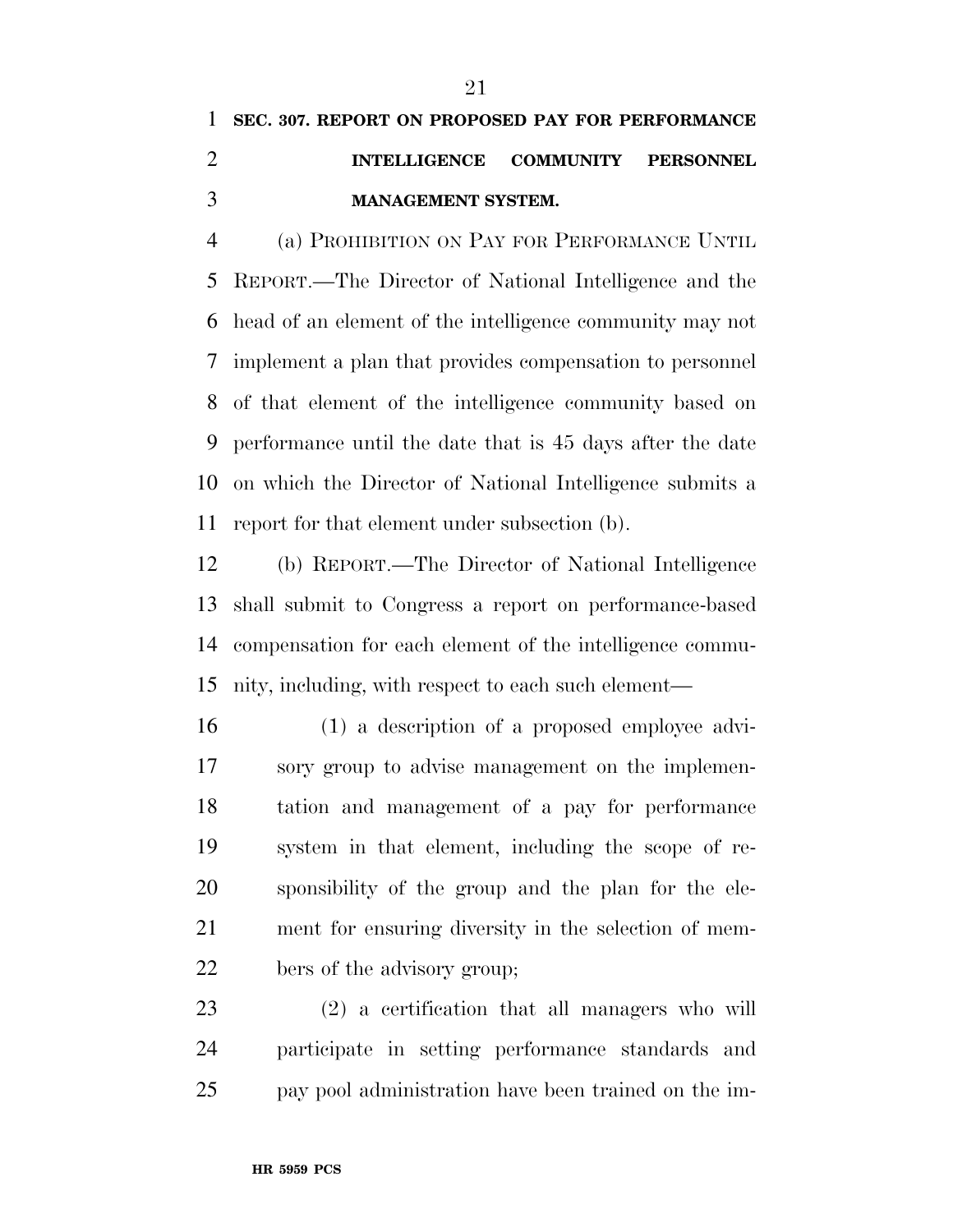| $\mathbf{1}$   | plementing guidance of the system and the criteria           |
|----------------|--------------------------------------------------------------|
| $\overline{2}$ | upon which the certification is granted; and                 |
| 3              | (3) a description of an external appeals mecha-              |
| $\overline{4}$ | nism for employees who wish to appeal pay decisions          |
| 5              | to someone outside the management chain of the ele-          |
| 6              | ment employing such employee.                                |
| 7              | SEC. 308. REPORT ON PLANS TO INCREASE DIVERSITY              |
| 8              | WITHIN THE INTELLIGENCE COMMUNITY.                           |
| 9              | (a) REQUIREMENT FOR REPORT.—Not later than                   |
| 10             | November 1, 2008, the Director of National Intelligence,     |
| 11             | in coordination with the heads of the elements of the intel- |
| 12             | ligence community, shall submit to the congressional intel-  |
| 13             | ligence committees a report on the plans of each element     |
| 14             | to increase diversity within the intelligence community.     |
| 15             | (b) CONTENT.—The report required by subsection               |
| 16             | (a) shall include specific implementation plans to increase  |
| 17             | diversity within each element of the intelligence commu-     |
| 18             | nity, including—                                             |
| 19             | (1) specific implementation plans for each such              |
| 20             | element designed to achieve the goals articulated in         |
| 21             | the strategic plan of the Director of National Intel-        |
| 22             | ligence on equal employment opportunity and diver-           |

sity;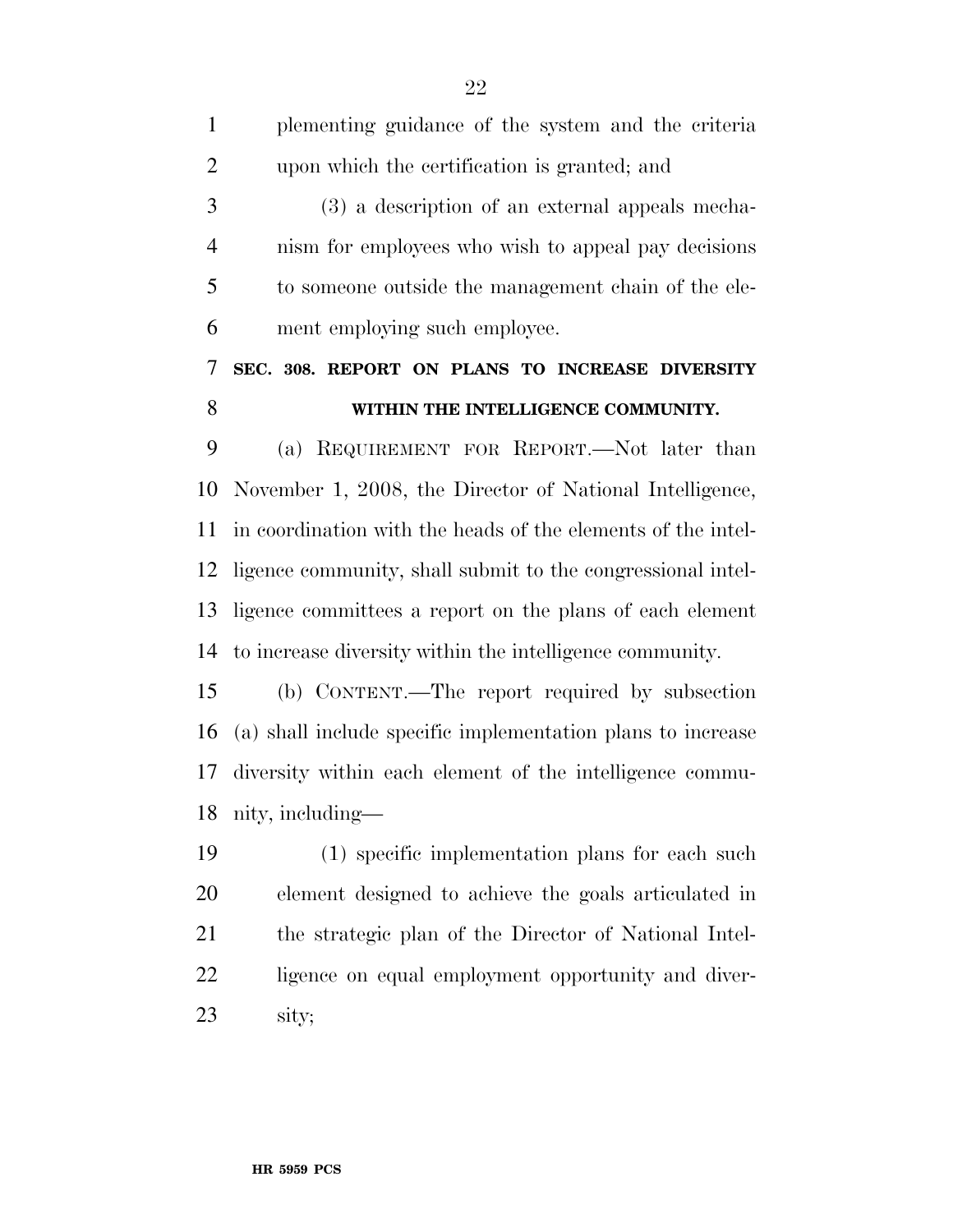(2) specific plans and initiatives for each such element to increase recruiting and hiring of diverse candidates; (3) specific plans and initiatives for each such element to improve retention of diverse Federal em- ployees at the junior, midgrade, senior, and manage- ment levels; (4) a description of specific diversity awareness training and education programs for senior officials and managers of each such element; and (5) a description of performance metrics to measure the success of carrying out the plans, initia- tives, and programs described in paragraphs (1) through (4). **SEC. 309. REPORT ON SECURITY CLEARANCE DETERMINA- TIONS.**  (a) IN GENERAL.—Title V of the National Security Act of 1947 (50 U.S.C. 413 et seq.) is amended by adding at the end the following new section: ''REPORT ON SECURITY CLEARANCE DETERMINATIONS ''SEC. 508. Not later than February 1 of each year, the Director of the Office of Management and Budget shall submit to Congress a report on security clearance determinations completed or ongoing during the preceding fiscal year that have taken longer than 1 year to complete. Such report shall include—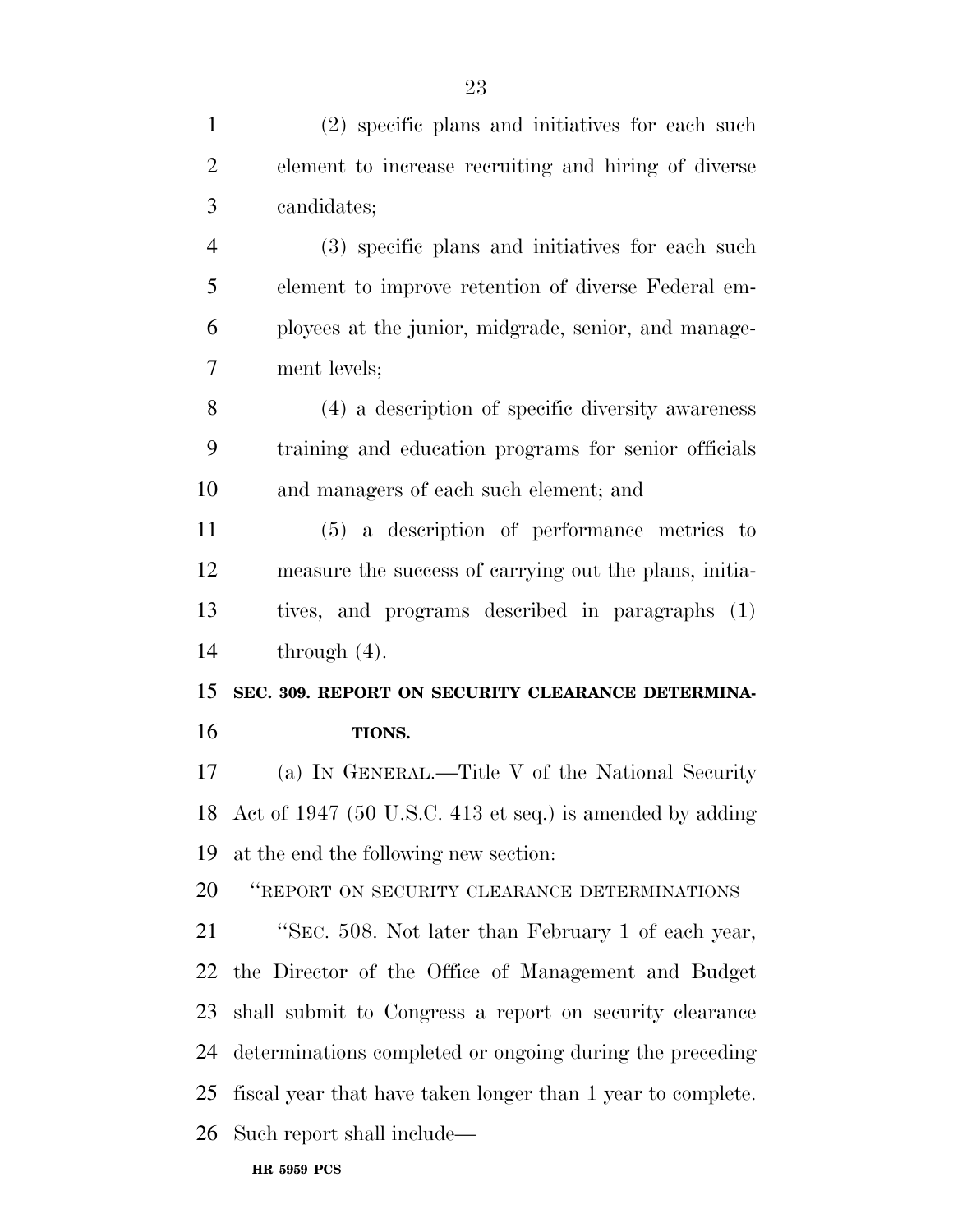| $\mathbf{1}$   | $\lq(1)$ the number of security clearance deter-             |
|----------------|--------------------------------------------------------------|
| $\overline{2}$ | minations for positions as employees of the Federal          |
| 3              | Government that required more than 1 year to com-            |
| $\overline{4}$ | plete;                                                       |
| 5              | $(2)$ the number of security clearance deter-                |
| 6              | minations for contractors that required more than 1          |
| 7              | year to complete;                                            |
| 8              | $\cdot$ (3) the agencies that investigated and adju-         |
| 9              | dicated such determinations; and                             |
| 10             | $\cdot$ (4) the cause of significant delays in such de-      |
| 11             | terminations.".                                              |
| 12             | (b) CONFORMING AMENDMENT.—The table of con-                  |
| 13             | tents in the first section of the National Security Act of   |
| 14             | 1947 (50 U.S.C. 401 et seq.) is further amended by in-       |
| 15             | serting after the item relating to section 507 the following |
| 16             | new item:                                                    |
|                | "Sec. 508. Report on security clearance determinations.".    |
|                | 17 SEC. 310. SENSE OF CONGRESS REGARDING THE NEED FOR        |
| 18             | A ROBUST WORKFORCE.                                          |
| 19             | It is the sense of Congress that—                            |
| 20             | (1) a robust and highly skilled aerospace indus-             |
| 21             | try workforce is critical to the success of intelligence     |
| <u>22</u>      | community programs and operations;                           |
| 23             | $(2)$ voluntary attrition, the retirement of many            |
| 24             | senior workers, and difficulties in recruiting could         |
|                |                                                              |
| 25             | leave the intelligence community without access to           |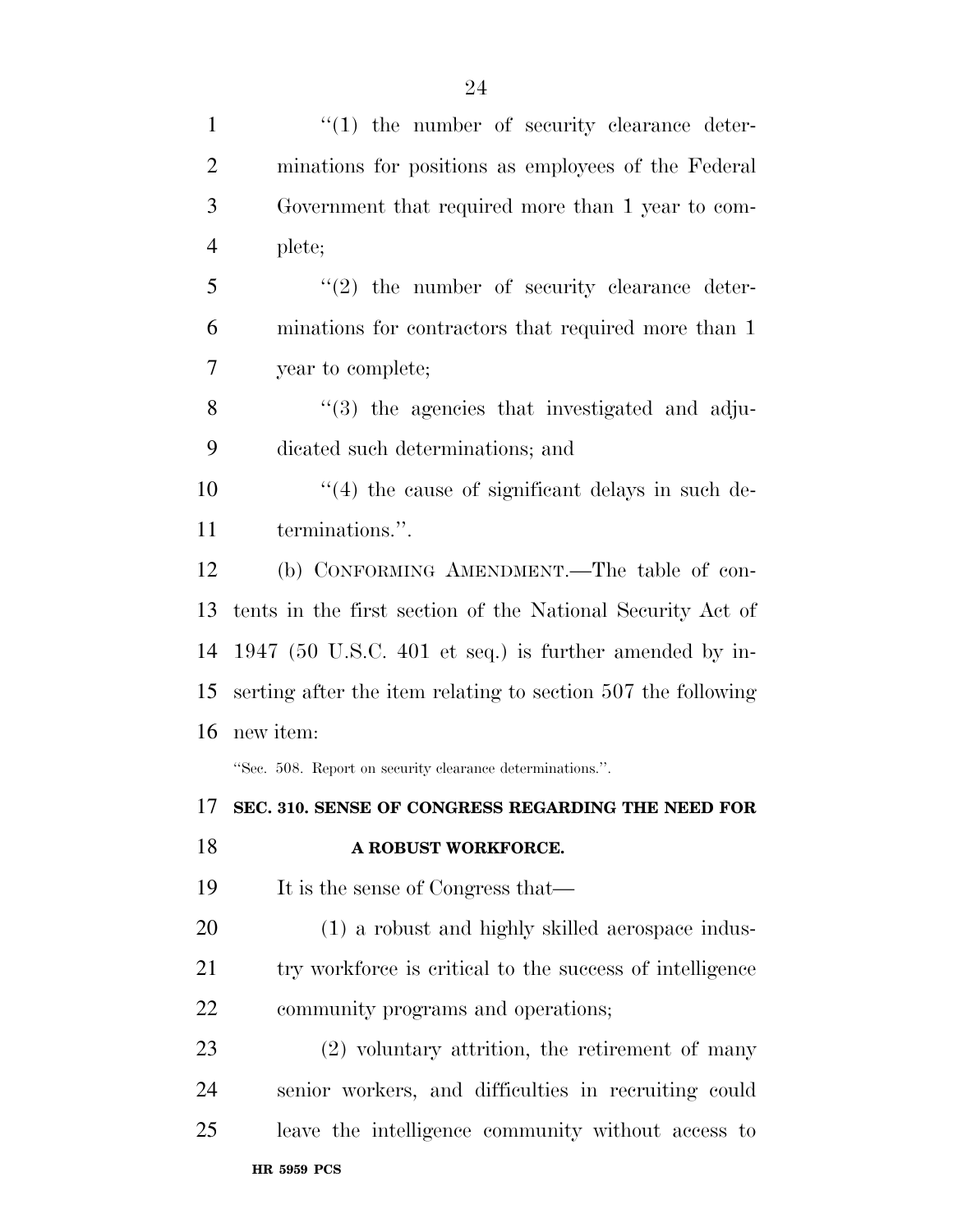the intellectual capital and technical capabilities nec- essary to identify and respond to potential threats; and

 (3) the Director of National Intelligence should work cooperatively with other agencies of the Fed- eral Government responsible for programs related to space and the aerospace industry to develop and im- plement policies, including those with an emphasis on improving science, technology, engineering, and mathematics education at all levels, to sustain and expand the diverse workforce available to the intel-12 ligence community.

**Subtitle B—Other Matters** 

**SEC. 311. RESTRICTION ON CONDUCT OF INTELLIGENCE** 

### **ACTIVITIES.**

 The authorization of appropriations by this Act shall not be deemed to constitute authority for the conduct of any intelligence activity which is not otherwise authorized by the Constitution or the laws of the United States.

 **SEC. 312. CLARIFICATION OF DEFINITION OF INTEL- LIGENCE COMMUNITY UNDER THE NATIONAL SECURITY ACT OF 1947.** 

 Subparagraph (L) of section 3(4) of the National Se-24 curity Act of 1947 (50 U.S.C.  $401a(4)$ ) is amended by striking ''other'' the second place it appears.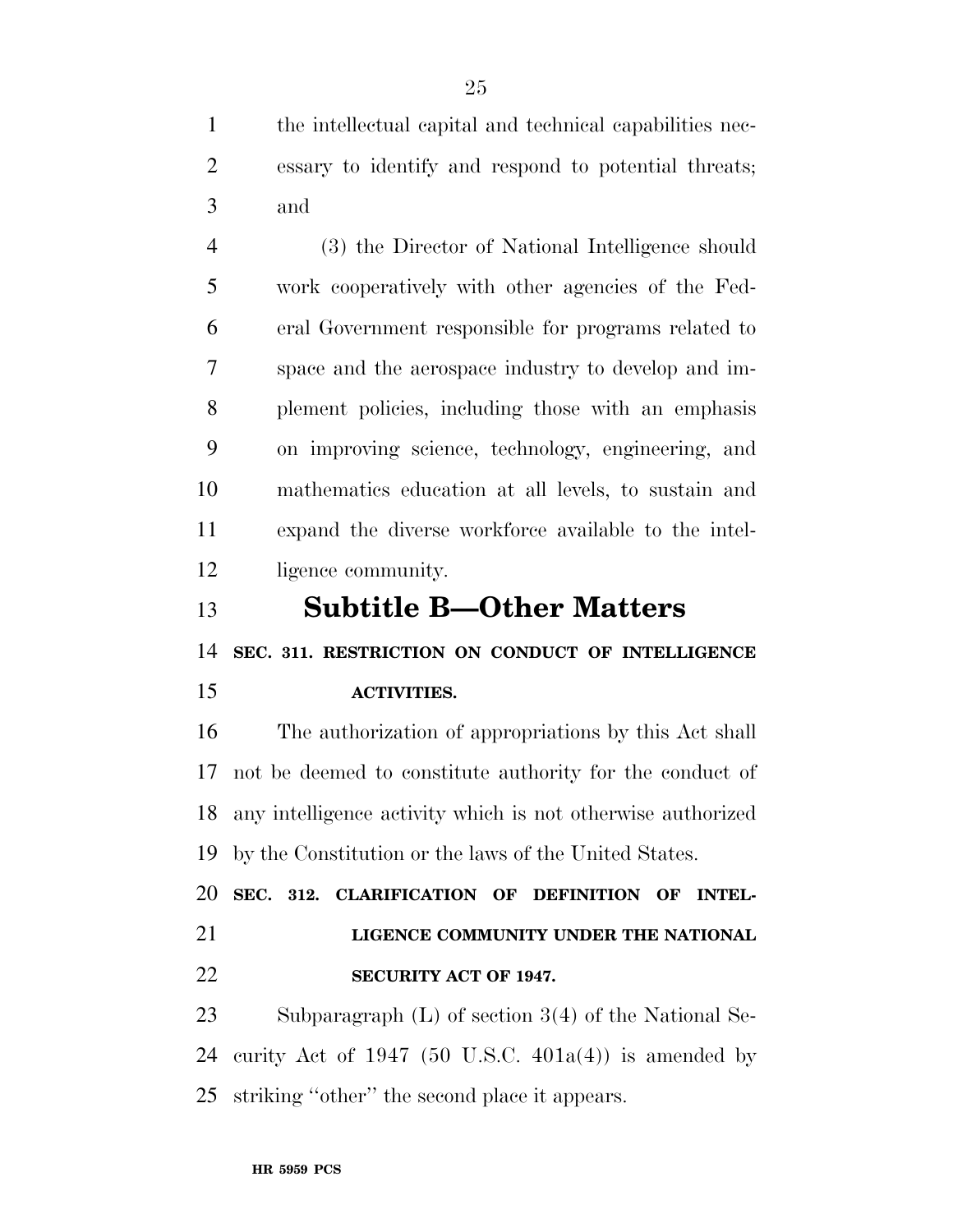| 1              | SEC. 313. MODIFICATION OF AVAILABILITY OF FUNDS FOR        |
|----------------|------------------------------------------------------------|
| $\overline{2}$ | DIFFERENT INTELLIGENCE ACTIVITIES.                         |
| 3              | Subparagraph (B) of section $504(a)(3)$ of the Na-         |
| 4              | tional Security Act of 1947 (50 U.S.C. 414(a)(3)) is       |
| 5              | amended to read as follows:                                |
| 6              | "(B) the use of such funds for such activity               |
| 7              | supports an emergent need, improves program effec-         |
| 8              | tiveness, or increases efficiency; and".                   |
| 9              | SEC. 314. PROTECTION OF CERTAIN NATIONAL SECURITY          |
| 10             | <b>INFORMATION.</b>                                        |
| 11             | (a) INCREASE IN PENALTIES FOR DISCLOSURE OF                |
| 12             | UNDERCOVER INTELLIGENCE OFFICERS AND AGENTS.—              |
| 13             | (1) DISCLOSURE OF AGENT AFTER ACCESS TO                    |
| 14             | INFORMATION IDENTIFYING AGENT.—Subsection (a)              |
| 15             | of section 601 of the National Security Act of 1947        |
| 16             | (50 U.S.C. 421) is amended by striking "ten years"         |
| 17             | and inserting "15 years".                                  |
| 18             | (2) DISCLOSURE OF AGENT AFTER ACCESS TO                    |
| 19             | CLASSIFIED INFORMATION.—Subsection (b) of such             |
| 20             | section is amended by striking "five years" and in-        |
| 21             | serting "10 years".                                        |
| 22             | (b) MODIFICATIONS TO ANNUAL REPORT ON PRO-                 |
| 23             | TECTION OF INTELLIGENCE IDENTITIES.—The first sen-         |
| 24             | tence of section $603(a)$ of the National Security Act of  |
| 25             | 1947 (50 U.S.C. 423(a)) is amended by inserting "includ-   |
| 26             | ing an assessment of the need for any modification of this |
|                | <b>HR 5959 PCS</b>                                         |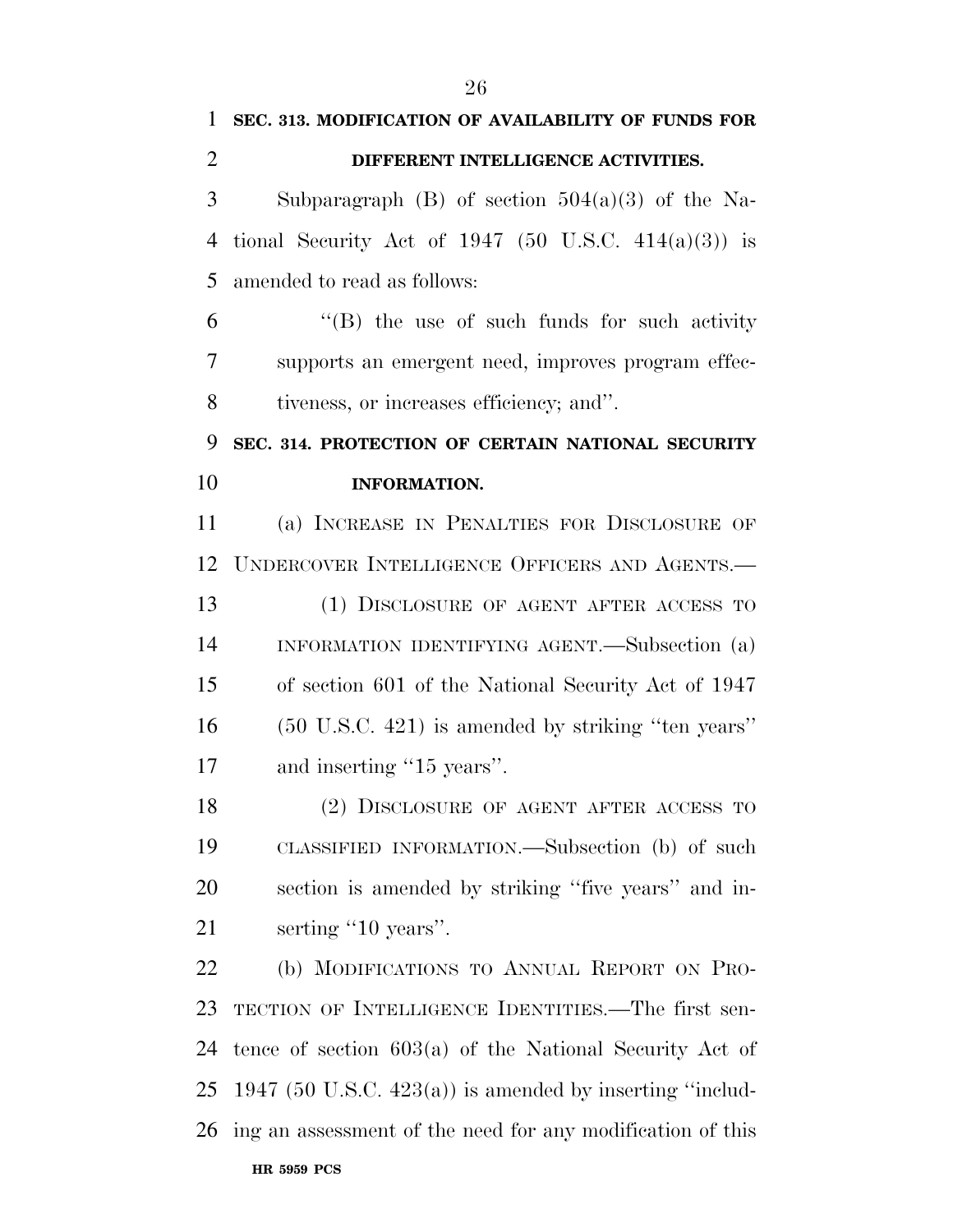title for the purpose of improving legal protections for cov- ert agents,'' after ''measures to protect the identities of covert agents,''.

## **SEC. 315. EXTENSION OF AUTHORITY TO DELETE INFORMA- TION ABOUT RECEIPT AND DISPOSITION OF FOREIGN GIFTS AND DECORATIONS.**

 Paragraph (4) of section 7342(f) of title 5, United States Code, is amended to read as follows:

 $\frac{1}{2}(4)(A)$  In transmitting such listings for an element of the intelligence community, the head of such element may delete the information described in subparagraph (A) 12 or  $(C)$  of paragraph  $(2)$  or in subparagraph  $(A)$  or  $(C)$  of paragraph (3) if the head of such element certifies in writing to the Secretary of State that the publication of such information could adversely affect United States in-telligence sources or methods.

 ''(B) Any information not provided to the Secretary of State pursuant to the authority in subparagraph (A) shall be transmitted to the Director of National Intel-ligence who shall keep a record of such information.

21 "'(C) In this paragraph, the term 'intelligence com- munity' has the meaning given the term in section 3(4) of the National Security Act of 1947 (50 U.S.C.  $401a(4)$ .".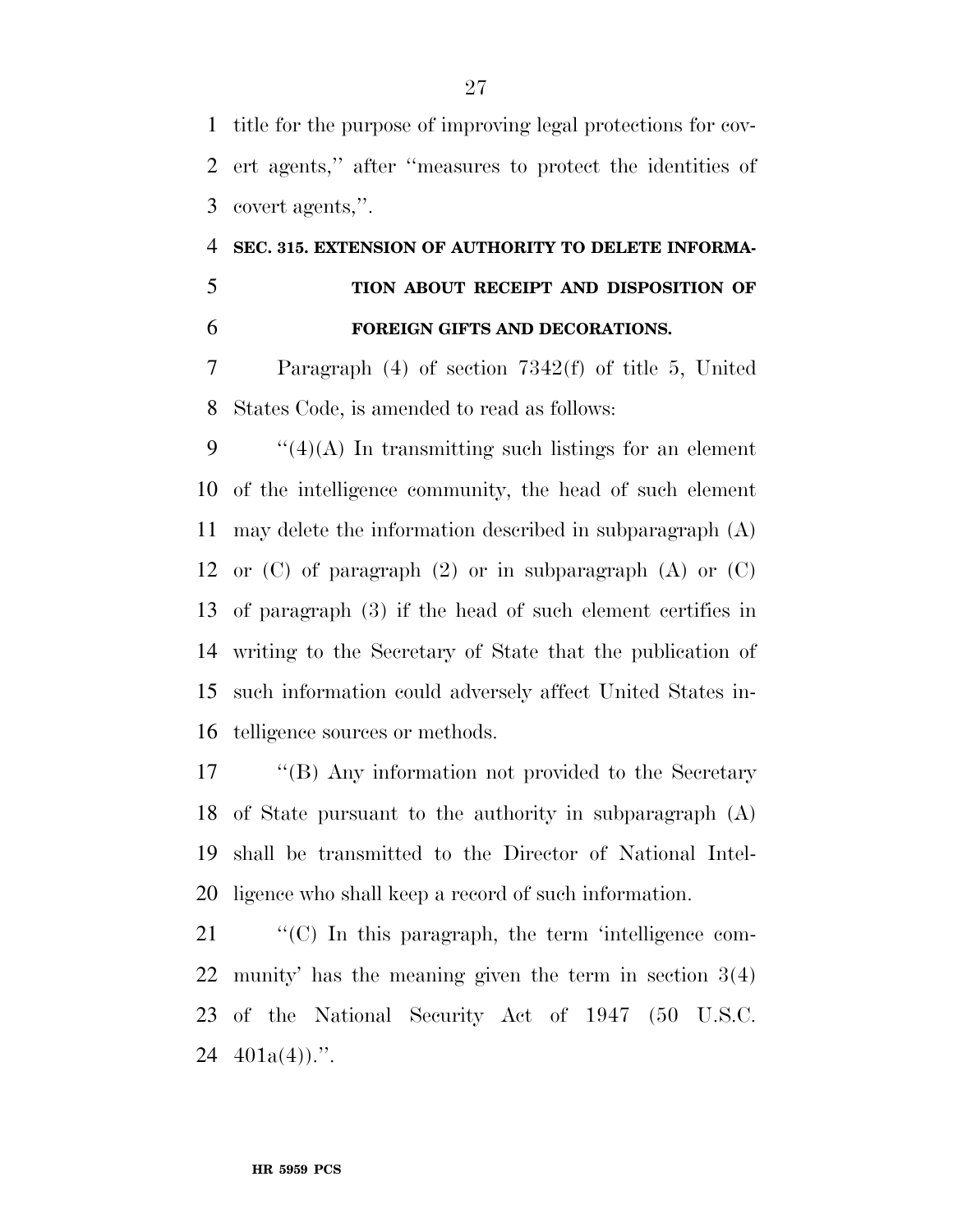## **SEC. 316. REPORT ON COMPLIANCE WITH THE DETAINEE TREATMENT ACT OF 2005 AND RELATED PRO- VISIONS OF THE MILITARY COMMISSIONS ACT OF 2006.**

 (a) REPORT REQUIRED.—Not later than November 1, 2008, the Director of National Intelligence shall submit to the congressional intelligence committees a comprehen- sive report on all measures taken by the Office of the Di- rector of National Intelligence and by each element, if any, of the intelligence community with relevant responsibilities to comply with the provisions of the Detainee Treatment Act of 2005 (title X of division A of Public Law 109– 148; 119 Stat. 2739) and related provisions of the Mili- tary Commissions Act of 2006 (Public Law 109–366; 120 Stat. 2600).

 (b) ELEMENTS.—The report required by subsection (a) shall include the following:

 (1) A description of the detention or interroga- tion methods, if any, that have been determined to comply with section 1003 of the Detainee Treatment Act of 2005 (119 Stat. 2739; 42 U.S.C. 2000dd) and section 6 of the Military Commissions Act of 2006 (120 Stat. 2632; 18 U.S.C. 2441 note) (in- cluding the amendments made by such section 6), and, with respect to each such method—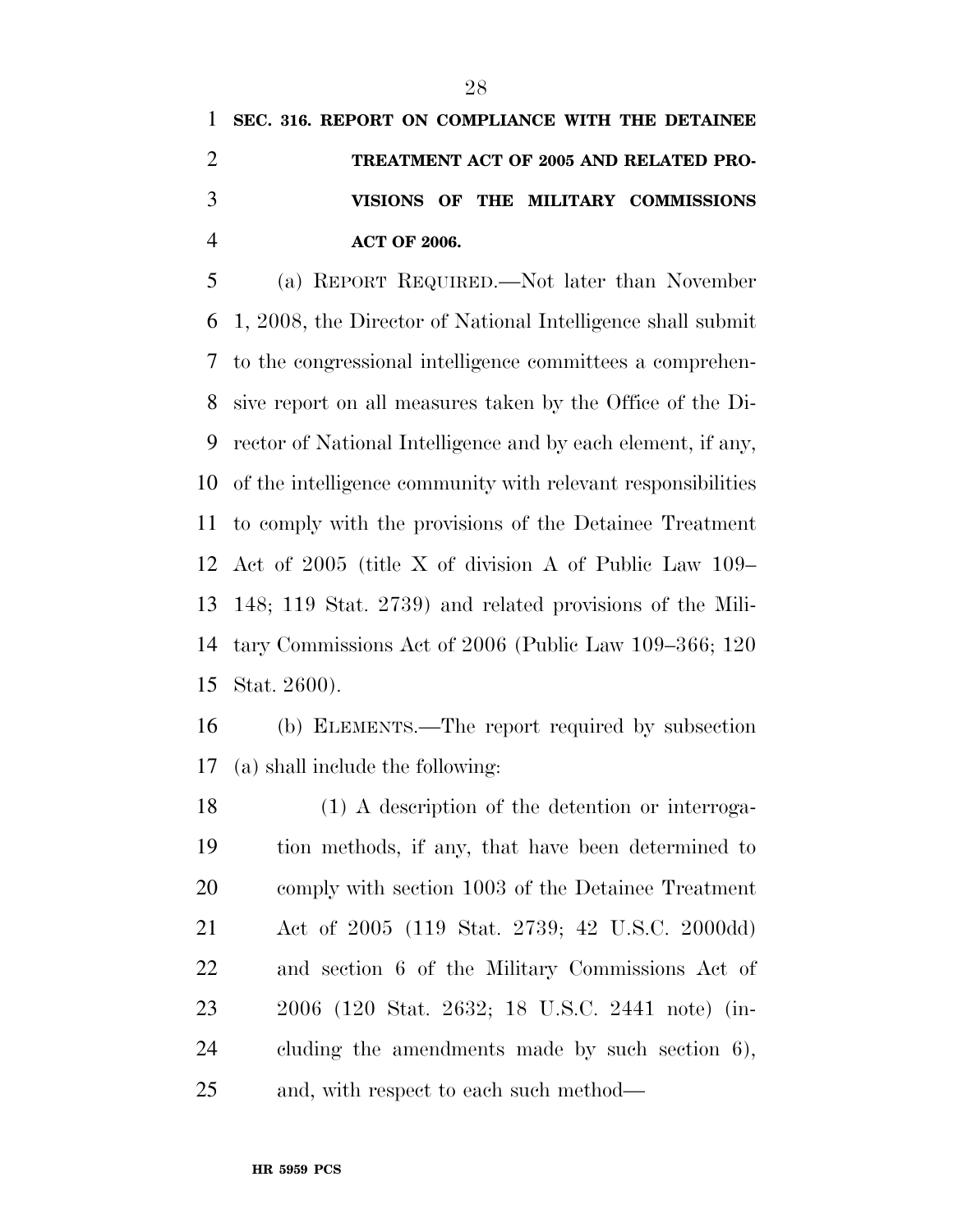| $\mathbf{1}$   | (A) an identification of the official making         |
|----------------|------------------------------------------------------|
| $\overline{2}$ | such determination; and                              |
| 3              | (B) a statement of the basis for such de-            |
| $\overline{4}$ | termination.                                         |
| 5              | $(2)$ A description of the detention or interroga-   |
| 6              | tion methods, if any, the use of which has been dis- |
| 7              | continued pursuant to the Detainee Treatment Act     |
| 8              | of 2005 or the Military Commission Act of 2006,      |
| 9              | and, with respect to each such method—               |
| 10             | (A) an identification of the official making         |
| 11             | the determination to discontinue such method;        |
| 12             | and                                                  |
| 13             | (B) a statement of the basis for such de-            |
| 14             | termination.                                         |
| 15             | (3) A description of any actions that have been      |
| 16             | taken to implement section 1004 of the Detainee      |
| 17             | Treatment Act of 2005 (119 Stat. 2740; 42 U.S.C.     |
| 18             | 2000dd-1), and, with respect to each such action—    |
| 19             | (A) an identification of the official taking         |
| 20             | such action; and                                     |
| 21             | (B) a statement of the basis for such ac-            |
| 22             | tion.                                                |
| 23             | (4) Any other matters that the Director con-         |
| 24             | siders necessary to fully and currently inform the   |
| 25             | congressional intelligence committees about the im-  |
|                |                                                      |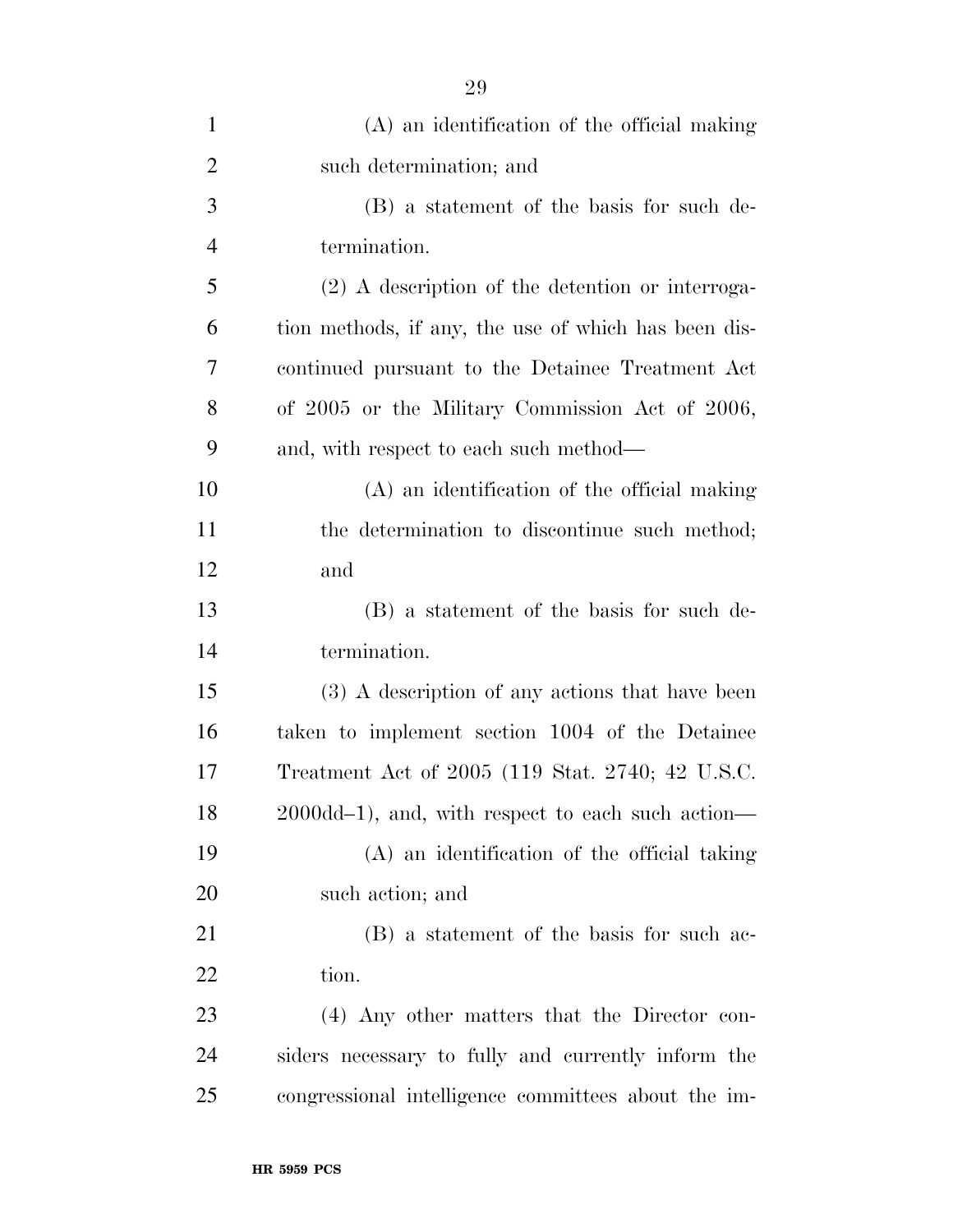| $\mathbf{1}$   | plementation of the Detainee Treatment Act of 2005         |
|----------------|------------------------------------------------------------|
| $\overline{2}$ | and related provisions of the Military Commissions         |
| 3              | Act of 2006.                                               |
| $\overline{4}$ | $(5)$ An appendix containing—                              |
| 5              | (A) all guidelines for the application of the              |
| 6              | Detainee Treatment Act of 2005 and related                 |
| 7              | provisions of the Military Commissions Act of              |
| 8              | 2006 to the detention or interrogation activi-             |
| 9              | ties, if any, of any element of the intelligence           |
| 10             | community; and                                             |
| 11             | (B) all legal justifications of the Depart-                |
| 12             | ment of Justice, including any office thereof,             |
| 13             | about the meaning or application of the De-                |
| 14             | tainee Treatment Act of 2005 or related provi-             |
| 15             | sions of the Military Commissions Act of 2006              |
| 16             | with respect to the detention or interrogation             |
| 17             | activities, if any, of any element of the intel-           |
| 18             | ligence community.                                         |
| 19             | (c) FORM.—The report required by subsection (a)            |
| 20             | shall be submitted in classified form.                     |
| 21             | (d) SUBMISSION TO THE CONGRESSIONAL ARMED                  |
| 22             | SERVICES COMMITTEES.—To the extent that the report         |
| 23             | required by subsection (a) addresses an element of the in- |
| 24             | telligence community within the Department of Defense,     |
| 25             | that portion of the report, and any associated material    |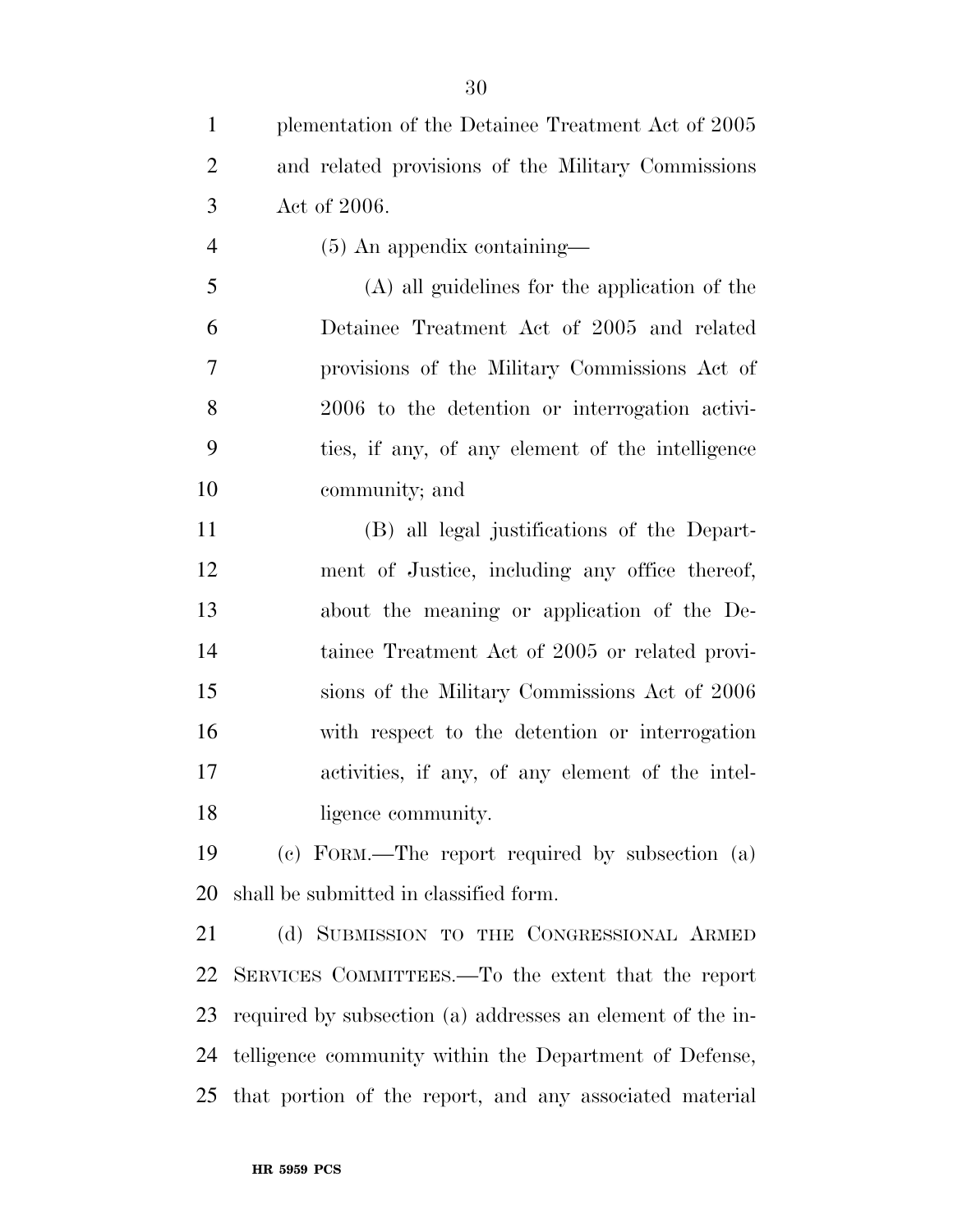that is necessary to make that portion understandable, shall also be submitted by the Director of National Intel- ligence to the congressional armed services committees. (e) CONGRESSIONAL ARMED SERVICES COMMITTEE DEFINED.—In this section, the term ''congressional armed services committees'' means— (1) the Committee on Armed Services of the Senate; and (2) the Committee on Armed Services of the House of Representatives. **SEC. 317. INCORPORATION OF REPORTING REQUIRE- MENTS.**  Each requirement to submit a report to the congres- sional intelligence committees that is included in the clas- sified annex to this Act is hereby incorporated into this Act and is hereby made a requirement in law. **SEC. 318. REPEAL OF CERTAIN REPORTING REQUIRE- MENTS.**  (a) ANNUAL CERTIFICATION ON COUNTERINTEL- LIGENCE INITIATIVES.—Section 1102(b) of the National Security Act of 1947 (50 U.S.C. 442a(b)) is amended— 22 (1) by striking  $(1)$ "; and (2) by striking paragraph (2). (b) REPORT AND CERTIFICATION UNDER TERRORIST IDENTIFICATION CLASSIFICATION SYSTEM.—Section 343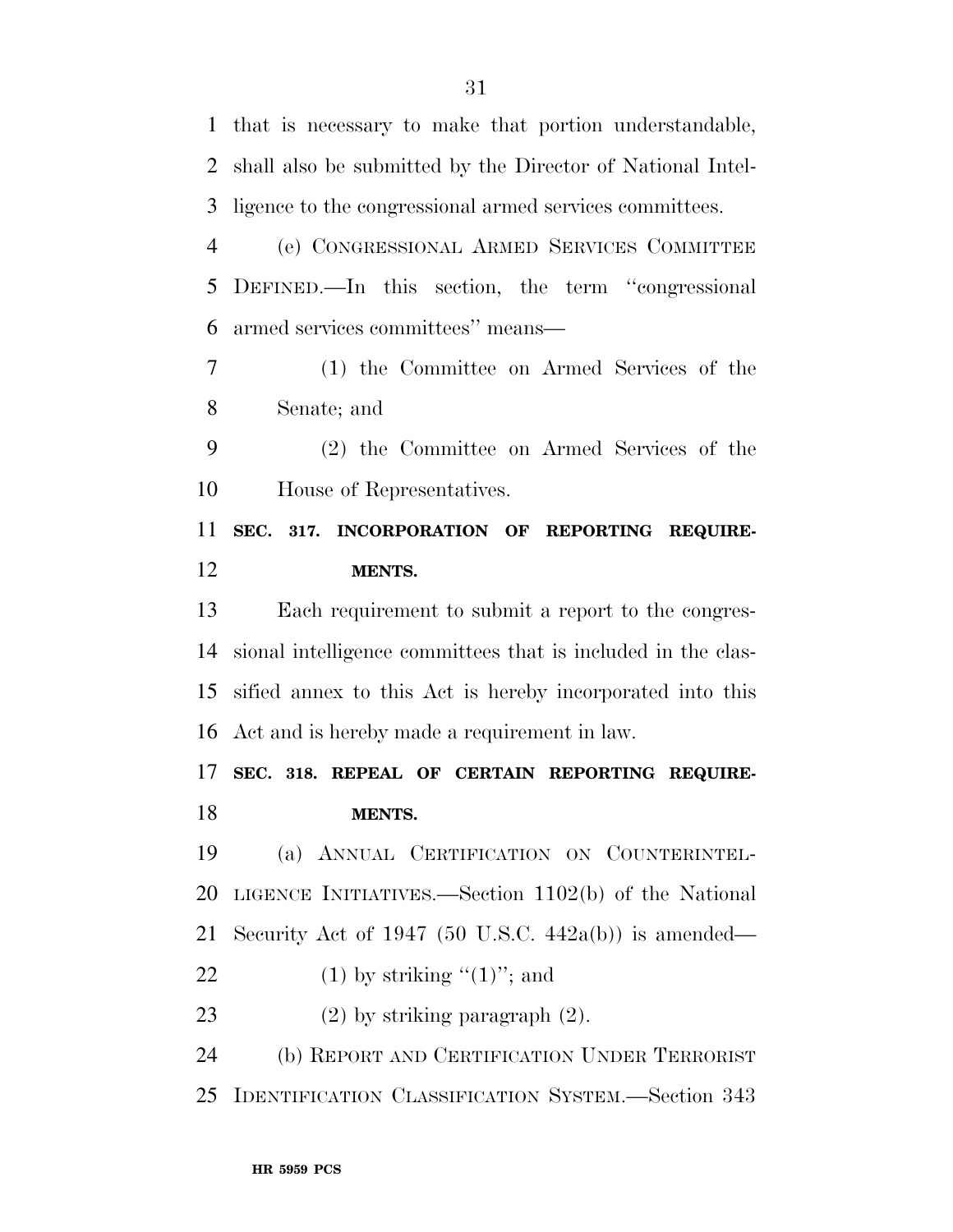of the Intelligence Authorization Act for Fiscal Year 2003 (50 U.S.C. 404n–2) is amended—

(1) by striking subsection (d); and

 (2) by redesignating subsections (e), (f), (g), 5 and (h) as subsections (d), (e), (f), and (g), respec-tively.

 (c) ANNUAL REPORT ON COUNTERDRUG INTEL- LIGENCE MATTERS.—Section 826 of the Intelligence Au- thorization Act for Fiscal Year 2003 (Public Law 107– 306; 116 Stat. 2429; 21 U.S.C. 873 note) is repealed.

 (d) CONFORMING AMENDMENTS.—Section 507(a)(2) of the National Security Act of 1947 (50 U.S.C. 13  $415b(a)(2)$  is amended by striking subparagraph (D).

 **SEC. 319. ENHANCEMENT OF CRITICAL SKILLS TRAINING PROGRAM.** 

 (a) NATIONAL SECURITY AGENCY.—Subsection (e) of section 16 of the National Security Agency Act of 1959 (50 U.S.C. 402 note) is amended by striking ''(1) When an employee'' and all that follows through ''(2) Agency efforts'' and inserting ''Agency efforts''.

 (b) OTHER ELEMENTS OF THE INTELLIGENCE COM-MUNITY.—

 (1) IN GENERAL.—The National Security Act of 1947 is amended by inserting after section 1021 (50 U.S.C. 441m) the following new section: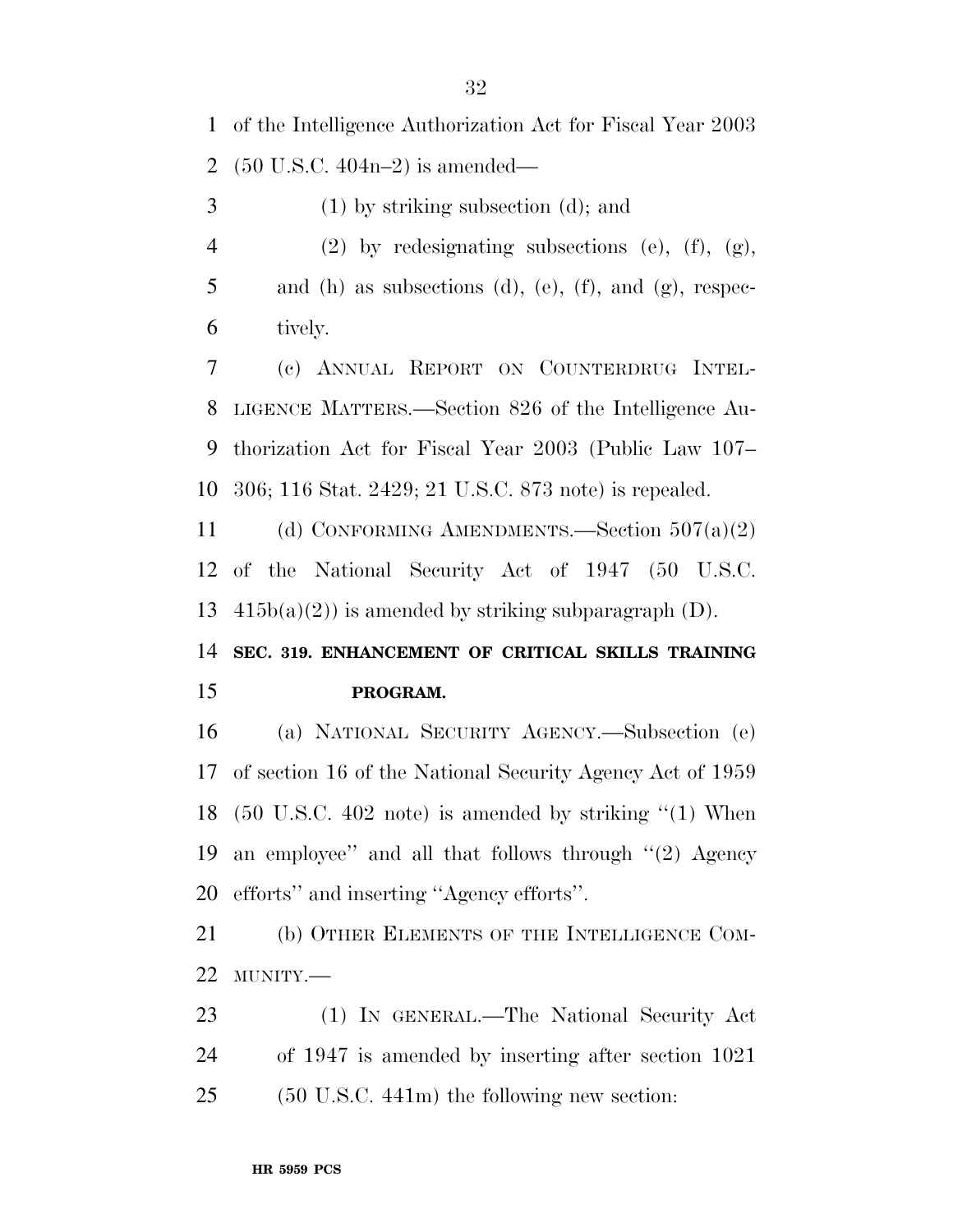''INTELLIGENCE COMMUNITY ACQUISITION OF CRITICAL

### SKILLS

 ''SEC. 1022. (a) IN GENERAL.—The head of an ap- propriate department may assign civilian employees of an element of the intelligence community that is a component of such appropriate department as students at accredited professional, technical, and other institutions of higher learning for training at the undergraduate level in skills critical to effective performance of the mission of such ele-ment of the intelligence community.

 ''(b) PAYMENT OF EXPENSES.—The head of an ap- propriate department may pay, directly or by reimburse- ment to employees, expenses incident to assignments under subsection (a), in any fiscal year only to the extent that appropriated funds are available for such purpose.

"(c) ELIGIBILITY.—

 $\frac{17}{2}$   $\frac{17}{2}$  IN GENERAL. To be eligible for assign- ment under subsection (a), an employee of an ele- ment of the intelligence community must agree in writing—

 $\langle (A) \rangle$  to continue in the service of such ele- ment for the period of the assignment and to complete the educational course of training for which the employee is assigned;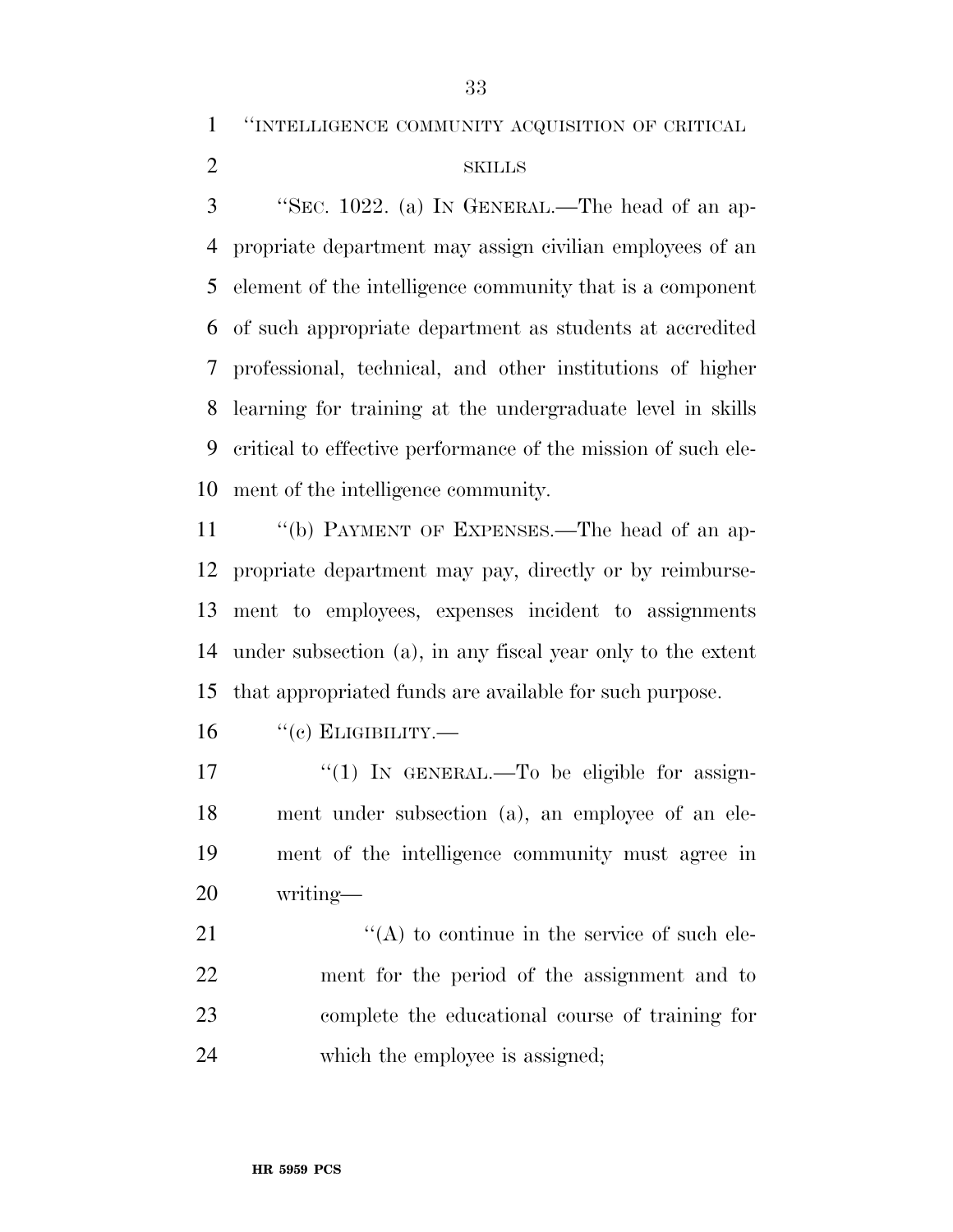$\langle$  (B) to continue in the service of such ele- ment following completion of the assignment for a period of one-and-a-half years for each year of the assignment or part thereof;

 ''(C) to reimburse the United States for the total cost of education (excluding the em- ployee's pay and allowances) provided under this section to the employee if, prior to the em- ployee's completing the educational course of training for which the employee is assigned, the 11 assignment or the employee's employment with such element is terminated either by such ele- ment due to misconduct by the employee or by the employee voluntarily; and

15 "'(D) to reimburse the United States if, after completing the educational course of training for which the employee is assigned, the employee's employment with such element is terminated either by such element due to mis-20 conduct by the employee or by the employee vol- untarily, prior to the employee's completion of the service obligation period described in sub- paragraph (B), in an amount that bears the same ratio to the total cost of the education (excluding the employee's pay and allowances)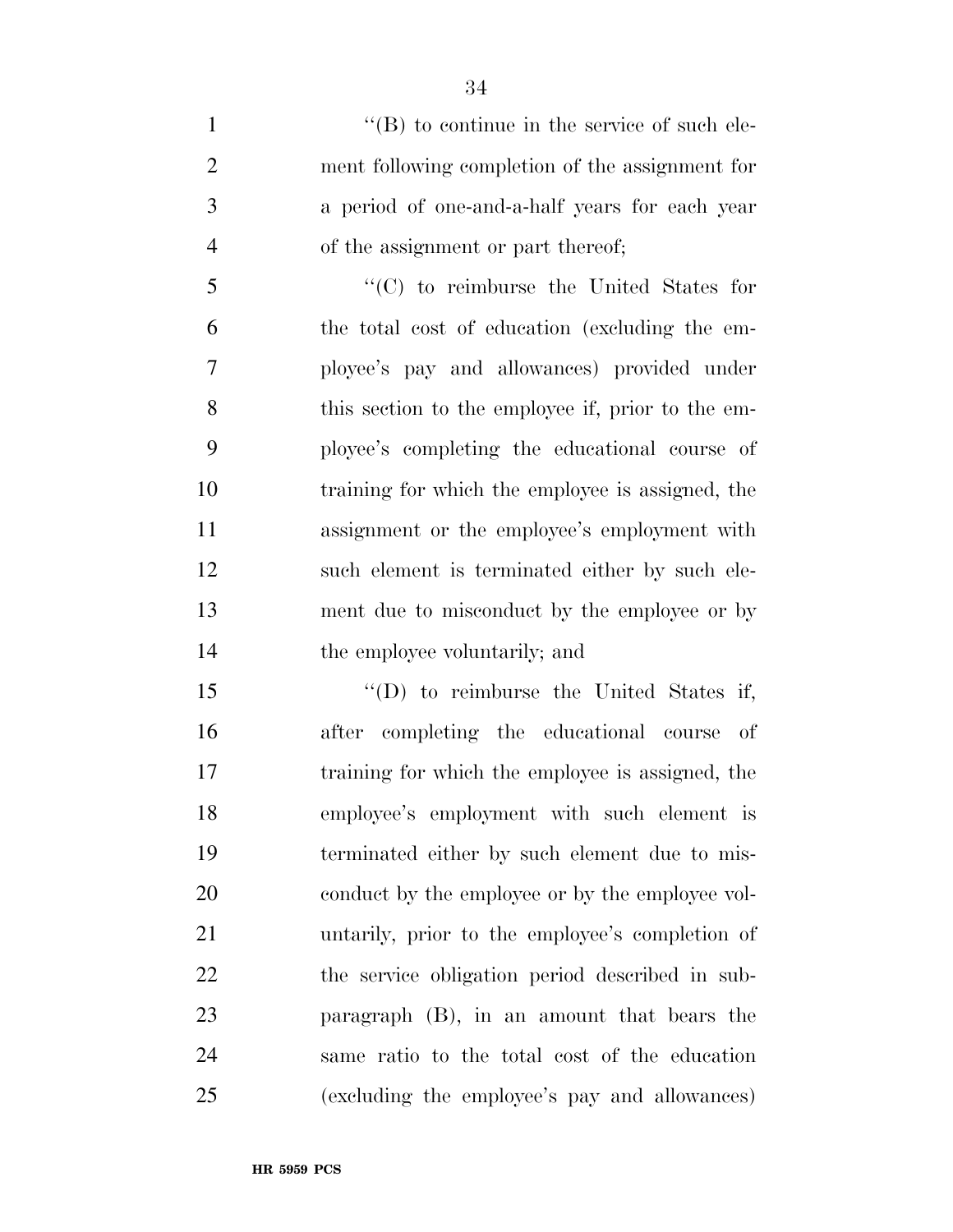| $\mathbf{1}$   | provided to the employee as the unserved por-         |
|----------------|-------------------------------------------------------|
| $\overline{2}$ | tion of the service obligation period described in    |
| 3              | subparagraph (B) bears to the total period of         |
| $\overline{4}$ | the service obligation described in subparagraph      |
| 5              | (B).                                                  |
| 6              | $"(2)$ DEBT OWING THE UNITED STATES.—Sub-             |
| 7              | ject to paragraph (3), the obligation to reimburse    |
| 8              | the United States under an agreement described in     |
| 9              | paragraph (1), including interest due on such obliga- |
| 10             | tion, is for all purposes a debt owing the United     |
| 11             | States.                                               |
| 12             | $``(3)$ REIMBURSEMENT.—                               |
| 13             | "(A) BANKRUPTCY.—A discharge in bank-                 |
| 14             | ruptcy under title 11, United States Code, shall      |
| 15             | not release a person from an obligation to reim-      |
| 16             | burse the United States required under an             |
| 17             | agreement described in paragraph (1) if the           |
| 18             | final decree of the discharge in bankruptcy is        |
| 19             | issued within five years after the last day of the    |
| <b>20</b>      | combined period of service obligation described       |
| 21             | in subparagraphs $(A)$ and $(B)$ of paragraph $(1)$ . |
| 22             | "(B) RELEASE.—The head of an appro-                   |
| 23             | priate department may release a person, in            |
| 24             | whole or in part, from the obligation to reim-        |
| 25             | burse the United States under an agreement            |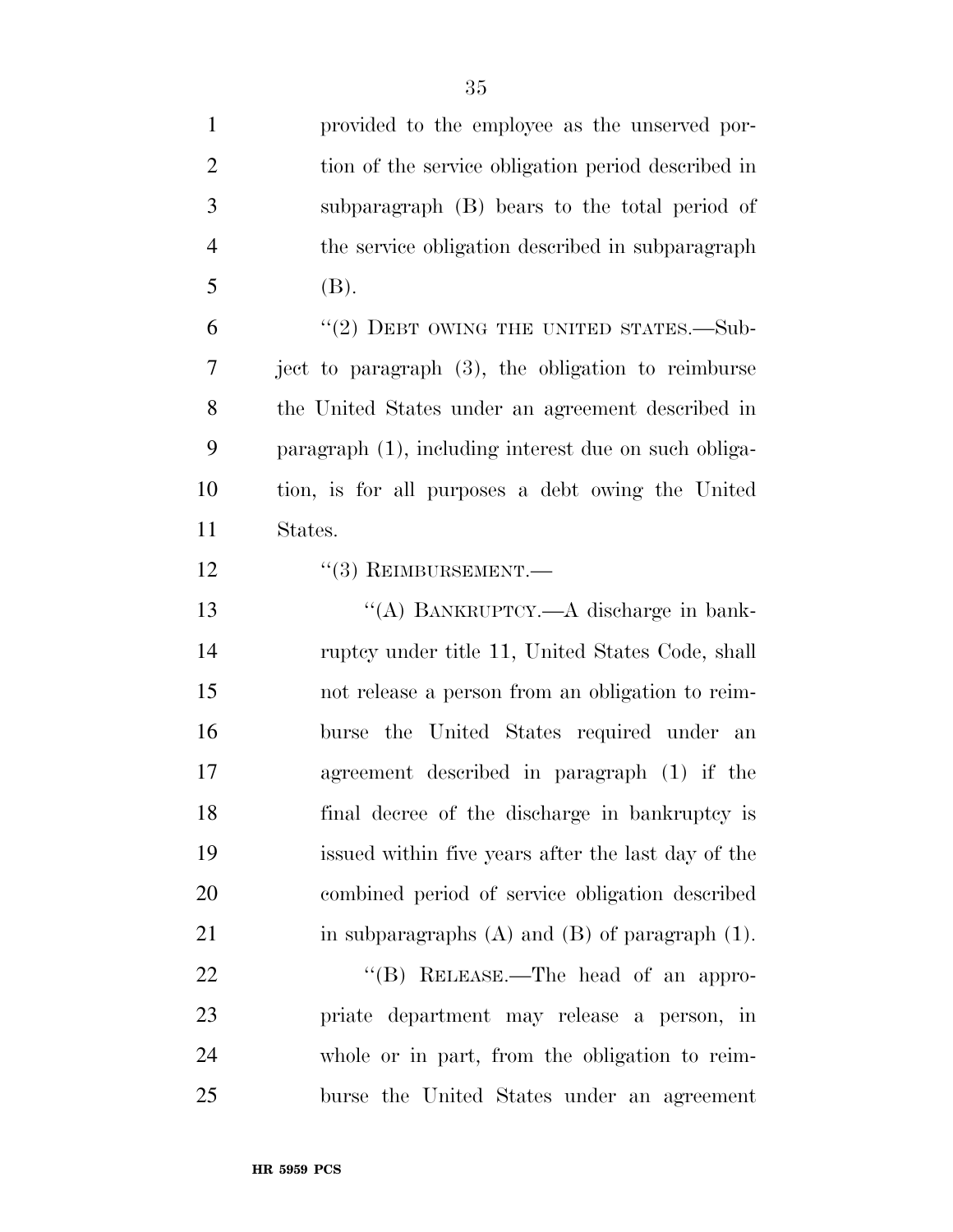| $\mathbf{1}$   | described in paragraph (1) when, in the discre-  |
|----------------|--------------------------------------------------|
| $\overline{2}$ | tion of such head of an appropriate department,  |
| 3              | such head of an appropriate department deter-    |
| $\overline{4}$ | mines that equity or the interests of the United |
| 5              | States so require.                               |
| 6              | "(C) MONTHLY PAYMENTS.—The head of               |
| $\overline{7}$ | an appropriate department shall permit an em-    |
| 8              | ployee assigned under this section who, prior to |
| 9              | commencing a second academic year of such as-    |
| 10             | signment, voluntarily terminates the assignment  |
| 11             | or the employee's employment with the element    |
| 12             | of the intelligence community that is a compo-   |
| 13             | nent of such appropriate department, to satisfy  |
| 14             | the employee's obligation under an agreement     |
| 15             | described in paragraph (1) to reimburse the      |
| 16             | United States by reimbursement according to a    |
| 17             | schedule of monthly payments which results in    |
| 18             | completion of reimbursement by a date five       |
| 19             | years after the date of termination of the as-   |
| 20             | signment or employment or earlier at the option  |
| 21             | of the employee.                                 |
|                |                                                  |

22 "(d) RECRUITMENT.—Efforts by an element of the intelligence community to recruit individuals at edu- cational institutions for participation in the undergraduate training program established by this section shall be made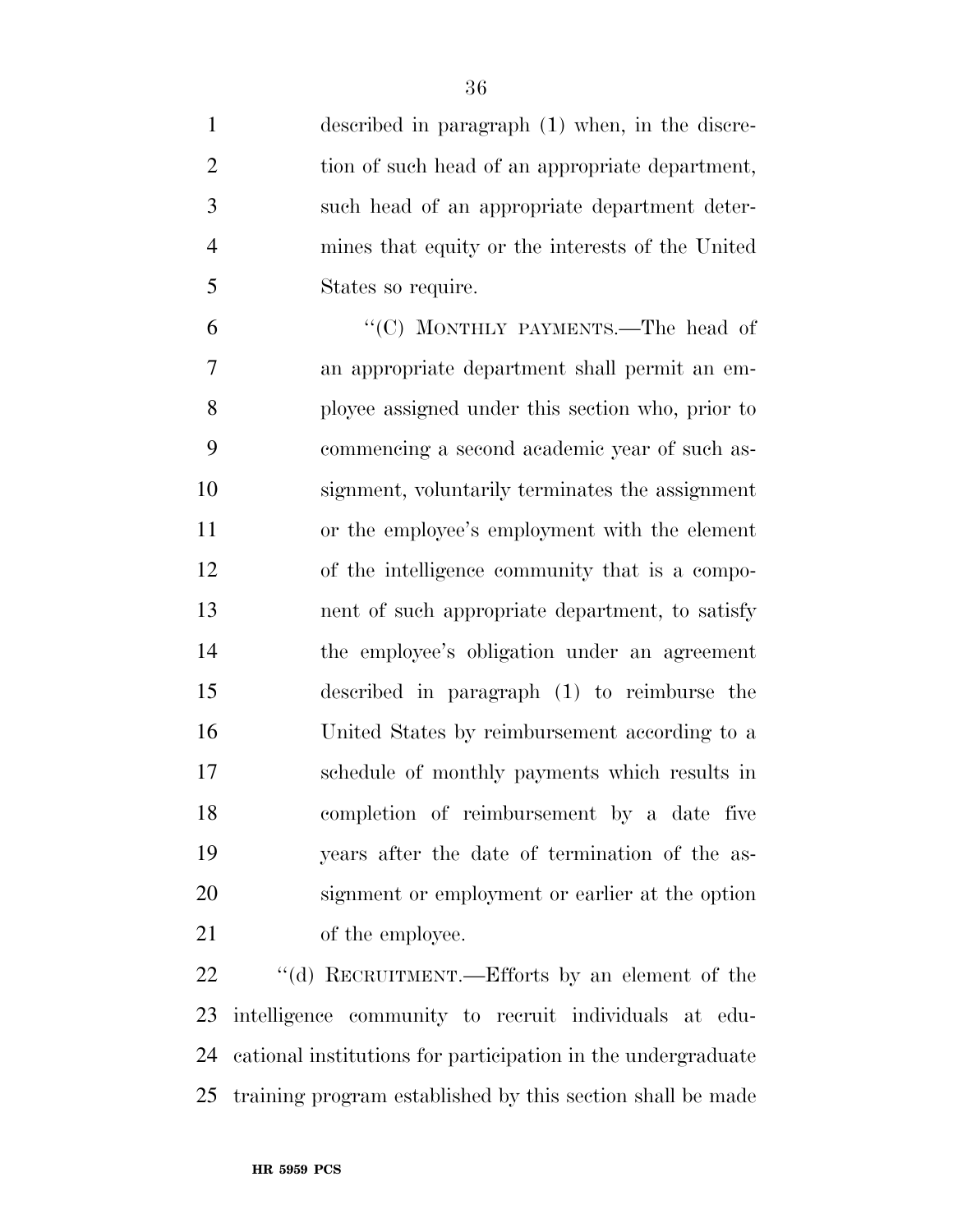openly and according to the common practices of univer-sities and employers recruiting at such institutions.

 ''(e) INAPPLICATION OF PROVISIONS ON TRAIN- ING.—Chapter 41 of title 5 and subsections (a) and (b) of section 3324 of title 31, United States Code, shall not apply with respect to this section.

 ''(f) REGULATIONS.—A head of the appropriate de- partment assigning employees in accordance with this sec- tion may issue such regulations as such head of the appro- priate department considers necessary to carry out this section.

12 "(g) RULES OF CONSTRUCTION.—

13 "(1) COMPONENT.—For purposes of this sec-tion—

15 "(A) the Office of the Director of National Intelligence shall be considered a component of such Office; and

18 ''(B) the Central Intelligence Agency shall be considered a component of such Agency.

20 "(2) REQUIRED EDUCATION PROGRAMS.—Noth-21 ing in this section shall be construed to modify, af- fect, or supercede any provision of law requiring or otherwise authorizing or providing for a training program described in this section.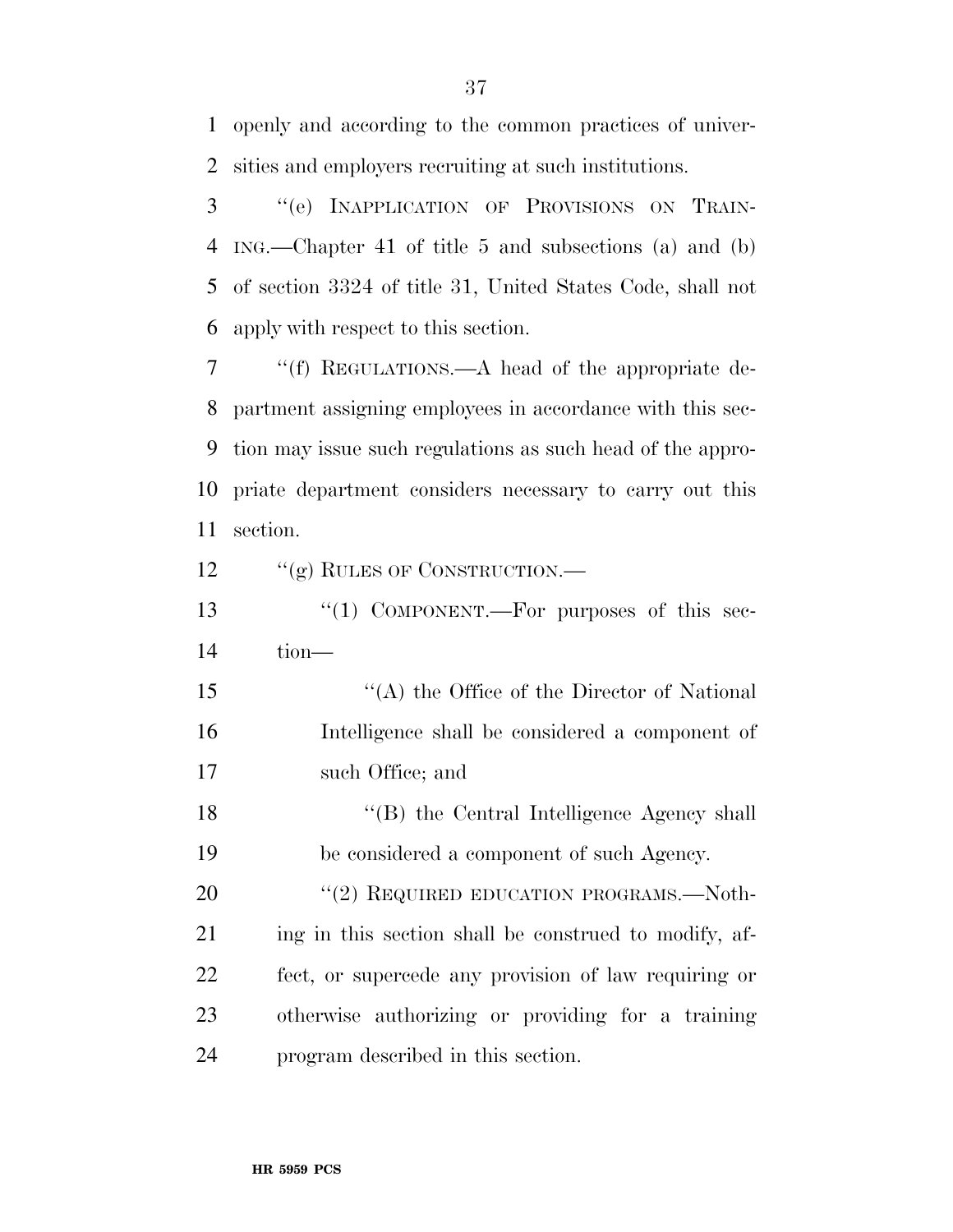| $\mathbf{1}$   | "(h) APPROPRIATE DEPARTMENT DEFINED.—In this                         |
|----------------|----------------------------------------------------------------------|
| $\overline{2}$ | section, the term 'appropriate department' means—                    |
| 3              | $\lq(1)$ with respect to the Office of the Director                  |
| $\overline{4}$ | of National Intelligence, the Office of the Director of              |
| 5              | National Intelligence;                                               |
| 6              | $\lq(2)$ with respect to the Central Intelligence                    |
| 7              | Agency, Central Intelligence Agency; and                             |
| 8              | $\cdot$ (3) with respect to an element of the intel-                 |
| 9              | ligence community other than the Office of the Di-                   |
| 10             | rector of National Intelligence and the Central Intel-               |
| 11             | ligence Agency, the department of the Federal Gov-                   |
| 12             | ernment of which such element of the intelligence                    |
| 13             | community is a component.".                                          |
| 14             | (2) CONFORMING AMENDMENT.—The table of                               |
| 15             | contents in the first section of the National Security               |
| 16             | Act of 1947 (50 U.S.C. 401 et seq.) is amended by                    |
| 17             | inserting after the item relating to section 1021 the                |
| 18             | following new item:                                                  |
|                | "Sec. 1022. Intelligence community acquisition of critical skills.". |
| 19             | SEC. 320. COMPREHENSIVE NATIONAL CYBERSECURITY                       |
| 20             | <b>INITIATIVE ADVISORY PANEL.</b>                                    |
| 21             | Not later than February 1, 2009, the President shall                 |
| 22             | submit to Congress a report on options for creating an               |
| 23             | advisory panel comprised of representatives of Congress,             |
| 24             | the Executive Branch, and the private sector to make pol-            |
|                | 25 icy and procedural recommendations for-                           |
|                |                                                                      |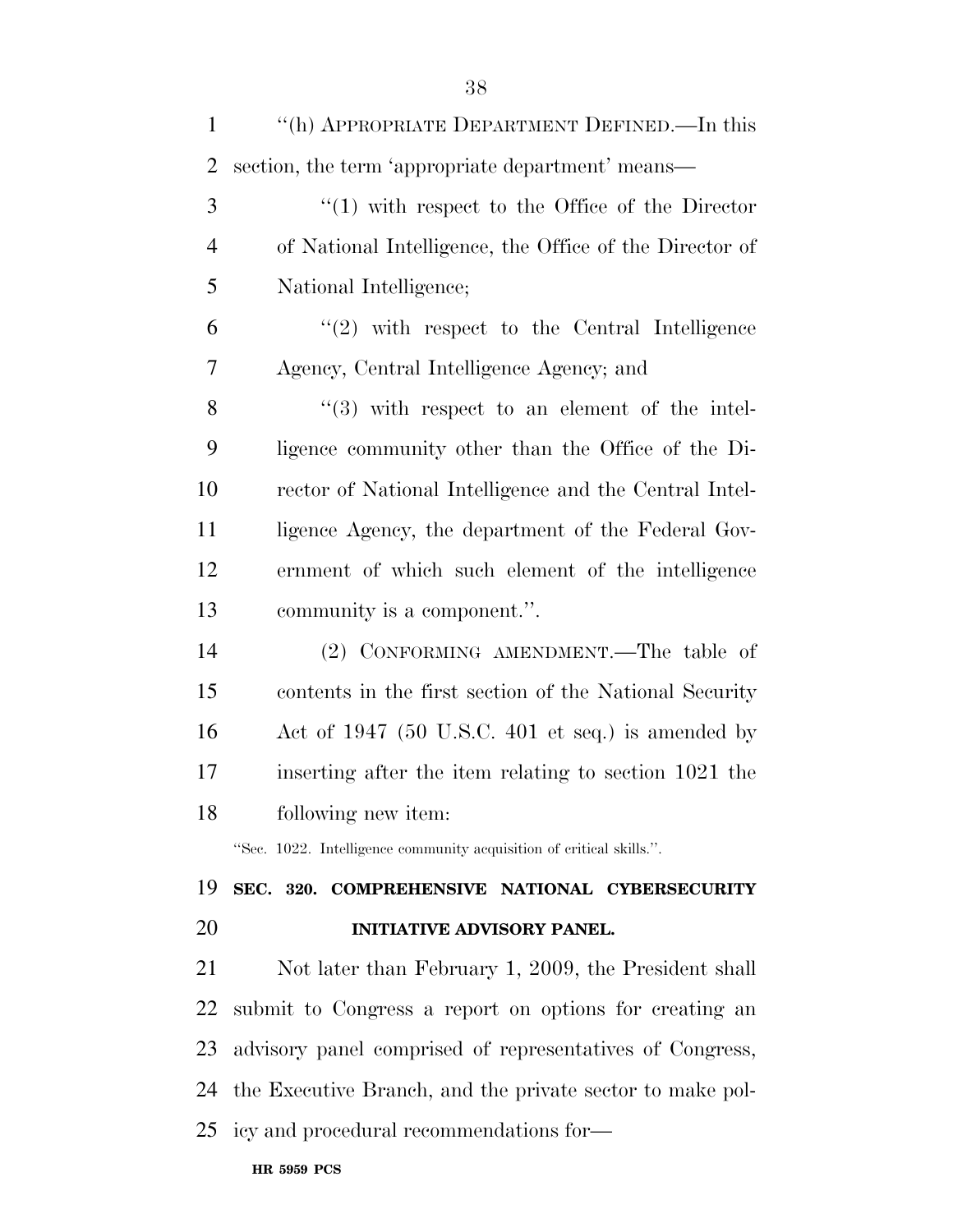(1) information security for the Federal Gov-ernment;

(2) critical infrastructure;

 (3) the authorities, roles, responsibilities of the intelligence community, Department of Homeland Security, and Department of Defense for purposes of supporting the Comprehensive National Cybersecurity Initiative as described in National Se- curity Policy Directive 54/Homeland Security Policy Directive 23 entitled ''Cybersecurity Policy'' signed by the President on January 8, 2008; and

 (4) other matters related to paragraphs (1) through (3) as the President considers appropriate. **SEC. 321. EXCEPTION TO ALTERNATIVE FUEL PROCURE-MENT REQUIREMENT.** 

 Section 526(a) of the Energy Independence and Se- curity Act of 2007 (42 U.S.C. 17142(a)) does not prohibit an element of the intelligence community from entering into a contract to purchase a generally available fuel that is not an alternative or synthetic fuel or predominantly produced from a nonconventional petroleum source, if—

 (1) the contract does not specifically require the contractor to provide an alternative or synthetic fuel or fuel from a nonconventional petroleum source;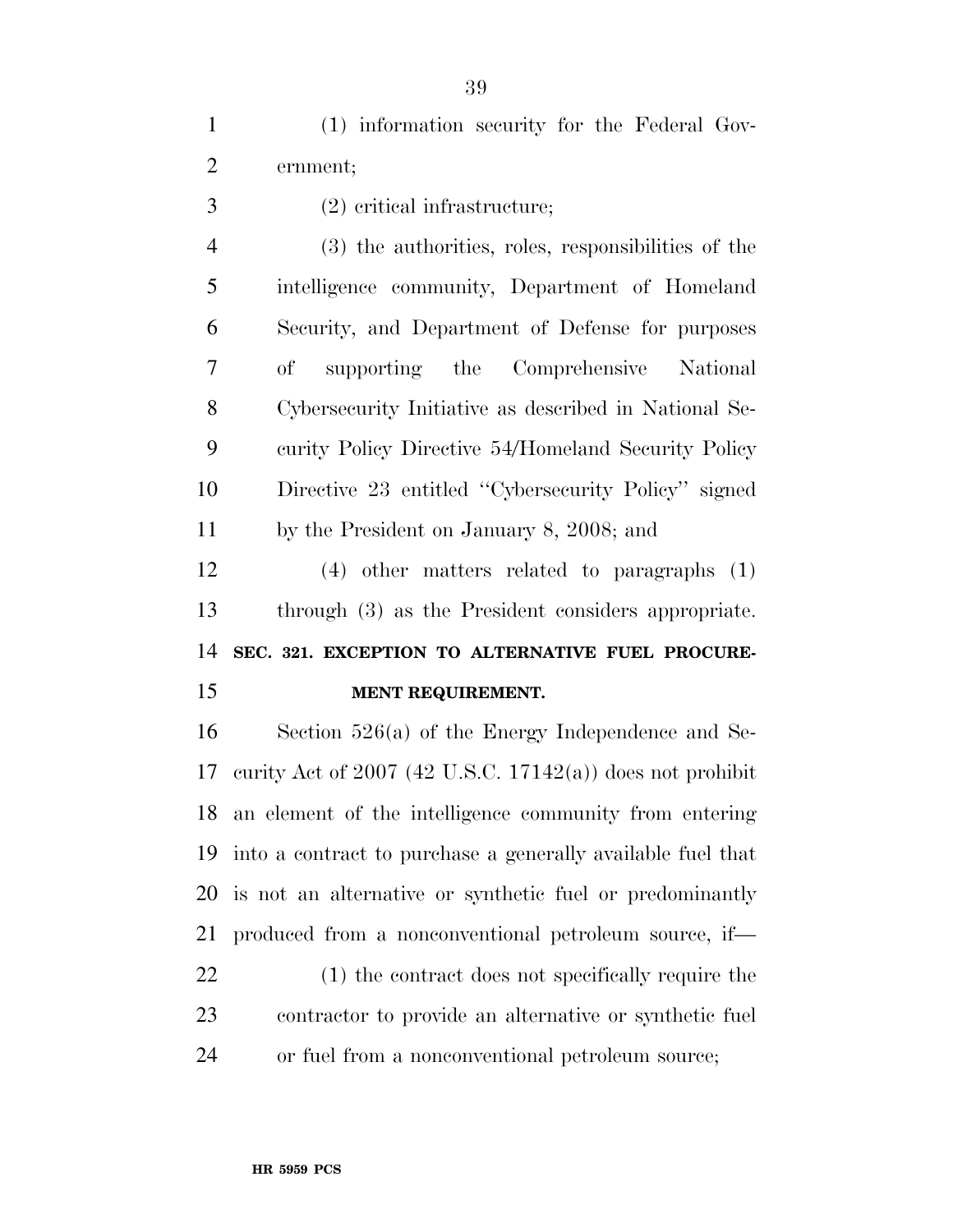| $\mathbf{1}$   | $(2)$ the purpose of the contract is not to obtain   |
|----------------|------------------------------------------------------|
| $\overline{2}$ | an alternative or synthetic fuel or fuel from a non- |
| 3              | conventional petroleum source; and                   |
| $\overline{4}$ | (3) the contract does not provide incentives for     |
| 5              | a refinery upgrade or expansion to allow a refinery  |
| 6              | to use or increase its use of fuel from a nonconven- |
| 7              | tional petroleum source.                             |
| 8              | TITLE IV-MATTERS RELATING                            |
| 9              | TO ELEMENTS OF THE INTEL-                            |
| 10             | <b>LIGENCE COMMUNITY</b>                             |
| 11             | <b>Subtitle A–Office of the Director</b>             |
| 12             | of National Intelligence                             |
| 13             | SEC. 401. CLARIFICATION OF LIMITATION ON COLOCATION  |
| 14             | OF THE OFFICE OF THE DIRECTOR OF NA-                 |
| 15             | TIONAL INTELLIGENCE.                                 |
| 16             | Section 103(e) of the National Security Act of 1947  |
| 17             | $(50 \text{ U.S.C. } 403-3(e))$ is amended—          |
| 18             | (1) by striking "WITH" and inserting "OF             |
| 19             | HEADQUARTERS WITH HEADQUARTERS OF";                  |
| 20             | $(2)$ by inserting "the headquarters of" before      |
| 21             | "the Office"; and                                    |
| 22             | (3) by striking "any other element" and insert-      |
| 23             | ing "the headquarters of any other element".         |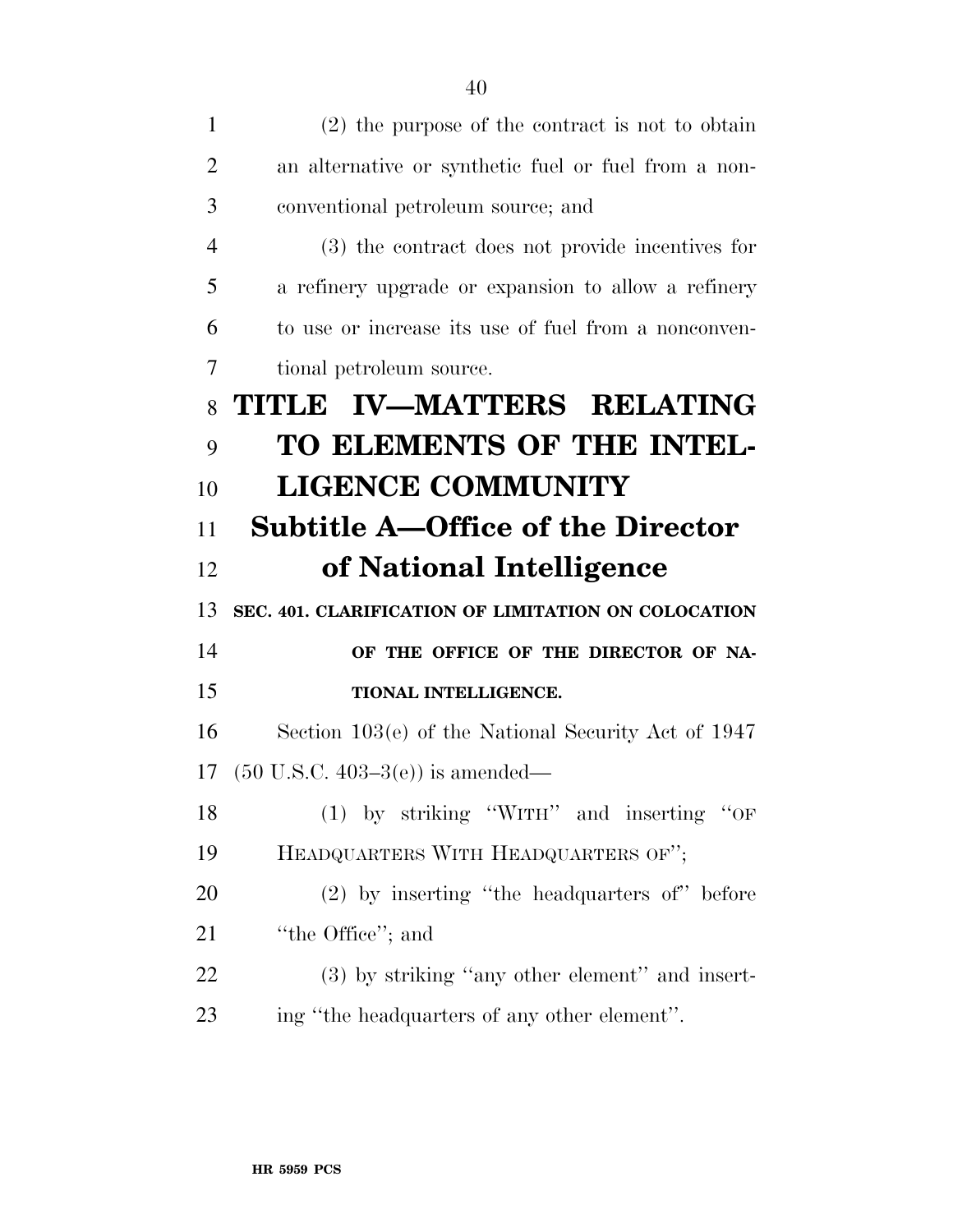| 1              | SEC. 402. MEMBERSHIP OF THE DIRECTOR OF NATIONAL               |
|----------------|----------------------------------------------------------------|
| $\overline{2}$ | INTELLIGENCE ON THE TRANSPORTATION                             |
| 3              | SECURITY OVERSIGHT BOARD.                                      |
| $\overline{4}$ | Subparagraph $(F)$ of section $115(b)(1)$ of title 49,         |
| 5              | United States Code, is amended to read as follows:             |
| 6              | "(F) The Director of National Intel-                           |
| 7              | ligence.".                                                     |
| 8              | SEC. 403. ADDITIONAL DUTIES OF THE DIRECTOR OF                 |
| 9              | SCIENCE AND TECHNOLOGY.                                        |
| 10             | Section 103E of the National Security Act of 1947              |
| 11             | $(50 \text{ U.S.C. } 403-3e)$ is amended—                      |
| 12             | $(1)$ in subsection $(e)$ —                                    |
| 13             | $(A)$ by redesignating paragraph $(5)$ as                      |
| 14             | paragraph $(7)$ ;                                              |
| 15             | $(B)$ in paragraph $(4)$ , by striking "and" at                |
| 16             | the end; and                                                   |
| 17             | $(C)$ by inserting after paragraph $(4)$ the                   |
| 18             | following:                                                     |
| 19             | $\cdot\cdot$ (5) assist the Director in establishing goals for |
| 20             | basic, applied, and advanced research to meet the              |
| 21             | technology needs of the intelligence community;                |
| 22             | $\cdot\cdot\cdot(6)$ submit to the congressional intelligence  |
| 23             | committees an annual report on the science and                 |
| 24             | technology strategy of the Director that shows re-             |
| 25             | sources mapped to the goals of the intelligence com-           |
| 26             | munity; and"; and                                              |
|                |                                                                |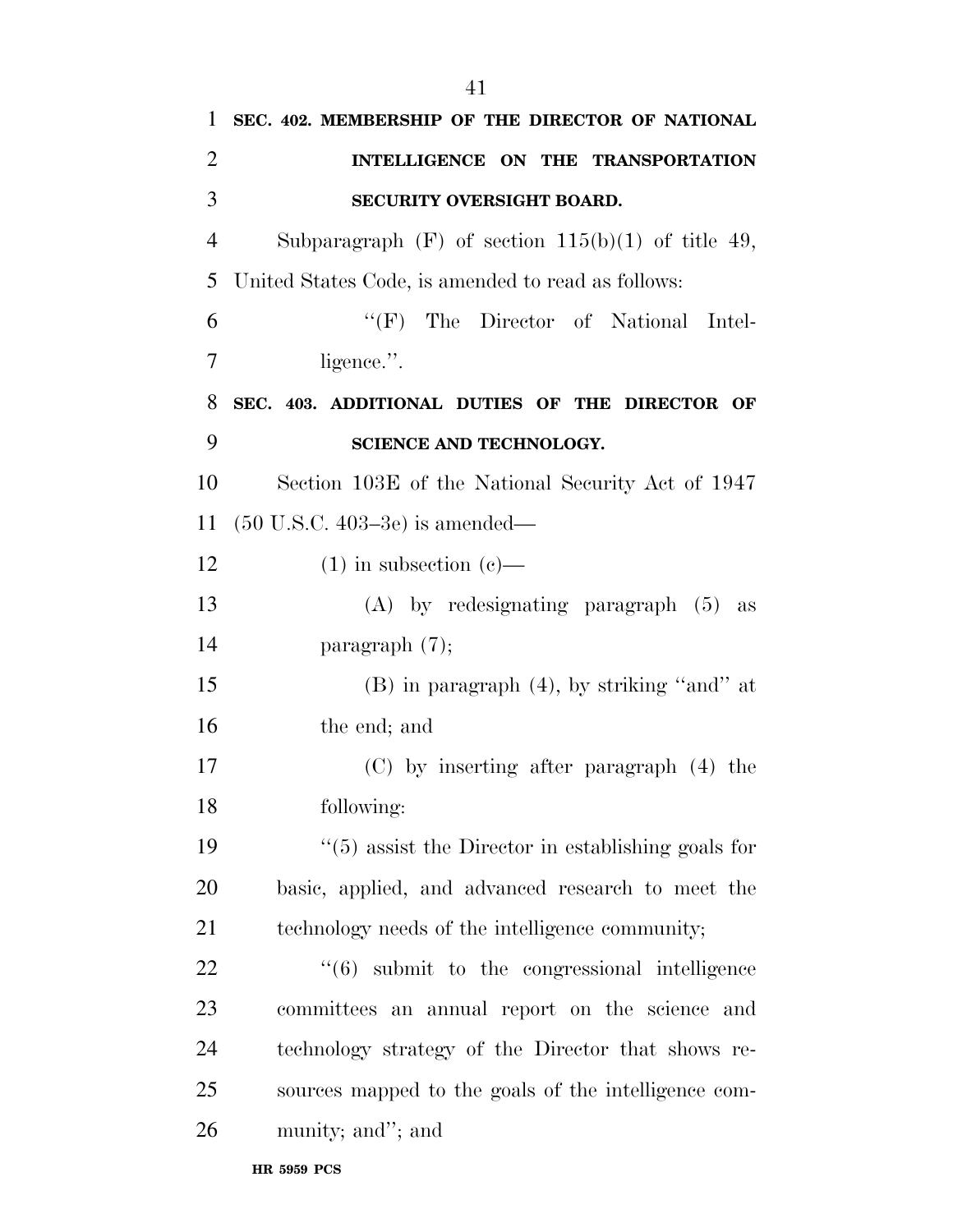| $\mathbf{1}$   | $(2)$ in subsection $(d)(3)$ —                         |
|----------------|--------------------------------------------------------|
| $\overline{2}$ | $(A)$ in subparagraph $(A)$ —                          |
| 3              | (i) by inserting "and prioritize" after                |
| $\overline{4}$ | "coordinate"; and                                      |
| 5              | (ii) by striking "; and " and inserting                |
| 6              | ``;''                                                  |
| $\overline{7}$ | (B) by redesignating subparagraph (B) as               |
| 8              | subparagraph $(C)$ ; and                               |
| 9              | $(C)$ by inserting after subparagraph $(A)$            |
| 10             | the following new subparagraph:                        |
| 11             | "(B) identify basic, advanced, and applied             |
| 12             | research programs to be executed by elements           |
|                |                                                        |
| 13             | of the intelligence community; and".                   |
| 14             | SEC. 404. LEADERSHIP AND LOCATION OF CERTAIN OF-       |
| 15             | FICES AND OFFICIALS.                                   |
| 16             | (a) NATIONAL COUNTER PROLIFERATION CEN-                |
| 17             | TER.—Section $119A(a)$ of the National Security Act of |
| 18             | 1947 (50 U.S.C. 404o–1(a)) is amended—                 |
| 19             | (1) by striking "(a) ESTABLISHMENT.—Not                |
| <b>20</b>      | later than 18 months after the date of the enact-      |
| 21             | ment of the National Security Intelligence Reform      |
| 22             | Act of 2004, the" and inserting the following:         |
| 23             | $``(a)$ In GENERAL.—                                   |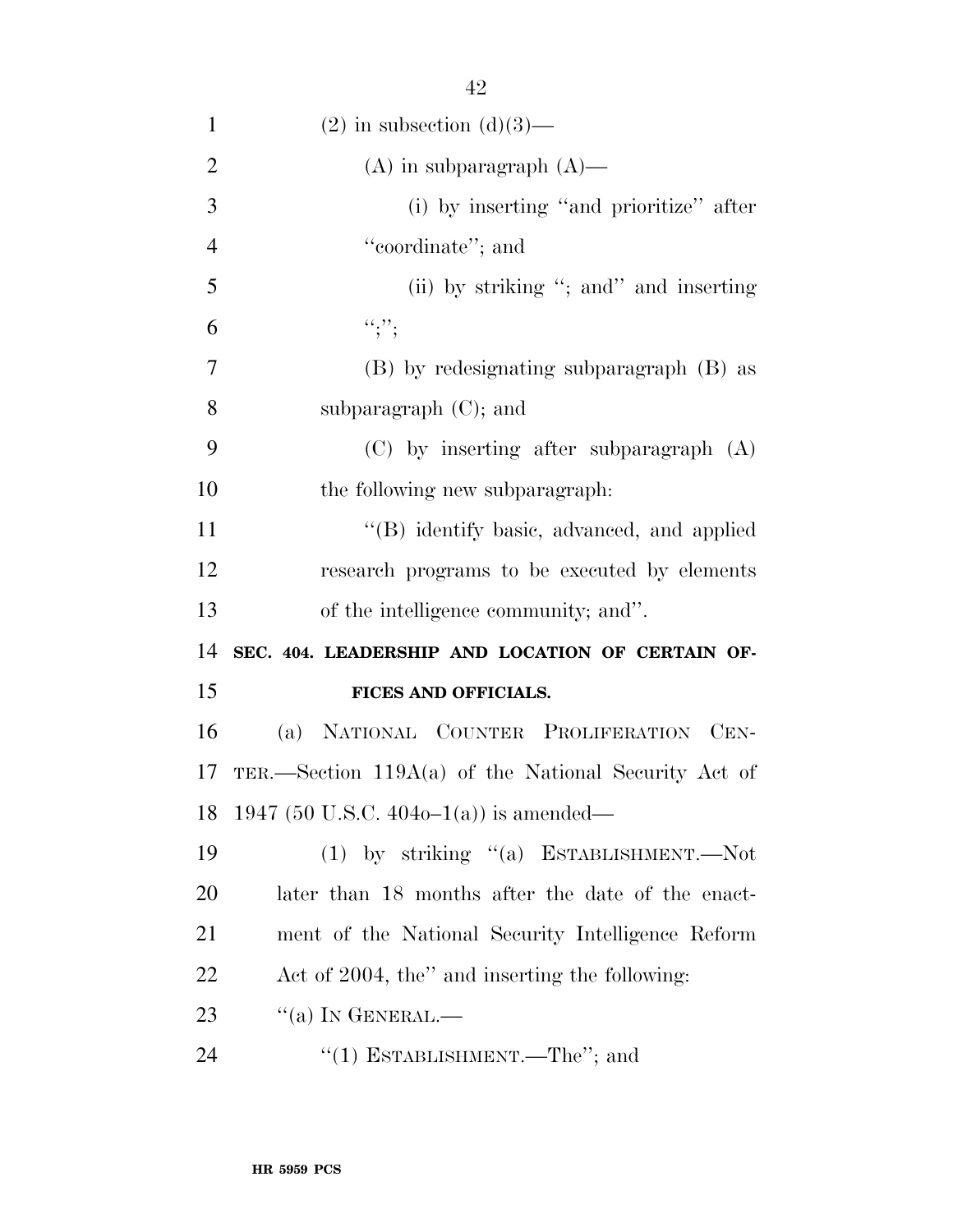| $\mathbf{1}$   | $(2)$ by adding at the end the following new            |
|----------------|---------------------------------------------------------|
| $\overline{2}$ | paragraphs:                                             |
| 3              | "(2) DIRECTOR.—The head of the National                 |
| $\overline{4}$ | Counter Proliferation Center shall be the Director of   |
| 5              | the National Counter Proliferation Center, who shall    |
| 6              | be appointed by the Director of National Intel-         |
| 7              | ligence.                                                |
| 8              | "(3) LOCATION.—The National Counter Pro-                |
| 9              | liferation Center shall be located within the Office of |
| 10             | the Director of National Intelligence.".                |
| 11             | (b) OFFICERS.—Section $103(c)$ of that Act $(50)$       |
| 12             | U.S.C. $403-3(e)$ is amended—                           |
| 13             | $(1)$ by redesignating paragraph $(9)$ as para-         |
| 14             | $graph (13)$ ; and                                      |
| 15             | $(2)$ by inserting after paragraph $(8)$ the fol-       |
| 16             | lowing new paragraphs:                                  |
| 17             | $\lq(9)$ The Chief Information Officer of the Intel-    |
| 18             | ligence Community.                                      |
| 19             | $\lq(10)$ The Inspector General of the Intelligence     |
| 20             | Community.                                              |
| 21             | $\lq(11)$ The Director of the National                  |
| 22             | Counterterrorism Center.                                |
| 23             | $\lq(12)$ The Director of the National Counter          |
| 24             | Proliferation Center.".                                 |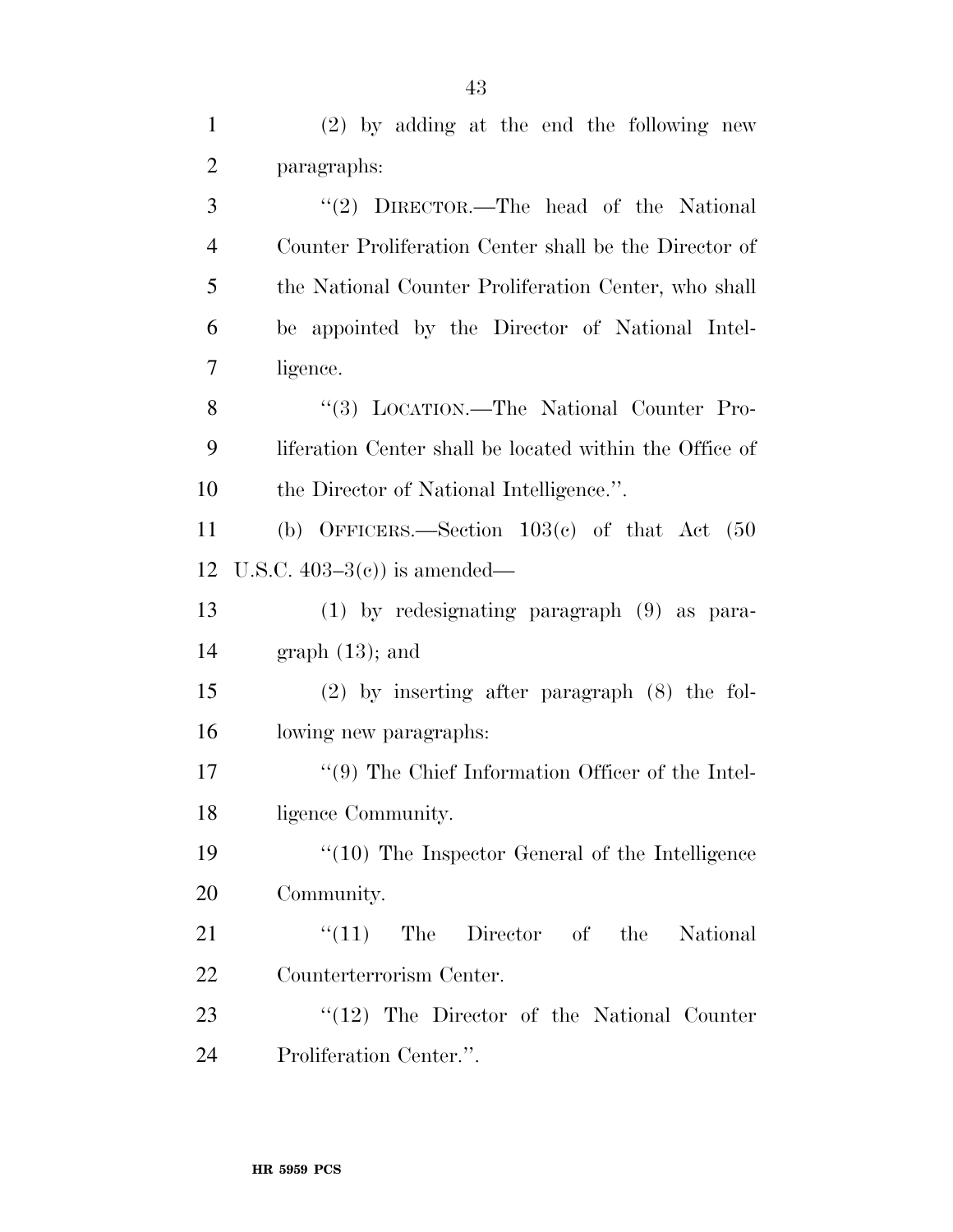## **SEC. 405. PLAN TO IMPLEMENT RECOMMENDATIONS OF THE DATA CENTER ENERGY EFFICIENCY RE-PORTS.**

 (a) PLAN.—The Director of National Intelligence shall develop a plan to implement the recommendations of the report submitted to Congress under section 1 of the Act entitled ''An Act to study and promote the use of energy efficient computer servers in the United States'' (Public Law 109–431; 120 Stat. 2920) across the intel-ligence community.

(b) REPORT.—

 (1) IN GENERAL.—Not later then November 1, 2008, the Director of National Intelligence shall submit to the congressional intelligence committees a report containing the plan developed under sub-section (a).

 (2) FORM.—The report under paragraph (1) shall be submitted in unclassified form, but may contain a classified annex.

**SEC. 406. SEMIANNUAL REPORTS ON NUCLEAR PROGRAMS** 

## **OF IRAN, SYRIA, AND NORTH KOREA.**

(a) REPORTS.—

23 (1) IN GENERAL.—Title V of the National Se- curity Act of 1947 (50 U.S.C. 413 et seq.), as amended by title III, is further amended by adding at the end the following new section: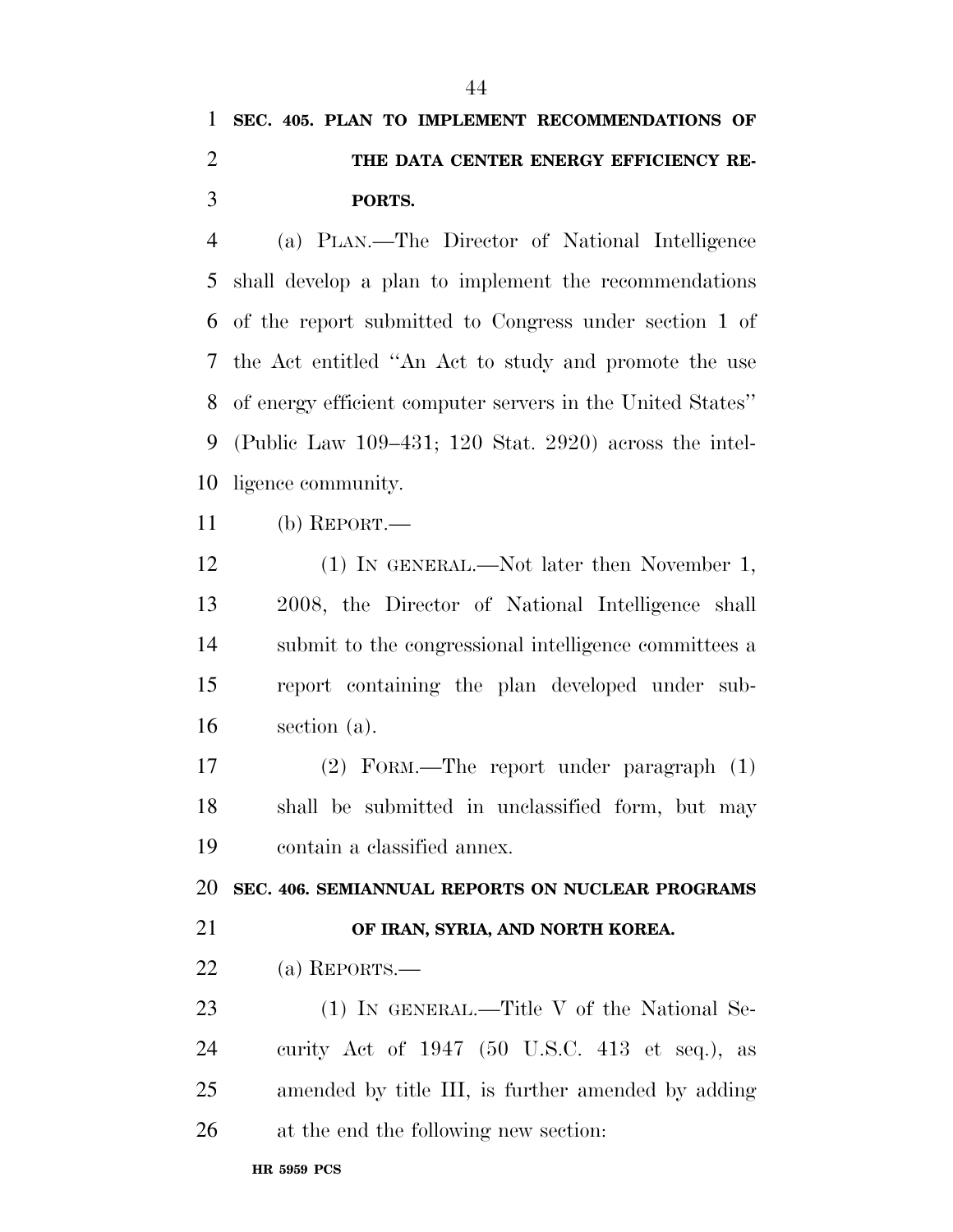''SEMIANNUAL REPORTS ON THE NUCLEAR PROGRAMS OF

## 2 IRAN, SYRIA, AND NORTH KOREA

 ''SEC. 509. (a) REQUIREMENT FOR REPORTS.—Not less frequently than every 180 days, the Director of Na- tional Intelligence shall submit to the congressional intel- ligence committees a report on the intentions and capabili- ties of the Islamic Republic of Iran, the Syrian Arab Re- public, and the Democratic People's Republic of Korea, with regard to the nuclear programs of each such country. ''(b) CONTENT.—Each report submitted under sub- section (a) shall include, with respect to the Islamic Re-public of Iran, the Syrian Arab Republic, and the Demo-

cratic People's Republic of Korea—

- 14  $\frac{1}{2}$  (1) an assessment of nuclear weapons pro-grams of each such country;
- 16  $\frac{1}{2}$  an evaluation, consistent with existing re- porting standards and practices, of the sources upon which the intelligence used to prepare the assess- ment described in paragraph (1) is based, including the number of such sources and an assessment of 21 the reliability of each such source;

 "(3) a summary of any intelligence related to any such program gathered or developed since the previous report was submitted under subsection (a),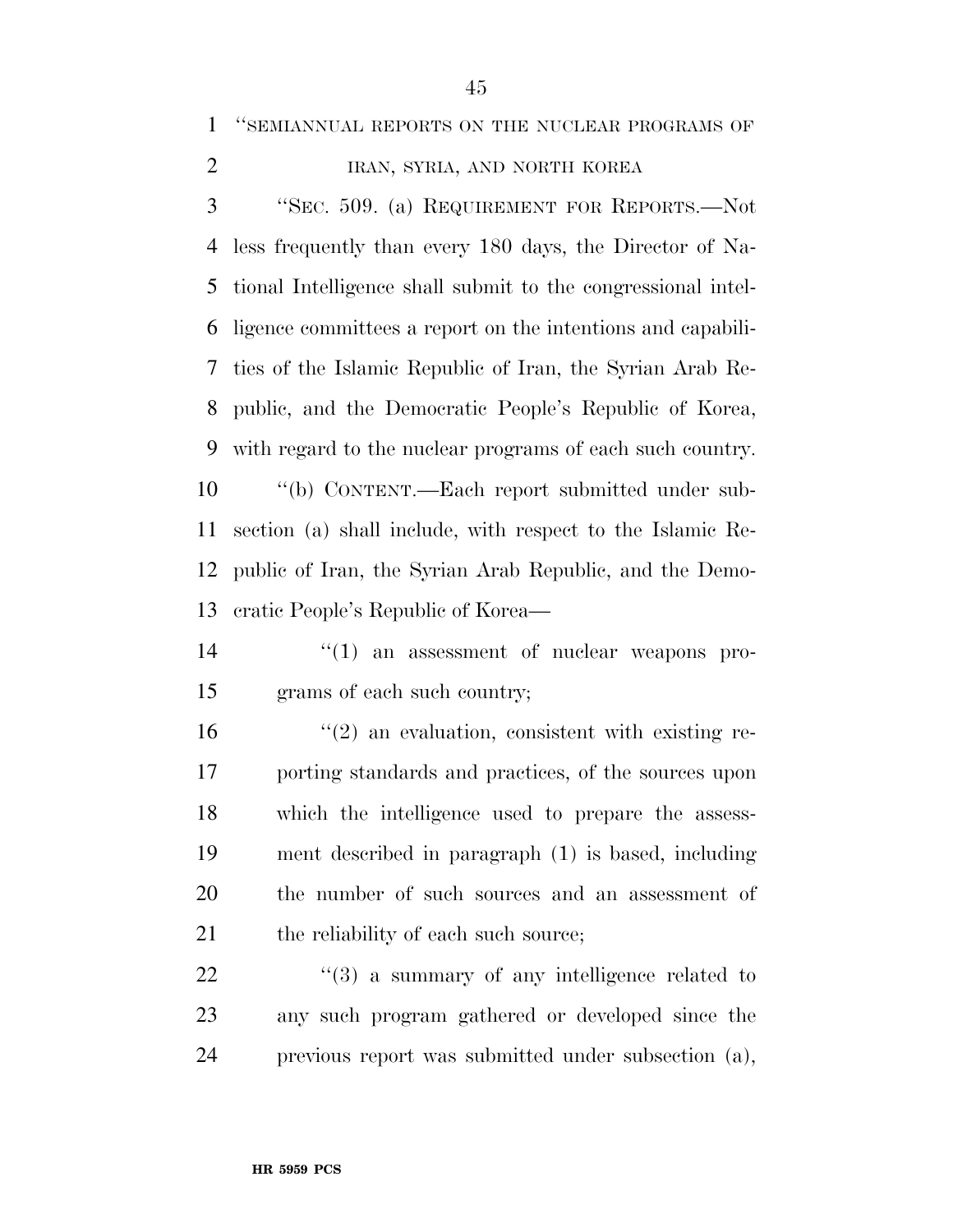| $\mathbf{1}$   | including intelligence collected from both open and        |
|----------------|------------------------------------------------------------|
| $\overline{2}$ | clandestine sources for each such country; and             |
| 3              | "(4) a discussion of any dissents, caveats, gaps           |
| $\overline{4}$ | in knowledge, or other information that would re-          |
| 5              | duce confidence in the assessment described in para-       |
| 6              | $graph(1)$ .                                               |
| 7              | "(c) NATIONAL INTELLIGENCE ESTIMATE.-The Di-               |
| 8              | rector of National Intelligence may submit a National In-  |
| 9              | telligence Estimate on the intentions and capabilities of  |
| 10             | the Islamic Republic of Iran, the Syrian Arab Republic,    |
| 11             | or the Democratic People's Republic of Korea in lieu of    |
| 12             | a report required by subsection (a) for that country.      |
| 13             | "(d) FORM.—Each report submitted under sub-                |
| 14             | section (a) may be submitted in classified form.".         |
| 15             | (2) APPLICABILITY DATE.—The first report re-               |
| 16             | quired to be submitted under section 509 of the Na-        |
| 17             | tional Security Act of 1947, as added by paragraph         |
| 18             | $(1)$ , shall be submitted not later than 30 days after    |
| 19             | the date of the enactment of this Act.                     |
| 20             | (b) CONFORMING AMENDMENT.—The table of con-                |
| 21             | tents in the first section of the National Security Act of |
| 22             | 1947 (50 U.S.C. 401 et seq.) is amended by inserting       |
| 23             | after the item relating to section 508 the following new   |
| 24             | item:                                                      |

<sup>&#</sup>x27;'Sec. 509. Semiannual reports on the nuclear programs of Iran, Syria, and North Korea.''.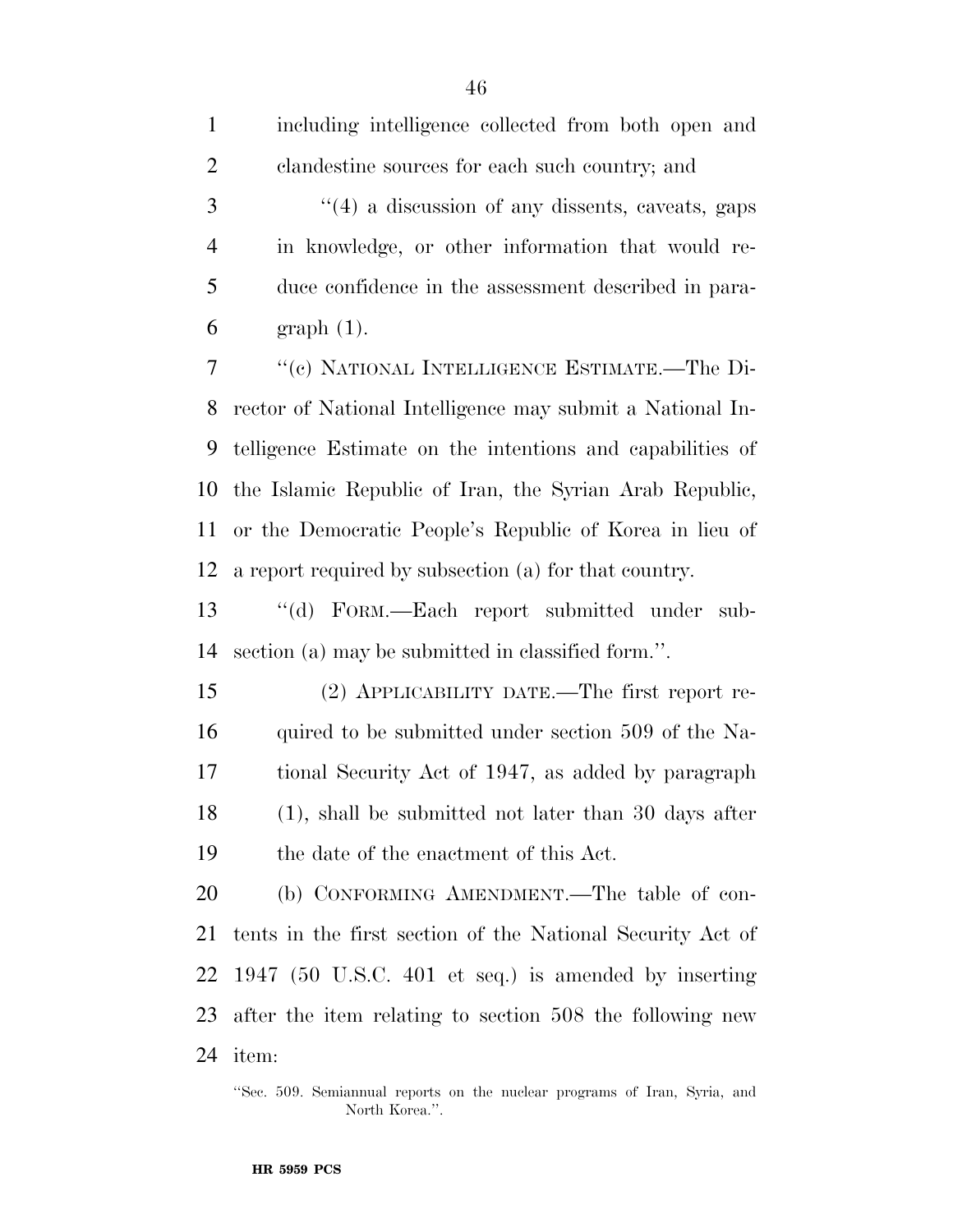| $\mathbf{1}$   | SEC. 407. TITLE OF CHIEF INFORMATION OFFICER OF THE     |
|----------------|---------------------------------------------------------|
| $\overline{2}$ | INTELLIGENCE COMMUNITY.                                 |
| 3              | Section 103G of the National Security Act of 1947       |
| $\overline{4}$ | $(50 \text{ U.S.C. } 403-3g)$ is amended—               |
| 5              | $(1)$ in subsection $(a)$ , by inserting "of the Intel- |
| 6              | ligence Community" after "Chief Information Offi-       |
| 7              | $ver$ ";                                                |
| 8              | $(2)$ in subsection (b), by inserting "of the Intel-    |
| 9              | ligence Community" after "Chief Information Offi-       |
| 10             | $ver$ ";                                                |
| 11             | $(3)$ in subsection $(e)$ , by inserting "of the Intel- |
| 12             | ligence Community" after "Chief Information Offi-       |
| 13             | cer"; and                                               |
| 14             | $(4)$ in subsection $(d)$ , by inserting "of the Intel- |
| 15             | ligence Community" after "Chief Information Offi-       |
| 16             | $-$ cer".                                               |
| 17             | SEC. 408. INSPECTOR GENERAL OF THE INTELLIGENCE         |
| 18             | <b>COMMUNITY.</b>                                       |
| 19             | (a) ESTABLISHMENT.—                                     |
| <b>20</b>      | (1) IN GENERAL.—Title I of the National Secu-           |
| 21             | rity Act of 1947 (50 U.S.C. 402 et seq.) is amended     |
| <u>22</u>      | by inserting after section 103G the following new       |
| 23             | section:                                                |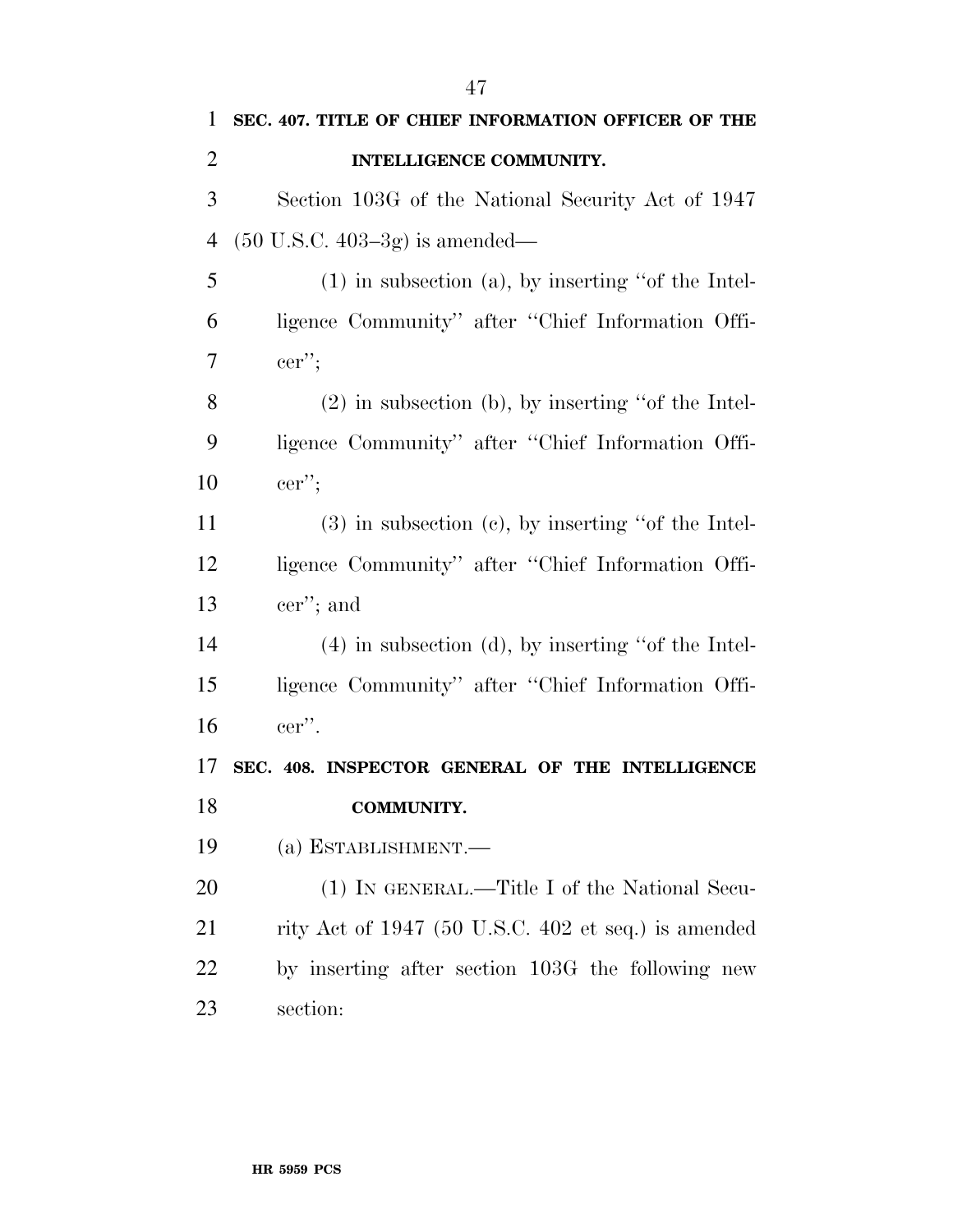COMMUNITY ''SEC. 103H. (a) OFFICE OF INSPECTOR GENERAL OF INTELLIGENCE COMMUNITY.—There is within the Of- fice of the Director of National Intelligence an Office of the Inspector General of the Intelligence Community. ''(b) PURPOSE.—The purpose of the Office of the In-spector General of the Intelligence Community is to—

 $\cdot$  (1) create an objective and effective office, ap- propriately accountable to Congress, to initiate and conduct independently investigations, inspections, and audits on matters within the responsibility and authority of the Director of National Intelligence;

14  $\frac{1}{2}$  recommend policies designed—

15 "(A) to promote economy, efficiency, and effectiveness in the administration and imple- mentation of matters within the responsibility and authority of the Director of National Intel-ligence; and

20 "'(B) to prevent and detect fraud and abuse in such matters;

22 ''(3) provide a means for keeping the Director of National Intelligence fully and currently informed about—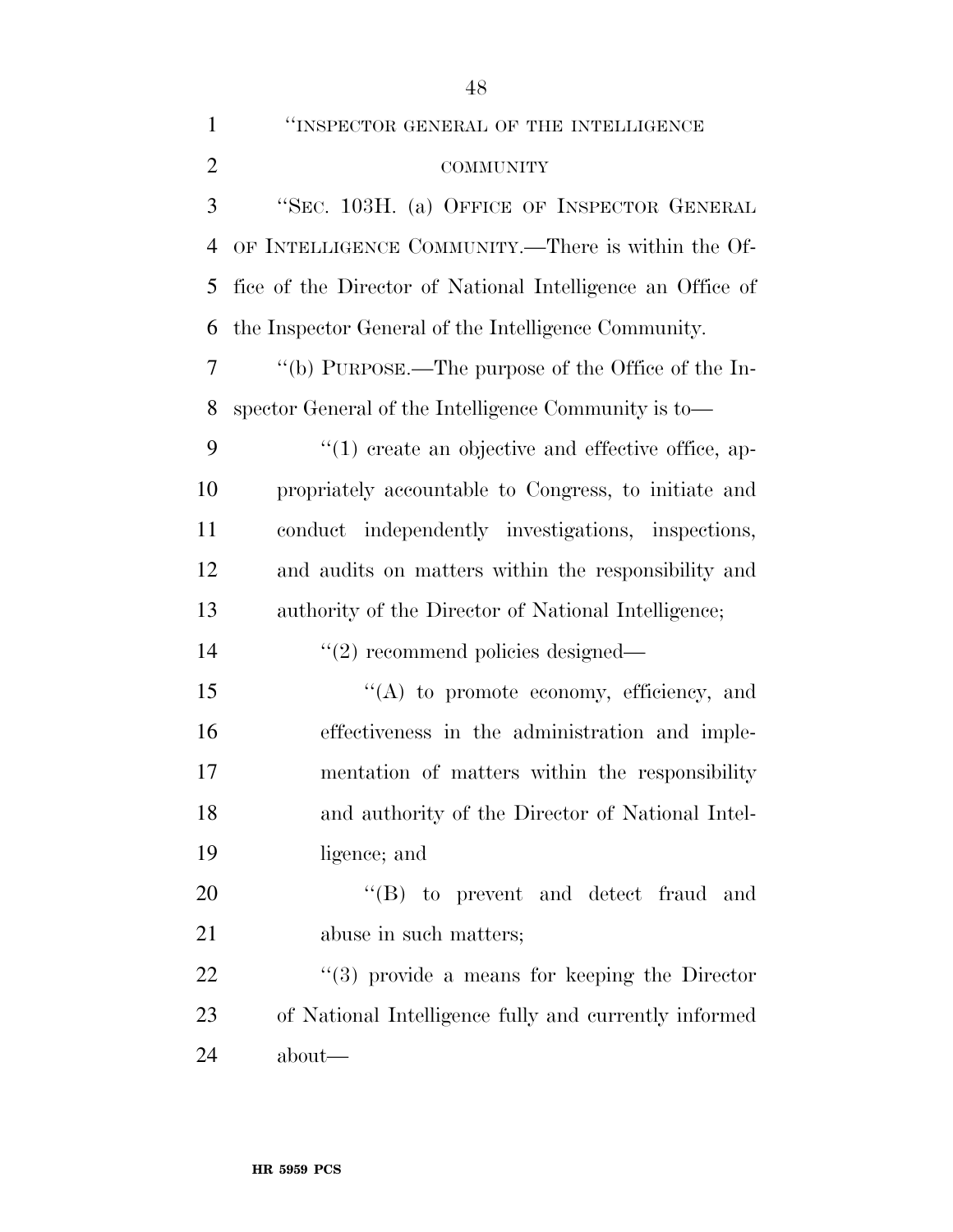| $\mathbf{1}$   | $\lq\lq$ problems and deficiencies relating to                 |
|----------------|----------------------------------------------------------------|
| $\overline{2}$ | matters within the responsibility and authority                |
| 3              | of the Director of National Intelligence; and                  |
| $\overline{4}$ | $\lq\lq$ the necessity for, and the progress of,               |
| 5              | corrective actions; and                                        |
| 6              | $\cdot\cdot\cdot(4)$ in the manner prescribed by this section, |
| 7              | ensure that the congressional intelligence committees          |
| 8              | are kept similarly informed of—                                |
| 9              | $\lq\lq$ significant problems and deficiencies                 |
| 10             | relating to matters within the responsibility and              |
| 11             | authority of the Director of National Intel-                   |
| 12             | ligence; and                                                   |
| 13             | $\lq\lq$ the necessity for, and the progress of,               |
| 14             | corrective actions.                                            |
| 15             | "(c) INSPECTOR GENERAL OF INTELLIGENCE COM-                    |
| 16             | $MUNITY.$ There is an Inspector General of the Intel-          |
| 17             | ligence Community, who shall be the head of the Office         |
|                | 18 of the Inspector General of the Intelligence Community,     |
| 19             | who shall be appointed by the President, by and with the       |
| 20             | advice and consent of the Senate.                              |
| 21             | $\lq(2)$ The nomination of an individual for appointment       |
| 22             | as Inspector General shall be made—                            |
| 23             | $\lq\lq$ without regard to political affiliation;              |
| 24             | "(B) solely on the basis of integrity, compliance              |
| 25             | with the security standards of the intelligence com-           |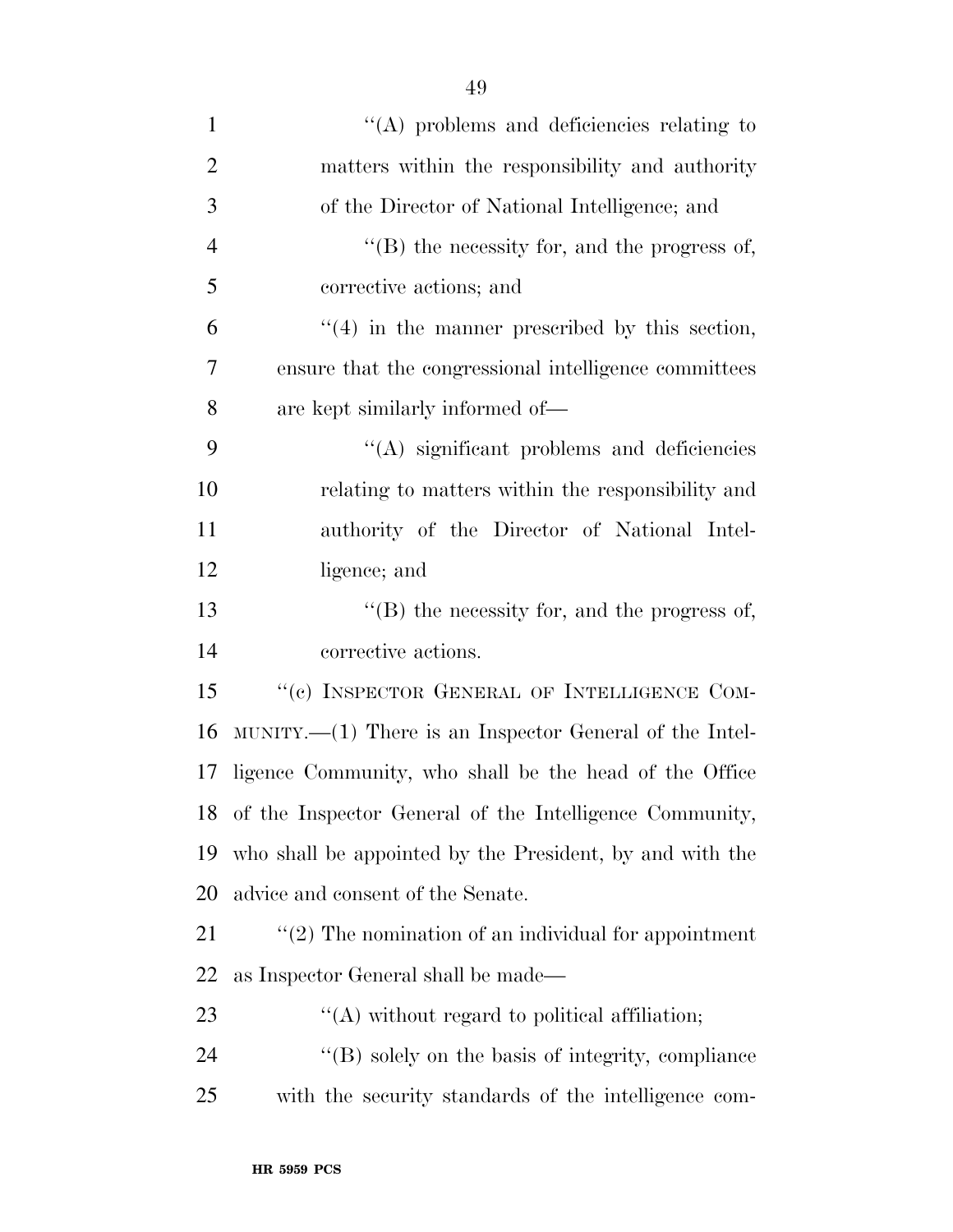| $\mathbf{1}$             | munity, and prior experience in the field of intel-          |
|--------------------------|--------------------------------------------------------------|
| $\mathfrak{2}$           | ligence or national security; and                            |
| 3                        | $\cdot\cdot$ (C) on the basis of demonstrated ability in ac- |
| $\overline{4}$           | counting, financial analysis, law, management anal-          |
| 5                        | ysis, public administration, or auditing.                    |
| 6                        | $(3)$ The Inspector General shall report directly to         |
| $\overline{\mathcal{L}}$ | and be under the general supervision of the Director of      |
| 8                        | National Intelligence.                                       |
| 9                        | $\lq(4)$ The Inspector General may be removed from of-       |
| 10                       | fice only by the President. The President shall imme-        |
| 11                       | diately communicate in writing to the congressional intel-   |
| 12                       | ligence committees the reasons for the removal of any indi-  |
| 13                       | vidual from the position of Inspector General.               |
| 14                       | "(d) DUTIES AND RESPONSIBILITIES.—Subject to                 |
| 15                       | subsections (g) and (h), it shall be the duty and responsi-  |
| 16                       | bility of the Inspector General of the Intelligence Commu-   |
|                          |                                                              |

nity—

18 ''(1) to provide policy direction for, and to plan, conduct, supervise, and coordinate independently, the investigations, inspections, and audits relating to matters within the responsibility and authority of 22 the Director of National Intelligence to ensure they are conducted efficiently and in accordance with ap-plicable law and regulations;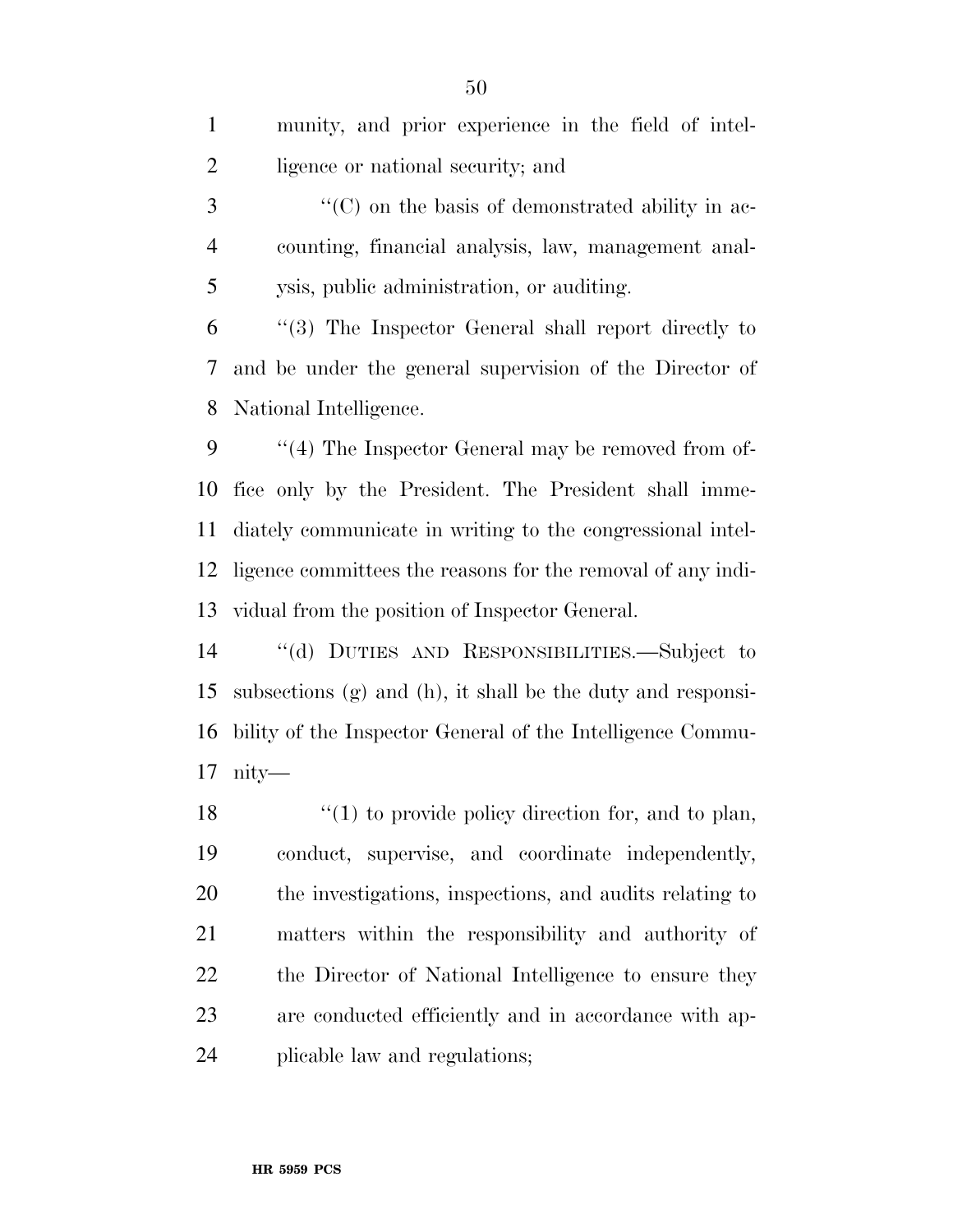1 ''(2) to keep the Director of National Intel- ligence fully and currently informed concerning vio- lations of law and regulations, violations of civil lib- erties and privacy, fraud and other serious problems, abuses, and deficiencies that may occur in matters within the responsibility and authority of the Direc- tor, and to report the progress made in imple-menting corrective action;

 ''(3) to take due regard for the protection of in- telligence sources and methods in the preparation of all reports issued by the Inspector General, and, to the extent consistent with the purpose and objective of such reports, take such measures as may be ap- propriate to minimize the disclosure of intelligence sources and methods described in such reports; and  $\mathcal{L}(4)$  in the execution of the duties and respon- sibilities under this section, to comply with generally accepted government auditing standards.

 ''(e) LIMITATIONS ON ACTIVITIES.—(1) The Director of National Intelligence may prohibit the Inspector Gen- eral of the Intelligence Community from initiating, car- rying out, or completing any investigation, inspection, or audit if the Director determines that such prohibition is necessary to protect vital national security interests of the United States.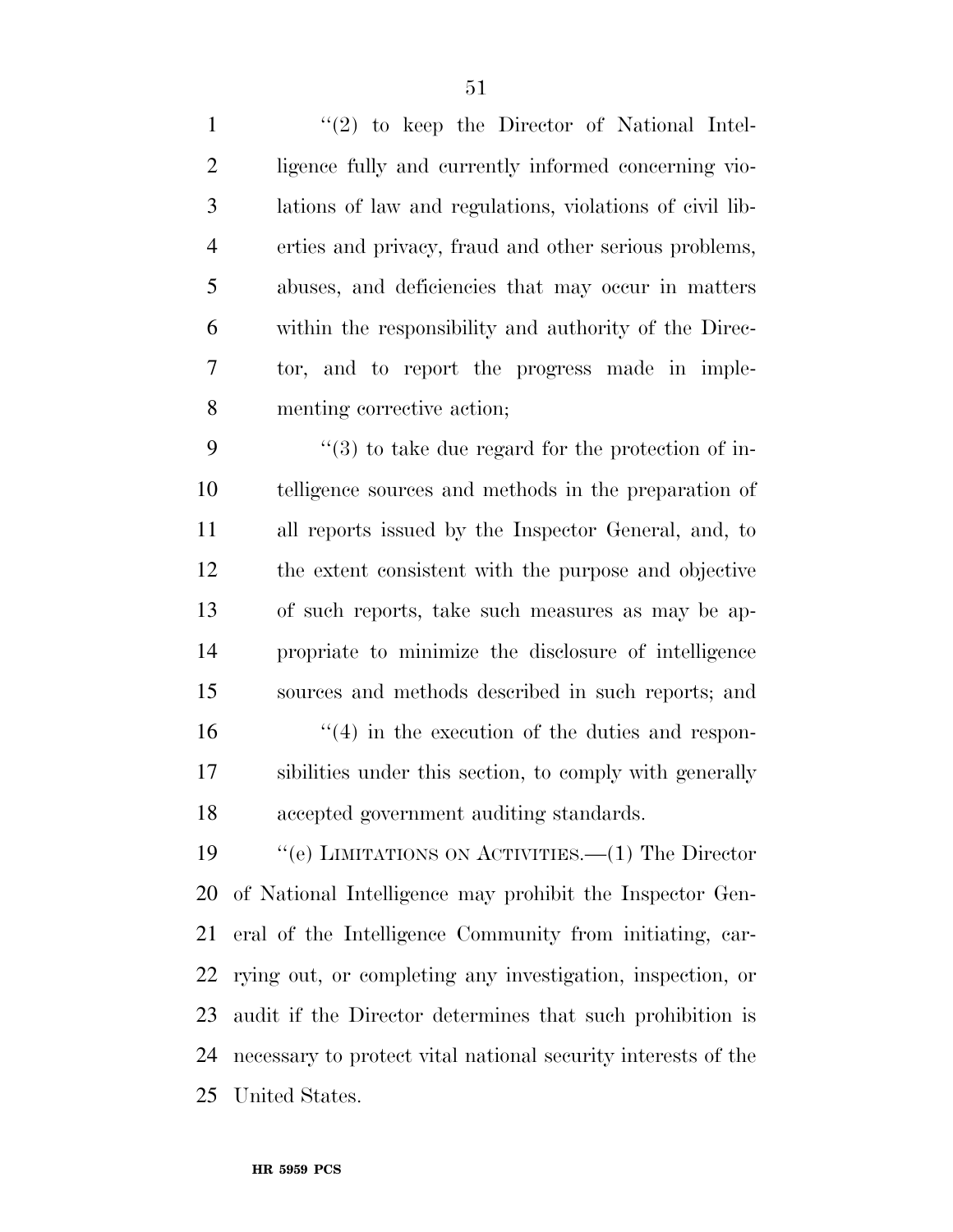''(2) If the Director exercises the authority under paragraph (1), the Director shall submit an appropriately classified statement of the reasons for the exercise of such authority within 7 days to the congressional intelligence committees.

 ''(3) The Director shall advise the Inspector General at the time a report under paragraph (2) is submitted, and, to the extent consistent with the protection of intel- ligence sources and methods, provide the Inspector Gen-eral with a copy of such report.

 ''(4) The Inspector General may submit to the con- gressional intelligence committees any comments on a re- port of which the Inspector General has notice under para- graph (3) that the Inspector General considers appro-priate.

 ''(f) AUTHORITIES.—(1) The Inspector General of the Intelligence Community shall have direct and prompt access to the Director of National Intelligence when nec- essary for any purpose pertaining to the performance of the duties of the Inspector General.

 $\frac{1}{2}(2)(A)$  The Inspector General shall have access to any employee, or any employee of a contractor, of any ele- ment of the intelligence community whose testimony is needed for the performance of the duties of the Inspector General.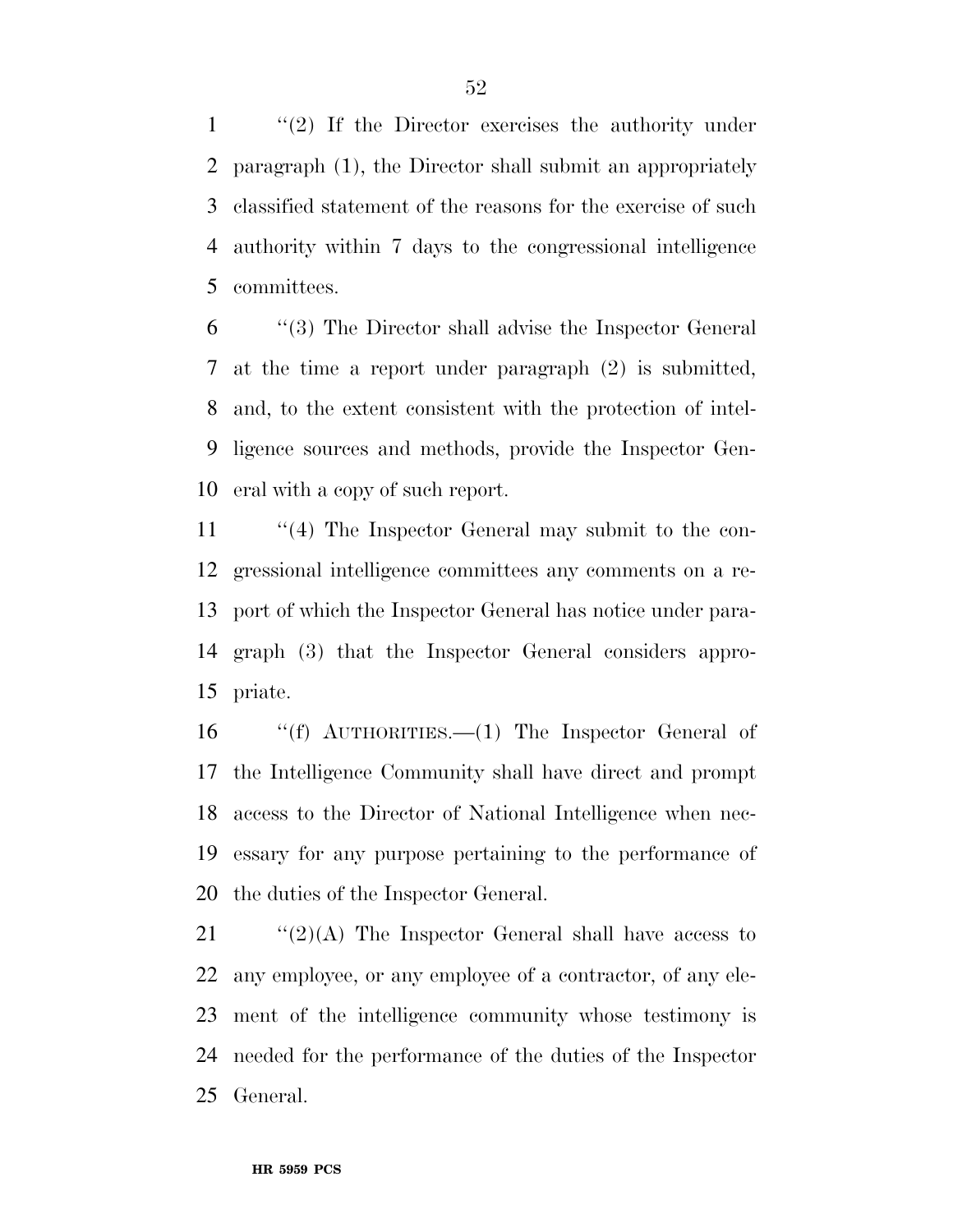''(B) The Inspector General shall have direct access to all records, reports, audits, reviews, documents, papers, recommendations, or other material which relate to the programs and operations with respect to which the Inspec-tor General has responsibilities under this section.

 ''(C) The level of classification or compartmentation of information shall not, in and of itself, provide a suffi- cient rationale for denying the Inspector General access to any materials under subparagraph (B).

 ''(D) Failure on the part of any employee, or any em- ployee of a contractor, of any element of the intelligence community to cooperate with the Inspector General shall be grounds for appropriate administrative actions by the Director or, on the recommendation of the Director, other appropriate officials of the intelligence community, includ- ing loss of employment or the termination of an existing contractual relationship.

18 "(3) The Inspector General is authorized to receive and investigate complaints or information from any person concerning the existence of an activity constituting a viola- tion of laws, rules, or regulations, or mismanagement, gross waste of funds, abuse of authority, or a substantial and specific danger to the public health and safety. Once such complaint or information has been received from an employee of the Federal Government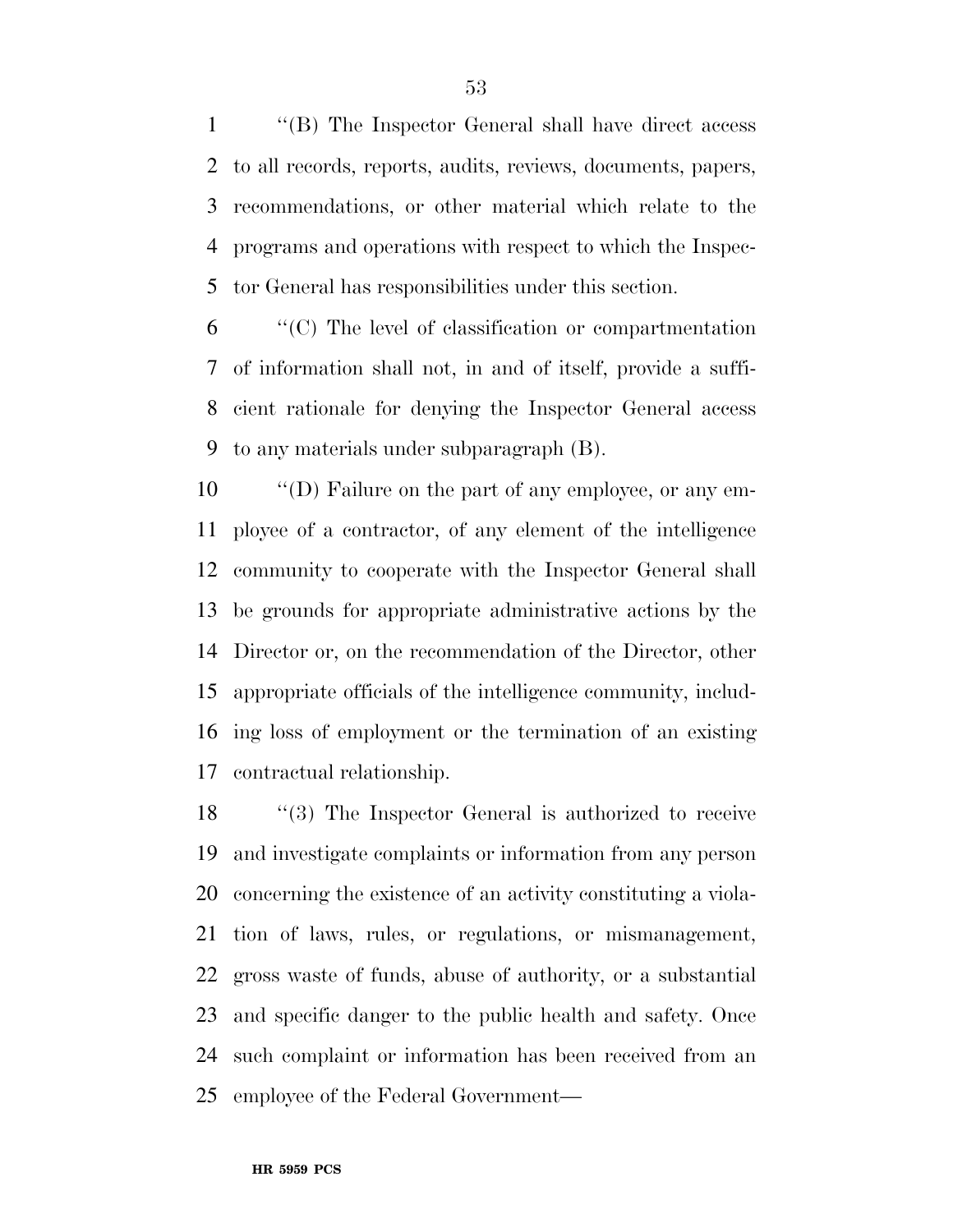1 ''(A) the Inspector General shall not disclose the identity of the employee without the consent of the employee, unless the Inspector General deter- mines that such disclosure is unavoidable during the course of the investigation or the disclosure is made to an official of the Department of Justice respon- sible for determining whether a prosecution should be undertaken; and

 ''(B) no action constituting a reprisal, or threat of reprisal, for making such complaint may be taken by any employee in a position to take such actions, unless the complaint was made or the information was disclosed with the knowledge that it was false or with willful disregard for its truth or falsity.

 ''(4) The Inspector General shall have authority to administer to or take from any person an oath, affirma- tion, or affidavit, whenever necessary in the performance of the duties of the Inspector General, which oath, affir- mation, or affidavit when administered or taken by or be- fore an employee of the Office of the Inspector General of the Intelligence Community designated by the Inspector General shall have the same force and effect as if adminis-tered or taken by, or before, an officer having a seal.

24  $\frac{1}{2}$  (5)(A) Except as provided in subparagraph (B), the Inspector General is authorized to require by subpoena the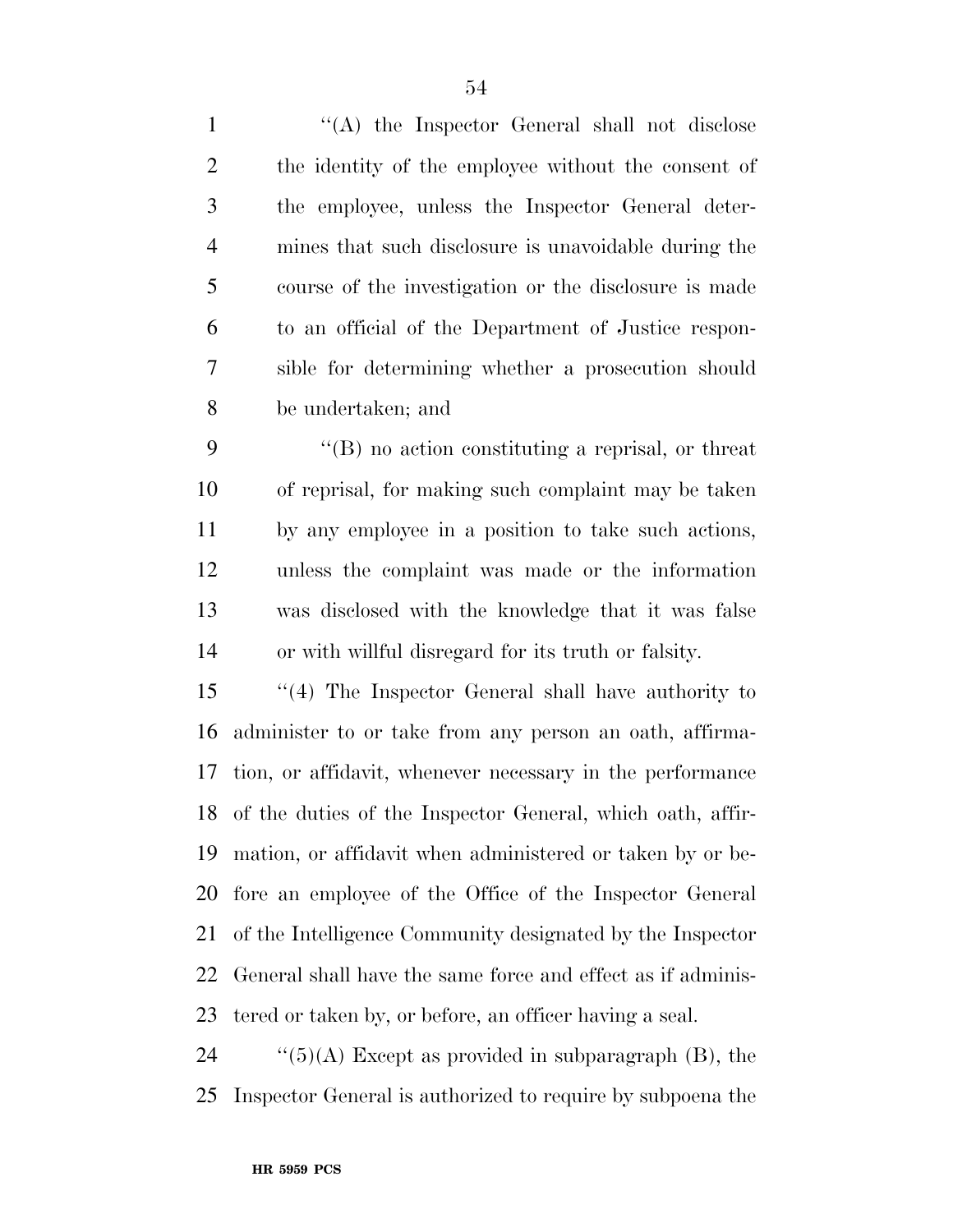production of all information, documents, reports, an- swers, records, accounts, papers, and other data and docu- mentary evidence necessary in the performance of the du-ties and responsibilities of the Inspector General.

 ''(B) In the case of departments, agencies, and other elements of the United States Government, the Inspector General shall obtain information, documents, reports, an- swers, records, accounts, papers, and other data and evi- dence for the purpose specified in subparagraph (A) using procedures other than by subpoenas.

 ''(C) The Inspector General may not issue a subpoena for, or on behalf of, any other element of the intelligence community, including the Office of the Director of Na-tional Intelligence.

 ''(D) In the case of contumacy or refusal to obey a subpoena issued under this paragraph, the subpoena shall be enforceable by order of any appropriate district court of the United States.

 ''(g) COORDINATION AMONG INSPECTORS GENERAL 20 OF INTELLIGENCE COMMUNITY.  $-(1)(A)$  In the event of a matter within the jurisdiction of the Inspector General of the Intelligence Community that may be subject to an investigation, inspection, or audit by both the Inspector General of the Intelligence Community and an Inspector General, whether statutory or administrative, with over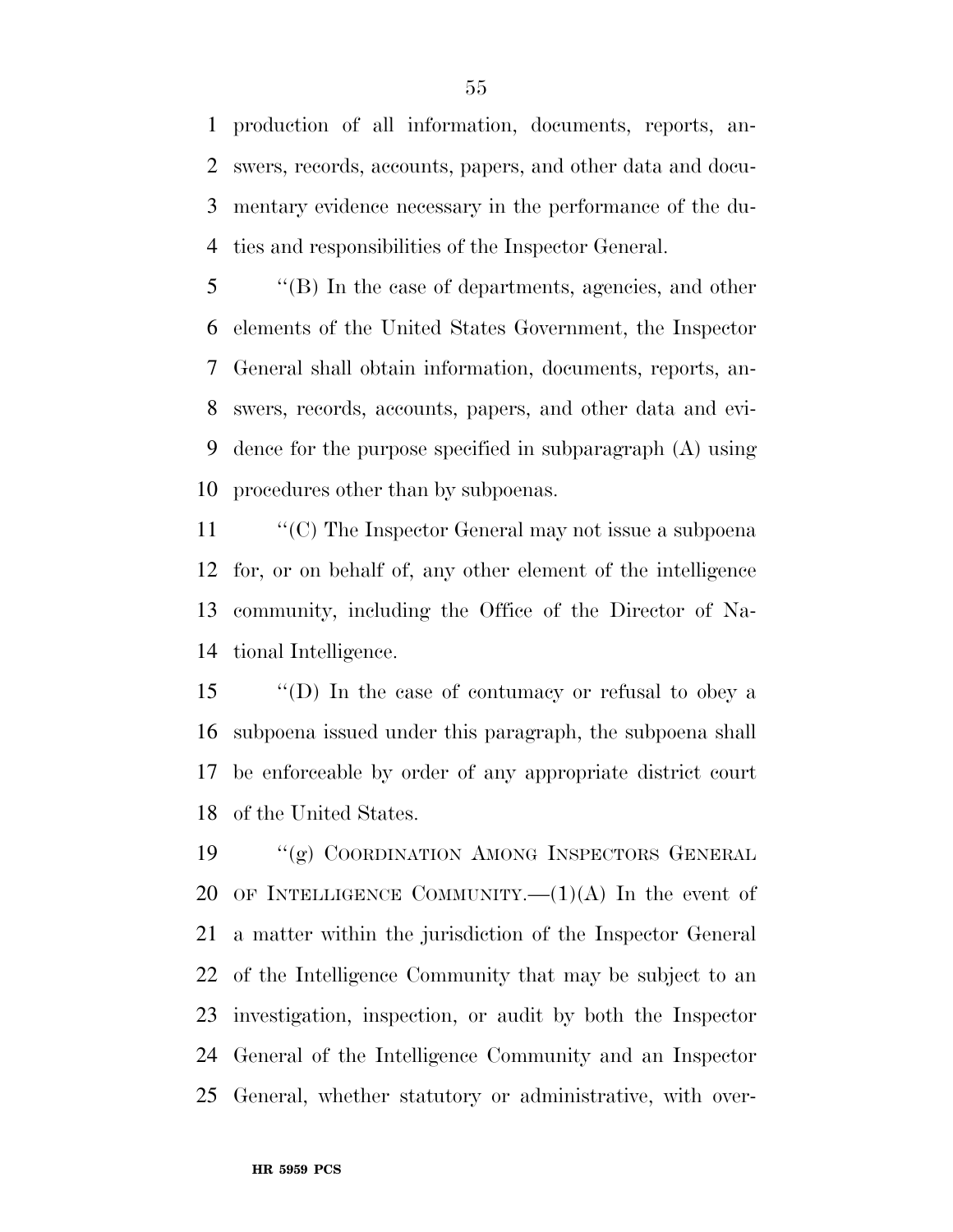sight responsibility for an element or elements of the intel- ligence community, the Inspector General of the Intel- ligence Community and such other Inspector or Inspectors General shall expeditiously resolve the question of which Inspector General shall conduct such investigation, inspec-tion, or audit.

 ''(B) In attempting to resolve a question under sub- paragraph (A), the Inspectors General concerned may re- quest the assistance of the Intelligence Community Inspec- tors General Forum established under subparagraph (C). In the event of a dispute between an Inspector General within an agency or department of the United States Gov- ernment and the Inspector General of the Intelligence Community that has not been resolved with the assistance of the Forum, the Inspectors General shall submit the question to the Director of National Intelligence and the head of the agency or department for resolution.

 ''(C) There is established the Intelligence Community Inspectors General Forum which shall consist of all statu- tory or administrative Inspectors General with oversight responsibility for an element or elements of the intelligence community. The Inspector General of the Intelligence Community shall serve as the chair of the Forum. The Forum shall have no administrative authority over any In-spector General, but shall serve as a mechanism for in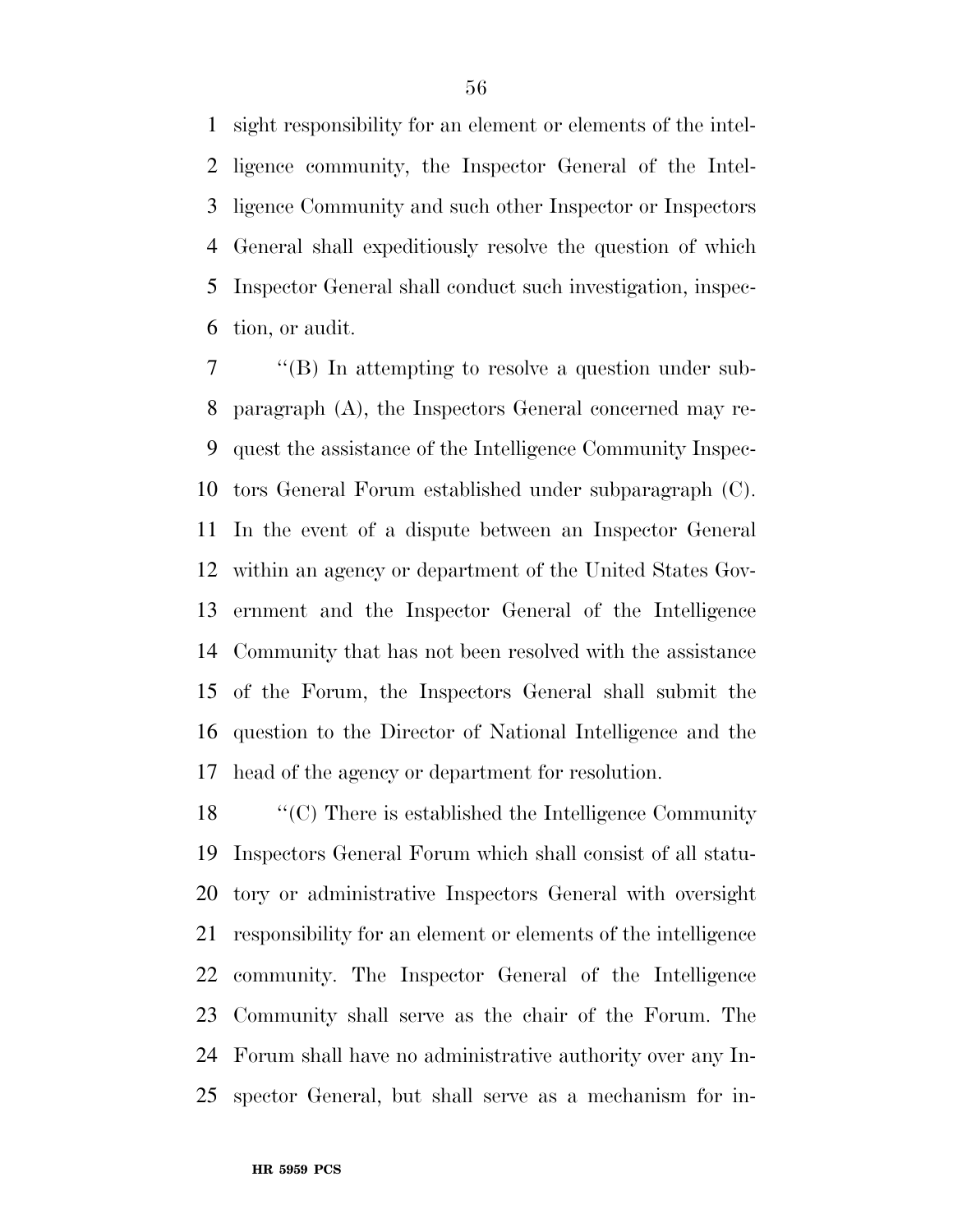forming its members of the work of individual members of the Forum that may be of common interest and dis- cussing questions about jurisdiction or access to employ- ees, employees of a contractor, records, audits, reviews, documents, recommendations, or other materials that may involve or be of assistance to more than one of its mem-bers.

8 "(2) The Inspector General conducting an investiga- tion, inspection, or audit covered by paragraph (1) shall submit the results of such investigation, inspection, or audit to any other Inspector General, including the Inspec- tor General of the Intelligence Community, with jurisdic- tion to conduct such investigation, inspection, or audit who did not conduct such investigation, inspection, or audit.

 ''(h) STAFF AND OTHER SUPPORT.—(1) The Inspec- tor General of the Intelligence Community shall be pro- vided with appropriate and adequate office space at cen- tral and field office locations, together with such equip- ment, office supplies, maintenance services, and commu- nications facilities and services as may be necessary for the operation of such offices.

23  $\frac{1}{2}(2)(A)$  Subject to applicable law and the policies of the Director of National Intelligence, the Inspector Gen-eral shall select, appoint, and employ such officers and em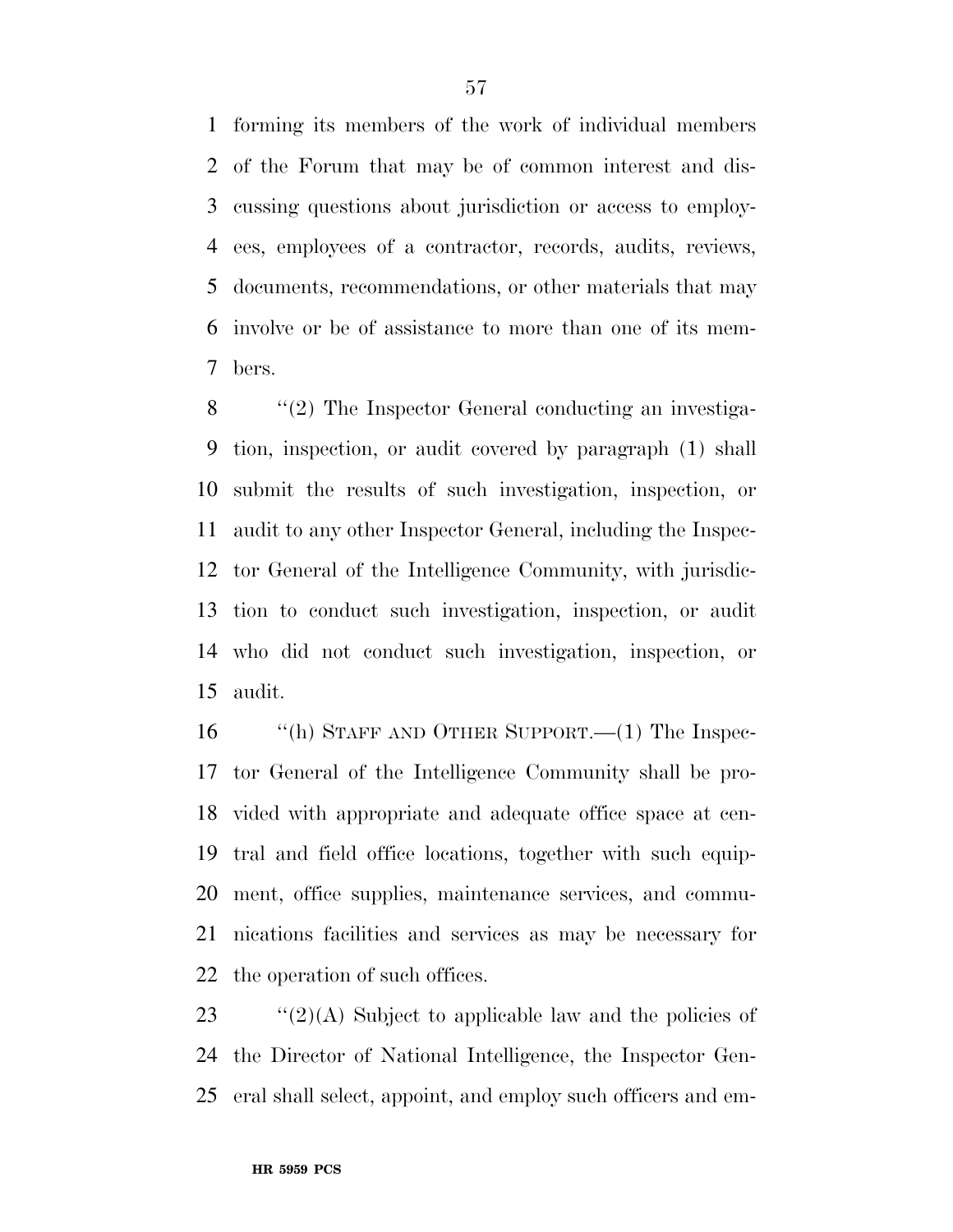ployees as may be necessary to carry out the functions of the Inspector General. The Inspector General shall en- sure that any officer or employee so selected, appointed, or employed has security clearances appropriate for the assigned duties of such officer or employee.

 $\qquad$  "(B) In making selections under subparagraph (A), the Inspector General shall ensure that such officers and employees have the requisite training and experience to enable the Inspector General to carry out the duties of the Inspector General effectively.

 ''(C) In meeting the requirements of this paragraph, the Inspector General shall create within the Office of the Inspector General of the Intelligence Community a career cadre of sufficient size to provide appropriate continuity and objectivity needed for the effective performance of the duties of the Inspector General.

 "(3)(A) Subject to the concurrence of the Director, the Inspector General may request such information or as- sistance as may be necessary for carrying out the duties and responsibilities of the Inspector General from any de- partment, agency, or other element of the United States Government.

23 "'(B) Upon request of the Inspector General for infor- mation or assistance under subparagraph (A), the head of the department, agency, or element concerned shall, in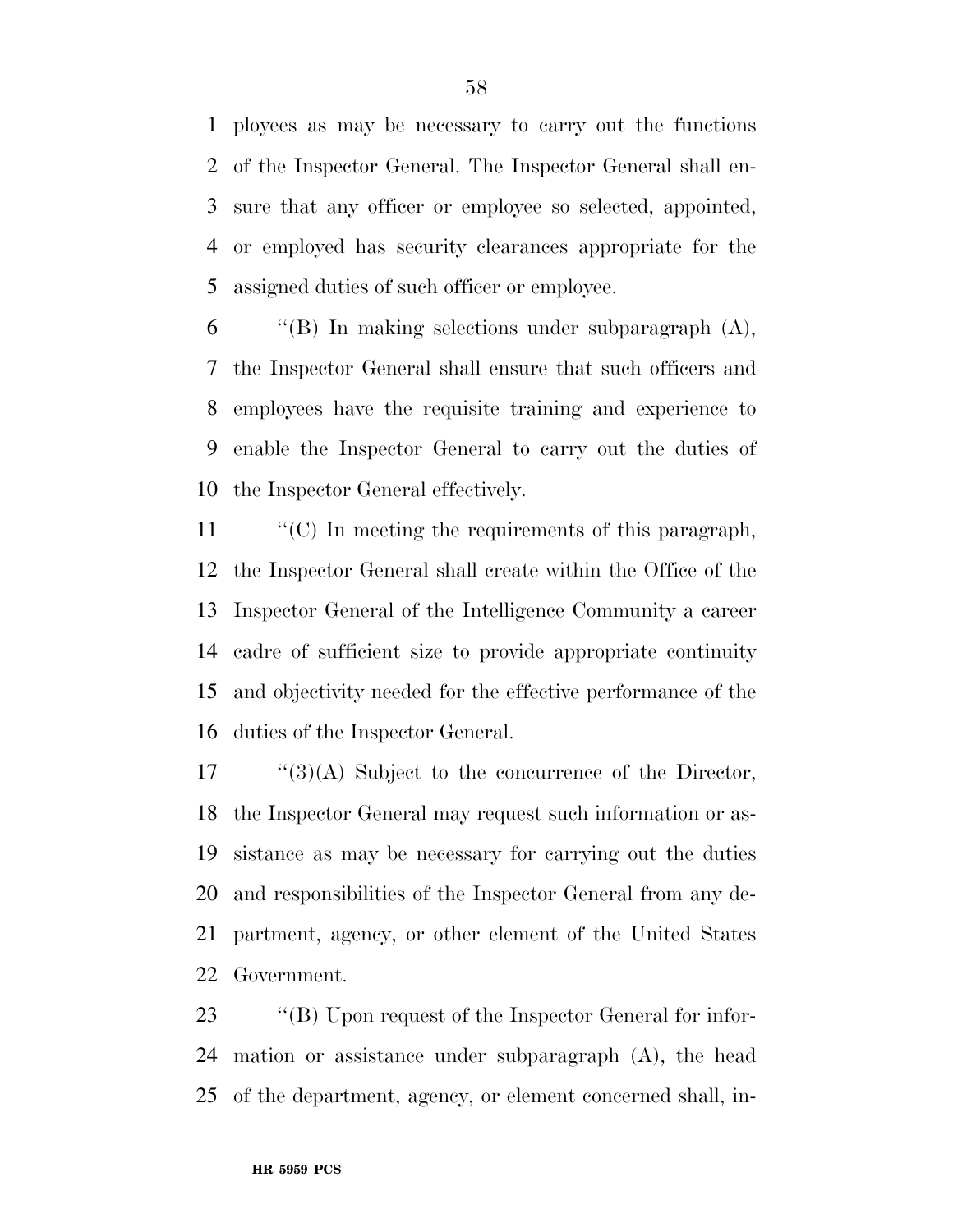sofar as is practicable and not in contravention of any ex- isting statutory restriction or regulation of the depart- ment, agency, or element, furnish to the Inspector Gen- eral, or to an authorized designee, such information or as-sistance.

 ''(C) The Inspector General of the Intelligence Com- munity may, upon reasonable notice to the head of any element of the intelligence community, conduct, as author- ized by this section, an investigation, inspection, or audit of such element and may enter into any place occupied by such element for purposes of the performance of the duties of the Inspector General.

 $\qquad$  "(i) REPORTS.—(1)(A) The Inspector General of the Intelligence Community shall, not later than January 31 and July 31 of each year, prepare and submit to the Di- rector of National Intelligence a classified, and, as appro- priate, unclassified semiannual report summarizing the ac- tivities of the Office of the Inspector General of the Intel- ligence Community during the immediately preceding 6- month period ending December 31 (of the preceding year) and June 30, respectively. The Inspector General of the Intelligence Community shall provide any portion of the report involving a component of a department of the United States Government to the head of that department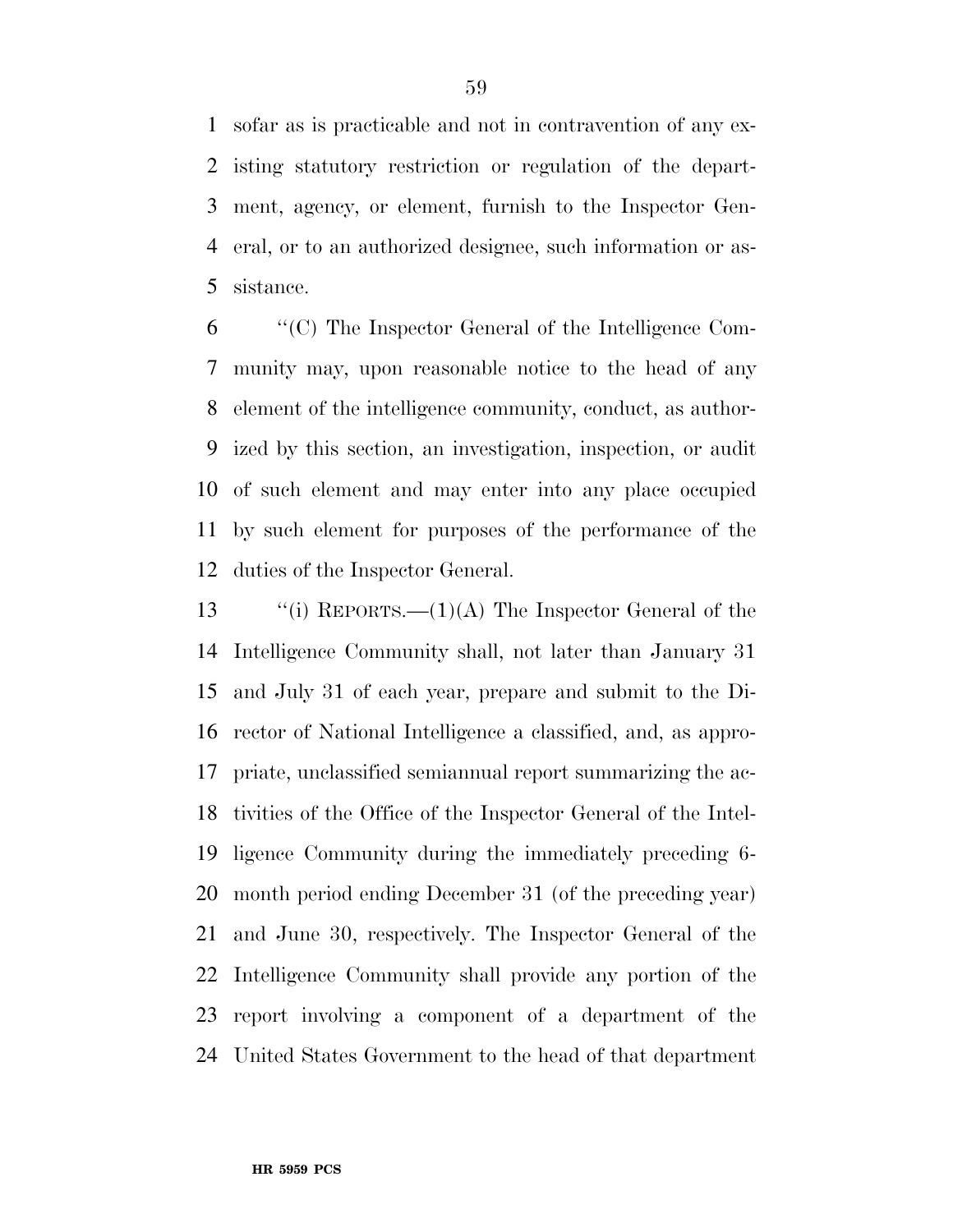simultaneously with submission of the report to the Direc-tor of National Intelligence.

 ''(B) Each report under this paragraph shall include, at a minimum, the following:

 ''(i) A list of the title or subject of each inves- tigation, inspection, or audit conducted during the period covered by such report, including a summary of the progress of each particular investigation, in- spection, or audit since the preceding report of the Inspector General under this paragraph.

 $\frac{1}{\sin \theta}$  A description of significant problems, abuses, and deficiencies relating to the administra- tion and implementation of programs and operations of the intelligence community, and in the relation- ships between elements of the intelligence commu- nity, identified by the Inspector General during the period covered by such report.

18 ''(iii) A description of the recommendations for corrective or disciplinary action made by the Inspec- tor General during the period covered by such report with respect to significant problems, abuses, or defi-ciencies identified in clause (ii).

23 ''(iv) A statement whether or not corrective or disciplinary action has been completed on each sig-nificant recommendation described in previous semi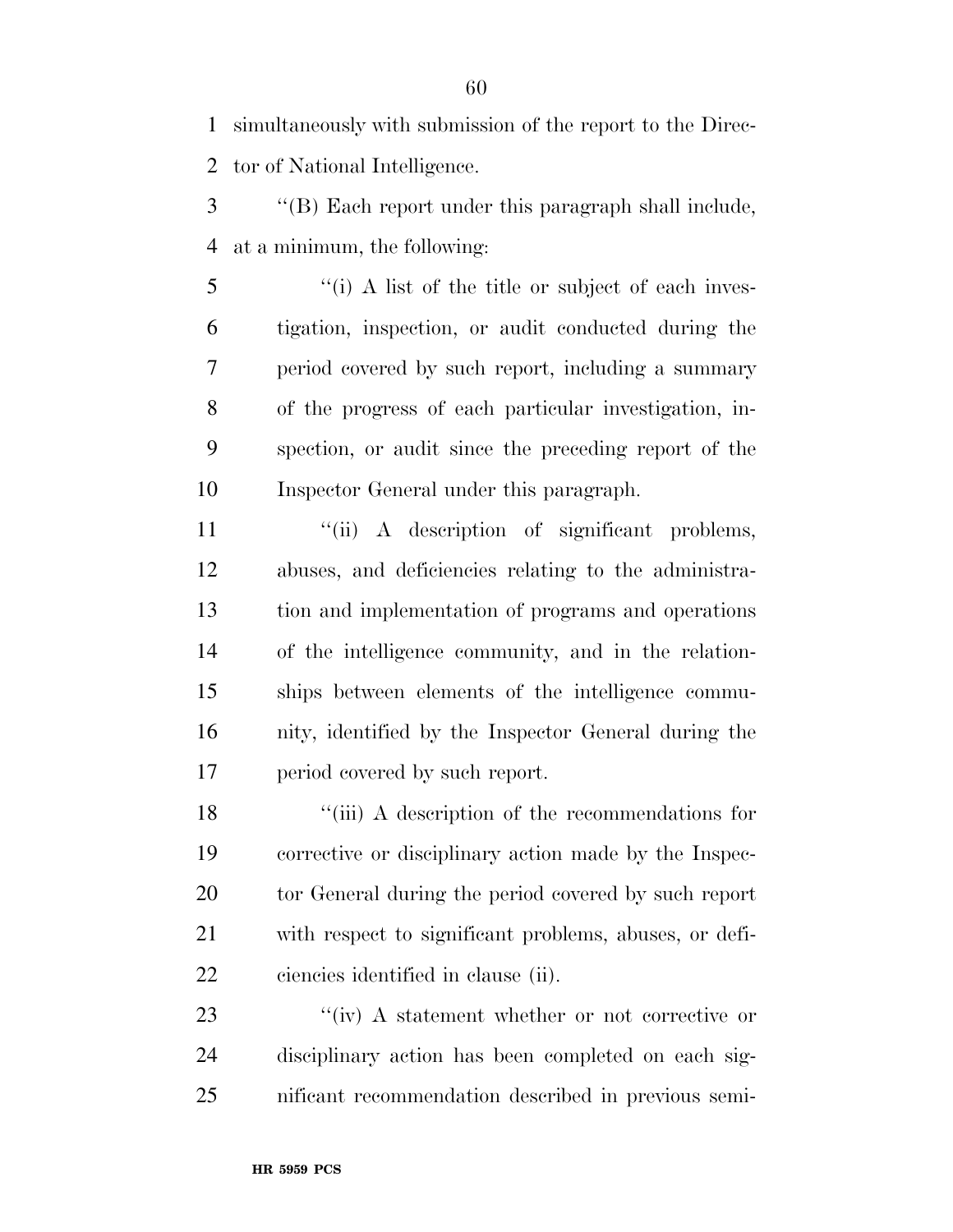annual reports, and, in a case where corrective ac- tion has been completed, a description of such cor-rective action.

 $\frac{4}{10}$  ''(v) A certification whether or not the Inspec- tor General has had full and direct access to all in- formation relevant to the performance of the func-tions of the Inspector General.

8 "(vi) A description of the exercise of the sub- poena authority under subsection (f)(5) by the In- spector General during the period covered by such report.

 ''(vii) Such recommendations as the Inspector General considers appropriate for legislation to pro- mote economy, efficiency, and effectiveness in the administration and implementation of matters within the responsibility and authority of the Director of National Intelligence, and to detect and eliminate fraud and abuse in such matters.

 ''(C) Not later than the 30 days after the date of receipt of a report under subparagraph (A), the Director shall transmit the report to the congressional intelligence committees together with any comments the Director con- siders appropriate. The Director shall transmit to the committees of the Senate and of the House of Representa-tives with jurisdiction over a department of the United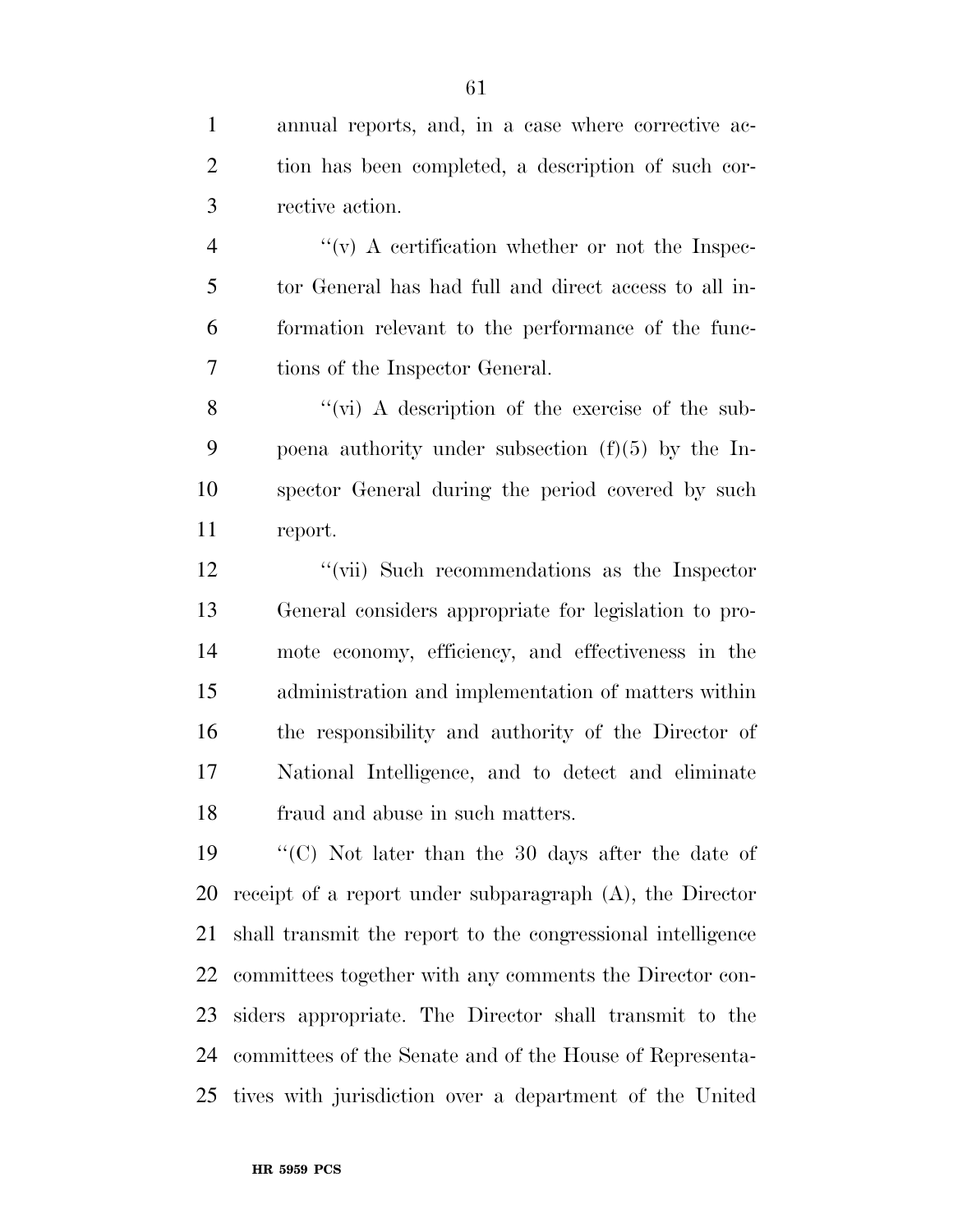States Government any portion of the report involving a component of such department simultaneously with sub- mission of the report to the congressional intelligence com-mittees.

 "(2)(A) The Inspector General shall report imme- diately to the Director whenever the Inspector General be- comes aware of particularly serious or flagrant problems, abuses, or deficiencies relating to matters within the re- sponsibility and authority of the Director of National In-telligence.

 ''(B) The Director shall transmit to the congressional intelligence committees each report under subparagraph (A) within 7 calendar days of receipt of such report, to- gether with such comments as the Director considers ap- propriate. The Director shall transmit to the committees of the Senate and of the House of Representatives with jurisdiction over a department of the United States Gov- ernment any portion of each report under subparagraph (A) that involves a problem, abuse, or deficiency related to a component of such department simultaneously with transmission of the report to the congressional intelligence committees.

23  $\frac{1}{2}$  (3) In the event that

24 ''(A) the Inspector General is unable to resolve any differences with the Director affecting the exe-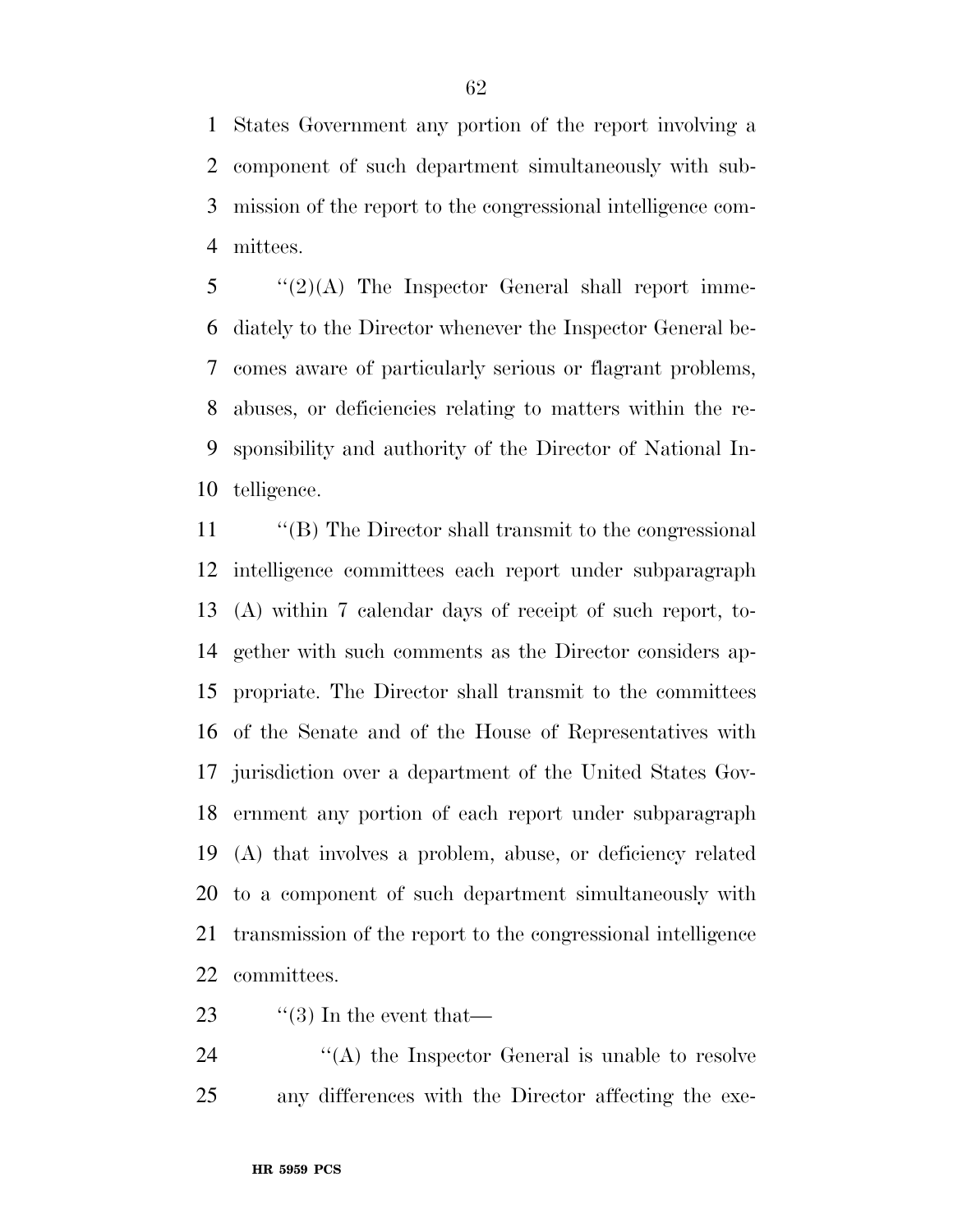cution of the duties or responsibilities of the Inspec- tor General; 3 "(B) an investigation, inspection, or audit car- ried out by the Inspector General focuses on any current or former intelligence community official  $6 \text{ who}$ — ''(i) holds or held a position in an element of the intelligence community that is subject to appointment by the President, whether or not by and with the advice and consent of the Sen- ate, including such a position held on an acting basis; ''(ii) holds or held a position in an element of the intelligence community, including a posi- tion held on an acting basis, that is appointed by the Director of National Intelligence; or 17 ''(iii) holds or held a position as head of an element of the intelligence community or a posi- tion covered by subsection (b) or (c) of section 106; 21 ''(C) a matter requires a report by the Inspec-22 tor General to the Department of Justice on possible criminal conduct by a current or former official de-scribed in subparagraph (B);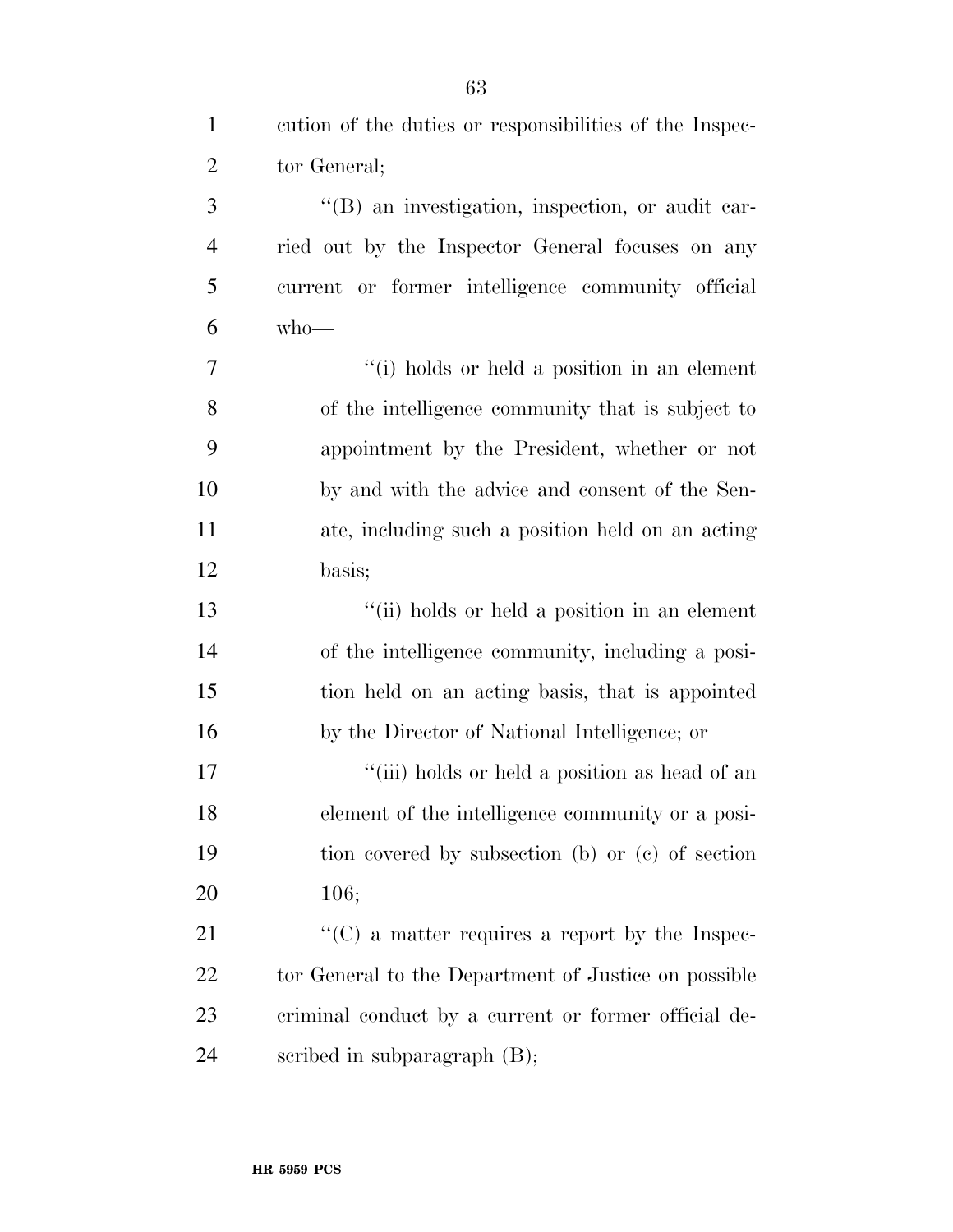$\langle (D) \rangle$  the Inspector General receives notice from the Department of Justice declining or approving prosecution of possible criminal conduct of any cur- rent or former official described in subparagraph (B); or

 ''(E) the Inspector General, after exhausting all possible alternatives, is unable to obtain significant documentary information in the course of an inves-tigation, inspection, or audit,

 the Inspector General shall immediately notify and submit a report on such matter to the congressional intelligence committees.

 ''(4) Pursuant to title V, the Director shall submit to the congressional intelligence committees any report or findings and recommendations of an investigation, inspec- tion, or audit conducted by the office which has been re- quested by the Chairman or Vice Chairman or Ranking Minority Member of either committee.

 $\frac{1}{5}(A)$  An employee of an element of the intelligence community, an employee assigned or detailed to an ele- ment of the intelligence community, or an employee of a contractor to the intelligence community who intends to report to Congress a complaint or information with respect to an urgent concern may report such complaint or infor-mation to the Inspector General.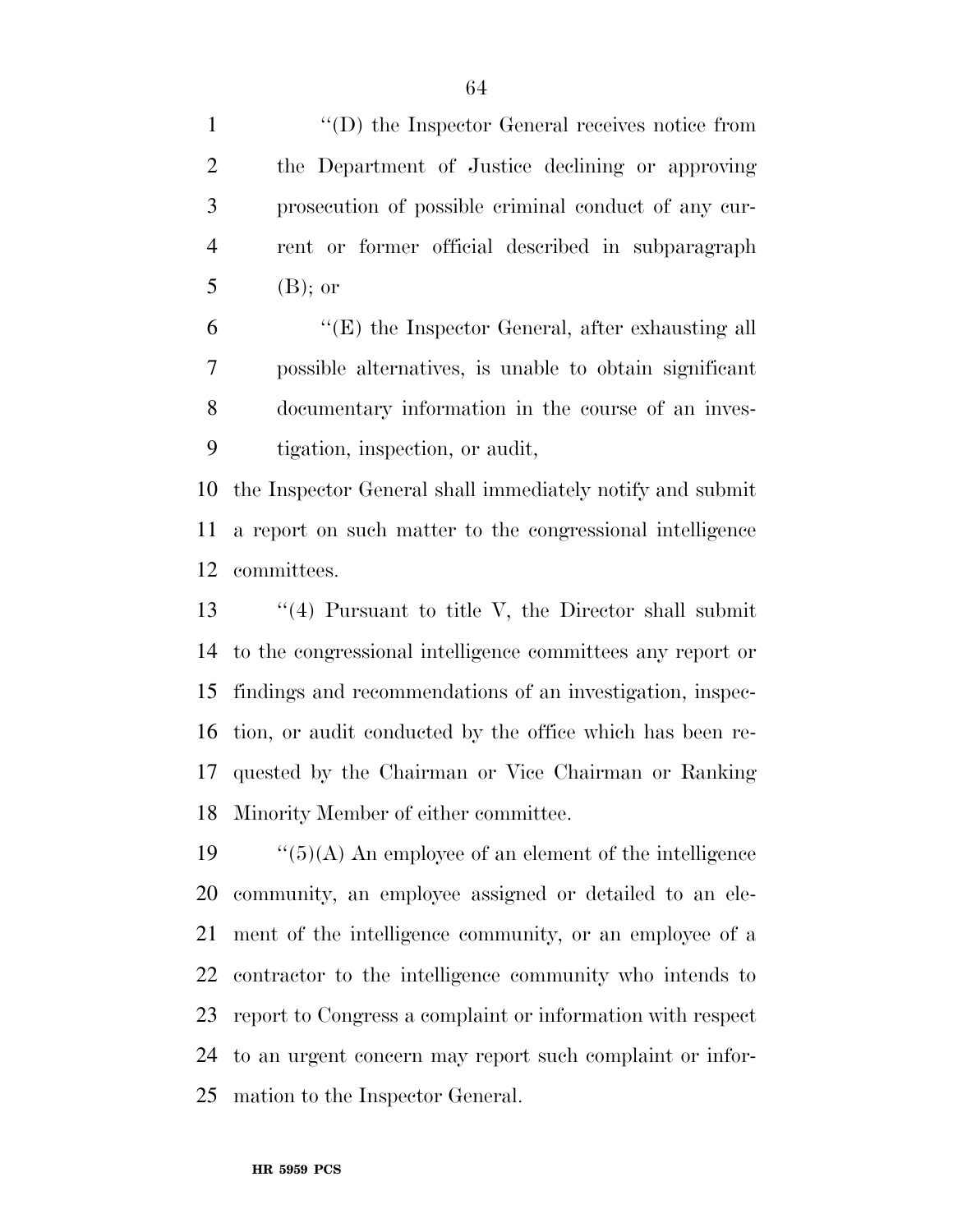''(B) Not later than the end of the 14-calendar day period beginning on the date of receipt from an employee of a complaint or information under subparagraph (A), the Inspector General shall determine whether the com- plaint or information appears credible. Upon making such a determination, the Inspector General shall transmit to the Director a notice of that determination, together with the complaint or information.

 ''(C) Upon receipt of a transmittal from the Inspector General under subparagraph (B), the Director shall, with- in 7 calendar days of such receipt, forward such trans- mittal to the congressional intelligence committees, to- gether with any comments the Director considers appro-priate.

 $\langle$   $\langle$   $\langle$  D $\rangle$ (i) If the Inspector General does not find cred- ible under subparagraph (B) a complaint or information submitted under subparagraph (A), or does not transmit the complaint or information to the Director in accurate form under subparagraph (B), the employee (subject to clause (ii)) may submit the complaint or information to Congress by contacting either or both of the congressional intelligence committees directly.

23  $\frac{1}{2}$  (ii) An employee may contact the intelligence com- mittees directly as described in clause (i) only if the em-ployee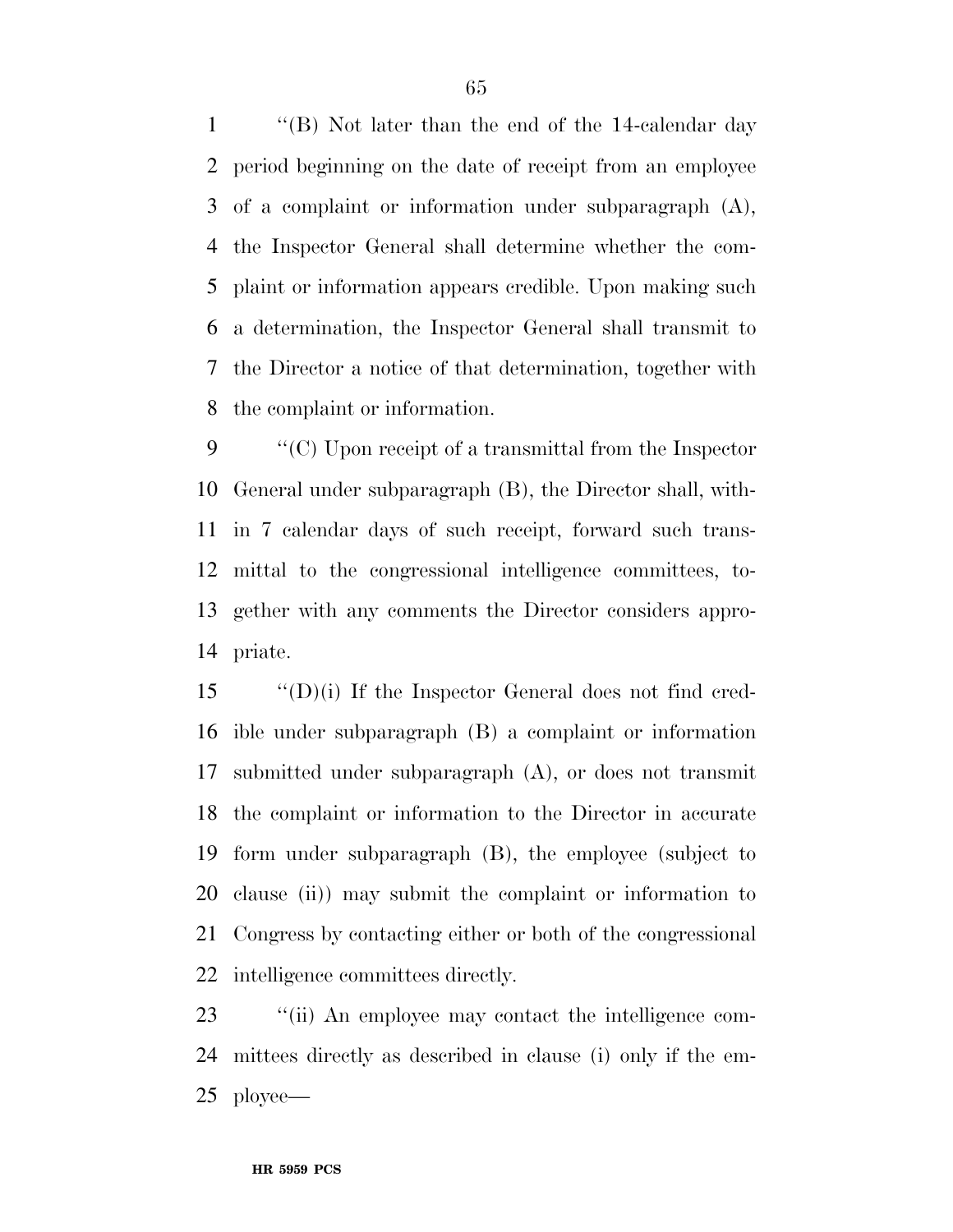1 ''(I) before making such a contact, furnishes to 2 the Director, through the Inspector General, a state- ment of the employee's complaint or information and notice of the employee's intent to contact the con-gressional intelligence committees directly; and

 ''(II) obtains and follows from the Director, through the Inspector General, direction on how to contact the intelligence committees in accordance with appropriate security practices.

10 "(iii) A member or employee of 1 of the congressional intelligence committees who receives a complaint or infor- mation under clause (i) does so in that member or employ- ee's official capacity as a member or employee of such committee.

 ''(E) The Inspector General shall notify an employee who reports a complaint or information to the Inspector General under this paragraph of each action taken under this paragraph with respect to the complaint or informa- tion. Such notice shall be provided not later than 3 days after any such action is taken.

 ''(F) An action taken by the Director or the Inspector General under this paragraph shall not be subject to judi-cial review.

 ''(G) In this paragraph, the term 'urgent concern' means any of the following: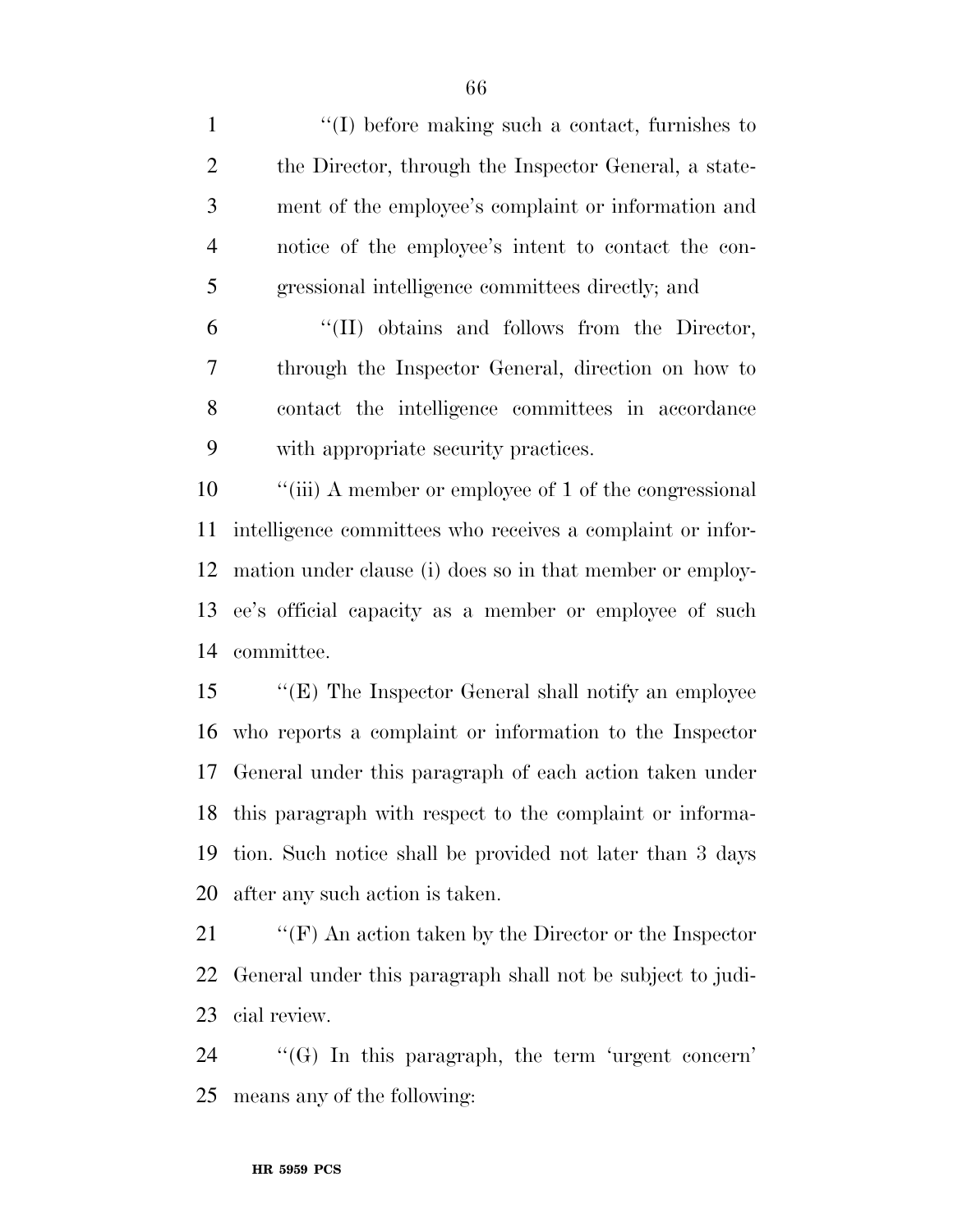1 ''(i) A serious or flagrant problem, abuse, viola-

| $\overline{2}$ | tion of law or Executive order, or deficiency relating      |
|----------------|-------------------------------------------------------------|
| $\mathfrak{Z}$ | to the funding, administration, or operation of an in-      |
| $\overline{4}$ | telligence activity involving classified information,       |
| 5              | but does not include differences of opinions con-           |
| 6              | cerning public policy matters.                              |
| $\tau$         | "(ii) A false statement to Congress, or a willful           |
| 8              | withholding from Congress, on an issue of material          |
| 9              | fact relating to the funding, administration, or oper-      |
| 10             | ation of an intelligence activity.                          |
| 11             | "(iii) An action, including a personnel action              |
| 12             | described in section $2302(a)(2)(A)$ of title 5, United     |
| 13             | States Code, constituting reprisal or threat of re-         |
| 14             | prisal prohibited under subsection $(f)(3)(B)$ of this      |
| 15             | section in response to an employee's reporting an ur-       |
| 16             | gent concern in accordance with this paragraph.             |
| 17             | "(H) In support of this paragraph, Congress makes           |
| 18             | the findings set forth in paragraphs (1) through (6) of     |
|                | 19 section 701(b) of the Intelligence Community Whistle-    |
| 20             | blower Protection Act of 1998 (title VII of Public Law      |
| 21             | 105–272; 5 U.S.C. App. 8H note).                            |
| 22             | "(6) In accordance with section 535 of title 28,            |
| 23             | United States Code, the Inspector General shall report to   |
| 24             | the Attorney General any information, allegation, or com-   |
| 25             | plaint received by the Inspector General relating to viola- |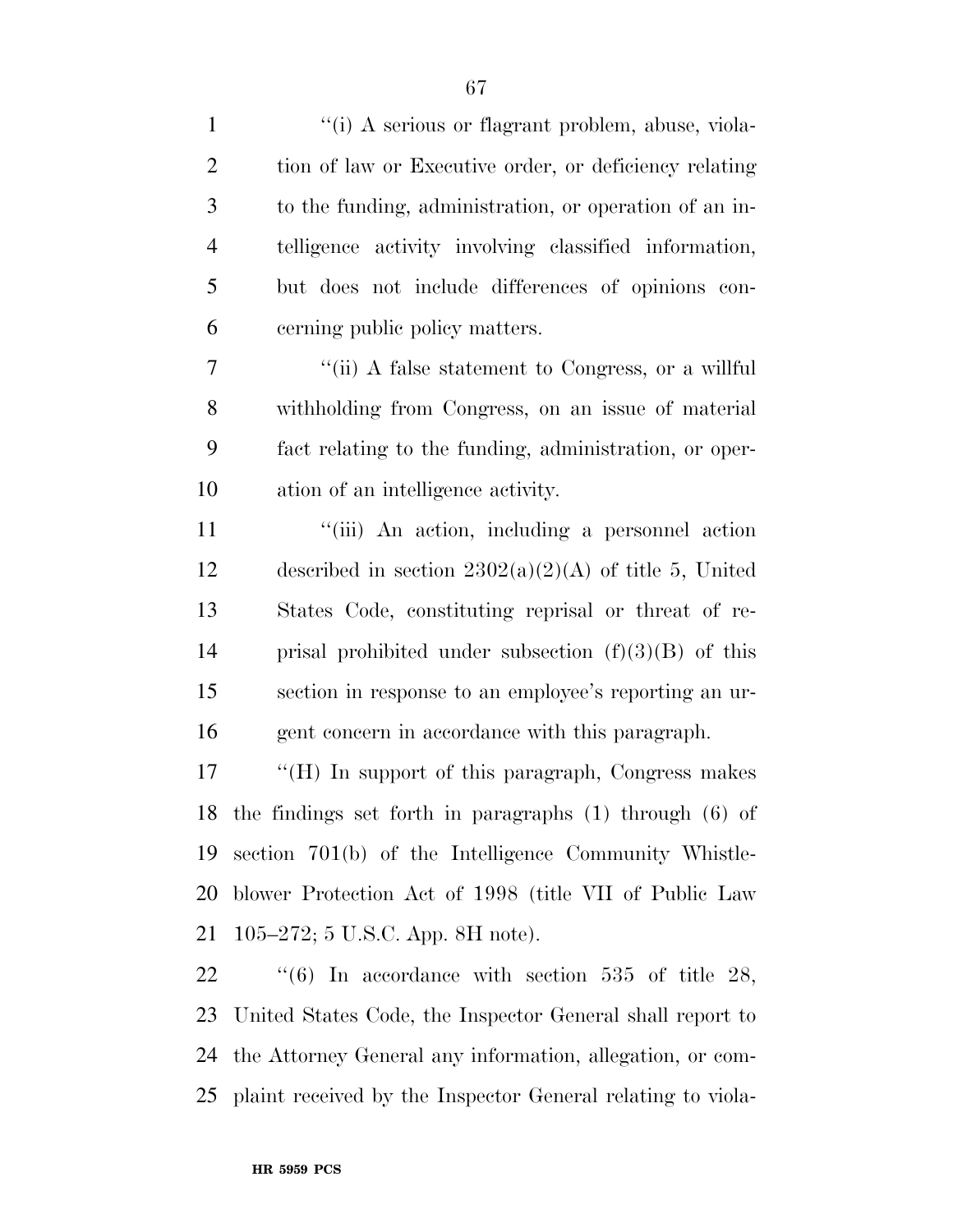tions of Federal criminal law that involves a program or operation of an element of the intelligence community, or in the relationships between the elements of the intel- ligence community, consistent with such guidelines as may be issued by the Attorney General pursuant to subsection (b)(2) of such section. A copy of each such report shall be furnished to the Director.

 ''(j) SEPARATE BUDGET ACCOUNT.—The Director of National Intelligence shall, in accordance with procedures to be issued by the Director in consultation with the con- gressional intelligence committees, include in the National Intelligence Program budget a separate account for the Office of Inspector General of the Intelligence Community. ''(k) CONSTRUCTION OF DUTIES REGARDING ELE- MENTS OF INTELLIGENCE COMMUNITY.—Except as re- solved pursuant to subsection (g), the performance by the Inspector General of the Intelligence Community of any duty, responsibility, or function regarding an element of the intelligence community shall not be construed to mod- ify or effect the duties and responsibilities of any other Inspector General, whether statutory or administrative, having duties and responsibilities relating to such ele-ment.''.

24 (2) CLERICAL AMENDMENT.—The table of con-tents in the first section of the National Security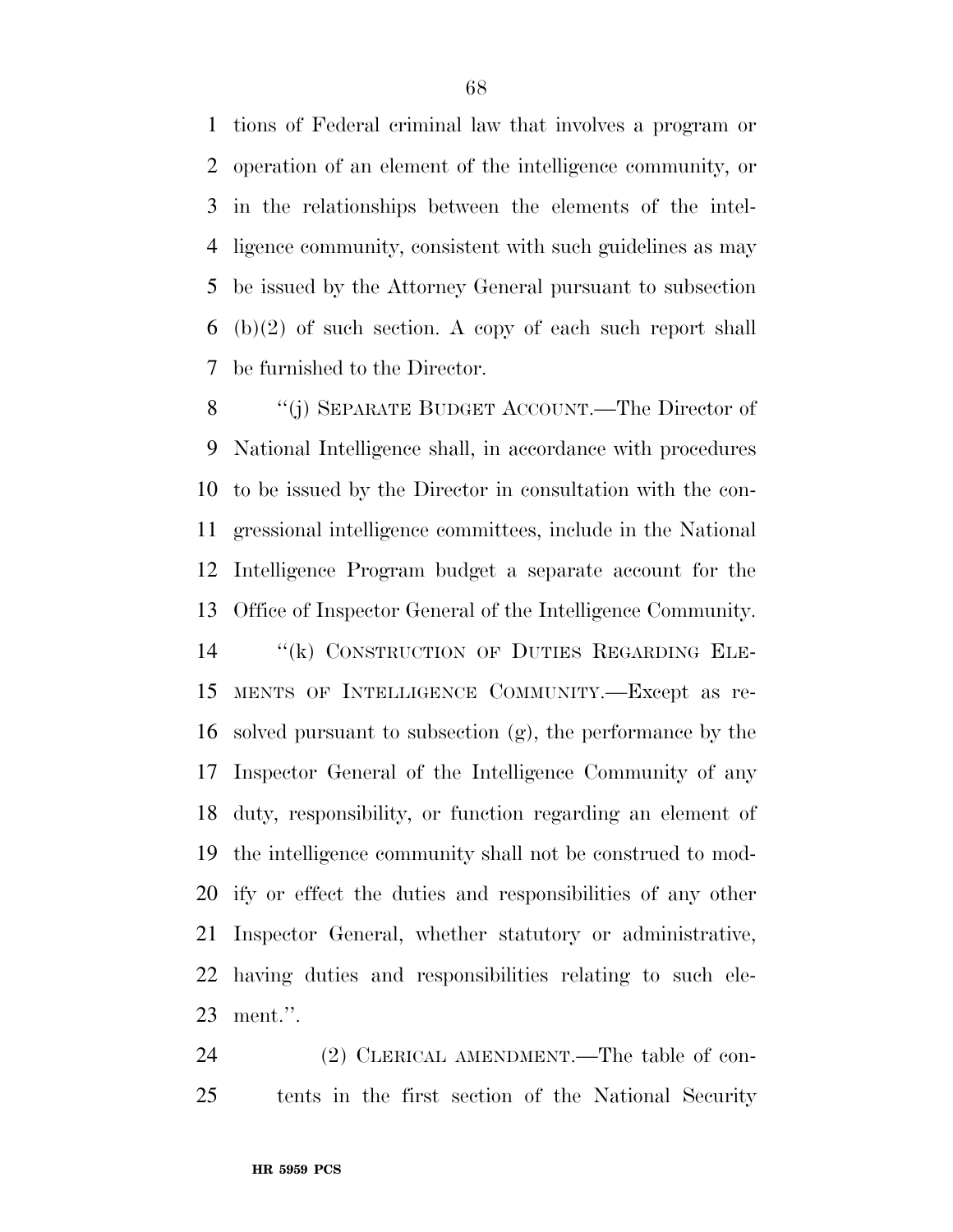| $\mathbf{1}$         | Act of 1947 is amended by inserting after the item             |
|----------------------|----------------------------------------------------------------|
| $\overline{2}$       | relating to section 103G the following new item:               |
|                      | "Sec. 103H. Inspector General of the Intelligence Community.". |
| 3                    | (b) REPEAL OF SUPERSEDED AUTHORITY TO ES-                      |
| 4                    | TABLISH POSITION.—Section 8K of the Inspector General          |
| 5                    | Act of 1978 (5 U.S.C. App.) is repealed.                       |
| 6                    | (c) EXECUTIVE SCHEDULE LEVEL IV.-Section                       |
| 7                    | 5315 of title 5, United States Code, is amended by adding      |
| 8                    | at the end the following new item:                             |
| 9                    | "Inspector General of the Intelligence Commu-                  |
| 10                   | nity.".                                                        |
| 11                   | SEC. 409. ANNUAL REPORT ON FOREIGN LANGUAGE PRO-               |
| 12                   | FICIENCY IN THE INTELLIGENCE COMMU-                            |
|                      |                                                                |
| 13                   | NITY.                                                          |
| 14                   | (a) REPORT.—                                                   |
| 15                   | (1) IN GENERAL.—Title V of the National Se-                    |
| 16                   | curity Act of $1947$ (50 U.S.C. 413 et seq.), as               |
| 17                   | amended by section 406 of this Act, is further                 |
|                      | amended by adding at the end the following new sec-            |
|                      | tion:                                                          |
|                      | "REPORT ON FOREIGN LANGUAGE PROFICIENCY IN THE                 |
| 18<br>19<br>20<br>21 | INTELLIGENCE COMMUNITY                                         |
| 22                   | "SEC. 510. Not later than February 1 of each year,             |
| 23                   | the Director of National Intelligence shall submit to the      |
| 24                   | congressional intelligence committees a report on the pro-     |
| 25                   | ficiency in foreign languages and, if appropriate, in foreign  |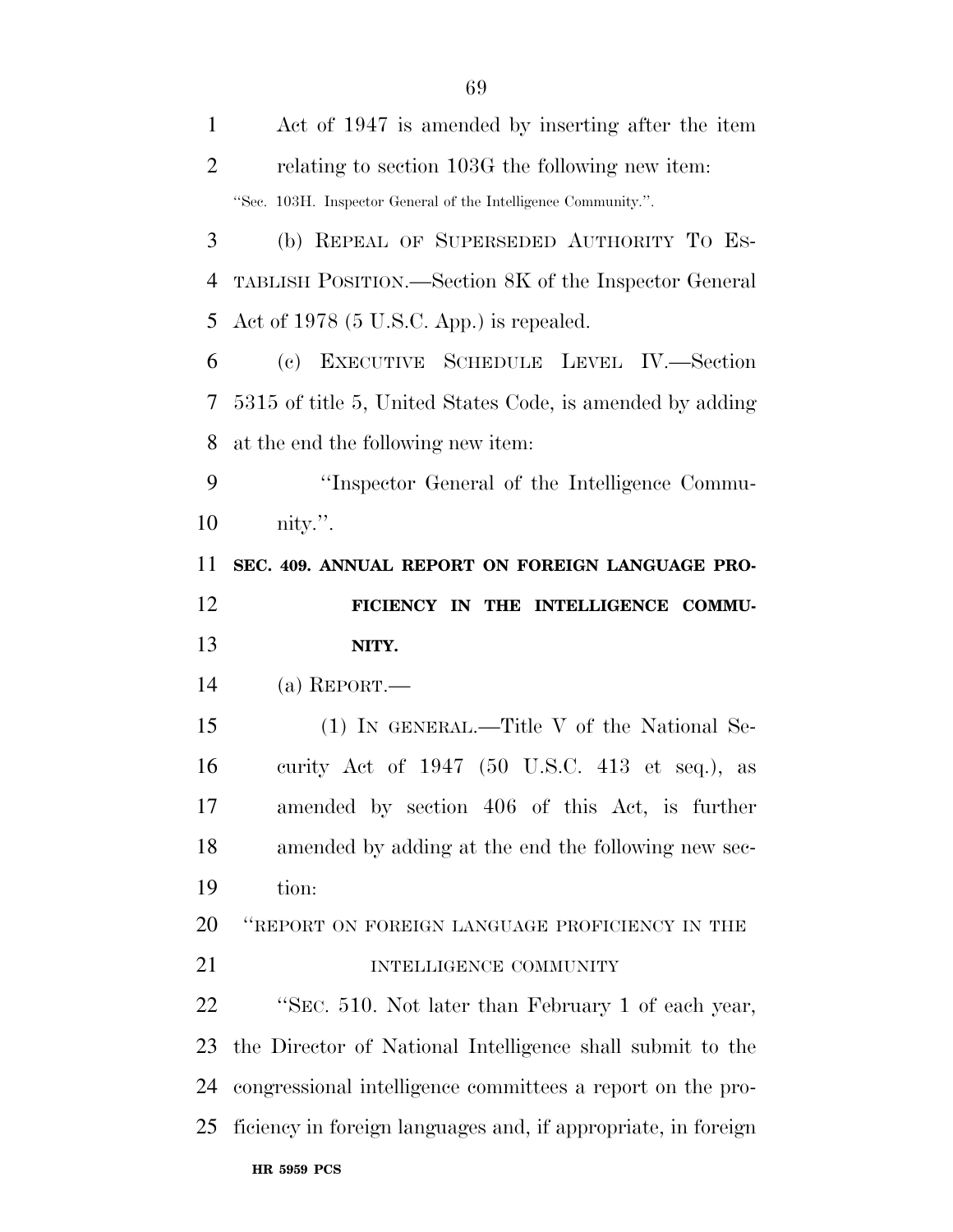| 3              | $\lq(1)$ the number of positions authorized for           |
|----------------|-----------------------------------------------------------|
| $\overline{4}$ | such element that require foreign language pro-           |
| 5              | ficiency and the level of proficiency required;           |
| 6              | $\lq(2)$ an estimate of the number of such posi-          |
| 7              | tions that each element will require during the 5-        |
| 8              | year period beginning on the date of the submission       |
| 9              | of the report;                                            |
| 10             | $(3)$ the number of positions authorized for              |
| 11             | such element that require foreign language pro-           |
| 12             | ficiency that are filled by—                              |
| 13             | $\lq\lq$ military personnel; and                          |
| 14             | "(B) civilian personnel;                                  |
| 15             | $\cdot$ (4) the number of applicants for positions in     |
| 16             | such element in the previous fiscal year that indi-       |
| 17             | cated foreign language proficiency, including the for-    |
| 18             | eign language indicated and the proficiency level;        |
| 19             | $\cdot\cdot$ (5) the number of persons hired by such ele- |
| 20             | ment with foreign language proficiency, including         |
| 21             | the foreign language and proficiency level;               |
| 22             | $\cdot\cdot$ (6) the number of personnel of such element  |
| 23             | currently attending foreign language training, in-        |
| 24             | eluding the provider of such training;                    |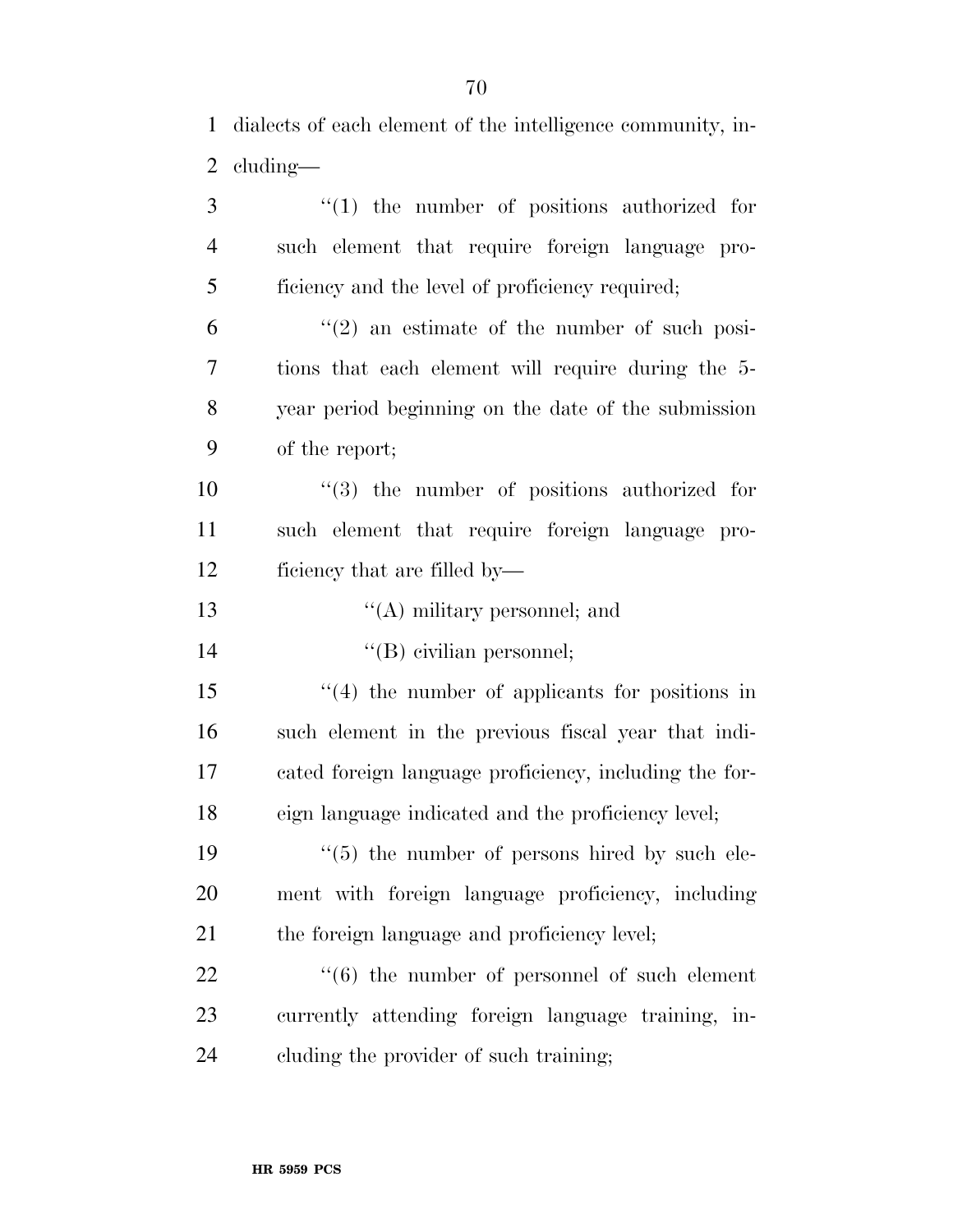| $\mathbf{1}$   | $\lq(7)$ a description of such element's efforts to |
|----------------|-----------------------------------------------------|
| $\overline{2}$ | recruit, hire, train, and retain personnel that are |
| 3              | proficient in a foreign language;                   |
| $\overline{4}$ | $(8)$ an assessment of methods and models for       |
| 5              | basic, advanced, and intensive foreign language     |
| 6              | training;                                           |
| $\tau$         | "(9) for each foreign language and, where ap-       |
| 8              | propriate, dialect of a foreign language-           |
| 9              | $\lq\lq$ the number of positions of such ele-       |
| 10             | ment that require proficiency in the foreign lan-   |
| 11             | guage or dialect;                                   |
| 12             | $\lq\lq (B)$ the number of personnel of such ele-   |
| 13             | ment that are serving in a position that re-        |
| 14             | quires proficiency in the foreign language or       |
| 15             | dialect to perform the primary duty of the posi-    |
| 16             | tion;                                               |
| 17             | $\lq\lq$ (C) the number of personnel of such ele-   |
| 18             | ment that are serving in a position that does       |
| 19             | not require proficiency in the foreign language     |
| 20             | or dialect to perform the primary duty of the       |
| 21             | position;                                           |
| 22             | $\lq\lq$ the number of personnel of such ele-       |
| 23             | ment rated at each level of proficiency of the      |
| 24             | Interagency Language Roundtable;                    |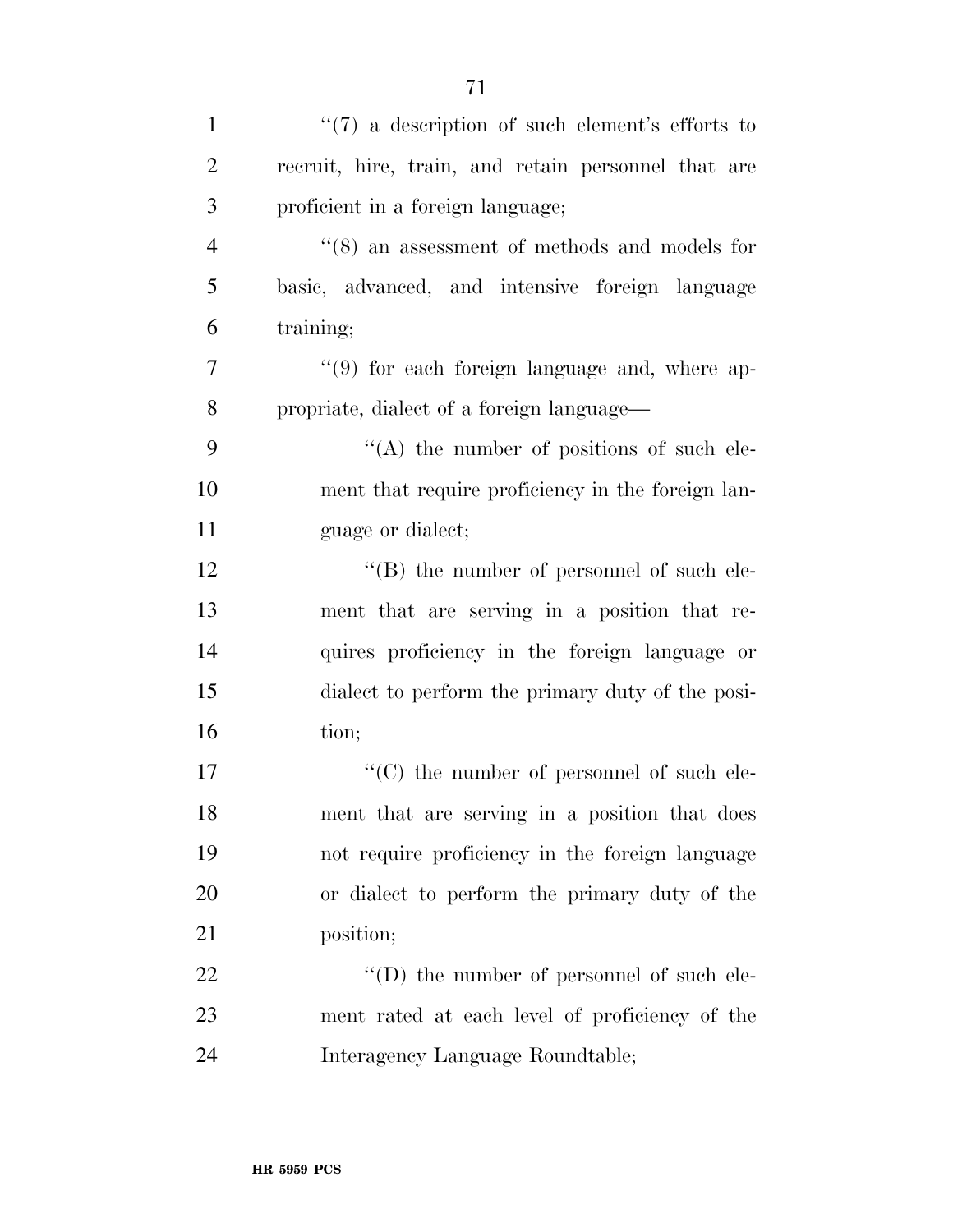| $\mathbf{1}$   | "(E) whether the number of personnel at                   |
|----------------|-----------------------------------------------------------|
| $\overline{2}$ | each level of proficiency of the Interagency              |
| 3              | Language Roundtable meets the requirements                |
| $\overline{4}$ | of such element;                                          |
| 5              | $\lq\lq(F)$ the number of personnel serving or            |
| 6              | hired to serve as linguists for such element that         |
| $\tau$         | are not qualified as linguists under the stand-           |
| 8              | ards of the Interagency Language Roundtable;              |
| 9              | $\lq\lq(G)$ the number of personnel hired to              |
| 10             | serve as linguists for such element during the            |
| 11             | preceding calendar year;                                  |
| 12             | "(H) the number of personnel serving as                   |
| 13             | linguists that discontinued serving such element          |
| 14             | during the preceding calendar year;                       |
| 15             | "(I) the percentage of work requiring lin-                |
| 16             | guistic skills that is fulfilled by an ally of the        |
| 17             | United States; and                                        |
| 18             | "(J) the percentage of work requiring lin-                |
| 19             | guistic skills that is fulfilled by contractors;          |
| 20             | $\degree$ (10) an assessment of the foreign language ca-  |
| 21             | pacity and capabilities of the intelligence community     |
| 22             | as a whole;                                               |
| 23             | $\cdot\cdot(11)$ recommendations for eliminating required |

reports relating to foreign-language proficiency that

**HR 5959 PCS**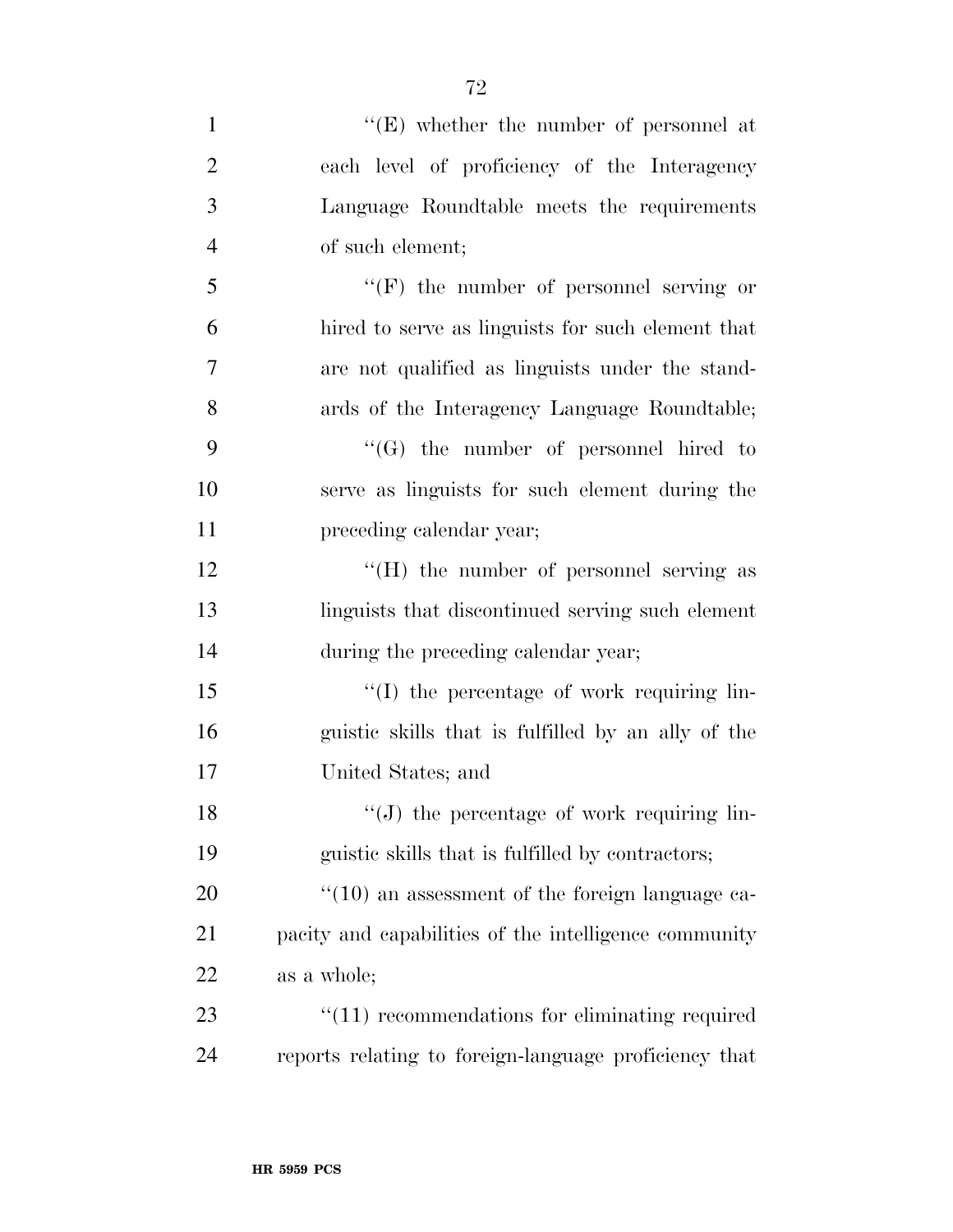| $\mathbf{1}$   | the Director of National Intelligence considers out-                       |
|----------------|----------------------------------------------------------------------------|
| $\overline{2}$ | dated or no longer relevant; and                                           |
| 3              | $\degree$ (12) an assessment of the feasibility of em-                     |
| 4              | ploying foreign nationals lawfully present in the                          |
| 5              | United States who have previously worked as trans-                         |
| 6              | lators or interpreters for the Armed Forces or an-                         |
| 7              | other department or agency of the Federal Govern-                          |
| 8              | ment in Iraq or Afghanistan to meet the critical lan-                      |
| 9              | guage needs of such element.".                                             |
| 10             | (2) REPORT DATE.—Section $507(a)(1)$ of such                               |
| 11             | Act $(50 \text{ U.S.C. } 415b(a)(1))$ is amended—                          |
| 12             | $(A)$ by redesignating subparagraph $(N)$ as                               |
| 13             | subparagraph $(J)$ ; and                                                   |
| 14             | (B) by adding at the end the following new                                 |
| 15             | subparagraph:                                                              |
| 16             | " $(K)$ The annual report on foreign language                              |
| 17             | proficiency in the intelligence community required by                      |
| 18             | section $510$ .".                                                          |
| 19             | (b) CONFORMING AMENDMENT.—The table of con-                                |
| 20             | tents in the first section of such Act is further amended                  |
| 21             | by inserting after the item relating to section 509 the fol-               |
| 22             | lowing new item:                                                           |
|                | "See 510 Benert on foreign language profisionar in the intelligence commun |

<sup>&#</sup>x27;'Sec. 510. Report on foreign language proficiency in the intelligence community.''.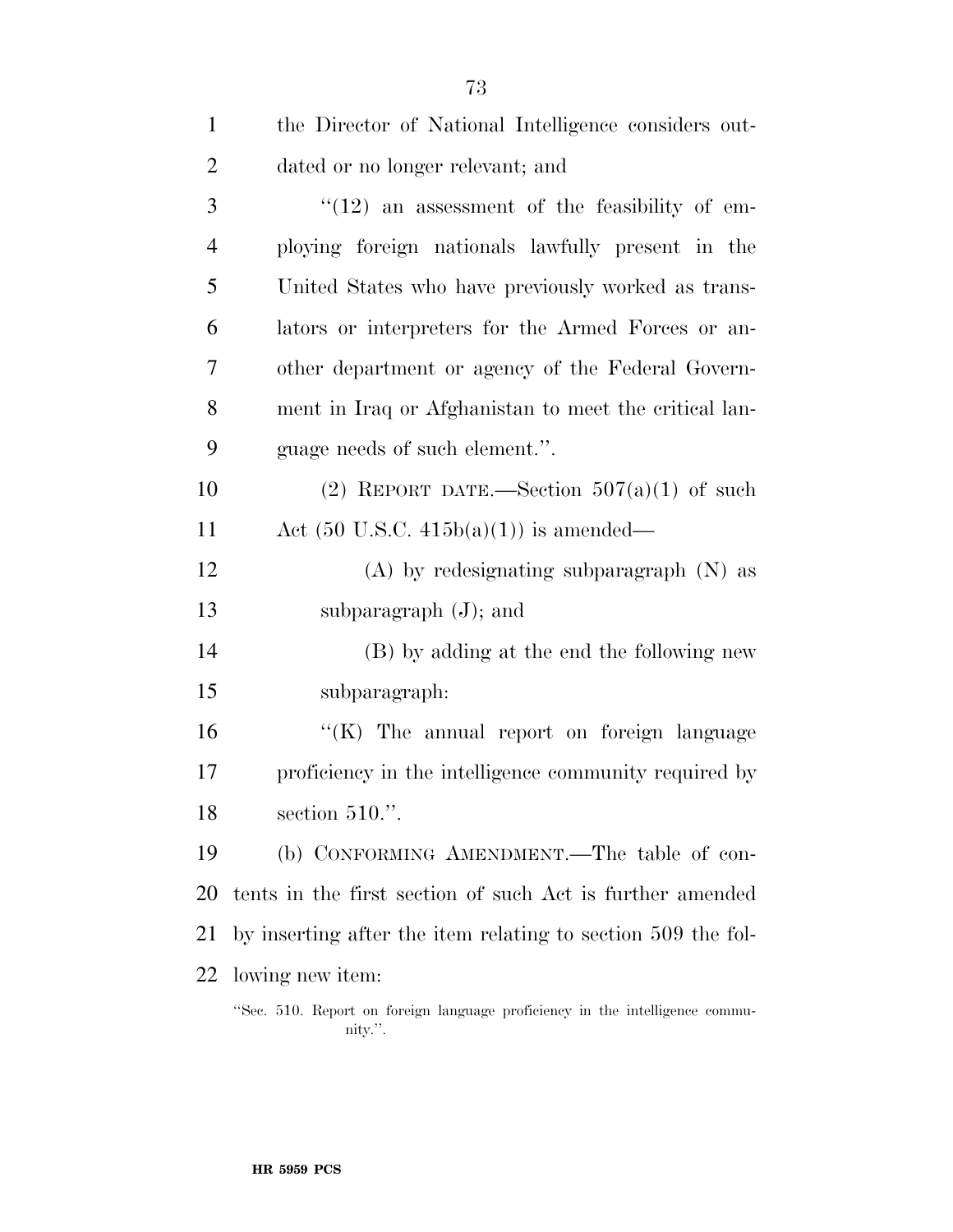| 1              | SEC. 410. REPEAL OF CERTAIN AUTHORITIES RELATING TO                              |
|----------------|----------------------------------------------------------------------------------|
| $\overline{2}$ | THE OFFICE OF THE NATIONAL COUNTER-                                              |
| 3              | <b>INTELLIGENCE EXECUTIVE.</b>                                                   |
| 4              | REPEAL OF CERTAIN AUTHORITIES.-Section<br>(a)                                    |
| 5              | 904 of the Counterintelligence Enhancement Act of 2002                           |
| 6              | (title IX of Public Law 107-306; 50 U.S.C. 402c) is                              |
| 7              | amended—                                                                         |
| 8              | $(1)$ by striking subsections $(d)$ , $(h)$ , $(i)$ , and $(j)$ ;                |
| 9              | and                                                                              |
| 10             | $(2)$ by redesignating subsections $(e)$ , $(f)$ , $(g)$ ,                       |
| 11             | $(k)$ , $(l)$ , and $(m)$ as subsections $(d)$ , $(e)$ , $(f)$ , $(g)$ , $(h)$ , |
| 12             | and (i), respectively; and                                                       |
| 13             | $(3)$ in subsection $(f)$ , as redesignated by para-                             |
| 14             | graph $(2)$ , by striking paragraphs $(3)$ and $(4)$ .                           |
| 15             | (b) CONFORMING AMENDMENTS.—Such section 904                                      |
| 16             | is further amended—                                                              |
| 17             | $(1)$ in subsection $(d)$ , as redesignated by sub-                              |
| 18             | section $(a)(2)$ of this section, by striking "subsection                        |
| 19             | (f)" each place it appears in paragraphs $(1)$ and $(2)$                         |
| 20             | and inserting "subsection $(e)$ "; and                                           |
| 21             | $(2)$ in subsection (e), as so redesignated—                                     |
| 22             | $(A)$ in paragraph $(1)$ , by striking "sub-                                     |
| 23             | section $(e)(1)$ " and inserting "subsection                                     |
| 24             | $(d)(1)$ "; and                                                                  |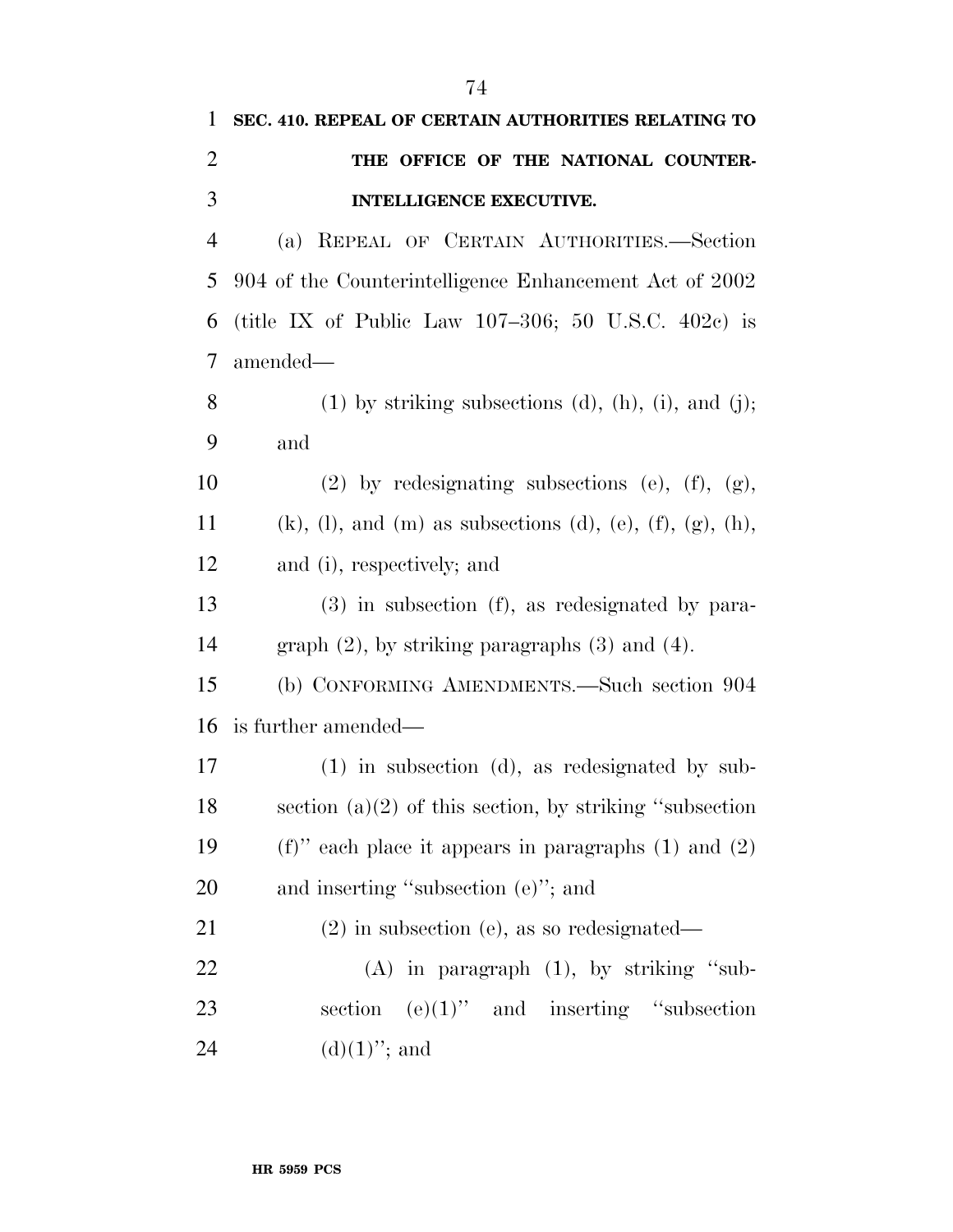(B) in paragraph (2), by striking ''sub-2 section  $(e)(2)$ " and inserting "subsection 3 (d)(2)''.

## **SEC. 411. NATIONAL INTELLIGENCE ESTIMATE ON WEAP-ONS OF MASS DESTRUCTION IN SYRIA.**

 (a) IN GENERAL.—Not later than 180 days after the date of the enactment of this Act, the Director of National Intelligence shall submit to Congress a National Intel- ligence Estimate on the history, status, and projected de- velopment of any weapons of mass destruction develop- ment program undertaken by the Government of Syria, or by any person on behalf of the Government of Syria. (b) FORM.—The National Intelligence Estimate re- quired under subsection (a) may be submitted in classified form.

# **SEC. 412. REPORT ON INTELLIGENCE RESOURCES DEDI-**

**CATED TO IRAQ AND AFGHANISTAN.** 

 Not later than 120 days after the date of the enact- ment of this Act, the Director of National Intelligence shall submit to the congressional intelligence committees a report on intelligence collection and analysis resources dedicated to Iraq and Afghanistan during fiscal years 2007 and 2008. Such report shall include detailed infor- mation on fiscal, human, technical, and other intelligence collection and analysis resources.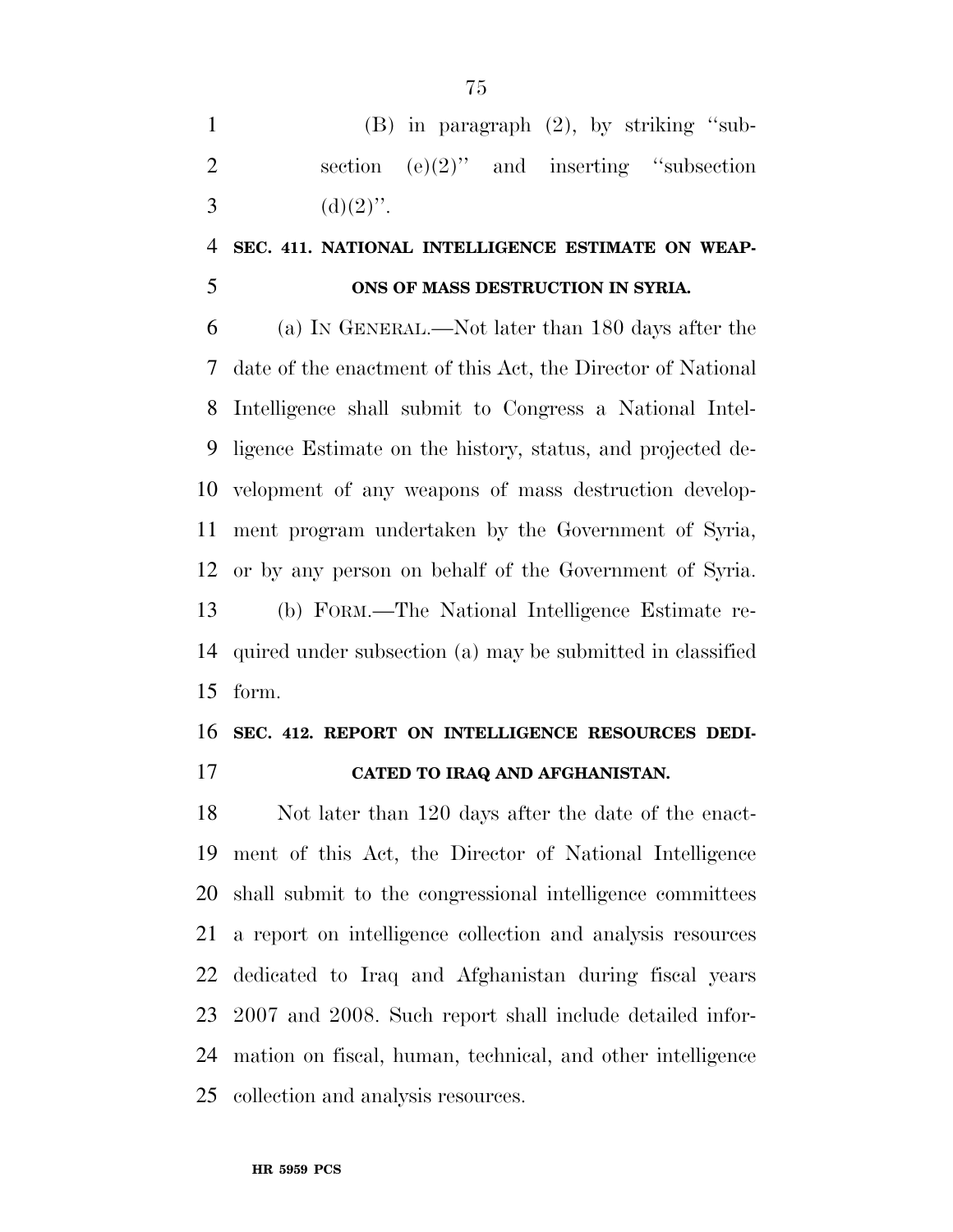# **SEC. 413. OMBUDSMAN FOR INTELLIGENCE COMMUNITY SECURITY CLEARANCES.**

 (a) IN GENERAL.—Title I of the National Security Act of 1947 (50 U.S.C. 402 et seq.) is amended by insert- ing after section 103H, as added by section 409 of this Act, the following new section:

''OMBUDSMAN FOR INTELLIGENCE COMMUNITY SECURITY

#### CLEARANCES

 ''SEC. 103I. (a) APPOINTMENT.—The Director of National Intelligence shall appoint an ombudsman for in-telligence community security clearances.

 ''(b) PROVISION OF INFORMATION.—The head of an element of the intelligence community shall provide a per- son applying for a security clearance through or in coordi- nation with such element with contact information for the ombudsman appointed under subsection (a).

 ''(c) REPORT.—Not later than November 1 of each year, the ombudsman appointed under subsection (a) shall submit to the congressional intelligence committees a re-port containing—

- 21  $\frac{1}{2}$  (1) the number of persons applying for a secu- rity clearance who have contacted the ombudsman during the preceding 12 months; and
- 24  $(2)$  a summary of the concerns, complaints, and questions received by the ombudsman from per-sons applying for security clearances.''.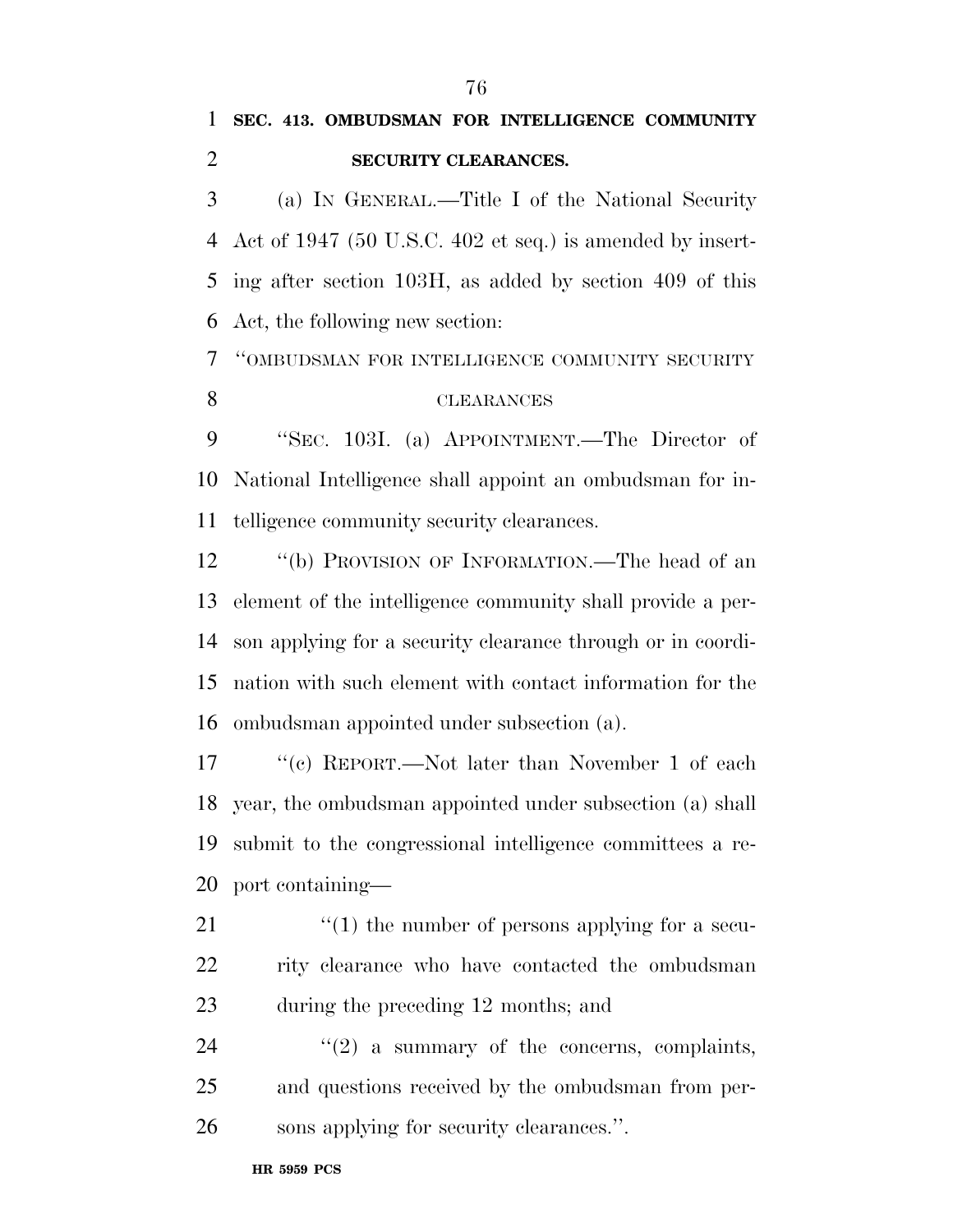(b) APPOINTMENT DATE.—The Director of National Intelligence shall appoint an ombudsman for intelligence community security clearances under section 103I(a) of the National Security Act of 1947, as added by subsection (a), not later than 60 days after the date of the enactment of this Act.

 (c) CONFORMING AMENDMENT.—The table of con- tents in the first section of the National Security Act of 1947 is further amended by inserting after the item relat-ing to section 103H the following new item:

''Sec. 103I. Ombudsman for intelligence community security clearances.''.

#### **SEC. 414. SECURITY CLEARANCE RECIPROCITY.**

 (a) AUDIT.—The Inspector General of the Intel- ligence Community shall conduct an audit of the reci- procity of security clearances in the intelligence commu-nity.

 (b) REPORT.—Not later than 60 days after the date of the enactment of this Act, the Inspector General of the Intelligence Community shall submit to the congressional intelligence committees a report containing the results of the audit conducted under subsection (a). Such report shall include an assessment of the time required to obtain a reciprocal security clearance for—

 (1) an employee of an element of the intel- ligence community detailed to another element of the intelligence community;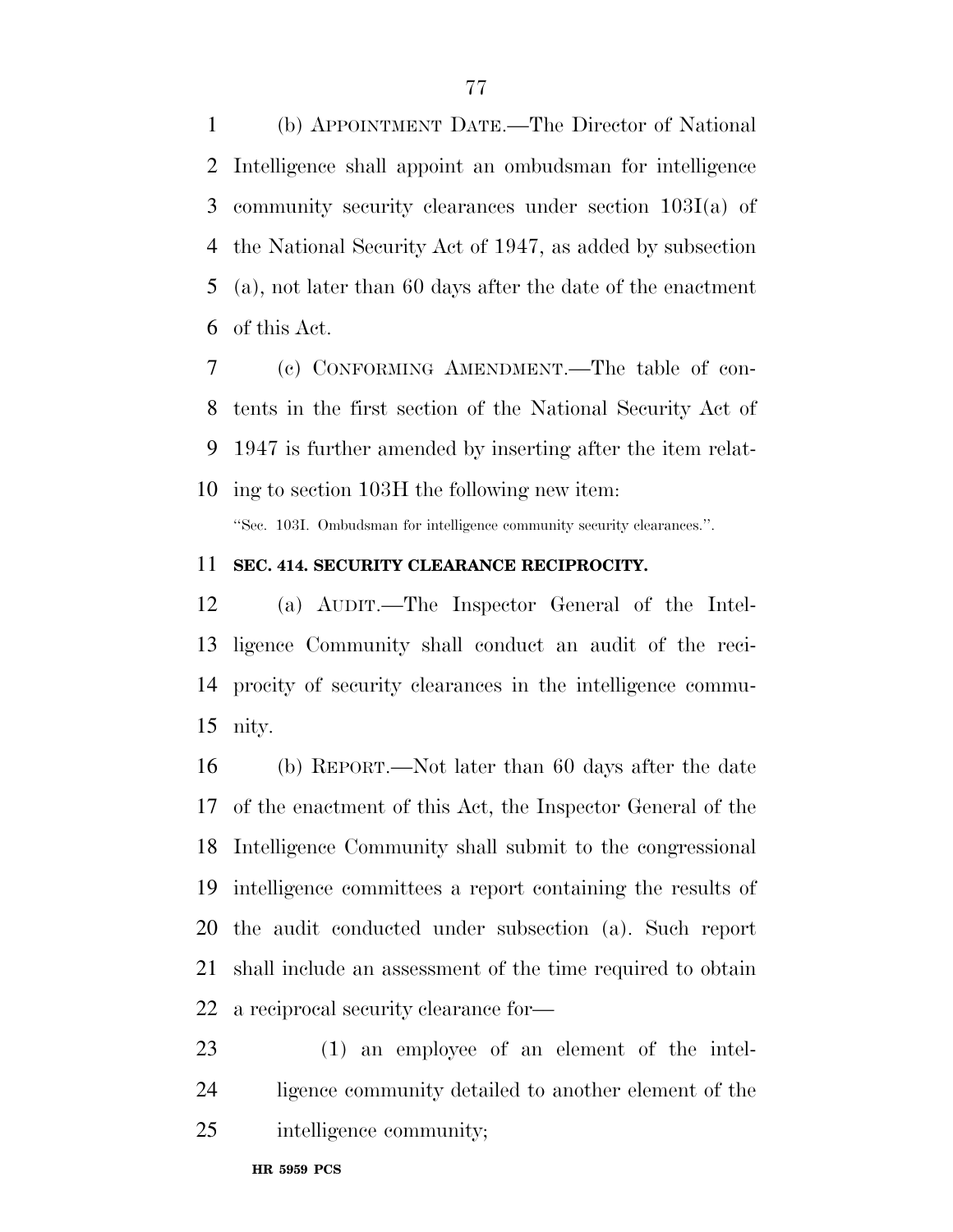(2) an employee of an element of the intel- ligence community seeking permanent employment with another element of the intelligence community; and

 (3) a contractor seeking permanent employment with an element of the intelligence community.

# **SEC. 415. REPORT ON INTERNATIONAL TRAFFIC IN ARMS REGULATIONS.**

 (a) REPORT.—Not later than February 1, 2009, the Director of National Intelligence shall submit to the con-gressional intelligence committees a report assessing—

 (1) the threat to national security presented by the efforts of foreign countries to acquire, through espionage, diversion, or other means, sensitive equip- ment and technology, and the degree to which United States export controls (including the Inter- national Traffic in Arms Regulations) are adequate to defeat such efforts; and

 (2) the extent to which United States export controls are well matched to the scope of the foreign threat such controls are designed to defeat and whether other means could more successfully defeat such threats.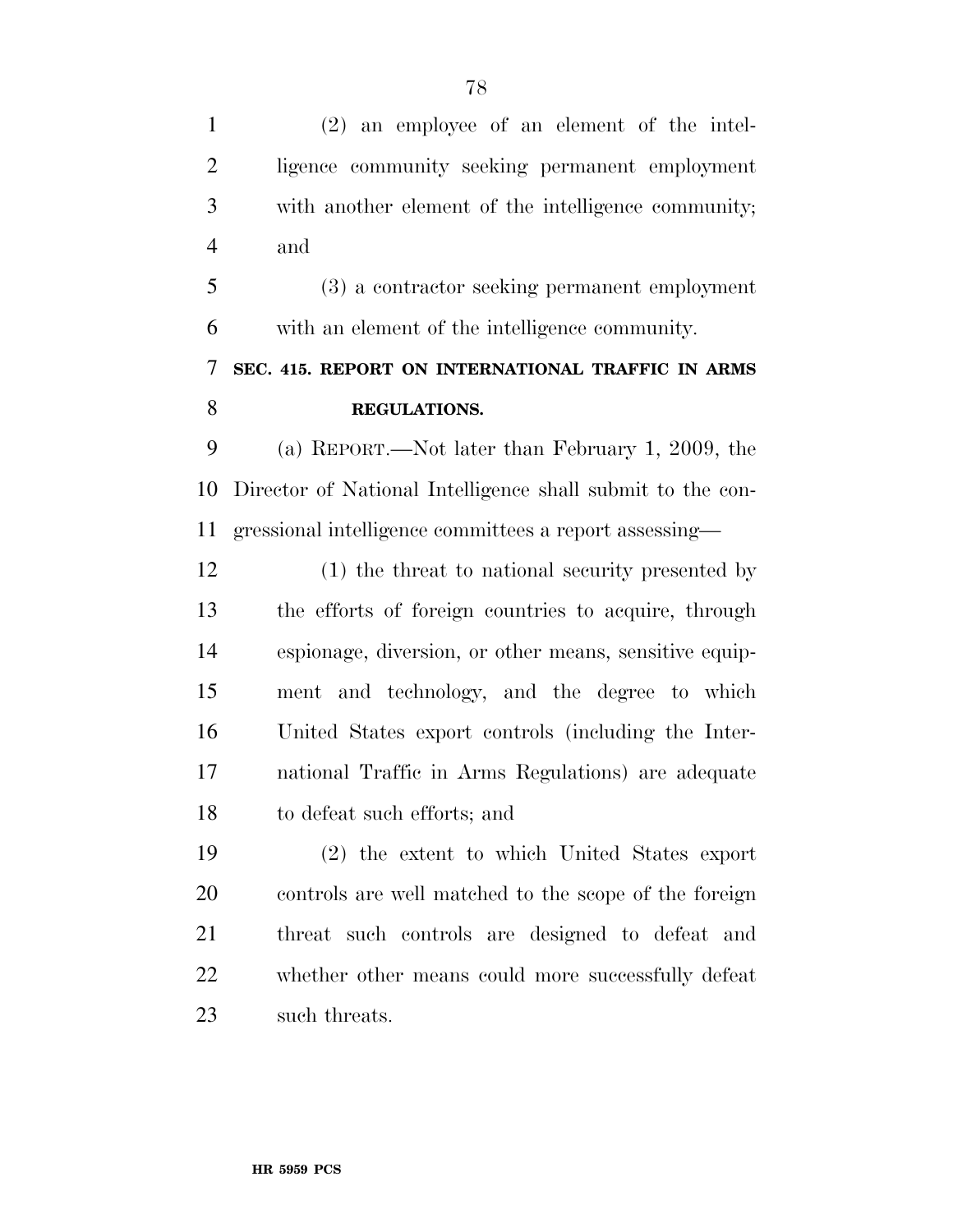(b) FORM.—The report under subsection (a) shall be submitted in unclassified form, but may include a classi-fied annex.

 (c) INTERNATIONAL TRAFFIC IN ARMS REGULA- TIONS DEFINED.—The term ''International Traffic in Arms Regulations'' means those regulations contained in parts 120 through 130 of title 22, Code of Federal Regu-lations (or successor regulations).

#### **SEC. 416. REPORT ON NUCLEAR TRAFFICKING.**

 (a) REPORT.—Not later than February 1, 2009, the Director of National Intelligence shall submit to the con- gressional intelligence committees, the Committee on Armed Services and the Committee on Foreign Affairs of the House of Representatives, and the Committee on Armed Services and the Committee on Foreign Relations of the Senate a report on the illicit trade of nuclear and radiological material and equipment.

 (b) CONTENTS.—The report submitted under sub- section (a) shall include, for a period of time including at least the preceding three years—

 (1) details of all known or suspected cases of the illicit sale, transfer, brokering, or transport of nuclear or radiological material or equipment useful for the production of nuclear or radiological material or nuclear explosive devices;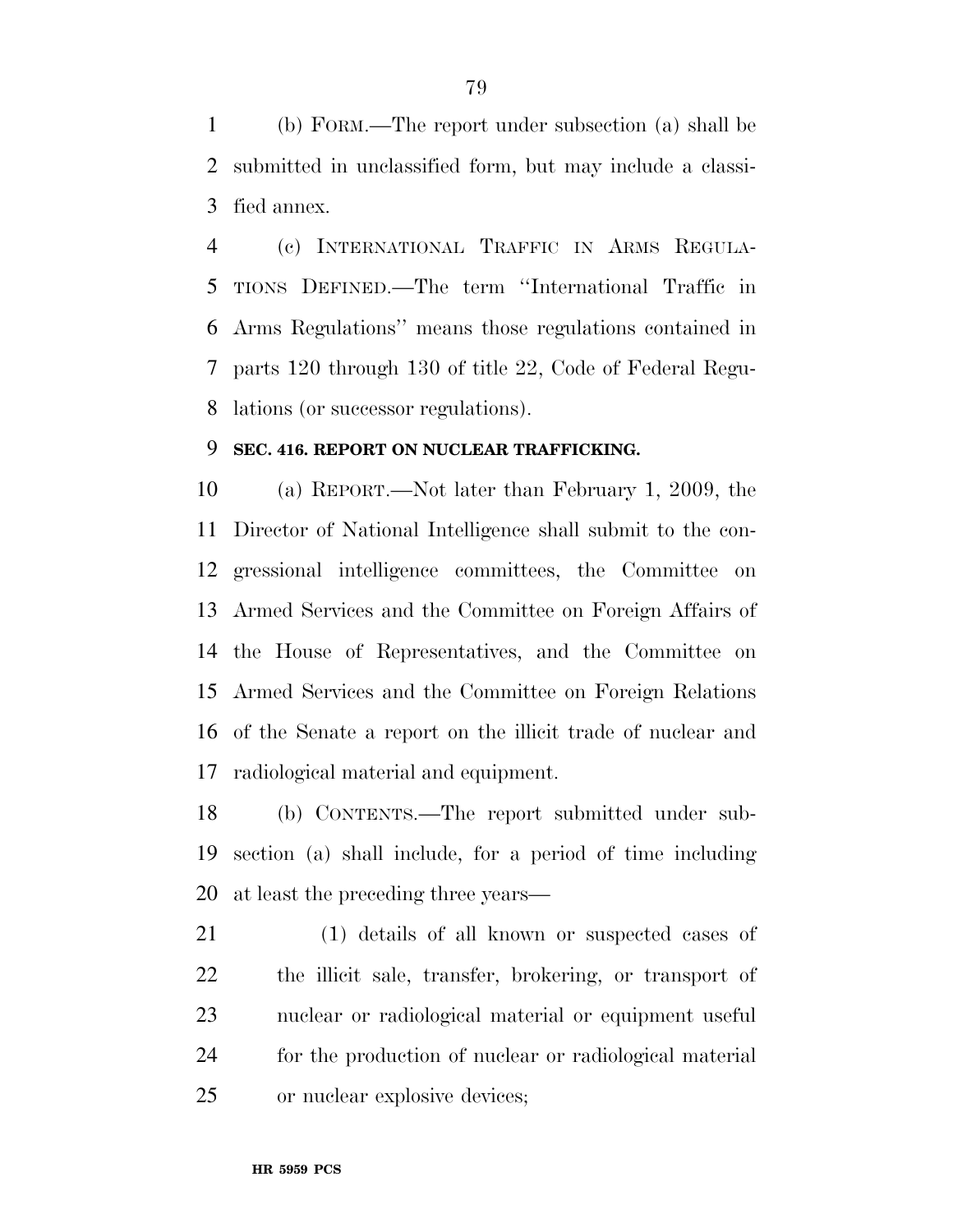(2) an assessment of the countries that rep- resent the greatest risk of nuclear trafficking activi-ties; and

 (3) a discussion of any dissents, caveats, gaps in knowledge, or other information that would re- duce confidence in the assessment referred to in paragraph (2).

 (c) FORM.—The report under subsection (a) may be submitted in classified form, but shall include an unclassi-fied summary.

# **SEC. 417. STUDY ON REVOKING PENSIONS OF PERSONS WHO COMMIT UNAUTHORIZED DISCLOSURES OF CLASSIFIED INFORMATION.**

 (a) STUDY.—The Director of National Intelligence shall conduct a study on the feasibility of revoking the pensions of personnel in the intelligence community who commit unauthorized disclosures of classified information, including whether revoking such pensions is feasible under existing law or under the administrative authority of the Director of National Intelligence or any other head of an element of the intelligence community.

 (b) REPORT.—Not later than 90 days after the date of the enactment of this Act, the Director of National In-telligence shall submit to the congressional intelligence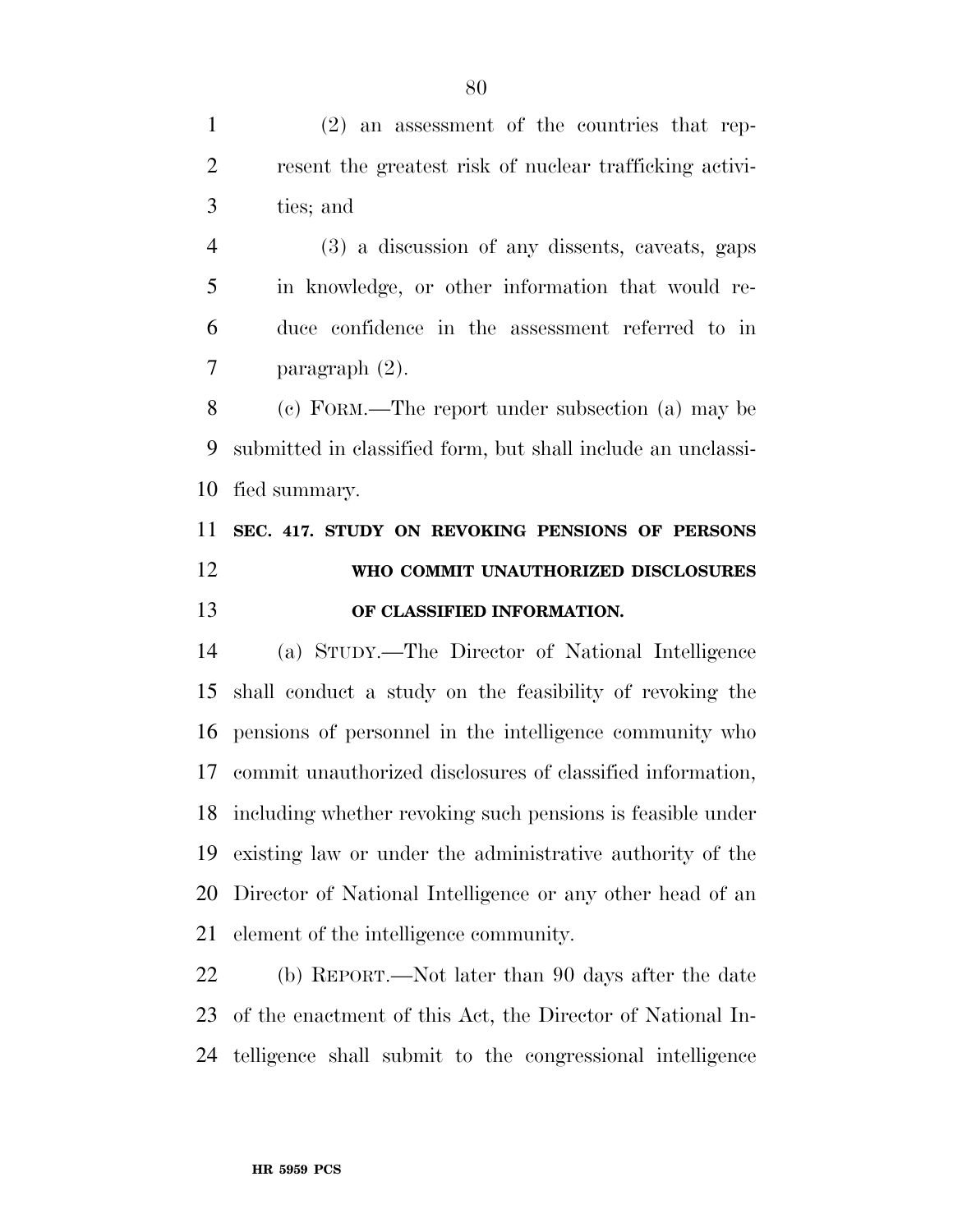committees a report containing the results of the study conducted under subsection (a).

## **SEC. 418. MEMORANDUM TO HOLDERS OF NATIONAL IN-TELLIGENCE ESTIMATE ON IRAN.**

 Not later than 90 days after the date of the enact- ment of this Act, the Director of National Intelligence shall issue a memorandum to holders of the National In- telligence Estimate entitled ''Iran: Nuclear Intentions and Capabilities'' regarding any intelligence on the nuclear program of Iran that has been gathered or emerged since the publication of such National Intelligence Estimate in October 2007.

# **SEC. 419. NATIONAL INTELLIGENCE ESTIMATE ON PRO-DUCTION AND SALE OF NARCOTICS IN SUP-PORT OF INTERNATIONAL TERRORISM.**

 Not later than 1 year after the date of the enactment of this Act, the Director of National Intelligence shall sub- mit to Congress a National Intelligence Estimate on the production and sale of narcotics in support of inter- national terrorism, including the support the Taliban and al Qaeda receive from the sale of narcotics (particularly heroin) and the shift in production from opium to hashish in Afghanistan.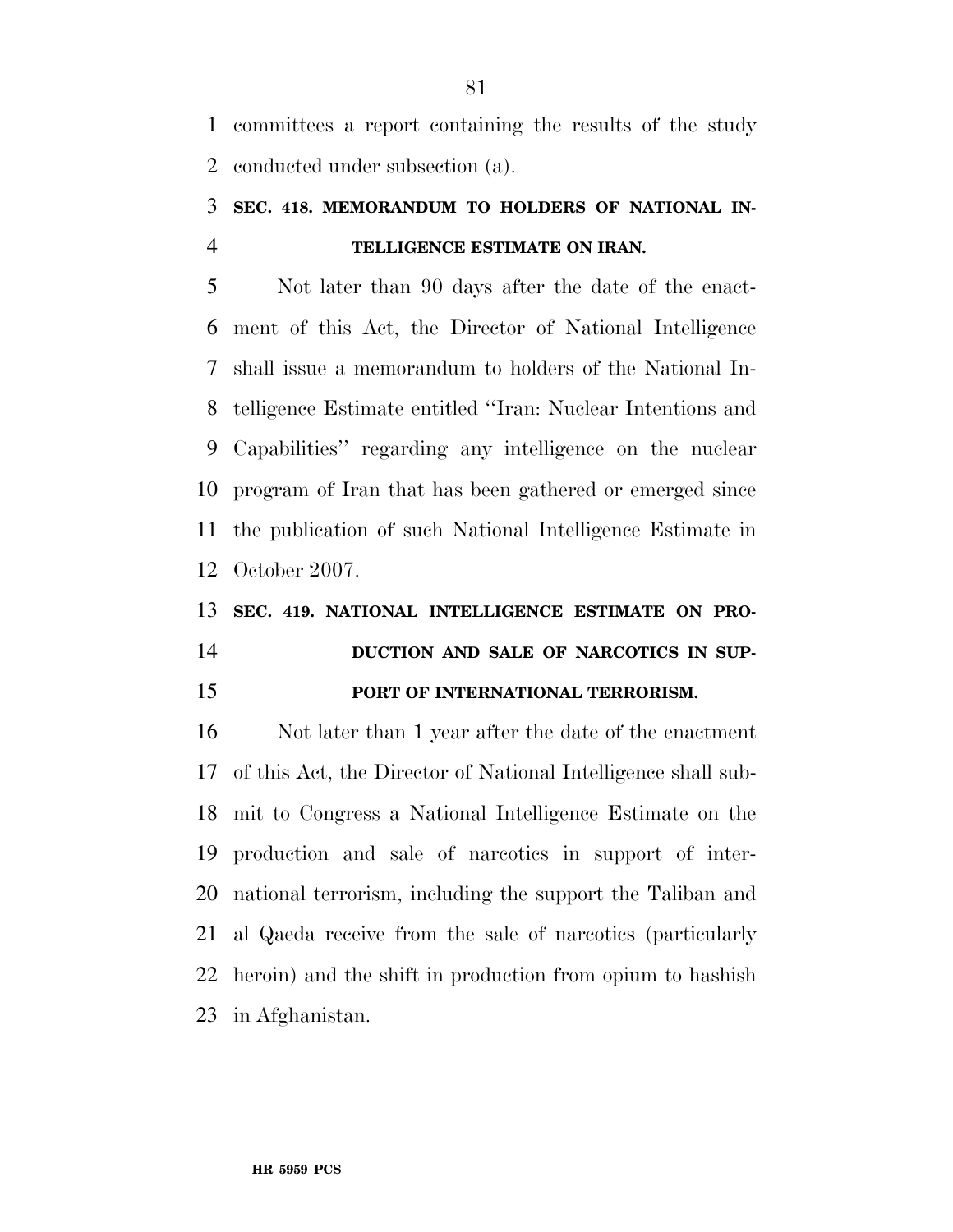# **Subtitle B—Central Intelligence Agency**

 **SEC. 421. REVIEW OF COVERT ACTION PROGRAMS BY IN- SPECTOR GENERAL OF THE CENTRAL INTEL-LIGENCE AGENCY.** 

 (a) IN GENERAL.—Section 503 of the National Secu-rity Act of 1947 (50 U.S.C. 413b) is amended by—

 (1) redesignating subsection (e) as subsection (g) and transferring such subsection to the end; and (2) by inserting after subsection (d) the fol-lowing new subsection:

12 "'(e) INSPECTOR GENERAL AUDITS OF COVERT AC-TIONS.—

 $\qquad$  ''(1) In GENERAL.—Subject to paragraph (2), the Inspector General of the Central Intelligence Agency shall conduct an audit of each covert action at least every 3 years. Such audits shall be con- ducted subject to the provisions of paragraphs (3) and (4) of subsection (b) of section 17 of the Cen- tral Intelligence Agency Act of 1949 (50 U.S.C.  $21 \t 403q$ .

22 "(2) TERMINATED, SUSPENDED PROGRAMS.— The Inspector General of the Central Intelligence Agency is not required to conduct an audit under paragraph (1) of a covert action that has been ter-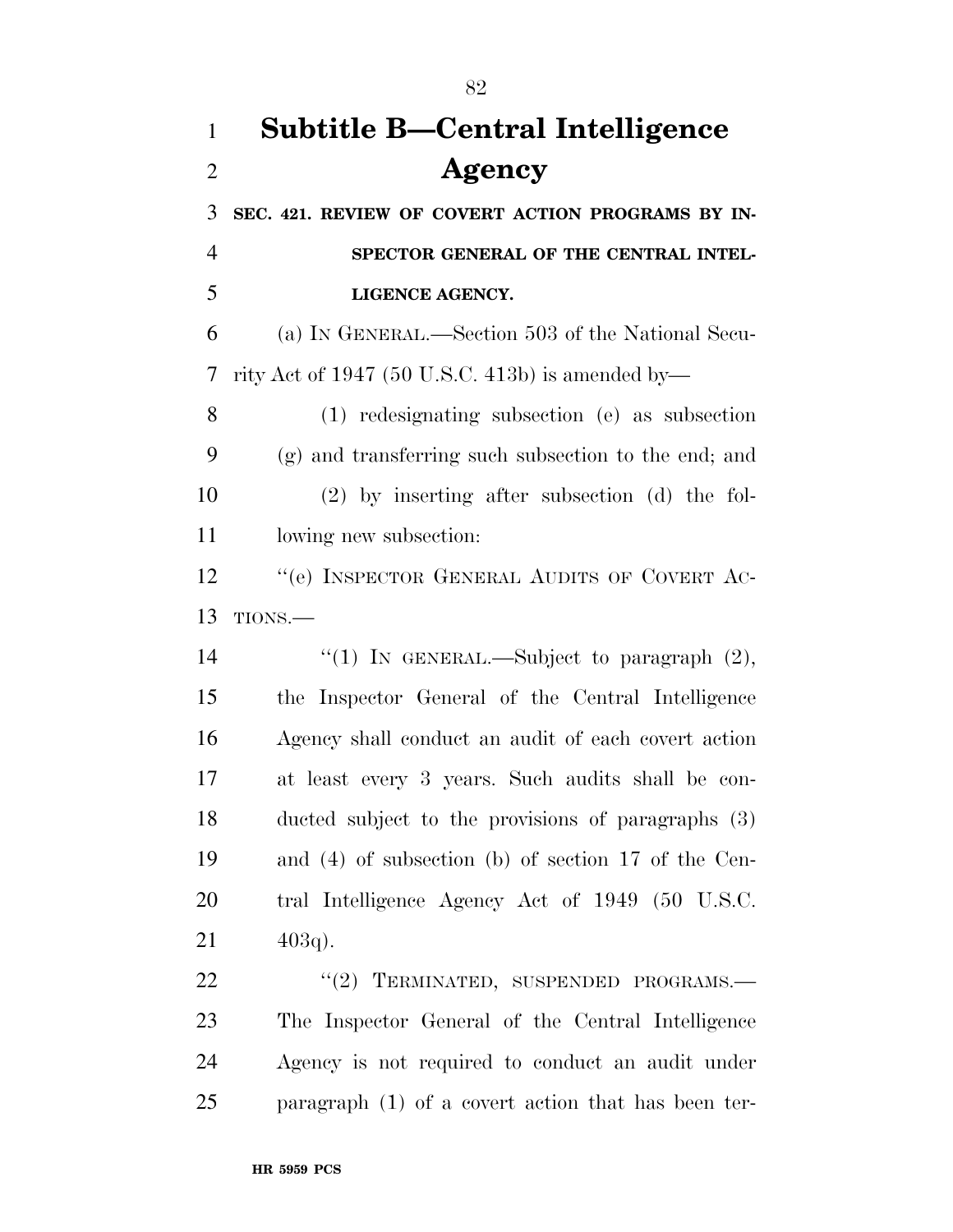| $\overline{2}$   | minated or suspended prior to the last audit of such     |
|------------------|----------------------------------------------------------|
| 3                | covert action conducted by the Inspector General         |
| $\overline{4}$   | and has not been restarted after the date on which       |
| 5                | such audit was completed.                                |
| 6                | "(3) REPORT.—Not later than 60 days after                |
| $\boldsymbol{7}$ | the completion of an audit conducted pursuant to         |
| 8                | paragraph (1), the Inspector General of the Central      |
| 9                | Intelligence Agency shall submit to the congressional    |
| 10               | intelligence committees a report containing the re-      |
| 11               | sults of such audit.".                                   |
| 12               | (b) CONFORMING AMENDMENTS.—Title V of the Na-            |
| 13               | tional Security Act of 1947 (50 U.S.C. 413 et seq.) is   |
| 14               | amended—                                                 |
| 15               | (1) in section 501(f) $(50 \text{ U.S.C. } 413(f))$ , by |
| 16               | striking " $503(e)$ " and inserting " $503(g)$ ";        |
| 17               | in section $502(a)(1)$ (50<br>(2)<br>U.S.C.              |
| 18               | $413b(a)(1)$ , by striking "503(e)" and inserting        |
| 19               | " $503(g)$ "; and                                        |
| 20               | (3) in section $504(c)$ (50 U.S.C. $414(c)$ ), by        |
| 21               | striking " $503(e)$ " and inserting " $503(g)$ ".        |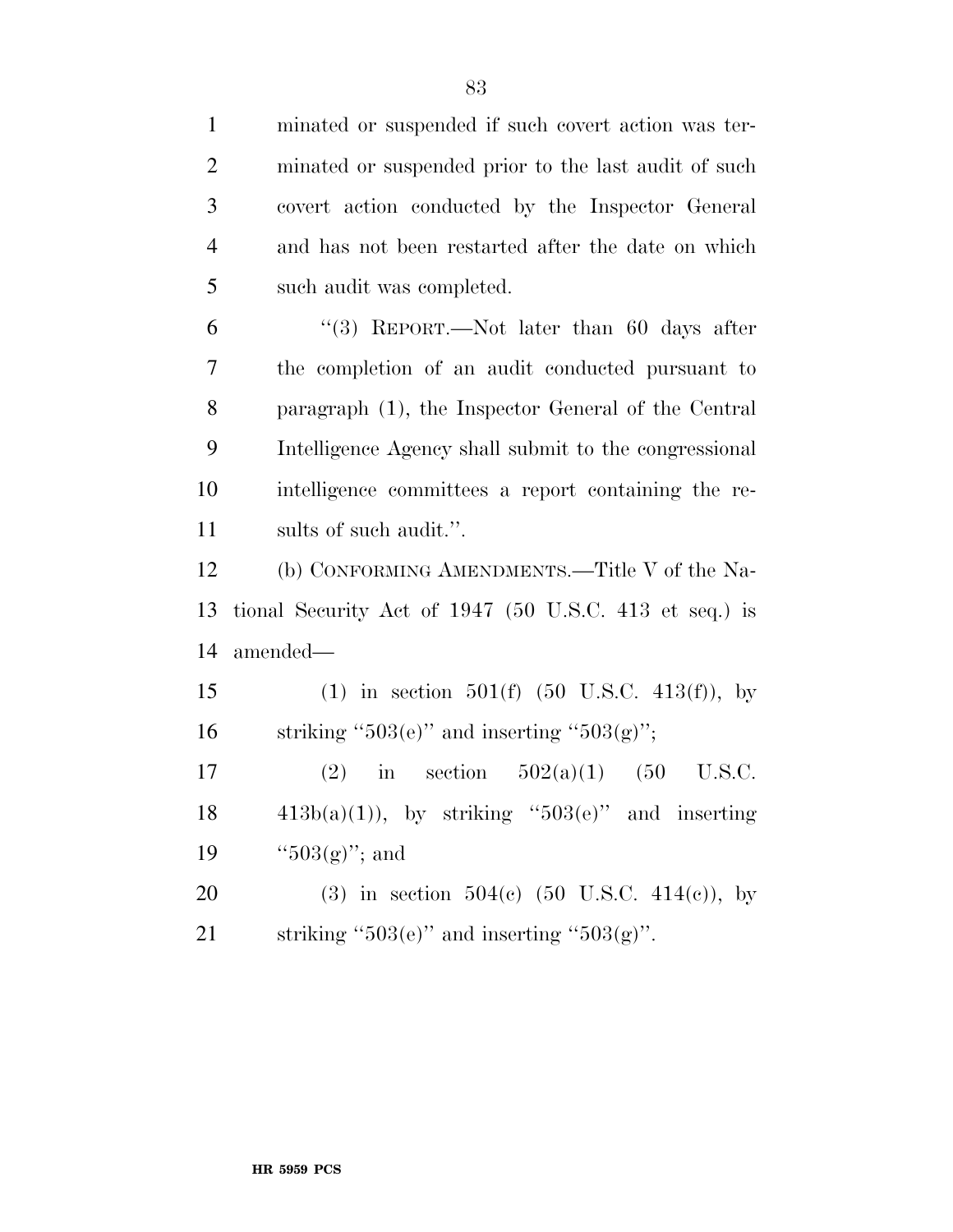| 1              | SEC. 422. INAPPLICABILITY TO DIRECTOR OF THE CEN-                   |
|----------------|---------------------------------------------------------------------|
| $\overline{2}$ | TRAL INTELLIGENCE AGENCY OF REQUIRE-                                |
| 3              | MENT FOR ANNUAL REPORT ON PROGRESS                                  |
| $\overline{4}$ | IN AUDITABLE FINANCIAL STATEMENTS.                                  |
| 5              | Section 114A of the National Security Act of 1947                   |
| 6              | $(50 \text{ U.S.C. } 404i-1)$ is amended by striking "the Director" |
| 7              | of the Central Intelligence Agency,".                               |
| 8              | SEC. 423. TECHNICAL AMENDMENTS RELATING TO TITLES                   |
| 9              | OF CERTAIN CENTRAL INTELLIGENCE AGEN-                               |
| 10             | <b>CY POSITIONS.</b>                                                |
| 11             | Section $17(d)(3)(B)(ii)$ of the Central Intelligence               |
| 12             | Agency Act of 1949 (50 U.S.C. $403q(d)(3)(B)(ii)$ ) is              |
| 13             | amended—                                                            |
| 14             | $(1)$ in subclause $(I)$ , by striking "Executive Di-               |
| 15             | rector" and inserting "Associate Deputy Director";                  |
| 16             | $(2)$ in subclause $(II)$ , by striking "Deputy Di-                 |
| 17             | rector for Operations" and inserting "Director of                   |
| 18             | the National Clandestine Service";                                  |
| 19             | $(3)$ in subclause $(III)$ , by striking "Deputy Di-                |
| 20             | rector for Intelligence" and inserting "Director of                 |
| 21             | Intelligence";                                                      |
| 22             | $(4)$ in subclause $(IV)$ , by striking "Deputy Di-                 |
| 23             | rector for Administration" and inserting "Director                  |
| 24             | of Support"; and                                                    |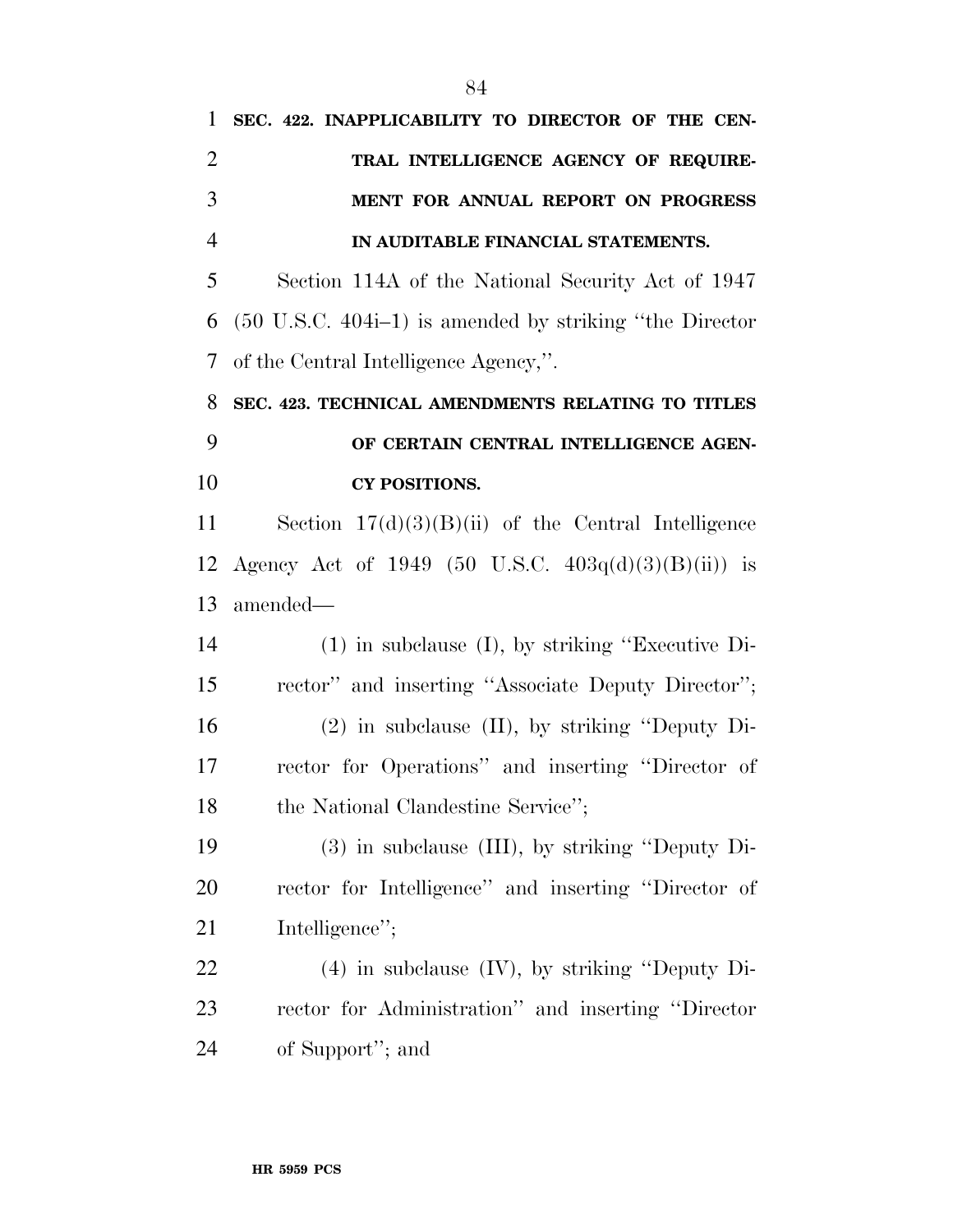| $\mathbf{1}$   | $(5)$ in subclause $(V)$ , by striking "Deputy Di-           |
|----------------|--------------------------------------------------------------|
| $\overline{2}$ | rector for Science and Technology" and inserting             |
| 3              | "Director of Science and Technology".                        |
| 4              | SEC. 424. CLARIFYING AMENDMENTS RELATING TO SEC-             |
| 5              | TION 105 OF THE INTELLIGENCE AUTHORIZA-                      |
| 6              | TION ACT FOR FISCAL YEAR 2004.                               |
| 7              | Section 105(b) of the Intelligence Authorization Act         |
| 8              | for Fiscal Year $2004$ (Public Law $108-177$ ; 117 Stat.     |
| 9              | $2603$ ; 31 U.S.C. 311 note) is amended—                     |
| 10             | (1) by striking "Director of Central Intel-                  |
| 11             | ligence" and inserting "Director of National Intel-          |
| 12             | ligence"; and                                                |
| 13             | $(2)$ by inserting "or in section 313 of such                |
| 14             | title," after "subsection $(a)$ ".                           |
| 15             | SEC. 425. PROHIBITION ON THE USE OF PRIVATE CONTRAC-         |
| 16             | FOR INTERROGATIONS INVOLVING<br><b>TORS</b>                  |
| 17             | PERSONS IN THE CUSTODY OR CONTROL OF                         |
| 18             | THE CENTRAL INTELLIGENCE AGENCY.                             |
| 19             |                                                              |
|                | (a) PROHIBITION.—Notwithstanding any other provi-            |
| 20             | sion of law, the Director of the Central Intelligence Agency |
| 21             | shall not expend or obligate funds for payment to any con-   |
| 22             | tractor to conduct the interrogation of a detainee or pris-  |
| 23             | oner in custody or under the effective control of the Cen-   |
| 24             | tral Intelligence Agency.                                    |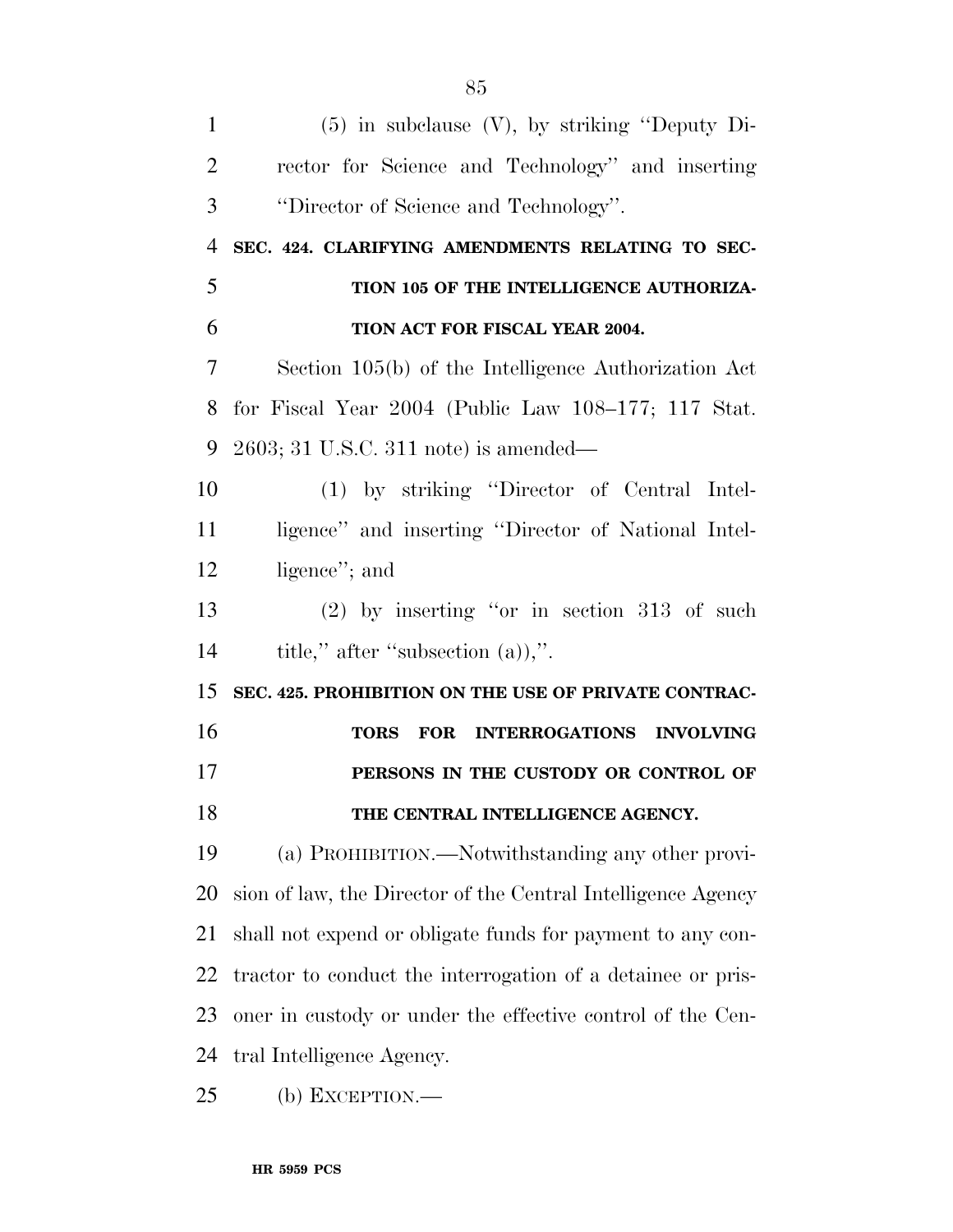| $\mathbf{1}$   | (1) IN GENERAL.—The Director of the Central                 |
|----------------|-------------------------------------------------------------|
| $\overline{2}$ | Intelligence Agency may request, and the Director of        |
| 3              | National Intelligence may grant, a written waiver of        |
| $\overline{4}$ | the requirement under subsection (a) if the Director        |
| 5              | of the Central Intelligence Agency determines that—         |
| 6              | (A) no employee of the Federal Govern-                      |
| 7              | ment is—                                                    |
| 8              | (i) capable of performing such interro-                     |
| 9              | gation; and                                                 |
| 10             | (ii) available to perform such interro-                     |
| 11             | gation; and                                                 |
| 12             | (B) such interrogation is in the national                   |
| 13             | interest of the United States and requires the              |
| 14             | use of a contractor.                                        |
| 15             | (2) CLARIFICATION OF APPLICABILITY OF CER-                  |
| 16             | TAIN LAWS.—Any contractor conducting an interro-            |
| 17             | gation pursuant to a waiver under paragraph (1)             |
| 18             | shall be subject to all laws on the conduct of interro-     |
| 19             | gations that would apply if an employee of the Fed-         |
| 20             | eral Government were conducting the interrogation.          |
| 21             | SEC. 426. REPORT ON ACTIVITIES OF THE CENTRAL INTEL-        |
| 22             | LIGENCE AGENCY IN ARGENTINA.                                |
| 23             | (a) IN GENERAL.—Not later than 270 days after the           |
| 24             | date of the enactment of this Act, the Director of the Cen- |
| 25             | tral Intelligence Agency shall submit to the appropriate    |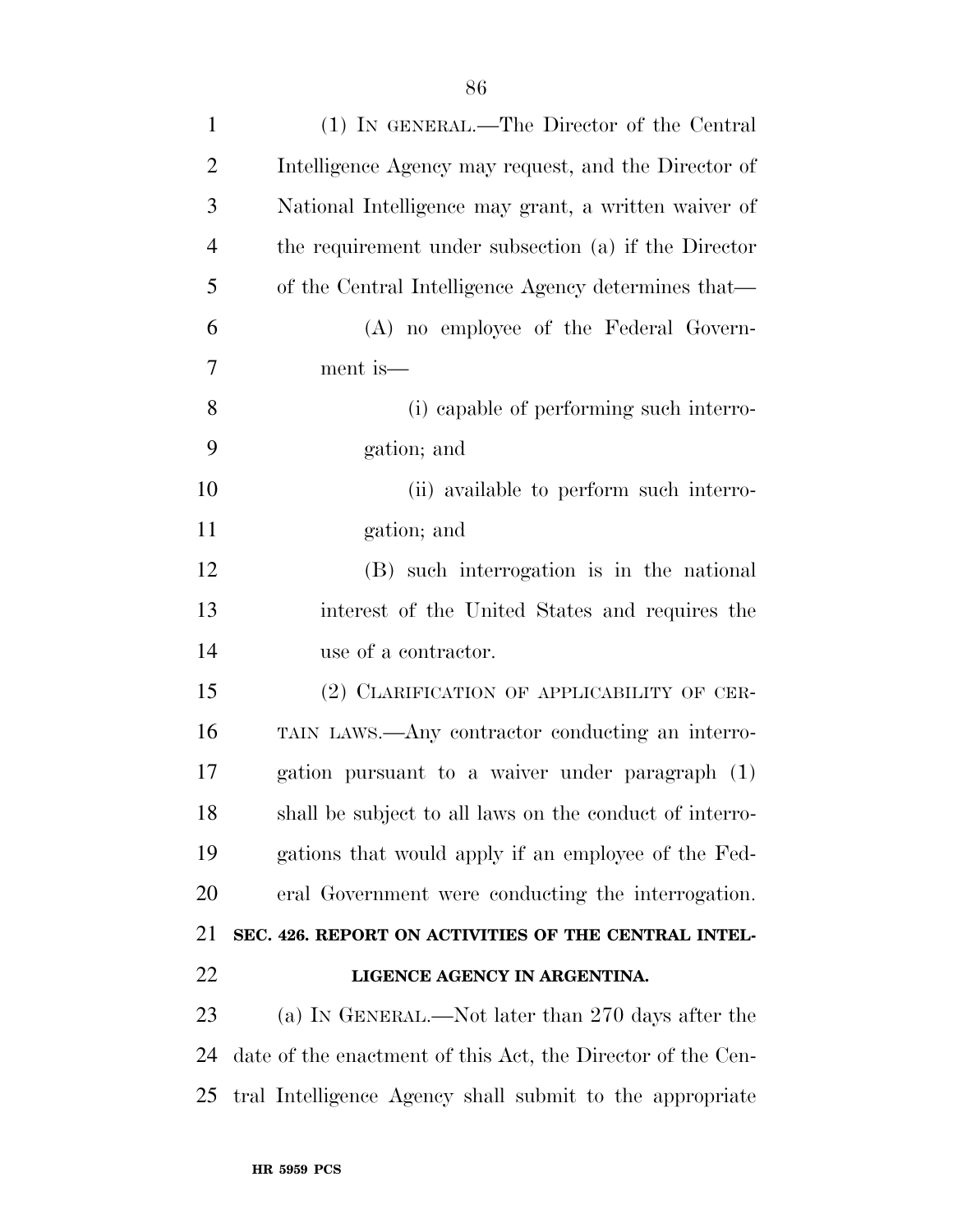congressional committees a report containing the fol- lowing: (1) A description of any information in the pos-

 session of the intelligence community with respect to the following events in the Republic of Argentina: (A) The accession to power by the Military of the Republic of Argentina in 1976. (B) Violations of human rights committed by officers or agents of the Argentine military and security forces. (C) Operation Condor and the fate of Ar- gentine people targeted, abducted, or killed dur- ing such Operation, including Argentine chil- dren born in captivity whose status remains un- known. (2) All information that may lead to the dis- covery of the Argentine children born in captivity whose status remains unknown. (3) A compilation of information referred to in paragraphs (1) and (2) that has been declassified. (b) UPDATE OF COMPILATION.—Not later than 1 year after the date on which the report required under subsection (a) is submitted, and annually thereafter for three years, the Director of the Central Intelligence Agen-cy shall submit to the appropriate congressional commit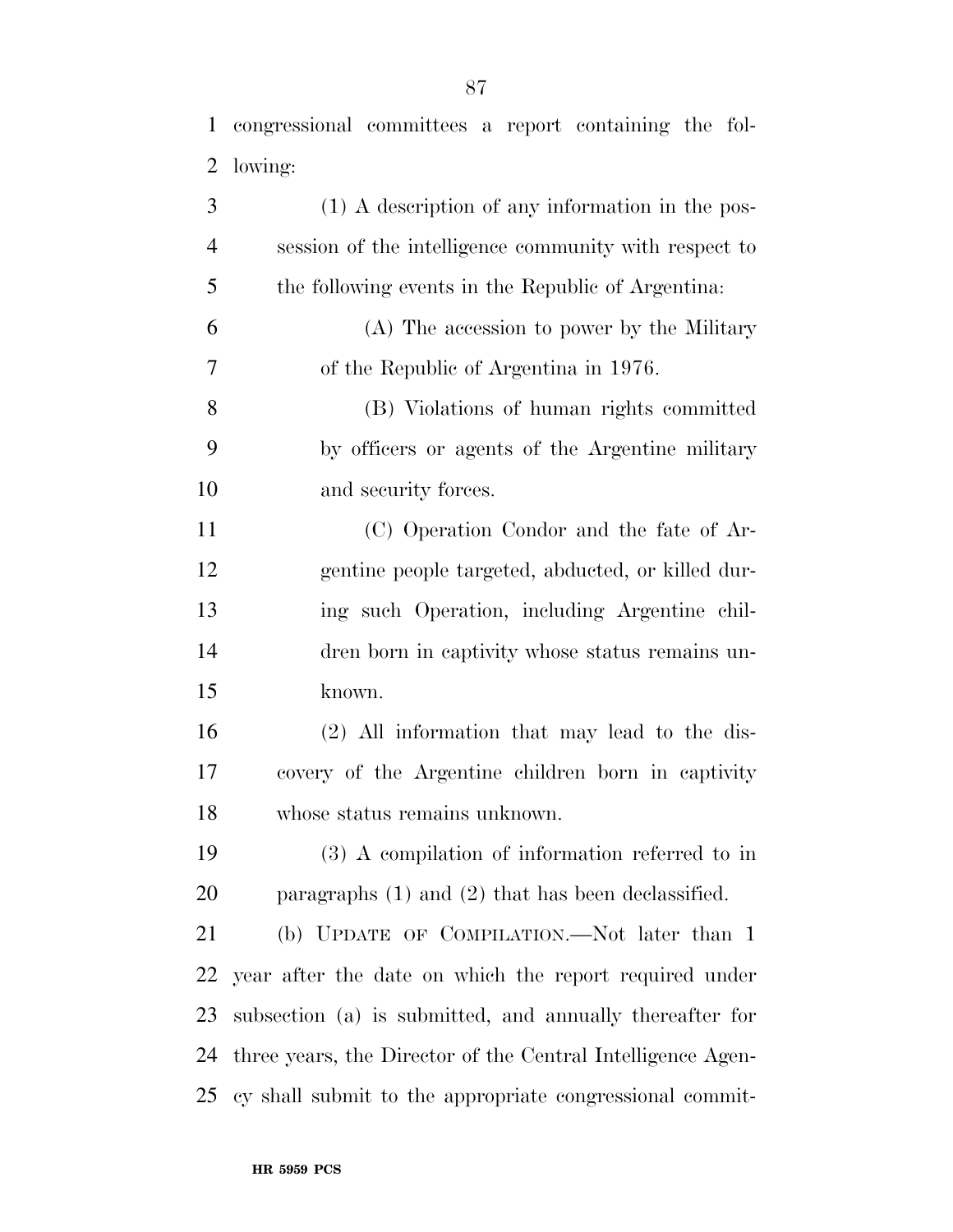tees an update of the compilation referred to in subsection 2  $(a)(3)$ .

 (c) FORM.—The report required under subsection (a) shall be submitted in unclassified form, but may include a classified annex.

 (d) DEFINITION.—In this section, the term ''appro- priate congressional committees'' means the Permanent Select Committee on Intelligence and the Committee on Appropriations of the House of Representatives and the Select Committee on Intelligence and the Committee on Appropriations of the Senate.

# **Subtitle C—Defense Intelligence Components**

**SEC. 431. INTEGRATION OF THE COUNTERINTELLIGENCE** 

 **FIELD ACTIVITY INTO THE DEFENSE INTEL-LIGENCE AGENCY.** 

 (a) REPORT.—Not later than November 1, 2008, the Under Secretary of Defense for Intelligence shall submit to the congressional intelligence and armed services com- mittees a report outlining the process by which the Coun- terintelligence Field Activity is to be integrated into the Defense Intelligence Agency. Such report shall include—

 (1) a description of the nature of any law en- forcement authorities to be delegated to the Defense Intelligence Agency;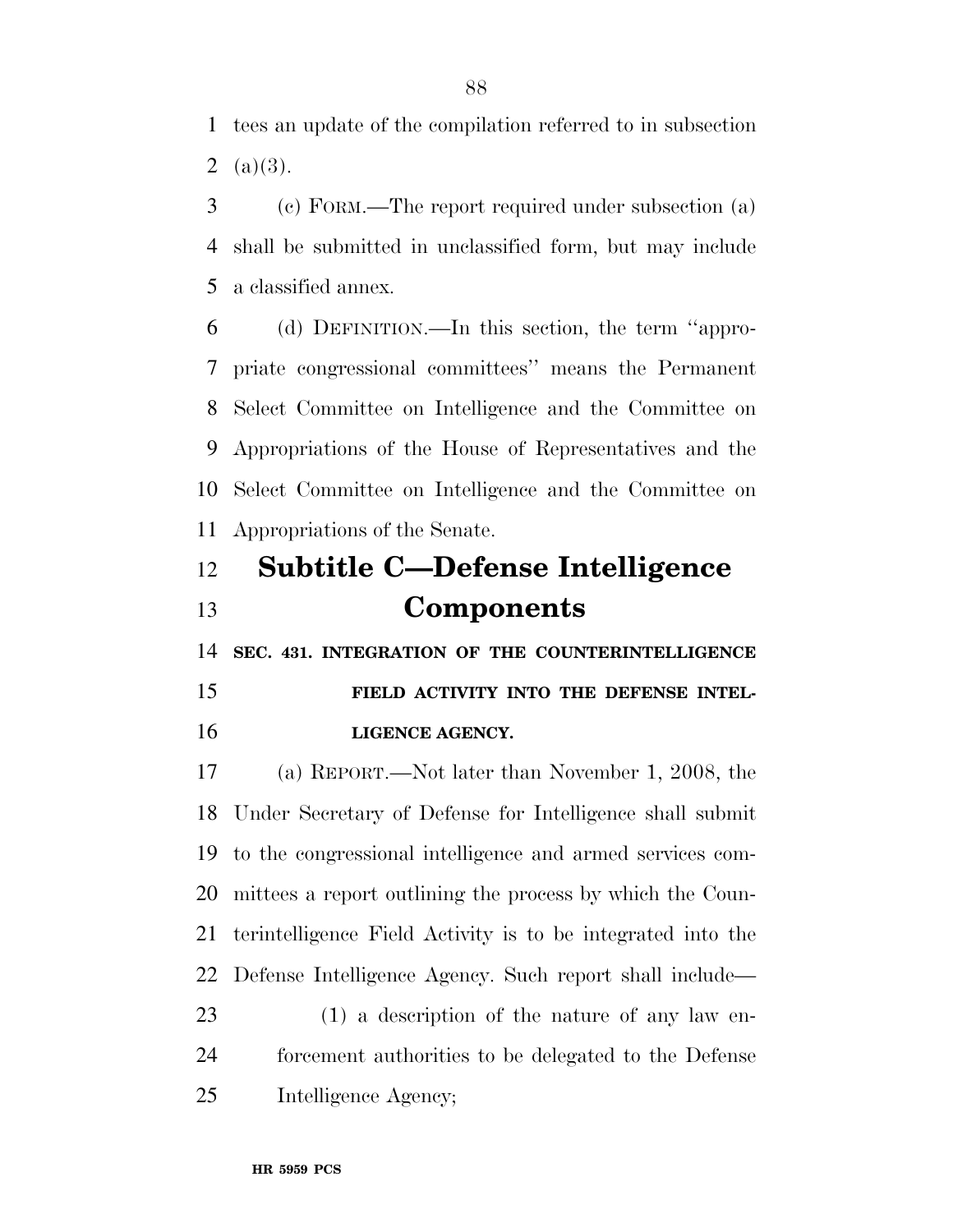| $\mathbf{1}$   | $(2)$ the authority under which the delegation of       |
|----------------|---------------------------------------------------------|
| $\overline{2}$ | authority referred to in paragraph (1) would occur;     |
| 3              | and                                                     |
| $\overline{4}$ | $(3)$ the guidelines for the implementation of          |
| 5              | such law enforcement authorities.                       |
| 6              | (b) CONGRESSIONAL INTELLIGENCE AND ARMED                |
| 7              | SERVICES COMMITTEES.—In this section, the term "con-    |
| 8              | gressional intelligence and armed services committees"  |
| 9              | means-                                                  |
| 10             | (1) the Permanent Select Committee on Intel-            |
| 11             | ligence of the House of Representatives;                |
| 12             | (2) the Select Committee on Intelligence of the         |
| 13             | Senate; and                                             |
| 14             | (3) the Committees on Armed Services of the             |
| 15             | House of Representatives and the Senate.                |
| 16             | <b>Subtitle D-Other Elements</b>                        |
| 17             | SEC. 441. CLARIFICATION OF INCLUSION OF COAST GUARD     |
| 18             | AND DRUG ENFORCEMENT ADMINISTRATION                     |
| 19             | AS ELEMENTS OF THE INTELLIGENCE COM-                    |
| 20             | MUNITY.                                                 |
| 21             | Section $3(4)$ of the National Security Act of 1947 (50 |
| 22             | U.S.C. $401a(4)$ is amended—                            |
| 23             | $(1)$ in subparagraph $(H)$ —                           |
| 24             | $(A)$ by inserting "the Coast Guard," after             |
| 25             | "the Marine Corps,"; and                                |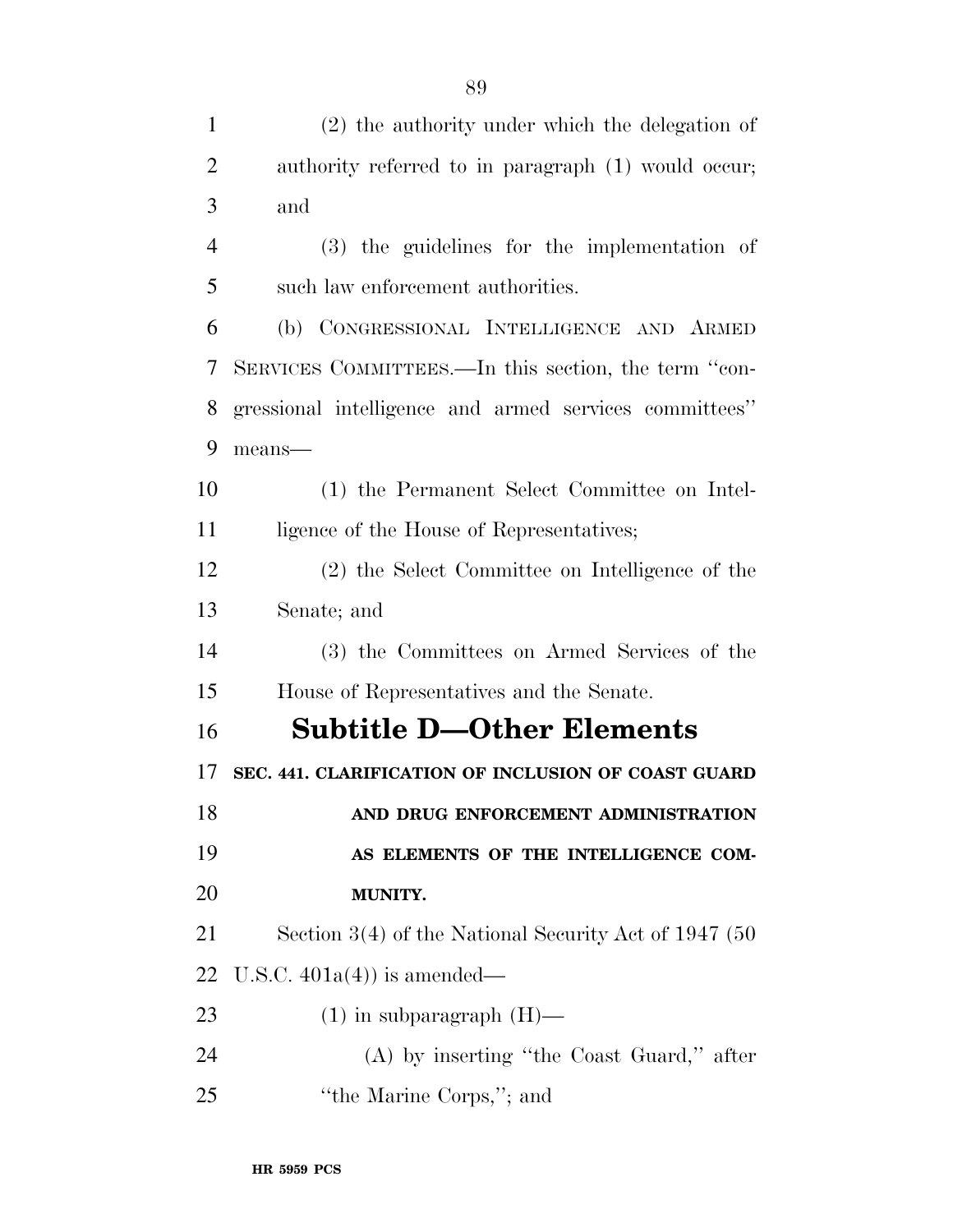(B) by inserting ''the Drug Enforcement Administration,'' after ''the Federal Bureau of Investigation,''; and

 (2) in subparagraph (K), by striking '', includ- ing the Office of Intelligence of the Coast Guard''. **SEC. 442. REPORT ON TRANSFORMATION OF THE INTEL- LIGENCE CAPABILITIES OF THE FEDERAL BUREAU OF INVESTIGATION.** 

 Not later than 120 days after the date of the enact- ment of this Act, the Director of the Federal Bureau of Investigation shall submit to the congressional intelligence committees a report describing the Director's long term vision for transforming the intelligence capabilities of the Bureau and the progress of the internal reforms of the Bureau intended to achieve that vision. Such report shall include—

 (1) the direction, strategy, and goals for trans-forming the intelligence capabilities of the Bureau;

 (2) a description of what the fully functional in- telligence and national security functions of the Bu-21 reau should entail;

 (3) a candid assessment of the effect of internal reforms at the Bureau and whether such reforms have moved the Bureau towards achieving the goals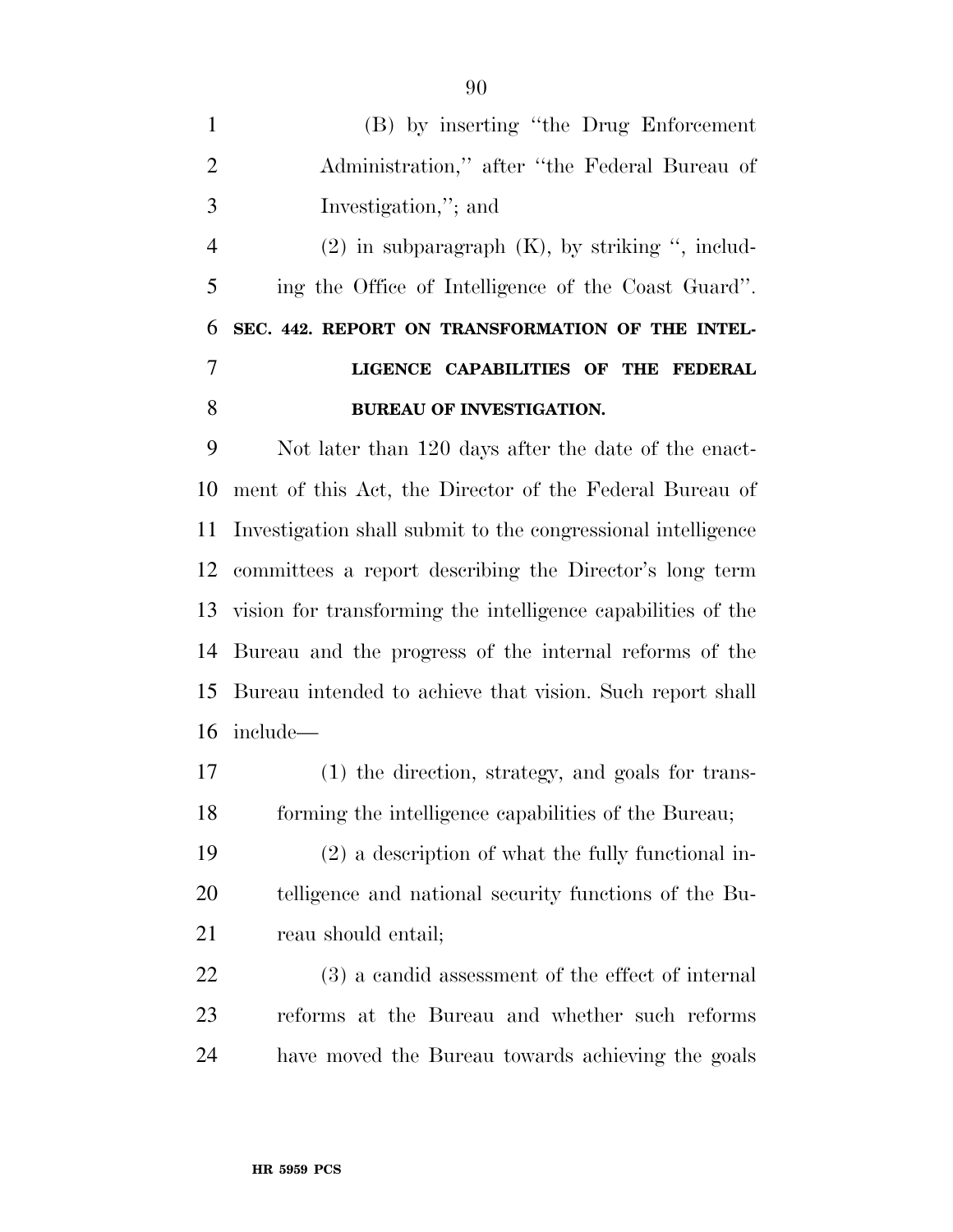| $\mathbf{1}$   | of the Director for the intelligence and national se- |
|----------------|-------------------------------------------------------|
| $\overline{2}$ | curity functions of the Bureau; and                   |
| 3              | (4) an assessment of how well the Bureau per-         |
| $\overline{4}$ | forms tasks that are critical to the effective func-  |
| 5              | tioning of the Bureau as an intelligence agency, in-  |
| 6              | cluding—                                              |
| 7              | (A) identifying new intelligence targets              |
| 8              | within the scope of the national security func-       |
| 9              | tions of the Bureau, outside the parameters of        |
| 10             | an existing case file or ongoing investigation;       |
| 11             | (B) collecting intelligence domestically, in-         |
| 12             | cluding collection through human and technical        |
| 13             | sources;                                              |
| 14             | (C) recruiting human sources;                         |
| 15             | (D) training Special Agents to spot, assess,          |
| 16             | recruit, and handle human sources;                    |
| 17             | (E) working collaboratively with other Fed-           |
| 18             | eral departments and agencies to jointly collect      |
| 19             | intelligence on domestic counterterrorism and         |
| 20             | counterintelligence targets;                          |
| 21             | (F) producing a common intelligence pic-              |
| 22             | ture of domestic threats to the national security     |
| 23             | of the United States;                                 |
| 24             | (G) producing high quality and timely in-             |
| 25             | telligence analysis;                                  |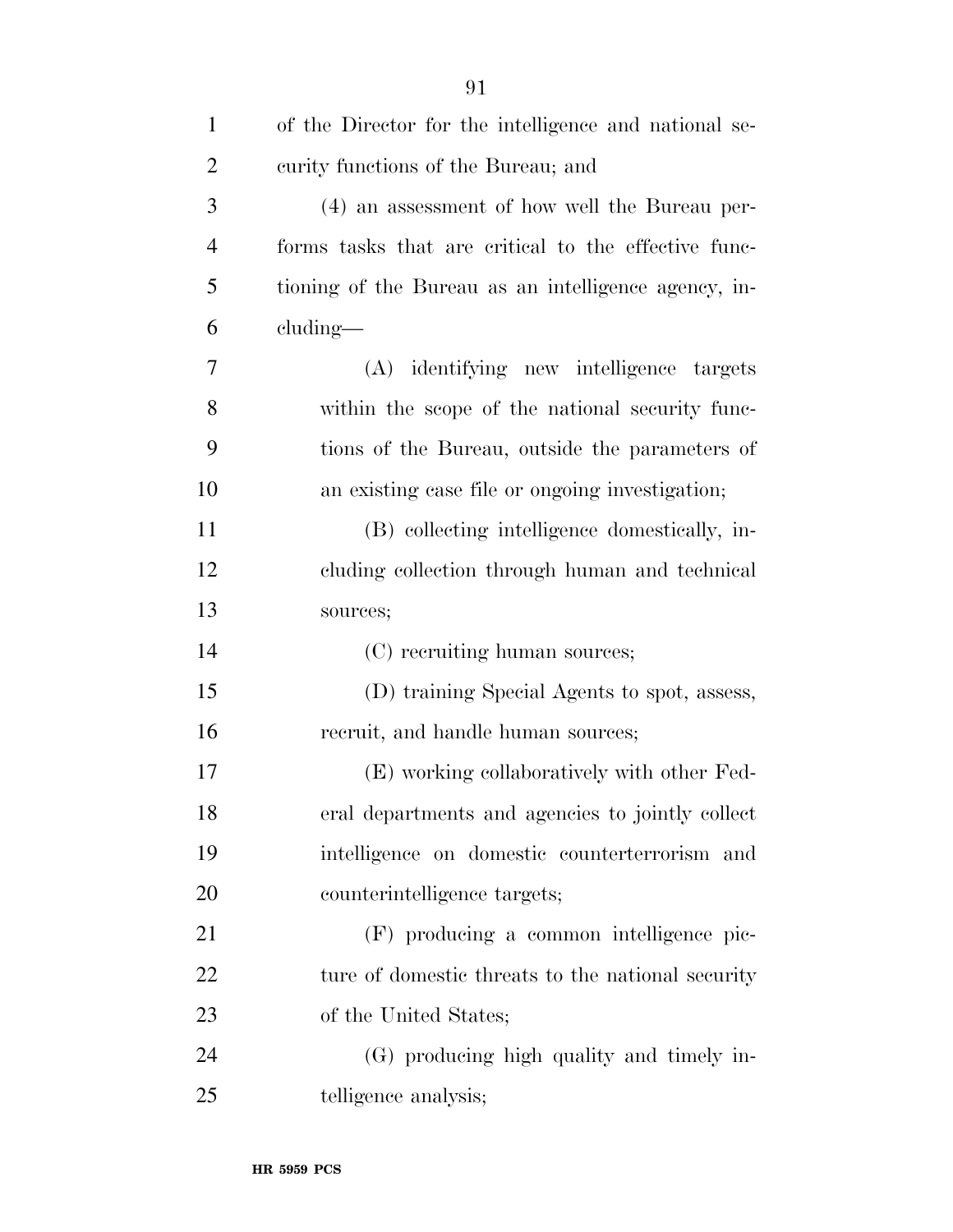| 1              | (H) integrating intelligence analysts into            |
|----------------|-------------------------------------------------------|
| $\overline{2}$ | its intelligence collection operations; and           |
| 3              | (I) sharing intelligence information with             |
| $\overline{4}$ | intelligence community partners.                      |
| 5              | TITLE V-OTHER MATTERS                                 |
| 6              | <b>Subtitle A-General Intelligence</b>                |
| 7              | <b>Matters</b>                                        |
| 8              | SEC. 501. EXTENSION OF NATIONAL COMMISSION FOR THE    |
| 9              | REVIEW OF THE RESEARCH AND DEVELOP-                   |
| 10             | MENT PROGRAMS OF THE UNITED STATES IN-                |
| 11             | TELLIGENCE COMMUNITY.                                 |
| 12             | (a) EXTENSION. $-$                                    |
| 13             | $(1)$ IN GENERAL.—Subsection $(a)$ of section         |
| 14             | 1007 of the Intelligence Authorization Act for Fiscal |
| 15             | Year 2003 (Public Law 107–306; 116 Stat. 2442)        |
| 16             | is amended by striking "September 1, 2004" and in-    |
| 17             | serting "December 31, 2009".                          |
| 18             | (2) EFFECTIVE DATE.—Subject to paragraph              |
| 19             | $(3)$ , the amendment made by paragraph $(1)$ shall   |
| 20             | take effect as if included in the enactment of such   |
| 21             | section 1007.                                         |
| 22             | (3) COMMISSION MEMBERSHIP.—                           |
| 23             | $(A)$ In GENERAL.—The membership of the               |
| 24             | National Commission for the Review of the Re-         |
| 25             | and Development Programs of the<br>search             |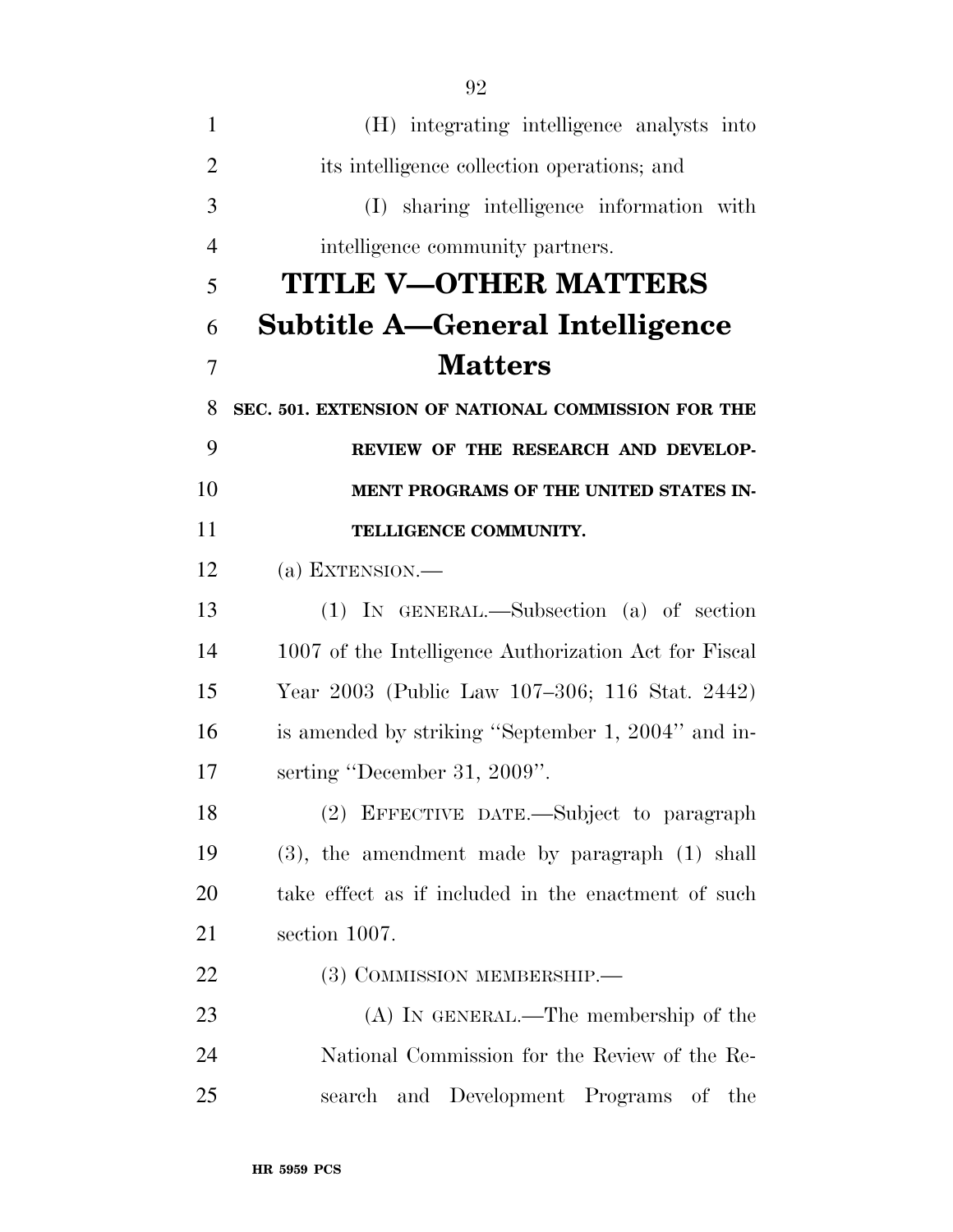| $\mathbf{1}$   | United States Intelligence Community estab-         |
|----------------|-----------------------------------------------------|
| $\overline{2}$ | lished under subsection $(a)$ of section 1002 of    |
| 3              | such Act (Public Law 107–306; 116 Stat.             |
| $\overline{4}$ | 2438) (referred to in this section as the "Com-     |
| 5              | mission") shall be considered vacant and new        |
| 6              | members shall be appointed in accordance with       |
| 7              | such section 1002, as amended by subpara-           |
| 8              | $graph(B)$ .                                        |
| 9              | (B) TECHNICAL AMENDMENT.—Paragraph                  |
| 10             | $(1)$ of section $1002(b)$ of such Act is amended   |
| 11             | by striking "The Deputy Director of Central"        |
| 12             | Intelligence for Community Management." and         |
| 13             | inserting "The Principal Deputy Director of         |
| 14             | National Intelligence.".                            |
| 15             | CLARIFICATION OF DUTIES.—Section<br>(4)             |
| 16             | $1002(i)$ of such Act is amended in the matter pre- |
| 17             | eeding paragraph (1) by striking "including—" and   |
| 18             | inserting "including advanced research and develop- |
| 19             | ment programs and activities. Such review shall in- |
| 20             | $clude$                                             |
| 21             | $(b)$ FUNDING.—                                     |
| 22             | (1) IN GENERAL.—Of the amounts authorized           |
| 23             | to be appropriated by this Act for the Intelligence |
| 24             | Community Management Account, the Director of       |
| 25             | National Intelligence shall make \$2,000,000 avail- |
|                |                                                     |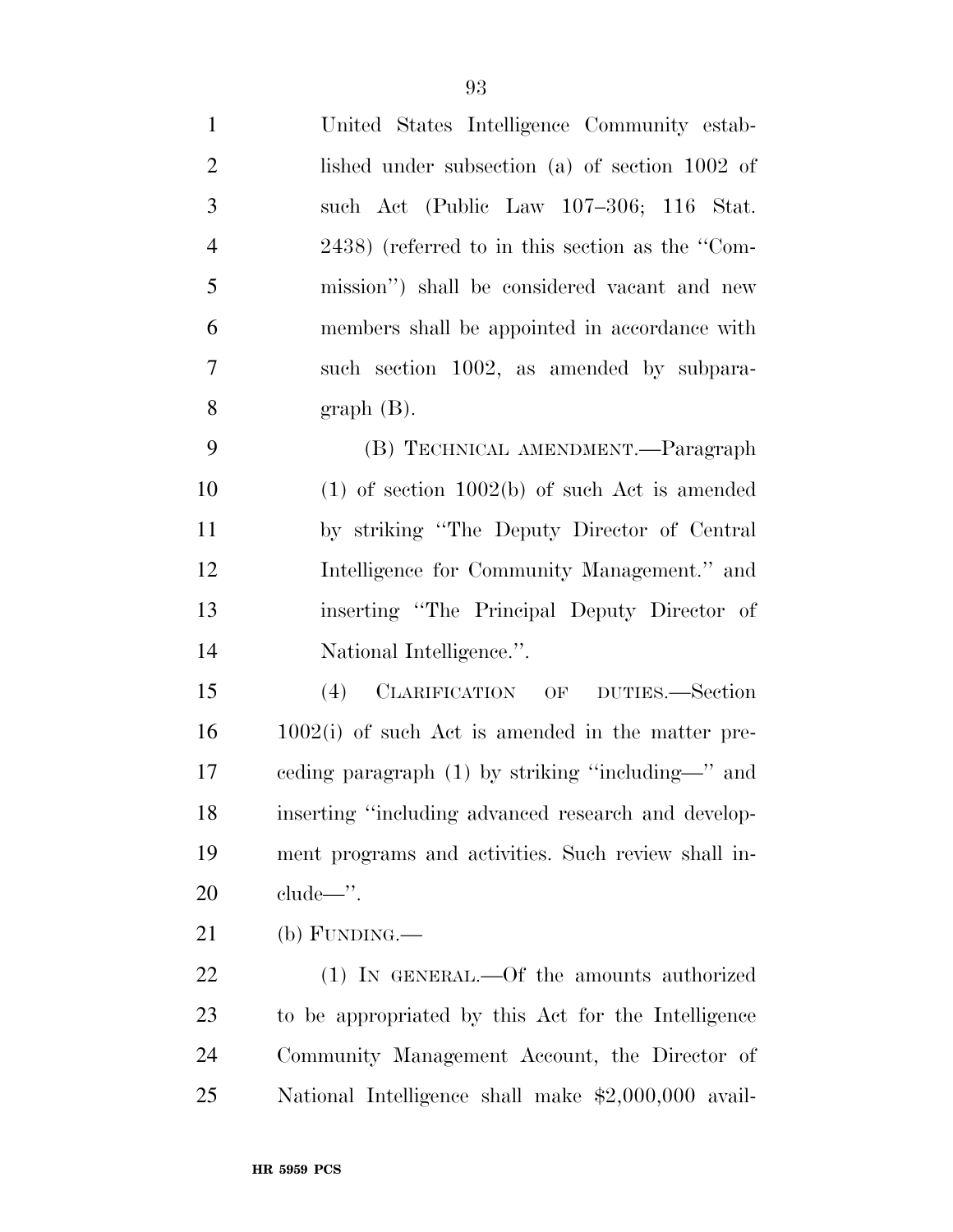| $\mathbf{1}$   | able to the Commission to carry out title $X$ of the          |
|----------------|---------------------------------------------------------------|
| $\overline{2}$ | Intelligence Authorization Act for Fiscal Year 2003           |
| 3              | (Public Law 107-306; 116 Stat. 2437).                         |
| $\overline{4}$ | (2) AVAILABILITY.—Amounts made available to                   |
| 5              | the Commission pursuant to paragraph (1) shall re-            |
| 6              | main available until expended.                                |
| 7              | SEC. 502. AMENDMENTS TO THE NATIONAL SECURITY ACT             |
| 8              | OF 1947.                                                      |
| 9              | (a) GENERAL CONGRESSIONAL OVERSIGHT.-Sec-                     |
| 10             | tion $501(a)$ of the National Security Act of 1947 (50        |
| 11             | U.S.C. $413(a)$ is amended by adding at the end the fol-      |
| 12             | lowing new paragraph:                                         |
| 13             | "(3) In carrying out paragraph $(1)$ , the President          |
| 14             | shall provide to the congressional intelligence committees    |
| 15             | all information necessary to assess the lawfulness, effec-    |
| 16             | tiveness, cost, benefit, intelligence gain, budgetary author- |
| 17             | ity, and risk of an intelligence activity, including—         |
| 18             | $\lq($ A) the legal authority under which the intel-          |
| 19             | ligence activity is being or was conducted;                   |
| 20             | "(B) any legal issues upon which guidance was                 |
| 21             | sought in carrying out or planning the intelligence           |
| 22             | activity, including dissenting legal views;                   |
| 23             | "(C) any specific operational concerns arising                |
| 24             | from the intelligence activity, including the risk of         |
| 25             | disclosing intelligence sources or methods;                   |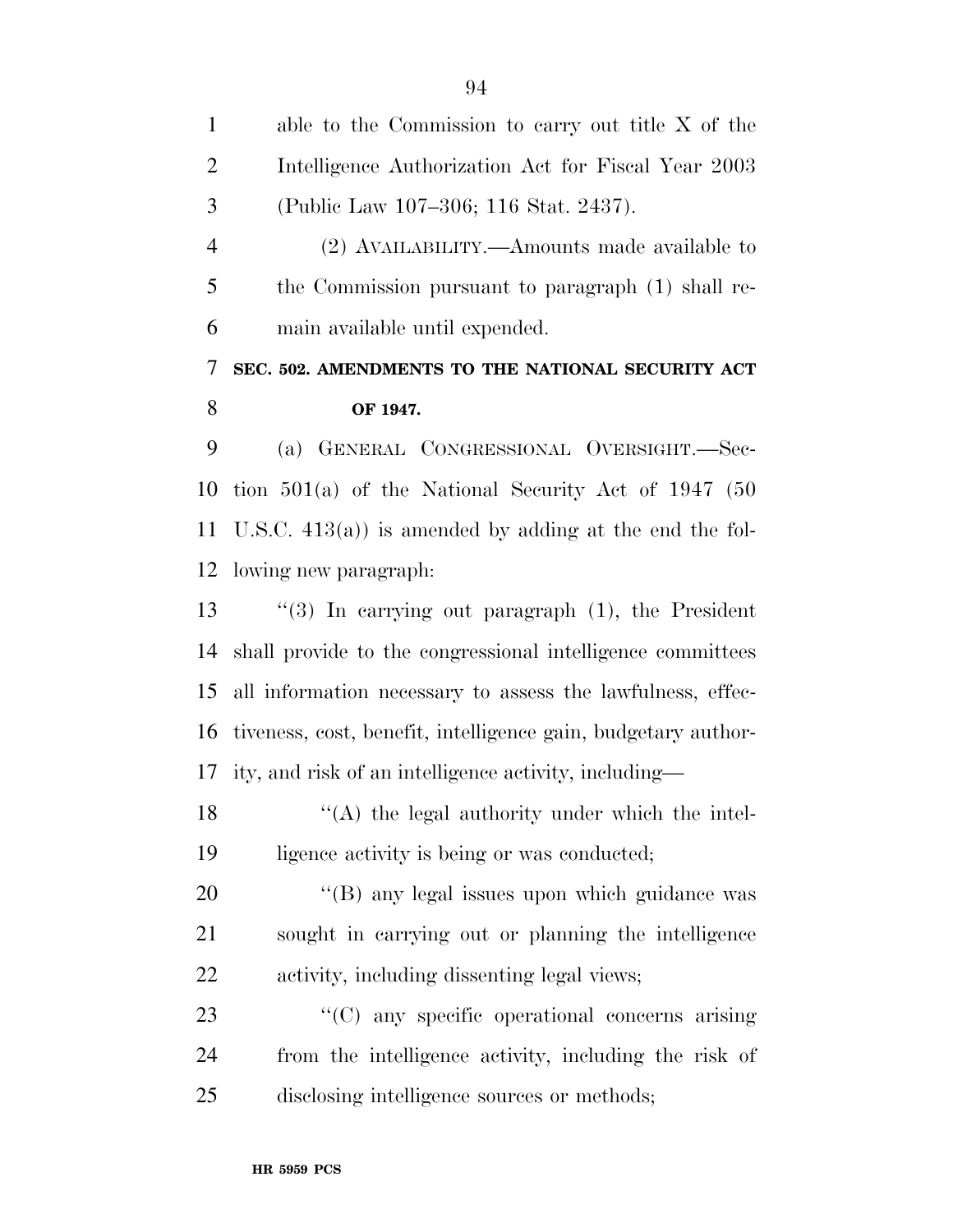1 ''(D) the likelihood that the intelligence activity will exceed the planned or authorized expenditure of funds or other resources; and

4 "(E) the likelihood that the intelligence activity will fail.''.

 (b) REPORTING ON ACTIVITIES OTHER THAN COV- ERT ACTIONS.—Section 502 of such Act (50 U.S.C. 413a) is amended by adding at the end the following new sub-section:

10 "(d) DISTRIBUTION OF INFORMATION.—

11 "(1) REQUEST.—Information or material pro- vided in accordance with subsection (a) shall be made available to each member of the congressional intelligence committees, unless the President re- quests that access to the information or material be limited after determining that limiting such access is essential to meet extraordinary circumstances affect- ing vital interests of the United States. A request under this paragraph and the extraordinary cir- cumstances referred to in this paragraph shall be de- tailed in writing to the Chair and ranking minority member of the congressional intelligence committees. 23 "(2) DISTRIBUTION.—If the President submits a request under paragraph (1), the Chair and rank-

ing minority member of each congressional intel-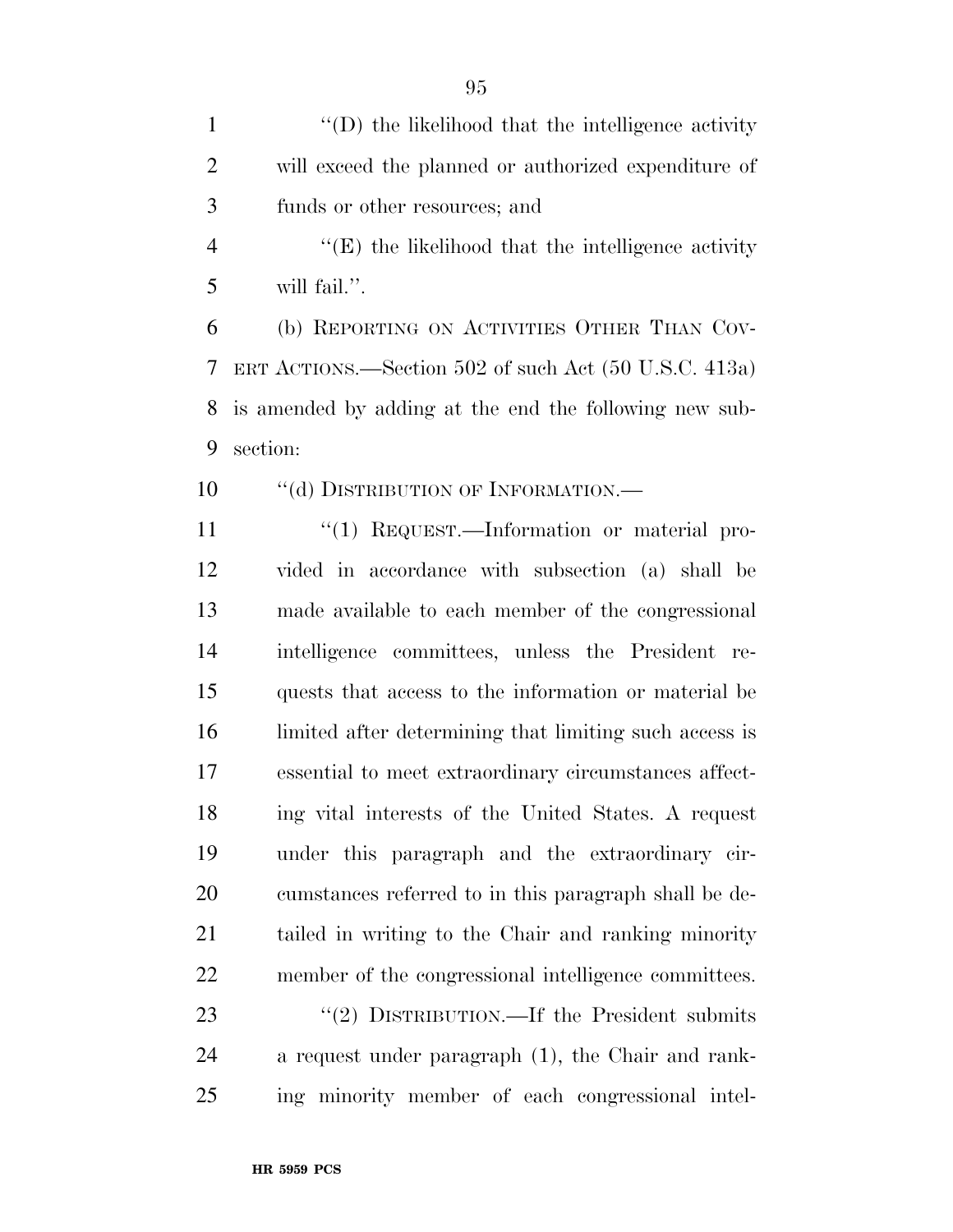| $\mathbf{1}$   | ligence committee may jointly determine whether               |
|----------------|---------------------------------------------------------------|
| $\overline{2}$ | and how to limit access to the information or mate-           |
| 3              | rial within such committee. If the Chair and ranking          |
| $\overline{4}$ | minority member of such committee are unable to               |
| 5              | agree on whether or how to limit such access, access          |
| 6              | to the information or material will be limited. Any           |
| 7              | information or material to which access is limited            |
| 8              | shall subsequently be made available to each member           |
| 9              | of the congressional intelligence communities at the          |
| 10             | earliest possible time and shall include a detailed           |
| 11             | statement of the reasons for not providing prior ac-          |
| 12             | cess.".                                                       |
| 13             | (c) APPROVAL OF COVERT ACTIONS.—Section 503(d)                |
| 14             | of the National Security Act of $1947$ (50 U.S.C. $413b(d)$ ) |
| 15             | is amended—                                                   |
| 16             | $(1)$ by striking " $(d)$ The President" and insert-          |
| 17             | ing " $(d)(1)$ The President"; and                            |
| 18             | (2) by adding at the end the following new                    |
| 19             | paragraph:                                                    |
| 20             | $"(2)$ For purposes of this subsection, an activity shall     |
| 21             | constitute a 'significant undertaking' if the activity—       |
| 22             | "(A) involves the potential for loss of life;                 |
| 23             | "(B) requires an expansion of existing authori-               |
| 24             | ties, including authorities relating to research, devel-      |
| 25             | opment, or operations;                                        |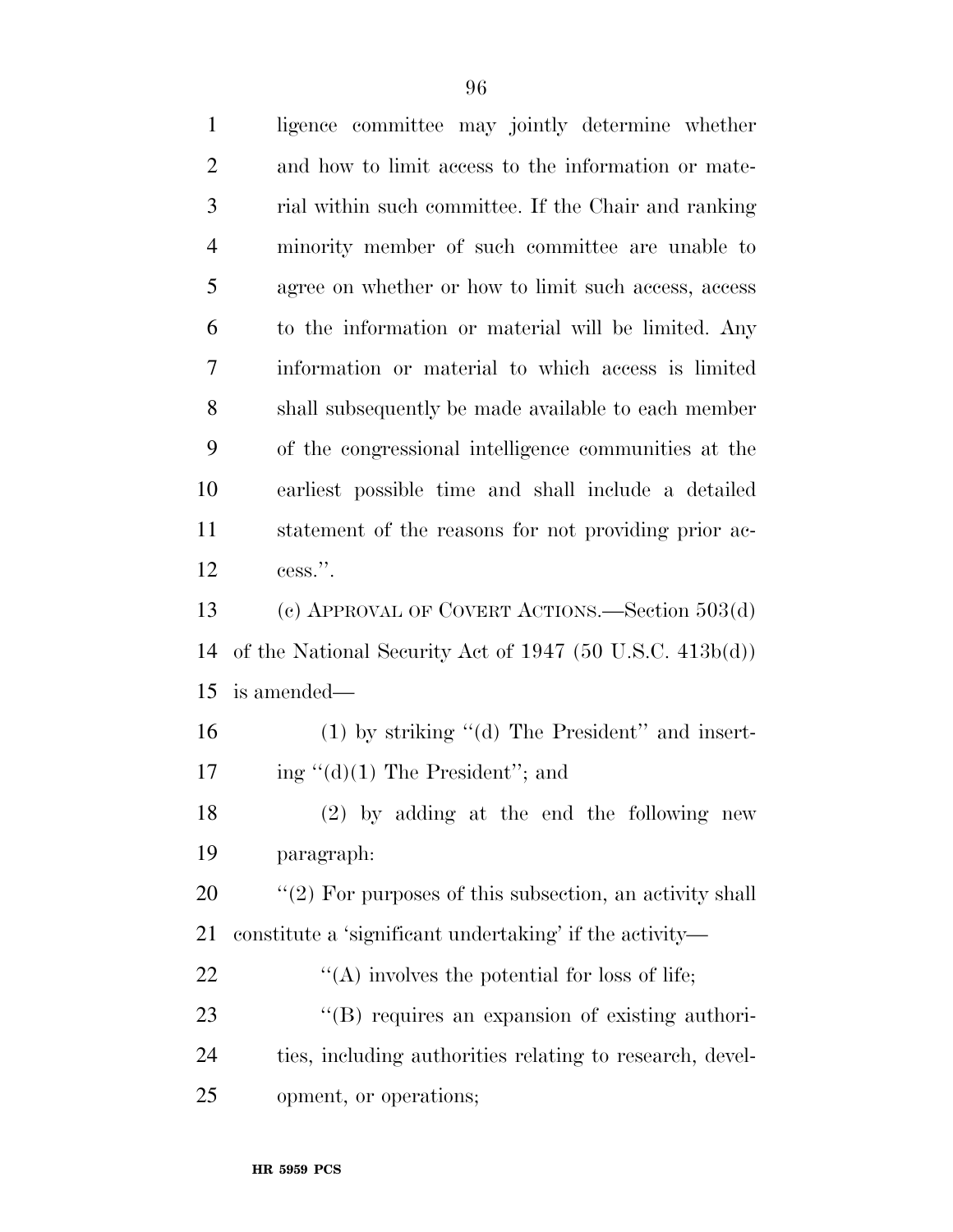| $\mathbf{1}$   | "(C) results in the expenditure of significant         |
|----------------|--------------------------------------------------------|
| $\overline{2}$ | funds or other resources;                              |
| 3              | "(D) requires notification under section 504;          |
| $\overline{4}$ | " $(E)$ gives rise to a significant risk of disclosing |
| 5              | intelligence sources or methods; or                    |
| 6              | $\lq\lq(F)$ could cause serious damage to the diplo-   |
| 7              | matic relations of the United States if such activity  |
| 8              | were disclosed without authorization.".                |
| 9              | SEC. 503. REPORT ON FINANCIAL INTELLIGENCE ON TER-     |
| 10             | RORIST ASSETS.                                         |
| 11             | (a) ANNUAL REPORTS.—Section 118 of the National        |
| 12             | Security Act of 1947 (50 U.S.C. 404m) is amended—      |
| 13             | (1) in the heading, by striking "SEMIANNUAL"           |
| 14             | and inserting "ANNUAL"; and                            |
| 15             | $(2)$ in subsection $(a)$ —                            |
| 16             | $(A)$ in the heading, by striking "SEMI-               |
| 17             | ANNUAL" and inserting "ANNUAL";                        |
| 18             |                                                        |
|                | (B)<br>in the matter preceding paragraph               |
| 19             | $(1)$ —                                                |
| 20             | (i) by striking "semian nual basis" and                |
| 21             | inserting "annual basis"; and                          |
| 22             | (ii) by striking "preceding six-month"                 |
| 23             | period" and inserting "preceding year";                |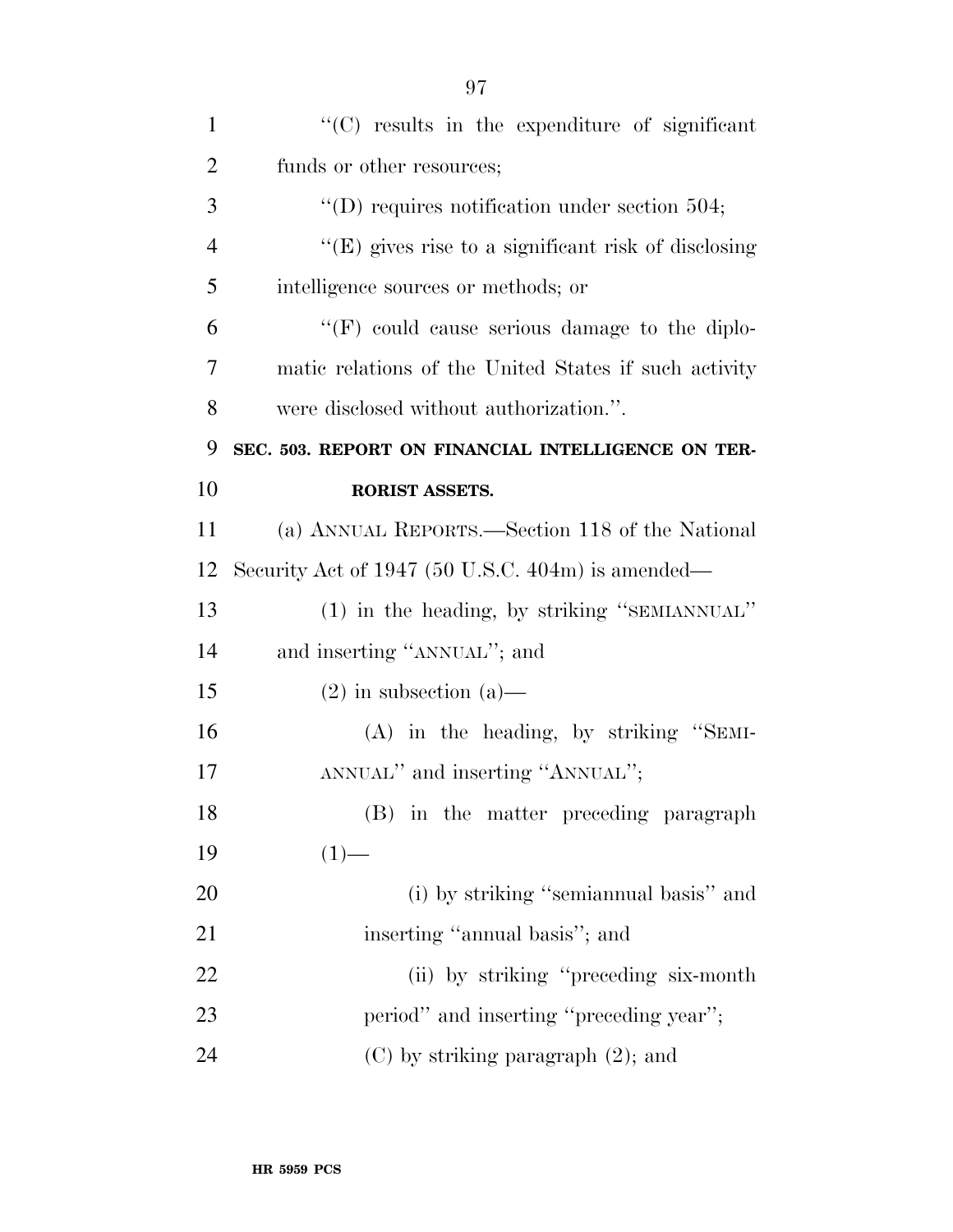| $\mathbf{1}$   | (D) by redesignating paragraphs (3) and                      |
|----------------|--------------------------------------------------------------|
| $\overline{2}$ | $(4)$ as paragraphs $(2)$ and $(3)$ , respectively.          |
| 3              | (b) CONFORMING AMENDMENT.—Section 507 of the                 |
| $\overline{4}$ | National Security Act of 1947 (50 U.S.C. 415b) is amend-     |
| 5              | $ed$ —                                                       |
| 6              | $(1)$ in subsection $(a)(1)$ , by adding at the end          |
| 7              | the following new subparagraph:                              |
| 8              | $\lq\lq$ (L) The annual report on financial intelligence     |
| 9              | on terrorist assets required by section 118."; and           |
| 10             | $(2)$ in subsection (b), by striking paragraph $(6)$ .       |
| 11             | SEC. 504. NOTICE OF INTELLIGENCE REGARDING NORTH             |
|                |                                                              |
|                | KOREA AND CHINA.                                             |
|                | Section 501 of the National Security Act of 1947 (50)        |
| 12<br>13<br>14 | U.S.C. 413) is amended—                                      |
| 15             | $(1)$ by redesignating subsection $(f)$ as<br>sub-           |
| 16             | section $(g)$ ; and                                          |
| 17             | $(2)$ by inserting after subsection (e) the fol-             |
|                | lowing new subsection:                                       |
|                | $\lq\lq(f)$ A notification to the congressional intelligence |
| 18<br>19<br>20 | committees regarding intelligence information relating to    |
| 21             | North Korea or China after all or part of the information    |
| 22             | has been communicated to the governments of North            |
| 23             | Korea or China, respectively, shall not be construed to ful- |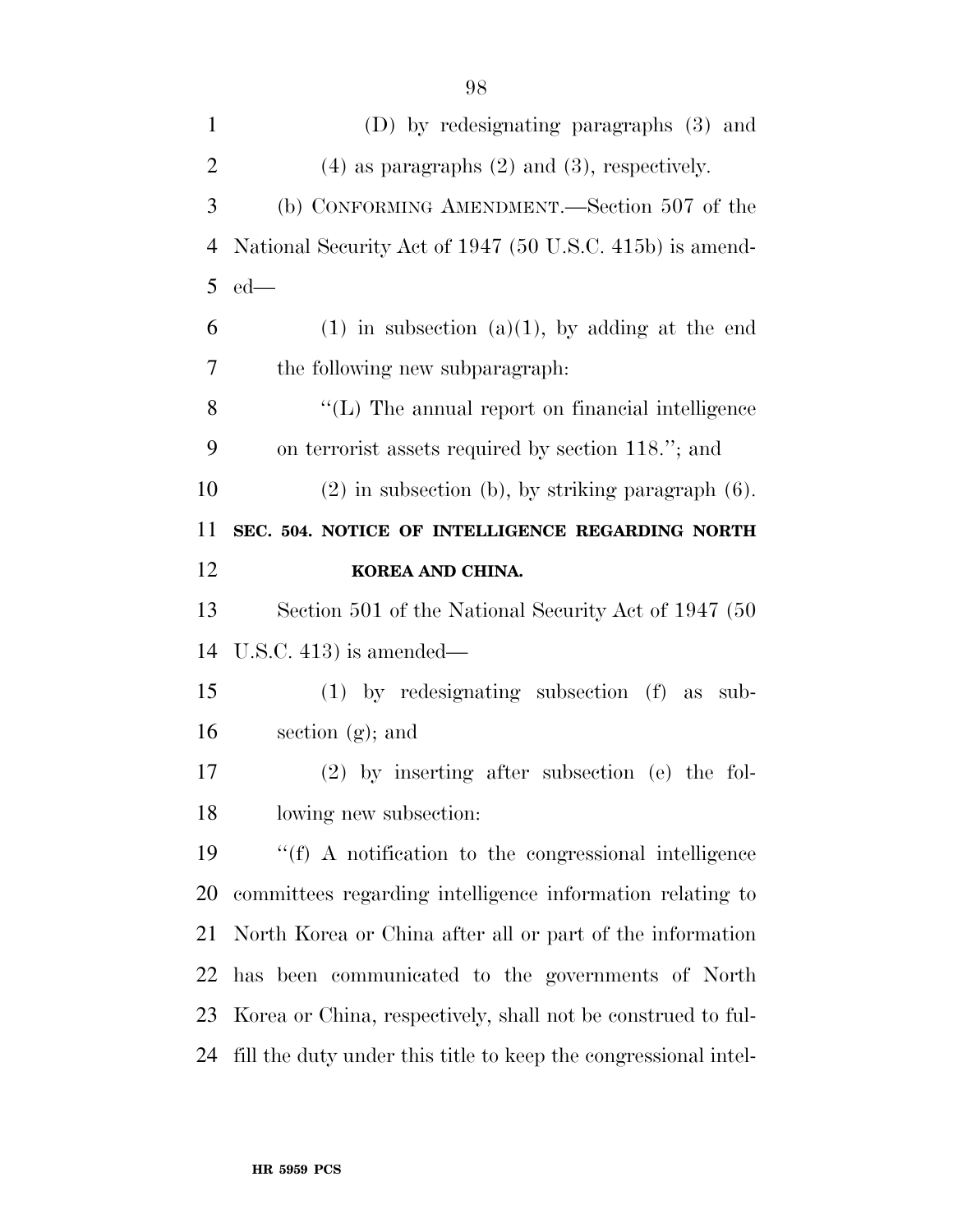ligence committees fully and currently informed of the in-telligence activities of the United States.''.

## **SEC. 505. SENSE OF CONGRESS REGARDING USE OF INTEL-LIGENCE RESOURCES.**

 It is the sense of Congress that the resources author- ized under this Act should not be diverted from human intelligence collection and other intelligence programs de- signed to combat al Qaeda in order to study global climate change.

## **SEC. 506. SENSE OF CONGRESS REGARDING COLOMBIAN PARAMILITARY ORGANIZATIONS.**

12 It is the sense of Congress that—

 (1) the permanent defeat of the Revolutionary Armed Forces of Columbia (FARC), United Self-De- fense Forces of Colombia (AUC), National Libera-16 tion Army (ELN), and other Colombian paramilitary organizations is in the national interest of the United States;

 (2) the Colombian operation that liberated Americans Keith Stansell, Marc Gonsalves, and Thomas Howes and Ingrid Betancourt and 11 other Colombian hostages from the FARC on July 2, 2008, demonstrated the professionalism of Colom-bian security forces and intelligence operatives;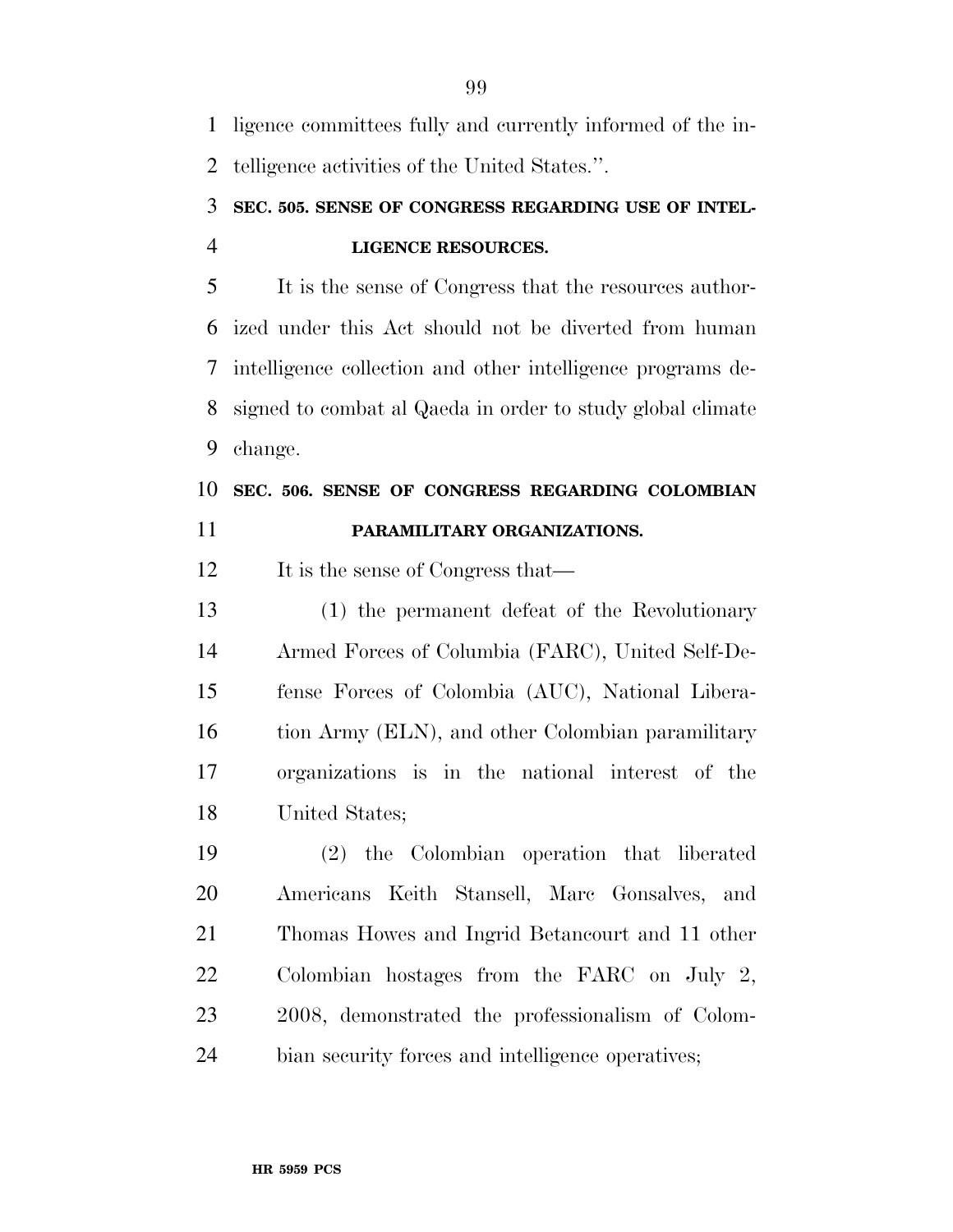(3) intelligence and other cooperation by the United States has played a key role in developing and reinforcing the capabilities of the Government of Colombia to address terrorist and narcoterrorist threats;

 (4) intelligence and other cooperation by the United States has significantly contributed to the continued success of the Government of Colombia in impacting the capabilities of terrorist and narcoterrorist groups that have threatened the na- tional security of Colombia and the United States; and

 (5) it is critical that such assistance continue in order to support the Government of Colombia in its efforts to continue to capitalize on those successes. **SEC. 507. JIHADISTS.** 

 None of the funds authorized to be appropriated by this Act may be used to prohibit or discourage the use of the words or phrases ''jihadist'', ''jihad'', ''Islamo-fas- cism'', ''caliphate'', ''Islamist'', or ''Islamic terrorist'' by or within the intelligence community or the Federal Gov-ernment.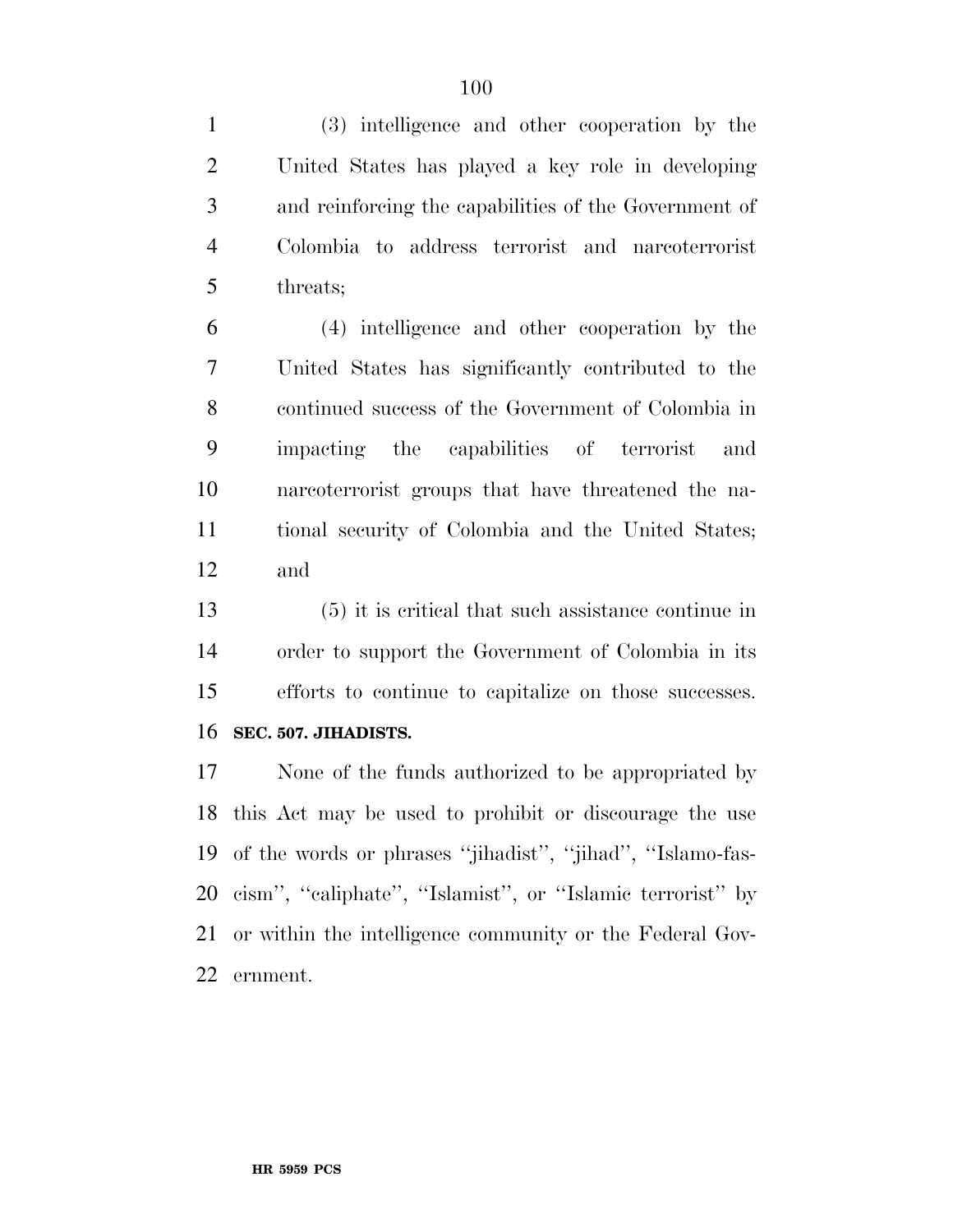# **Subtitle B—Technical Amendments SEC. 511. TECHNICAL AMENDMENT TO THE CENTRAL IN- TELLIGENCE AGENCY ACT OF 1949.**  Section 5(a)(1) of the Central Intelligence Agency

5 Act of 1949 (50 U.S.C.  $403f(a)(1)$ ) is amended by striking ''authorized under paragraphs (2) and (3) of section 7 102(a), subsections  $(c)(7)$  and  $(d)$  of section 103, sub- sections (a) and (g) of section 104, and section 303 of 9 the National Security Act of 1947 (50 U.S.C.  $403(a)(2)$ , 10 (3),  $403-3(e)(7)$ , (d),  $403-4(a)$ , (g), and  $405$ )" and insert- ing ''authorized under section 104A of the National Secu-rity Act of 1947 (50 U.S.C. 403–4a)''.

# **SEC. 512. TECHNICAL AMENDMENTS RELATING TO THE MULTIYEAR NATIONAL INTELLIGENCE PRO-GRAM.**

 (a) IN GENERAL.—Subsection (a) of section 1403 of the National Defense Authorization Act for Fiscal Year 1991 (50 U.S.C. 404b) is amended—

 (1) in the heading, by striking ''FOREIGN''; and (2) by striking ''foreign'' each place it appears. (b) RESPONSIBILITY OF DIRECTOR OF NATIONAL IN-TELLIGENCE.—That section is further amended—

 (1) in subsections (a) and (c), by striking ''Di- rector of Central Intelligence'' and inserting ''Direc-tor of National Intelligence''; and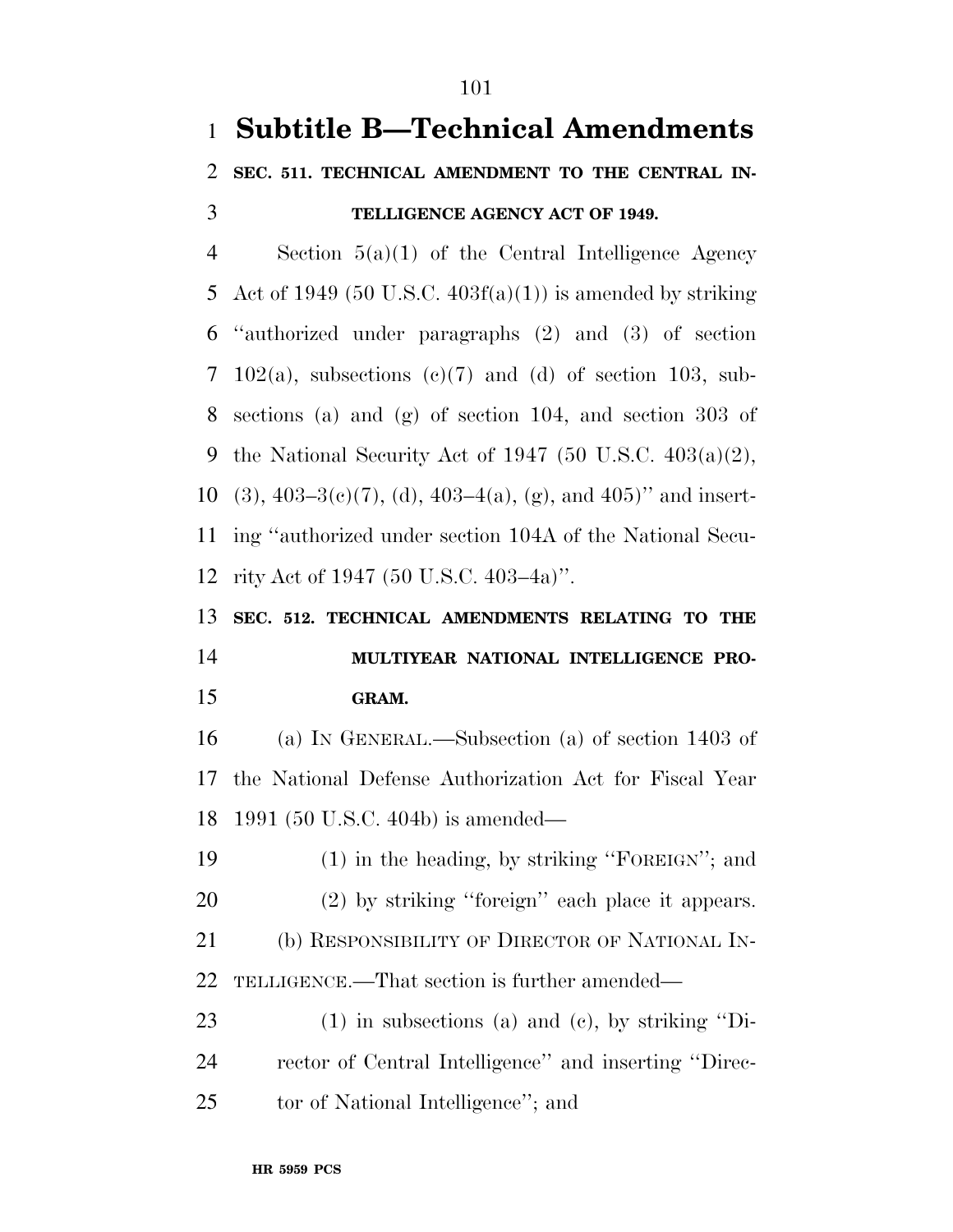| $\mathbf{1}$   | $(2)$ in subsection (b), by inserting "of National"   |
|----------------|-------------------------------------------------------|
| $\overline{2}$ | Intelligence" after "Director".                       |
| 3              | (c) CONFORMING AMENDMENT.—The heading of              |
| $\overline{4}$ | that section is amended to read as follows:           |
| 5              | "SEC. 1403. MULTIYEAR NATIONAL INTELLIGENCE PRO-      |
| 6              | GRAM.".                                               |
| 7              | SEC. 513. TECHNICAL CLARIFICATION OF CERTAIN REF-     |
| 8              | ERENCES TO JOINT MILITARY INTELLIGENCE                |
| 9              | PROGRAM AND TACTICAL INTELLIGENCE                     |
| 10             | AND RELATED ACTIVITIES.                               |
| 11             | Section 102A of the National Security Act of 1947     |
| 12             | $(50 \text{ U.S.C. } 403-1)$ is amended—              |
| 13             | (1) in subsection (c)(3)(A), by striking "annual      |
| 14             | budgets for the Joint Military Intelligence Program   |
| 15             | and for Tactical Intelligence and Related Activities" |
| 16             | and inserting "annual budget for the Military Intel-  |
| 17             | ligence Program or any successor program or pro-      |
| 18             | grams"; and                                           |
| 19             | (2) in subsection (d) $(1)(B)$ , by striking "Joint"  |
| 20             | Military Intelligence Program" and inserting "Mili-   |
| 21             | tary Intelligence Program or any successor program    |
| 22             | or programs".                                         |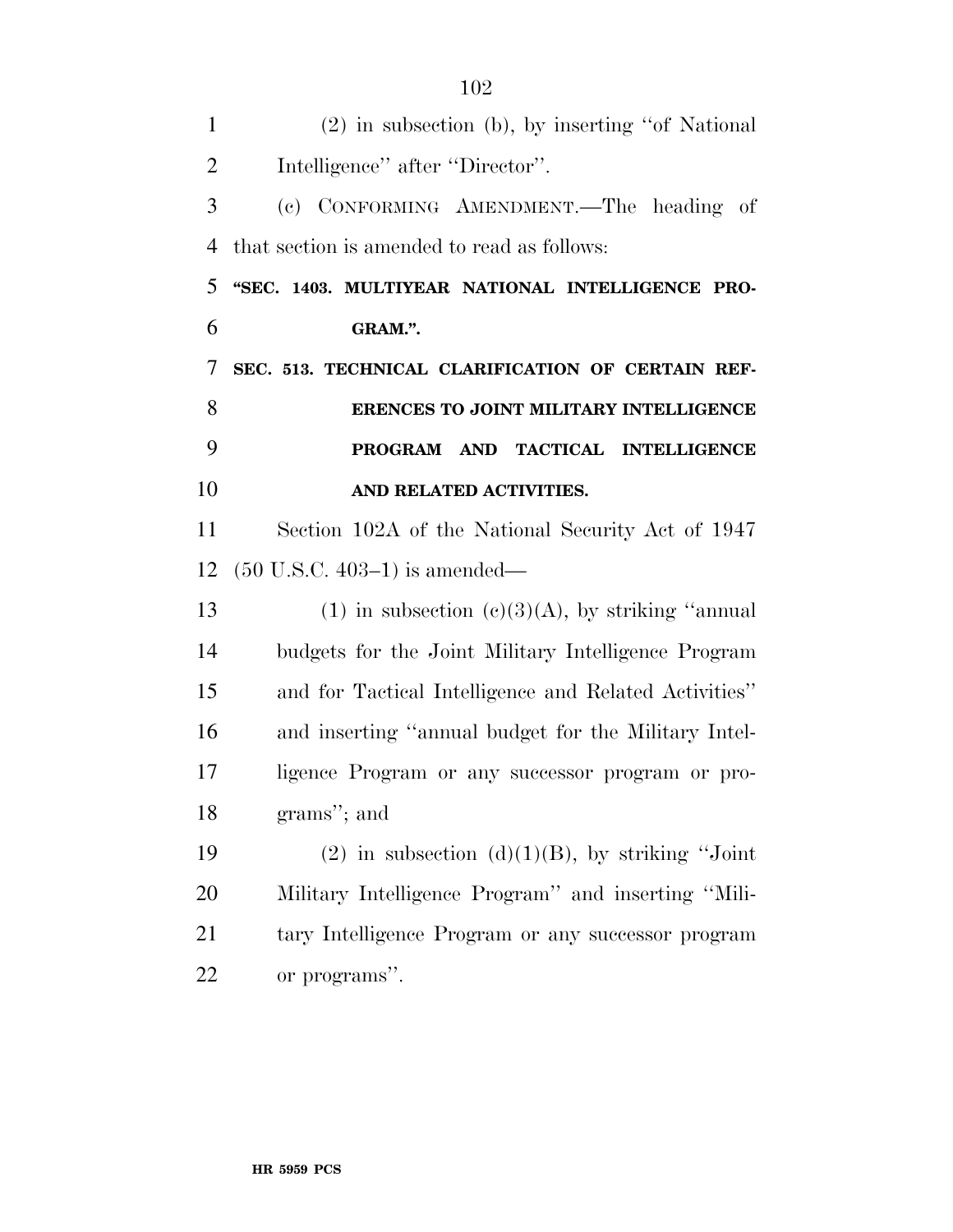| $\mathbf{1}$   | SEC. 514. TECHNICAL AMENDMENTS TO THE NATIONAL SE-     |
|----------------|--------------------------------------------------------|
| $\overline{2}$ | <b>CURITY ACT OF 1947.</b>                             |
| 3              | The National Security Act of 1947 (50 U.S.C. 401)      |
| $\overline{4}$ | et seq.) is amended as follows:                        |
| 5              | (1) In section 102A (50 U.S.C. 403-1)—                 |
| 6              | $(A)$ in subsection $(d)$ —                            |
| $\tau$         | (i) in paragraph $(3)$ , by striking "sub-             |
| 8              | paragraph $(A)$ " in the matter preceding              |
| 9              | subparagraph (A) and inserting "para-                  |
| 10             | graph $(1)(A)$ ";                                      |
| 11             | (ii) in paragraph $(5)(A)$ , by striking               |
| 12             | "or personnel" in the matter preceding                 |
| 13             | clause (i); and                                        |
| 14             | (iii) in paragraph $(5)(B)$ , by striking              |
| 15             | "or agency involved" in the second sen-                |
| 16             | tence and inserting "involved or the Direc-            |
| 17             | tor of the Central Intelligence Agency (in             |
| 18             | the case of the Central Intelligence Agen-             |
| 19             | $\mathrm{cy})"$                                        |
| 20             | (B) in subsection $(l)(2)(B)$ , by striking            |
| 21             | "section" and inserting "paragraph"; and               |
| 22             | (C) in subsection (n), by inserting "AND               |
| 23             | OTHER" after "ACQUISITION".                            |
| 24             | (2) In section $119(c)(2)(B)$ (50 U.S.C.               |
| 25             | $404o(c)(2)(B)$ , by striking "subsection (h)" and in- |
| 26             | serting "subsection (i)".                              |
|                |                                                        |

**HR 5959 PCS**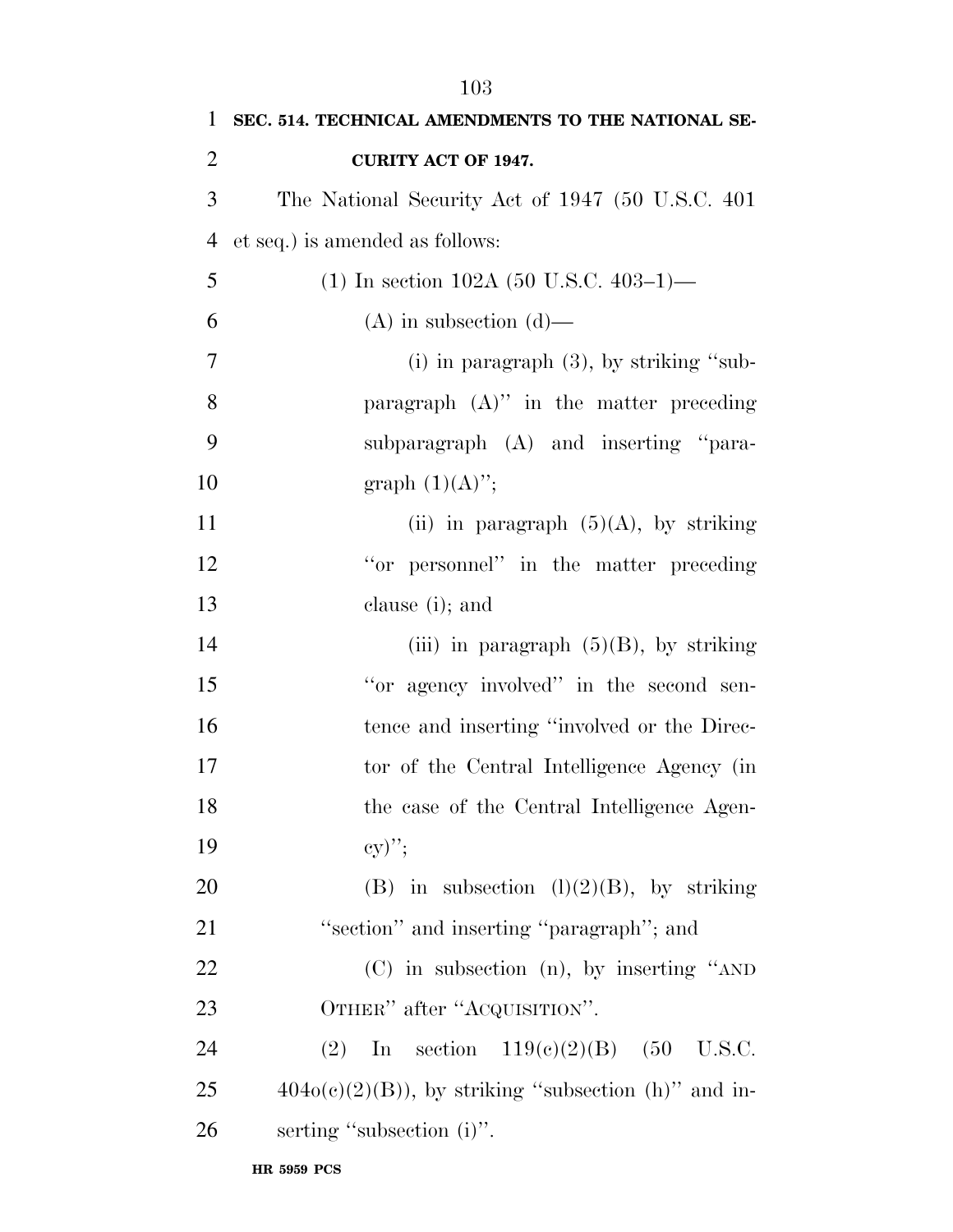1 (3) In section  $705(e)(2)(D)(i)$  (50 U.S.C.  $432c(e)(2)(D)(i)$ , by striking "responsible" and in- serting ''responsive''. **SEC. 515. TECHNICAL AMENDMENTS TO THE INTEL- LIGENCE REFORM AND TERRORISM PREVEN- TION ACT OF 2004.**  (a) AMENDMENTS TO NATIONAL SECURITY INTEL- LIGENCE REFORM ACT OF 2004.—The National Security Intelligence Reform Act of 2004 (title I of Public Law 108–458; 118 Stat. 3643) is amended as follows: (1) In section 1016(e)(10)(B) (6 U.S.C. 485(e)(10)(B)), by striking ''Attorney General'' the second place it appears and inserting ''Department of Justice''. 15 (2) In section 1071(e), by striking  $(1)$ ". (3) In section 1072(b), in the subsection head-17 ing by inserting "AGENCY" after "INTELLIGENCE". (b) OTHER AMENDMENTS TO INTELLIGENCE RE- FORM AND TERRORISM PREVENTION ACT OF 2004.—The Intelligence Reform and Terrorism Prevention Act of 2004 (Public Law 108–458; 118 Stat. 3638) is amended as follows: (1) In section 2001 (28 U.S.C. 532 note)— 24 (A) in subsection  $(e)(1)$ , by inserting "of" 25 before "an institutional culture";

**HR 5959 PCS**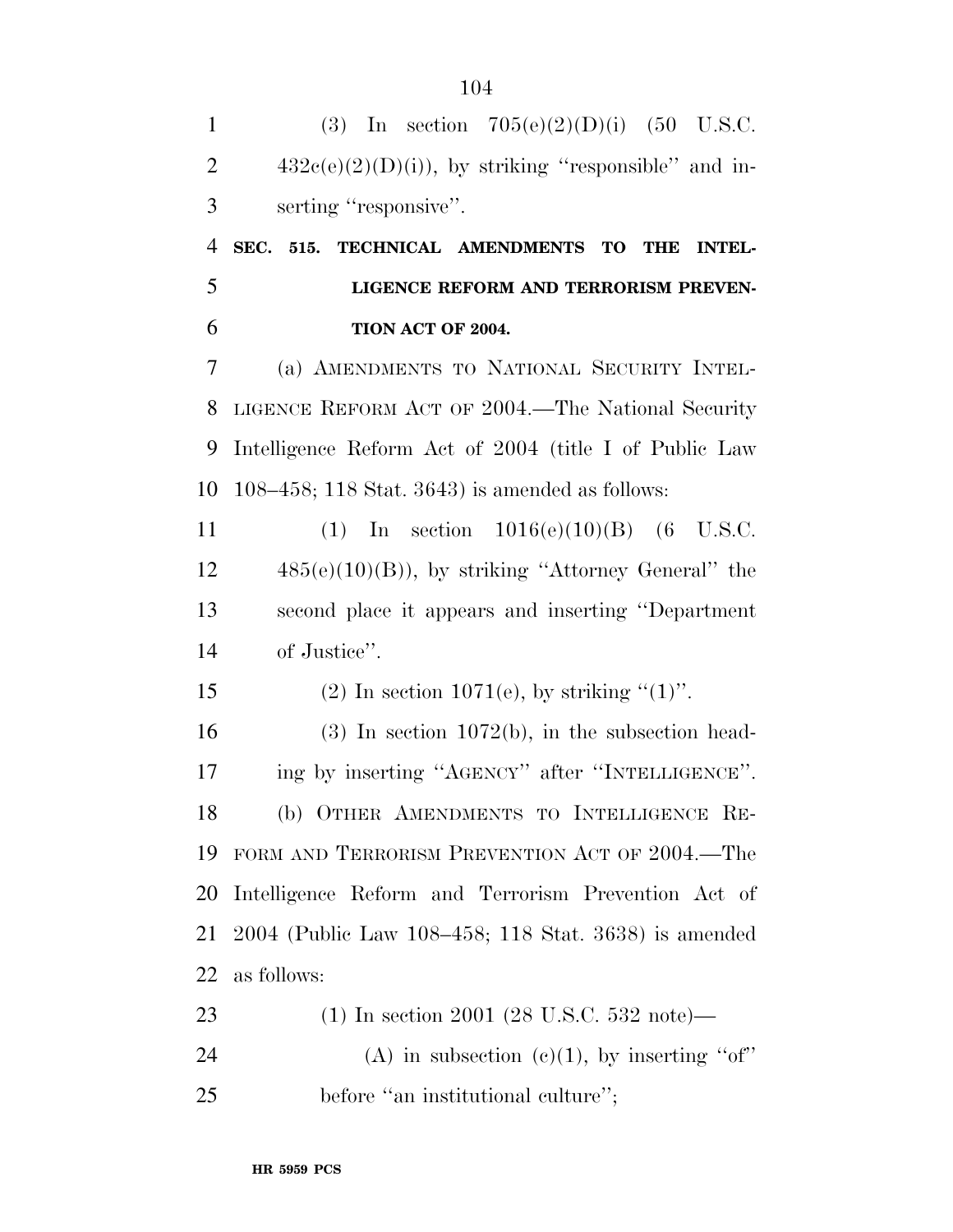| $\mathbf{1}$         | (B) in subsection (e)(2), by striking "the                   |
|----------------------|--------------------------------------------------------------|
| $\overline{2}$       | National Intelligence Director in a manner con-              |
| 3                    | sistent with section $112(e)$ " and inserting "the           |
| $\overline{4}$       | Director of National Intelligence in a manner                |
| 5                    | consistent with applicable law"; and                         |
| 6                    | $(C)$ in subsection $(f)$ , by striking "shall,"             |
| $\overline{7}$       | in the matter preceding paragraph (1) and in-                |
| 8                    | serting "shall".                                             |
| 9                    | $(2)$ In section 2006 (28 U.S.C. 509 note)—                  |
| 10                   | $(A)$ in paragraph $(2)$ , by striking "the                  |
| 11                   | Federal" and inserting "Federal"; and                        |
| 12                   | $(B)$ in paragraph $(3)$ , by striking "the spe-             |
|                      |                                                              |
|                      | cific" and inserting "specific".                             |
|                      | SEC. 516. TECHNICAL AMENDMENTS TO THE EXECUTIVE              |
|                      | <b>SCHEDULE.</b>                                             |
| 13<br>14<br>15<br>16 | (a) EXECUTIVE SCHEDULE LEVEL II.—Section 5313                |
| 17                   | of title 5, United States Code, is amended by striking the   |
|                      | 18 item relating to the Director of Central Intelligence and |
| 19                   | inserting the following new item:                            |
|                      | "Director of the Central Intelligence Agency.".              |
| 20<br>21             | (b) EXECUTIVE SCHEDULE LEVEL III.—Section                    |
| 22                   | 5314 of title 5, United States Code, is amended by strik-    |
| 23                   | ing the item relating to the Deputy Directors of Central     |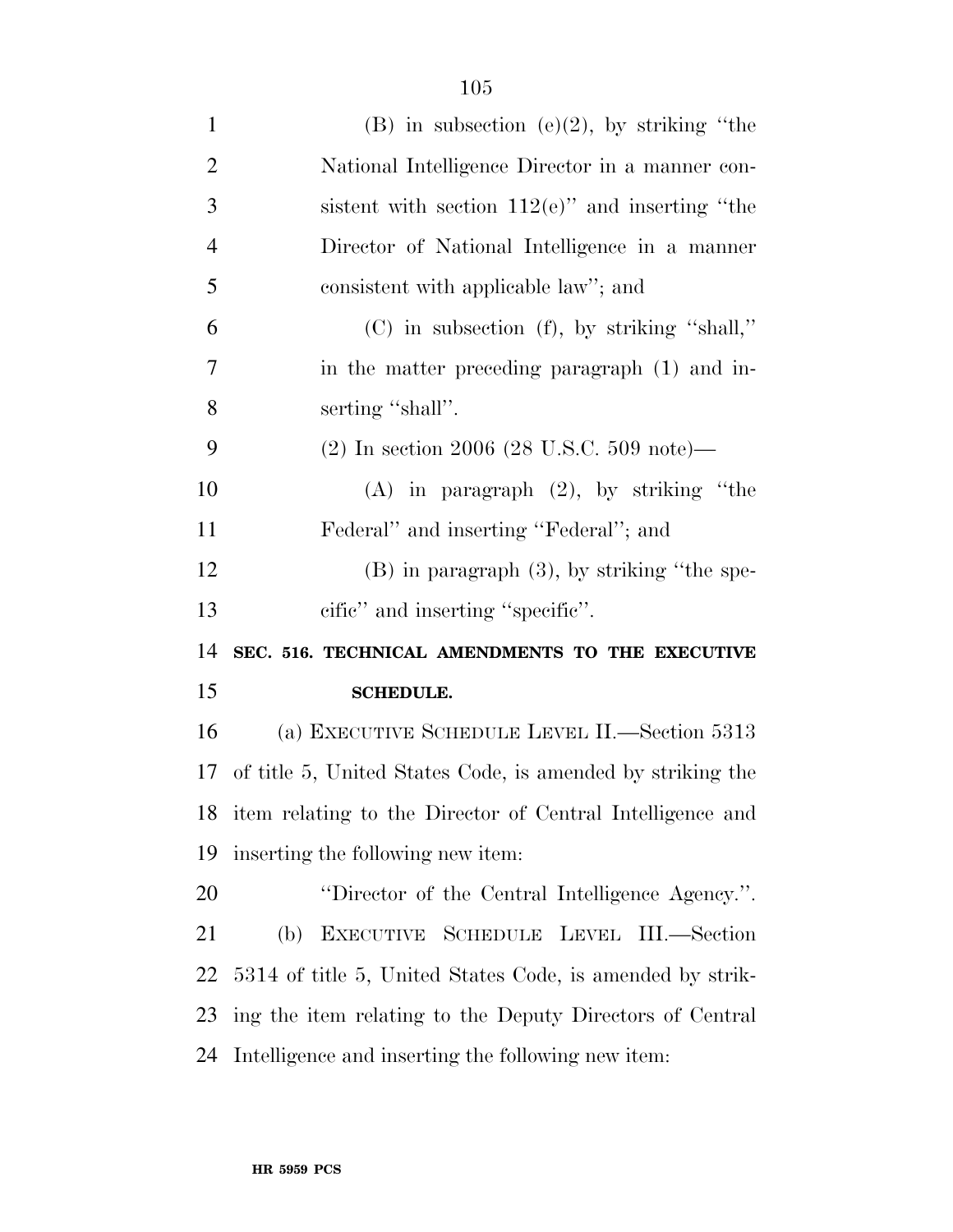2 Agency.". (c) EXECUTIVE SCHEDULE LEVEL IV.—Section 5315 of title 5, United States Code, is amended by strik- ing the item relating to the General Counsel of the Office of the National Intelligence Director and inserting the fol- lowing new item: ''General Counsel of the Office of the Director of National Intelligence.''. **SEC. 517. TECHNICAL AMENDMENTS RELATING TO THE NA- TIONAL GEOSPATIAL-INTELLIGENCE AGEN- CY.**  (a) TITLE 5.—Title 5, United States Code, is amend- ed by striking ''National Imagery and Mapping Agency'' each place it appears and inserting ''National Geospatial- Intelligence Agency''. (b) TITLE 44.—Title 44, United States Code, is amended— (1) in section 1336— (A) in the heading, by striking ''**Na- tional Imagery and Mapping Agency**'' and inserting ''**National Geospatial-Intel-ligence Agency**''; and

 (B) by striking ''National Imagery and Mapping Agency'' each place it appears and in-

''Deputy Director of the Central Intelligence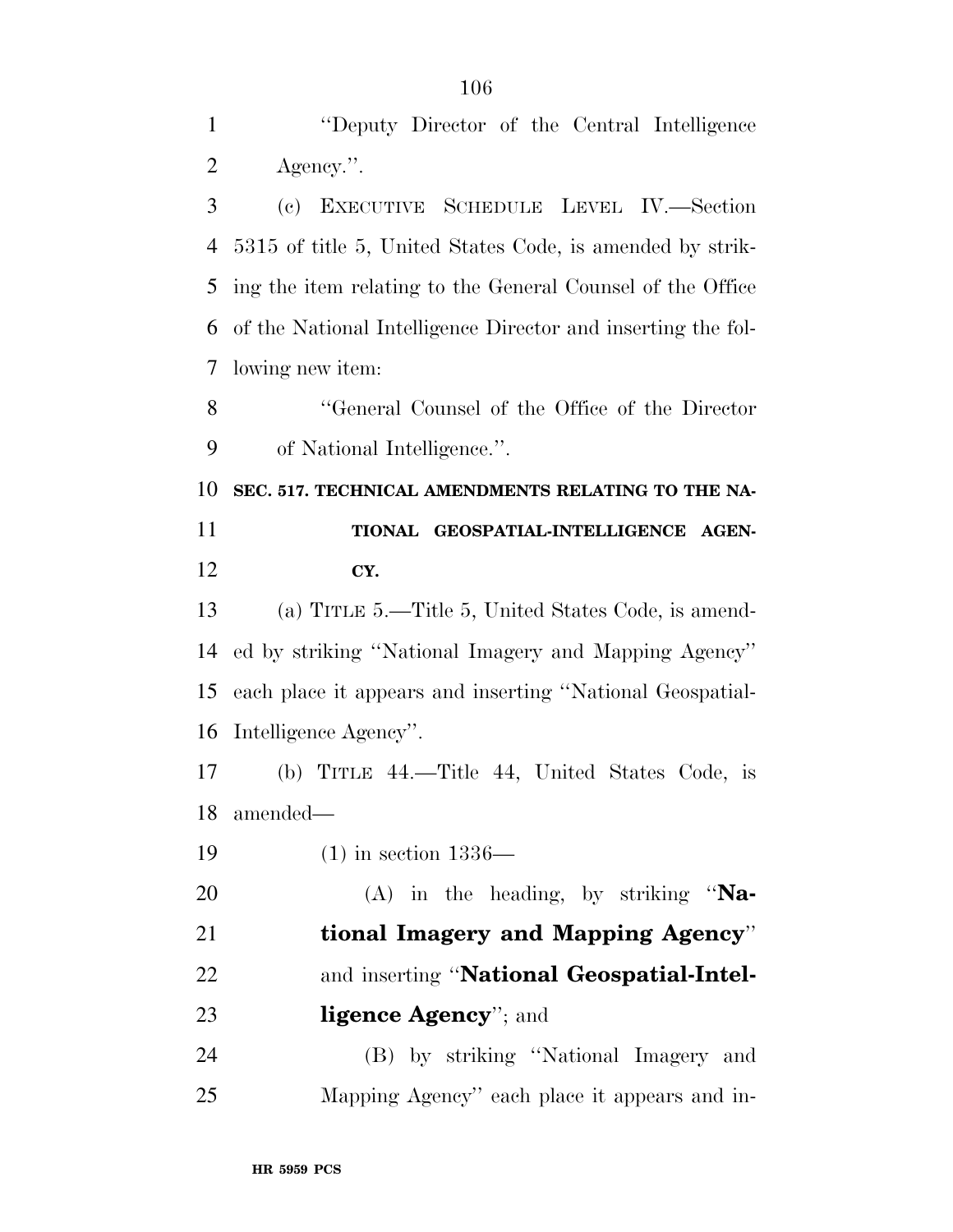| 1              | serting "National Geospatial-Intelligence Agen-                         |
|----------------|-------------------------------------------------------------------------|
| $\overline{2}$ | $cy$ "; and                                                             |
| 3              | $(2)$ in the table of sections at the beginning of                      |
| $\overline{4}$ | chapter 13, by striking the item relating to section                    |
| 5              | 1336 and inserting the following new item:                              |
|                | "1336. National Geospatial-Intelligence Agency: special publications.". |
| 6              | (c) SECTION 201 OF THE HOMELAND SECURITY ACT                            |
| 7              | OF 2002.—Section $201(f)(2)(E)$ of the Homeland Security                |
| 8              | Act of 2002 (6 U.S.C. 121) is amended by striking "Na-                  |
| 9              | tional Imagery and Mapping Agency" and inserting "Na-                   |
| 10             | tional Geospatial-Intelligence Agency".                                 |
|                | Passed the House of Representatives July 16, 2008.                      |
|                | LORRAINE C. MILLER,<br>Attest:                                          |
|                | Clerk.                                                                  |

By ROBERT F. REEVES,

*Deputy Clerk.*